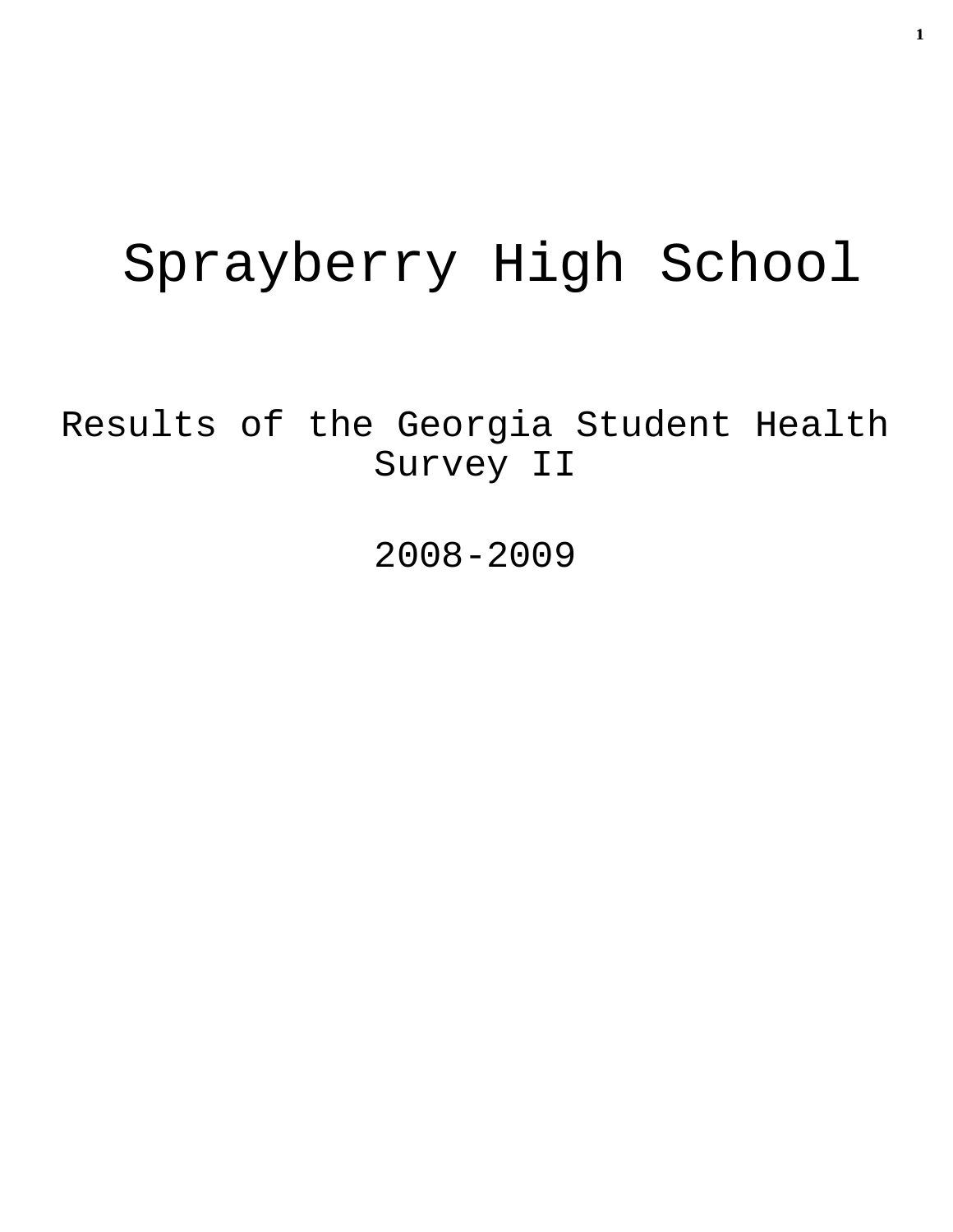# *Demographics* **2**

| Grade                    |    |  |  |
|--------------------------|----|--|--|
| <b>Grade   Frequency</b> |    |  |  |
| 10                       | 18 |  |  |
| 12                       |    |  |  |

| <b>Frequency</b> | <b>Table of Gender by Grade</b> |              |       |              |  |
|------------------|---------------------------------|--------------|-------|--------------|--|
| <b>Col Pct</b>   |                                 | Grade(Grade) |       |              |  |
|                  | Gender(Gender)                  | <b>10</b>    | 12    | <b>Total</b> |  |
|                  | <b>Female</b>                   | 11<br>61.11  | 55.56 | 16           |  |
|                  | <b>Male</b>                     | 38.89        | 44.44 | 11           |  |
|                  | <b>Total</b>                    | 18           | q     | 27           |  |

| <b>Frequency</b> |
|------------------|
| <b>Col Pct</b>   |

| <b>Table of Ethnicity by Grade</b> |             |              |                |  |  |  |
|------------------------------------|-------------|--------------|----------------|--|--|--|
|                                    |             | Grade(Grade) |                |  |  |  |
| <b>Ethnicity</b> (Ethnicity)       | 10          | 12           | <b>Total</b>   |  |  |  |
| <b>Black</b>                       | 38.89       | 0.00         |                |  |  |  |
| White                              | 10<br>55.56 | 8<br>88.89   | 18             |  |  |  |
| <b>Asian</b>                       | 5.56        | 11.11        | $\mathfrak{D}$ |  |  |  |
| <b>Total</b>                       | 18          | 9            |                |  |  |  |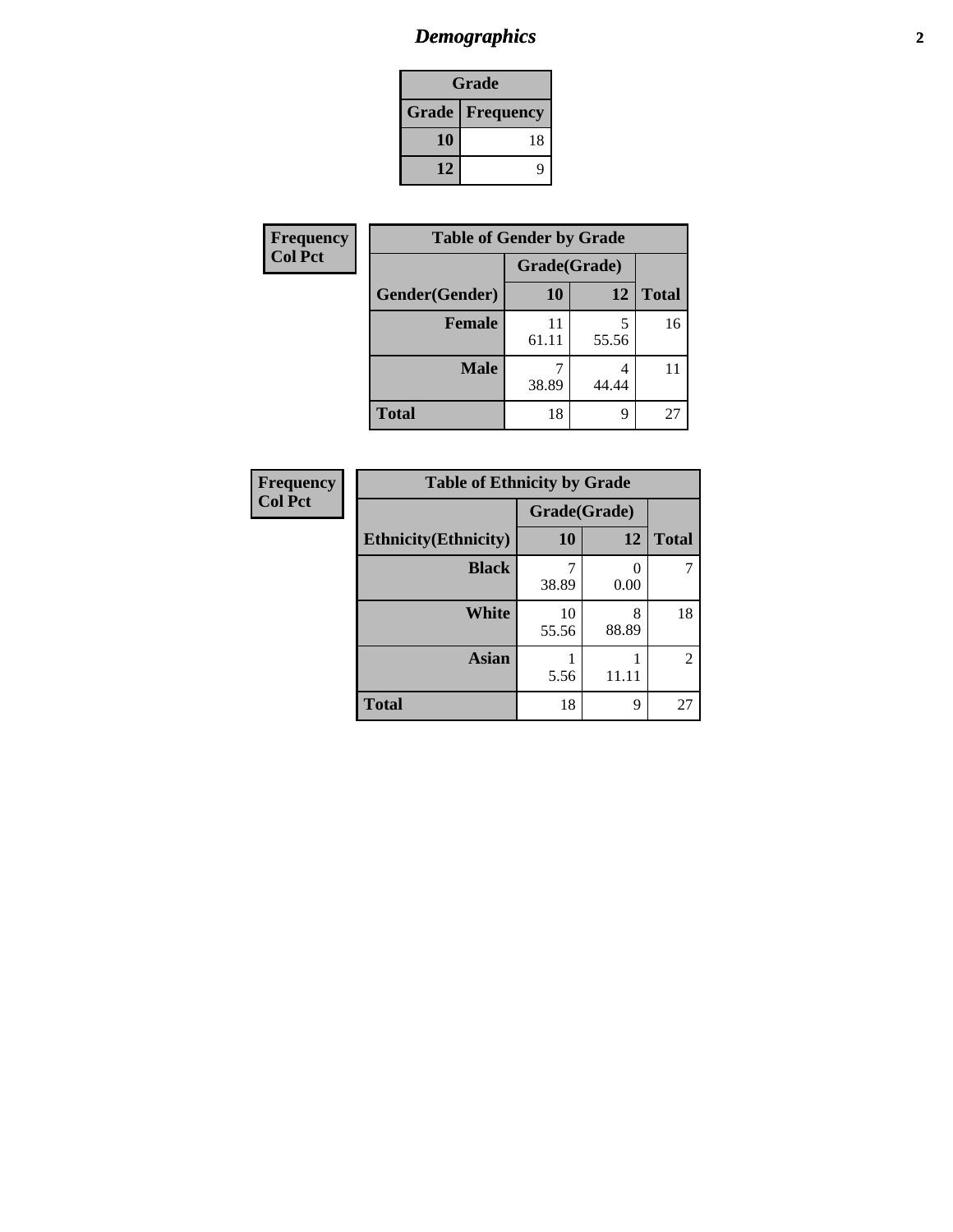#### *Title IV, Part A, Schedule A* **3** *Goal 1: Ensure that all schools are drug-free Baseline Data: Year 2008-2009 Prevalence of Drug Use*

| Frequency<br><b>Col Pct</b> | <b>Table of AlcoholAlt by Grade</b> |              |            |              |  |  |
|-----------------------------|-------------------------------------|--------------|------------|--------------|--|--|
|                             | AlcoholAlt(Alcohol                  | Grade(Grade) |            |              |  |  |
|                             | use, past 30 days)                  | <b>10</b>    | 12         | <b>Total</b> |  |  |
|                             | Yes                                 | 5.56         | 5<br>55.56 | 6            |  |  |
|                             | N <sub>0</sub>                      | 17<br>94.44  | 44.44      | 21           |  |  |
|                             | <b>Total</b>                        | 18           | 9          | 27           |  |  |

| Frequency      | <b>Table of TobaccoAny by Grade</b> |              |                         |              |  |
|----------------|-------------------------------------|--------------|-------------------------|--------------|--|
| <b>Col Pct</b> | TobaccoAny(Tobacco                  | Grade(Grade) |                         |              |  |
|                | use, past 30 days)                  | 10           | 12                      | <b>Total</b> |  |
|                | Yes                                 | 5.56         | $\mathfrak{D}$<br>22.22 | 3            |  |
|                | N <sub>0</sub>                      | 17<br>94.44  | ┑<br>77.78              | 24           |  |
|                | <b>Total</b>                        | 18           | 9                       | 27           |  |

| Frequency      | <b>Table of MarijuanaAlt by Grade</b> |              |                         |                |  |
|----------------|---------------------------------------|--------------|-------------------------|----------------|--|
| <b>Col Pct</b> | MarijuanaAlt(Marijuana                | Grade(Grade) |                         |                |  |
|                | use, past 30 days)                    | <b>10</b>    | 12                      | <b>Total</b>   |  |
|                | Yes                                   | 0<br>0.00    | $\overline{2}$<br>22.22 | $\overline{c}$ |  |
|                | N <sub>0</sub>                        | 18<br>100.00 | ℸ<br>77.78              | 25             |  |
|                | <b>Total</b>                          | 18           | 9                       | 27             |  |

| Frequency      | <b>Table of OtherDrugAny by Grade</b>  |              |            |              |  |  |
|----------------|----------------------------------------|--------------|------------|--------------|--|--|
| <b>Col Pct</b> | <b>OtherDrugAny(Other</b><br>drug use, | Grade(Grade) |            |              |  |  |
|                | past 30 days)                          | <b>10</b>    | 12         | <b>Total</b> |  |  |
|                | Yes                                    | 0.00         | 3<br>33.33 | 3            |  |  |
|                | N <sub>0</sub>                         | 18<br>100.00 | 6<br>66.67 | 24           |  |  |
|                | <b>Total</b>                           | 18           | 9          | 27           |  |  |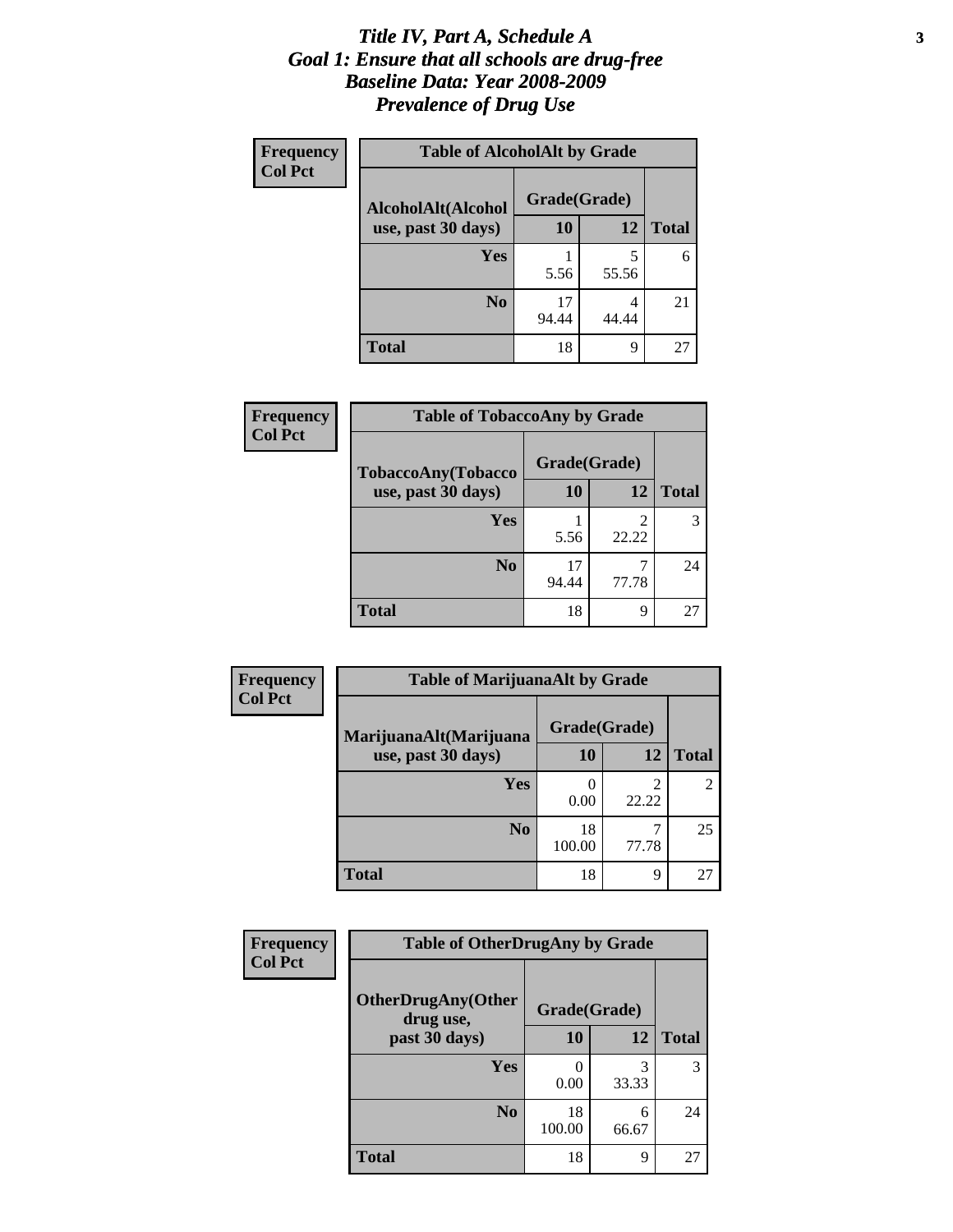#### *Average Age of Onset of Use* **4** *Results for "Average Age of Onset of Use" questions exclude students who said they did not use that substance*

| <b>Variable</b>    | Label                                                              | <b>Mean</b> |
|--------------------|--------------------------------------------------------------------|-------------|
| Alcoholinit2       | I started using alcohol when I was                                 | 14.67       |
| Cigarettesinit2    | I started smoking tobacco when I was                               | 13.50       |
| Smokelessinit2     | I started chewing tobacco when I was                               | 14.00       |
| Marijuanainit2     | I started using marijuana when I was                               | 14.00       |
| Cocaineinit2       | I started using cocaine when I was                                 |             |
| Inhalantsinit2     | I started using inhalants when I was                               | 14.67       |
| Steroidsinit2      | I started using steroids when I was                                |             |
| Ecstasyinit2       | I started using ecstasy when I was                                 | 15.00       |
| Methinit2          | I started using methamphetamines when I was                        | 14.00       |
| Hallucinogensinit2 | I started using hallucinogens when I was                           | 15.00       |
| Prescriptioninit2  | I started using prescription drugs not prescribed to me when I was | 12.25       |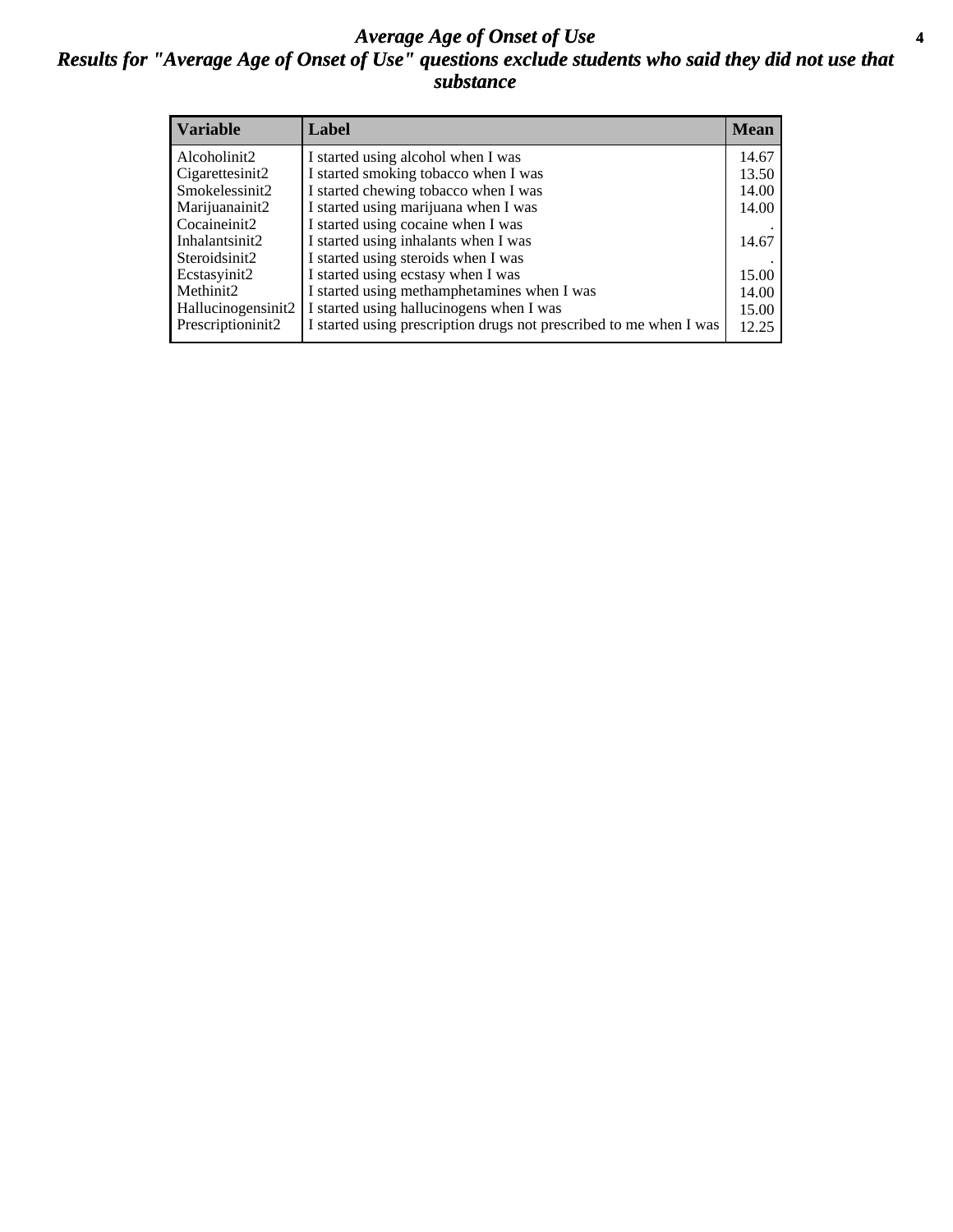# *Perception of Health Risk* **5**

| Frequency      | <b>Table of Alcoholharmdich by Grade</b> |              |       |              |  |
|----------------|------------------------------------------|--------------|-------|--------------|--|
| <b>Col Pct</b> | Alcoholharmdich(I<br>think alcohol is    | Grade(Grade) |       |              |  |
|                | harmful)                                 | 10           | 12    | <b>Total</b> |  |
|                | Yes                                      | 17<br>94.44  | 77.78 | 24           |  |
|                | N <sub>0</sub>                           | 5.56         | 22.22 | 3            |  |
|                | <b>Total</b>                             | 18           | 9     | 27           |  |

| Frequency      | <b>Table of Tobaccoharmdich by Grade</b> |              |             |              |  |
|----------------|------------------------------------------|--------------|-------------|--------------|--|
| <b>Col Pct</b> | Tobaccoharmdich(I<br>think tobacco is    | Grade(Grade) |             |              |  |
|                | harmful)                                 | 10           | 12          | <b>Total</b> |  |
|                | Yes                                      | 17<br>94.44  | 9<br>100.00 | 26           |  |
|                | N <sub>0</sub>                           | 5.56         | 0.00        |              |  |
|                | <b>Total</b>                             | 18           | 9           | 27           |  |

| Frequency      | <b>Table of Marijuanaharmdich by Grade</b> |              |            |              |  |
|----------------|--------------------------------------------|--------------|------------|--------------|--|
| <b>Col Pct</b> | Marijuanaharmdich(I<br>think marijuana is  | Grade(Grade) |            |              |  |
|                | harmful)                                   | <b>10</b>    | 12         | <b>Total</b> |  |
|                | Yes                                        | 16<br>88.89  | 55.56      | 21           |  |
|                | N <sub>0</sub>                             |              | 4<br>44.44 | 6            |  |
|                | <b>Total</b>                               | 18           | 9          | 27           |  |

| <b>Frequency</b> | <b>Table of Otherdrugharmdich by Grade</b>   |              |        |              |  |
|------------------|----------------------------------------------|--------------|--------|--------------|--|
| <b>Col Pct</b>   | Otherdrugharmdich(I<br>think other drugs are | Grade(Grade) |        |              |  |
|                  | harmful)                                     | 10           | 12     | <b>Total</b> |  |
|                  | <b>Yes</b>                                   | 18<br>100.00 | 100.00 | 27           |  |
|                  | <b>Total</b>                                 | 18           | q      | 27           |  |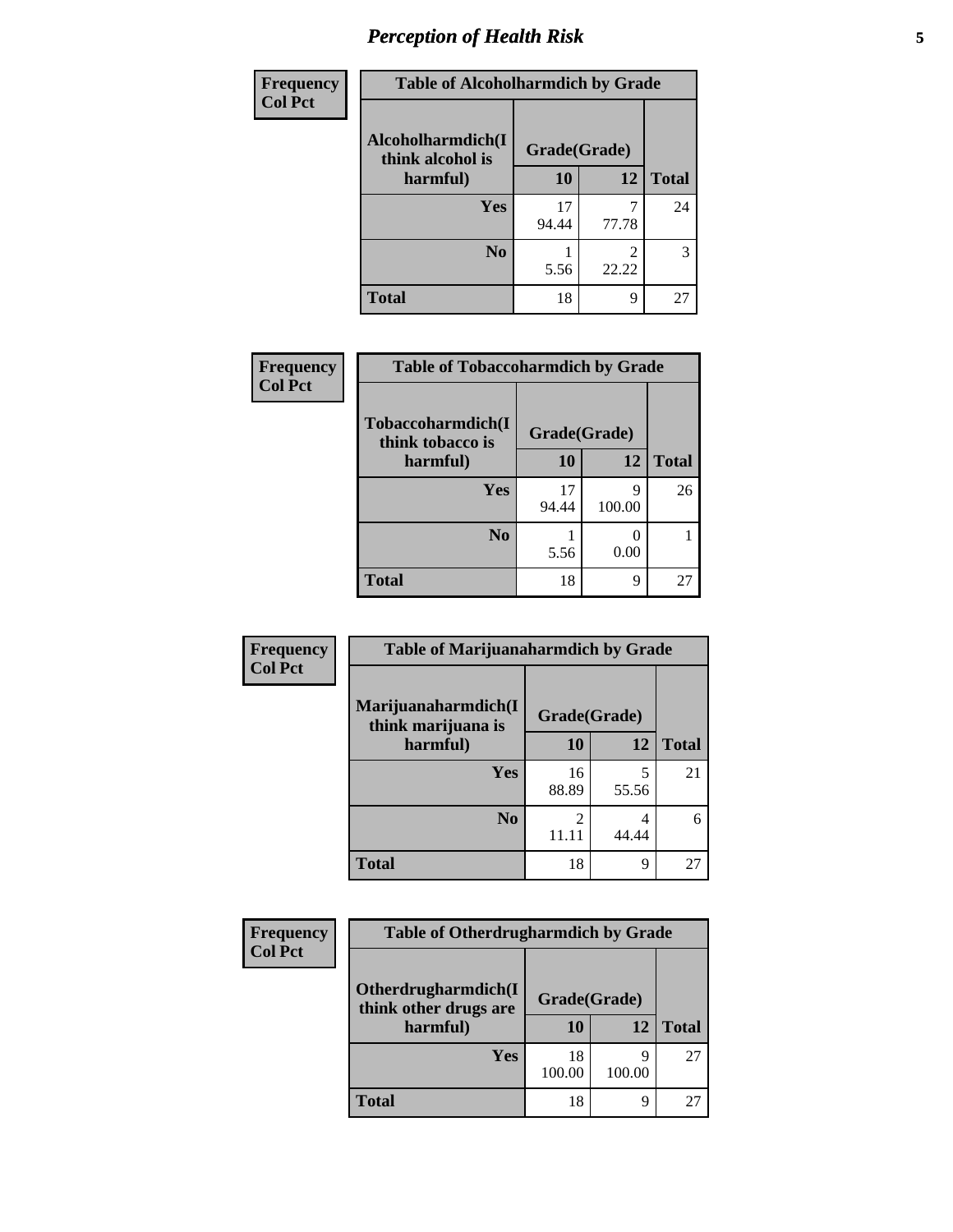### *Social Disapproval* **6**

| <b>Frequency</b> | <b>Table of Alcoholpeerdich by Grade</b>                    |              |            |              |
|------------------|-------------------------------------------------------------|--------------|------------|--------------|
| <b>Col Pct</b>   | Alcoholpeerdich(My<br>friends would<br>disapprove if I used | Grade(Grade) |            |              |
| alcohol)         |                                                             | 10           | 12         | <b>Total</b> |
|                  | <b>Yes</b>                                                  | 11<br>61.11  | 11.11      | 12           |
|                  | N <sub>0</sub>                                              | 38.89        | 8<br>88.89 | 15           |
|                  | <b>Total</b>                                                | 18           | 9          | 27           |

| <b>Frequency</b> |
|------------------|
| <b>Col Pct</b>   |

| <b>Table of Tobaccopeerdich by Grade</b>                    |              |            |              |  |  |  |
|-------------------------------------------------------------|--------------|------------|--------------|--|--|--|
| Tobaccopeerdich(My<br>friends would<br>disapprove if I used | Grade(Grade) |            |              |  |  |  |
| tobacco)                                                    | 10           | 12         | <b>Total</b> |  |  |  |
| Yes                                                         | 13<br>72.22  | 4<br>44.44 | 17           |  |  |  |
| N <sub>0</sub>                                              | 5<br>27.78   | 5<br>55.56 | 10           |  |  |  |
| <b>Total</b>                                                | 18           | 9          | 27           |  |  |  |

| Frequency      | <b>Table of Marijuanapeerdich by Grade</b>                    |             |              |              |  |  |
|----------------|---------------------------------------------------------------|-------------|--------------|--------------|--|--|
| <b>Col Pct</b> | Marijuanapeerdich(My<br>friends would<br>disapprove if I used |             | Grade(Grade) |              |  |  |
|                | marijuana)                                                    | 10          | 12           | <b>Total</b> |  |  |
|                | Yes                                                           | 14<br>77.78 | 3<br>33.33   | 17           |  |  |
|                | N <sub>0</sub>                                                | 4<br>22.22  | 6<br>66.67   | 10           |  |  |
|                | <b>Total</b>                                                  | 18          | 9            | 27           |  |  |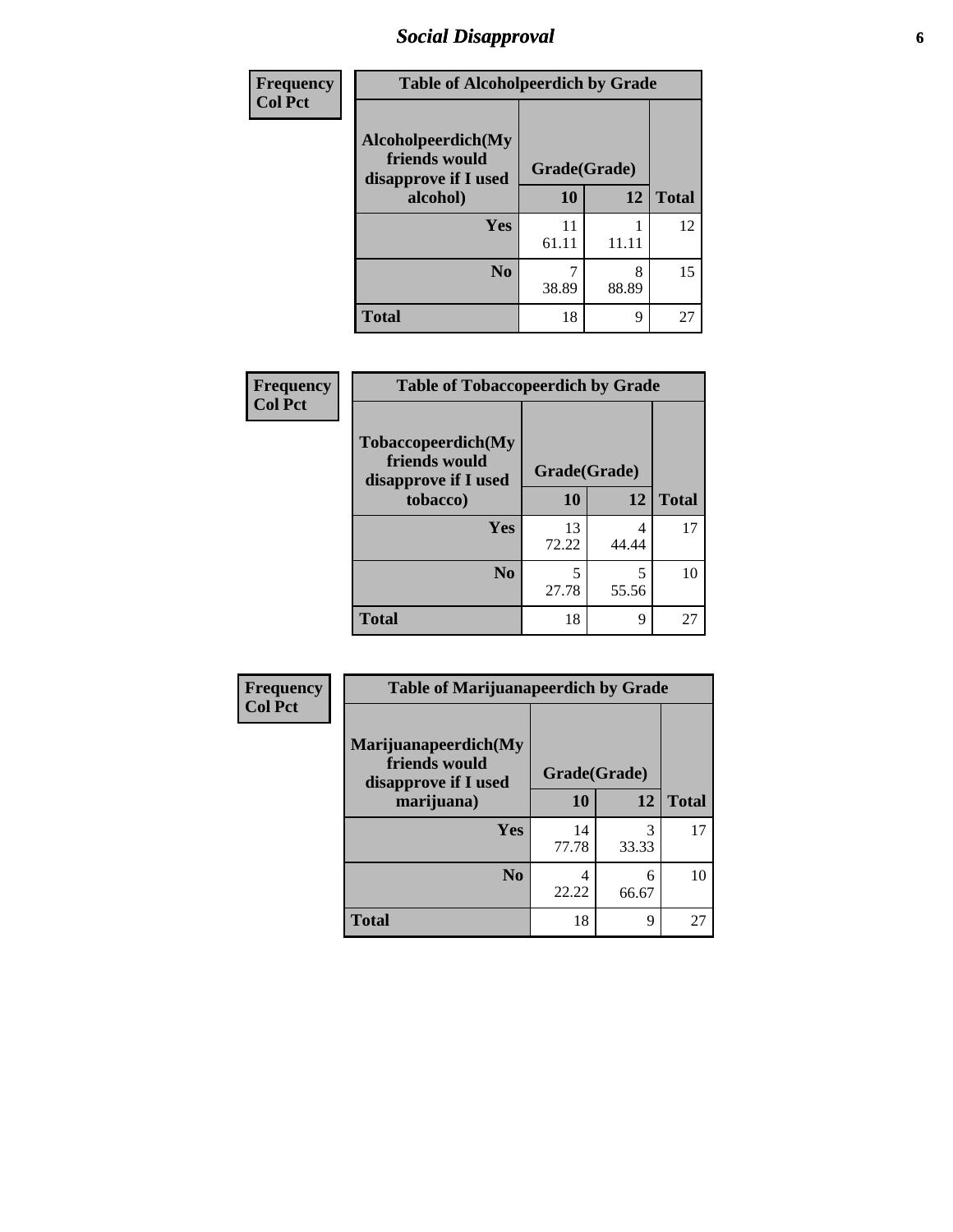### *Social Disapproval* **7**

| Frequency      | <b>Table of Otherdrugpeerdich by Grade</b>                    |             |              |                |  |  |
|----------------|---------------------------------------------------------------|-------------|--------------|----------------|--|--|
| <b>Col Pct</b> | Otherdrugpeerdich(My<br>friends would<br>disapprove if I used |             | Grade(Grade) |                |  |  |
|                | other drugs)                                                  | 10          | 12           | <b>Total</b>   |  |  |
|                | Yes                                                           | 17<br>94.44 | 6<br>66.67   | 23             |  |  |
|                | N <sub>0</sub>                                                | 5.56        | 3<br>33.33   | $\overline{4}$ |  |  |
|                | <b>Total</b>                                                  | 18          | 9            | 27             |  |  |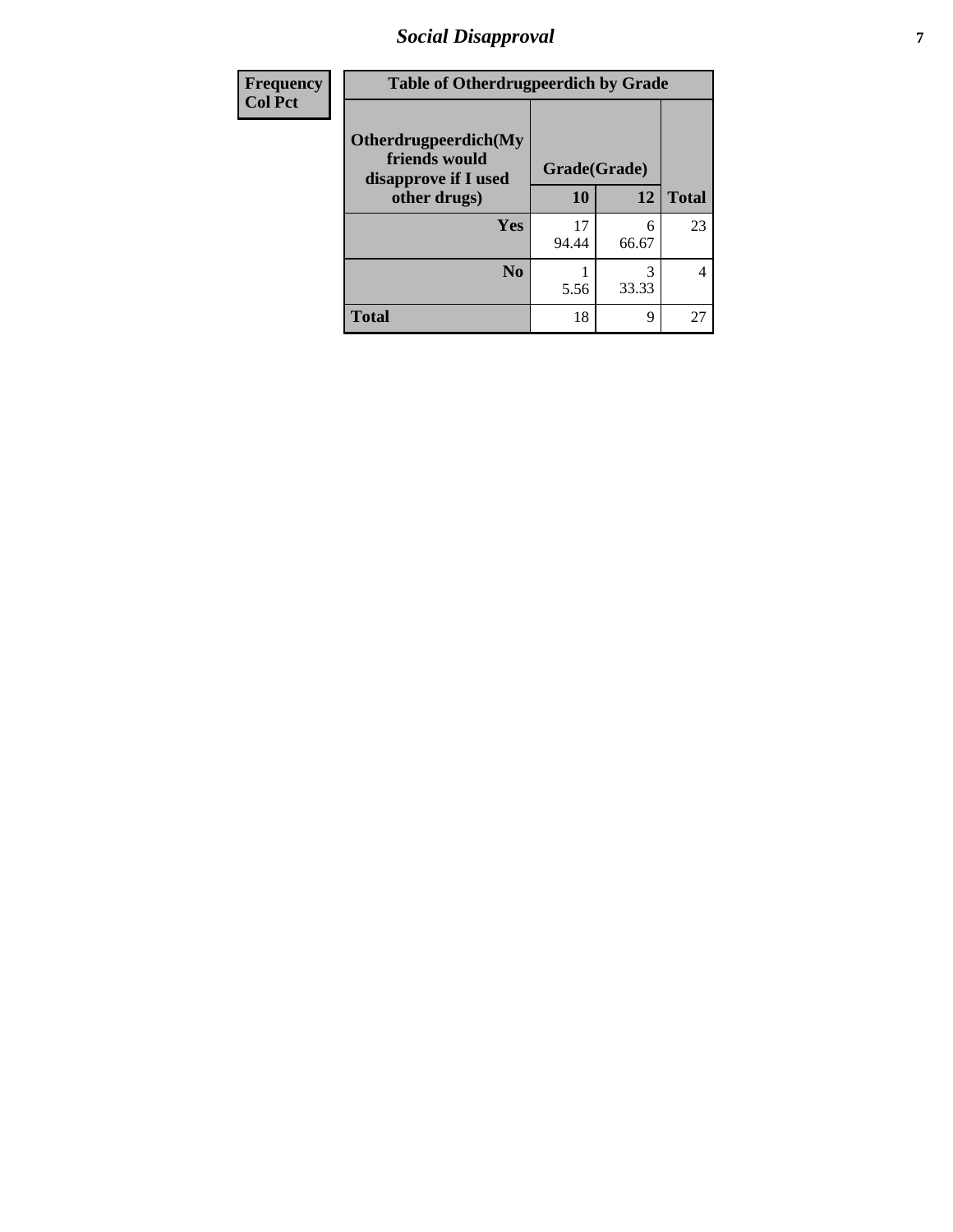#### Title IV, Part A, Schedule A **8** *Goal 2: To help ensure that all schools are safe and disciplined Baseline Data: Year 2008-2009 Student Involvement in Gang Activity*

| Frequency      | <b>Table of Gangself by Grade</b>                                                                 |                    |                  |              |
|----------------|---------------------------------------------------------------------------------------------------|--------------------|------------------|--------------|
| <b>Col Pct</b> | Gangself(I<br>have<br>participated<br>in illegal<br>gang<br>activities in<br>the past 30<br>days) | Grade(Grade)<br>10 | 12               | <b>Total</b> |
|                | Yes                                                                                               | 1<br>5.56          | $\theta$<br>0.00 | 1            |
|                | N <sub>0</sub>                                                                                    | 17<br>94.44        | 9<br>100.00      | 26           |
|                | <b>Total</b>                                                                                      | 18                 | 9                | 27           |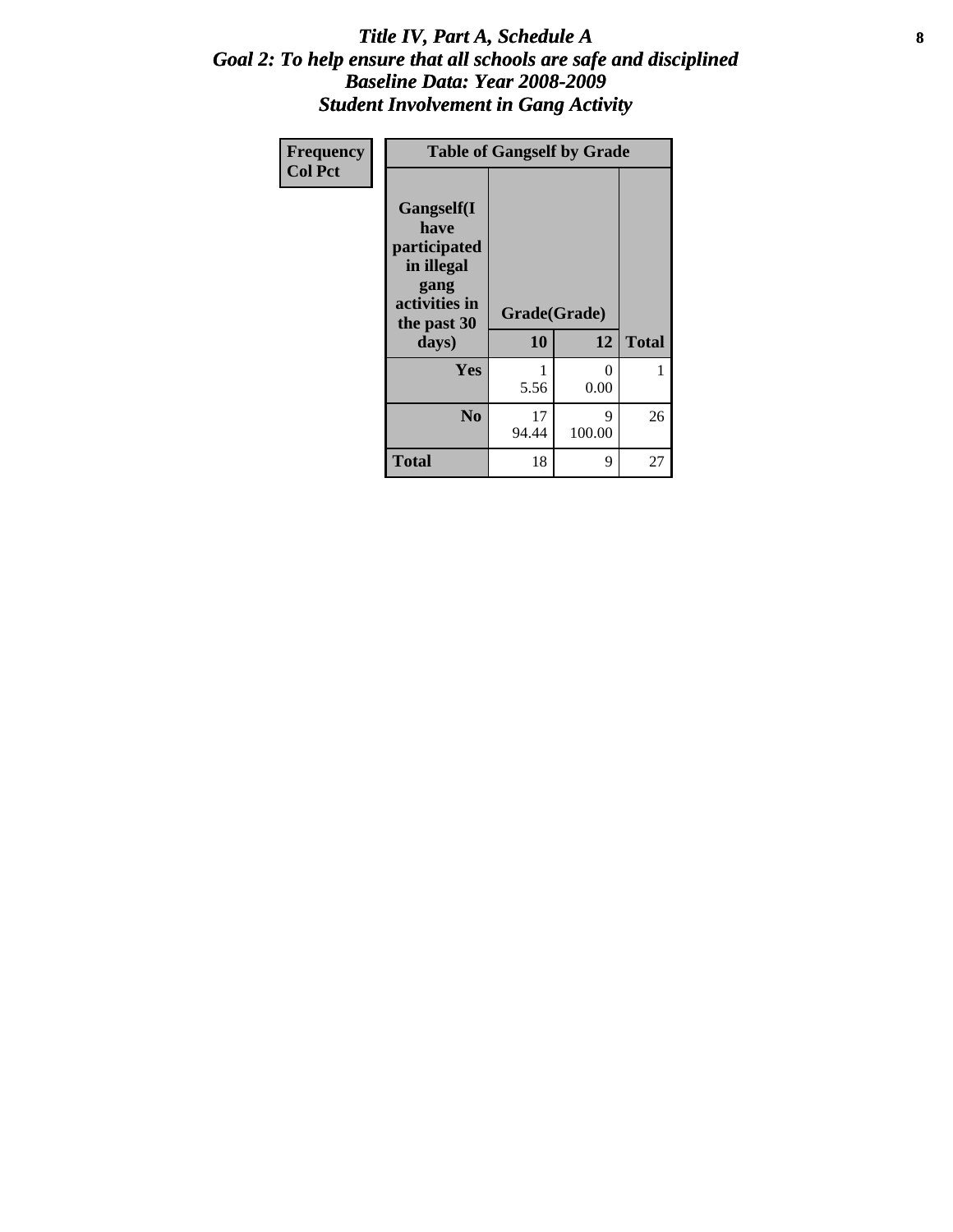# *Student Perception of School Safety* **9**

| <b>Frequency</b><br>Row Pct |
|-----------------------------|
|                             |

| <b>Table of Grade by Safeschool</b> |                                                                                                                                   |                                                        |            |            |             |  |  |
|-------------------------------------|-----------------------------------------------------------------------------------------------------------------------------------|--------------------------------------------------------|------------|------------|-------------|--|--|
|                                     |                                                                                                                                   | Safeschool (School is a place at which I feel<br>safe) |            |            |             |  |  |
| Grade(Grade)                        | <b>Somewhat   Somewhat</b><br><b>Strongly</b><br><b>Strongly</b><br><b>Disagree</b><br>Agree<br>Disagree<br><b>Total</b><br>Agree |                                                        |            |            |             |  |  |
| <b>10</b>                           | 11.11                                                                                                                             | q<br>50.00                                             | 2<br>11.11 | 5<br>27.78 | 18          |  |  |
| 12                                  | 33.33                                                                                                                             | 44.44                                                  |            |            | $\mathbf Q$ |  |  |
| Total                               | 5                                                                                                                                 | 13                                                     | 3          | 6          | 27          |  |  |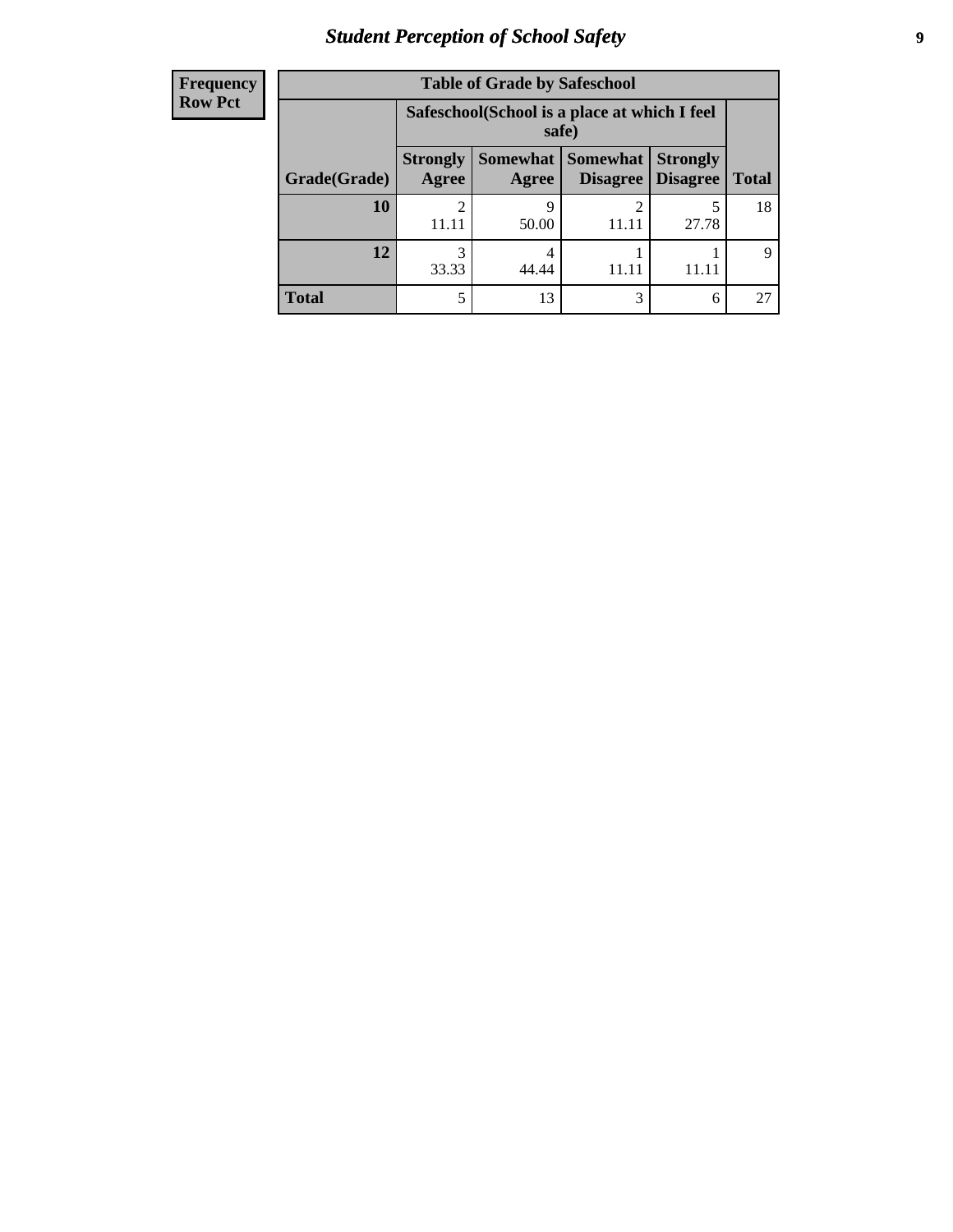#### *Students Who Have Been Bullied* **10**

| <b>Frequency</b> | <b>Table of Grade by Bullied</b> |                                                                                     |              |              |                   |              |
|------------------|----------------------------------|-------------------------------------------------------------------------------------|--------------|--------------|-------------------|--------------|
| <b>Row Pct</b>   |                                  | <b>Bullied</b> (I have been<br>bullied by other<br>students in the past 30<br>days) |              |              |                   |              |
|                  | Grade(Grade)   Days              | 0                                                                                   | 1 or<br>days | 3 to<br>days | 6 to<br>q<br>days | <b>Total</b> |
|                  | 10                               | 14<br>77.78                                                                         | 3<br>16.67   | 0<br>0.00    | 5.56              | 18           |
|                  | 12                               | 7<br>77.78                                                                          | 11.11        | 11.11        | 0<br>0.00         | 9            |
|                  | <b>Total</b>                     | 21                                                                                  | 4            |              |                   | 27           |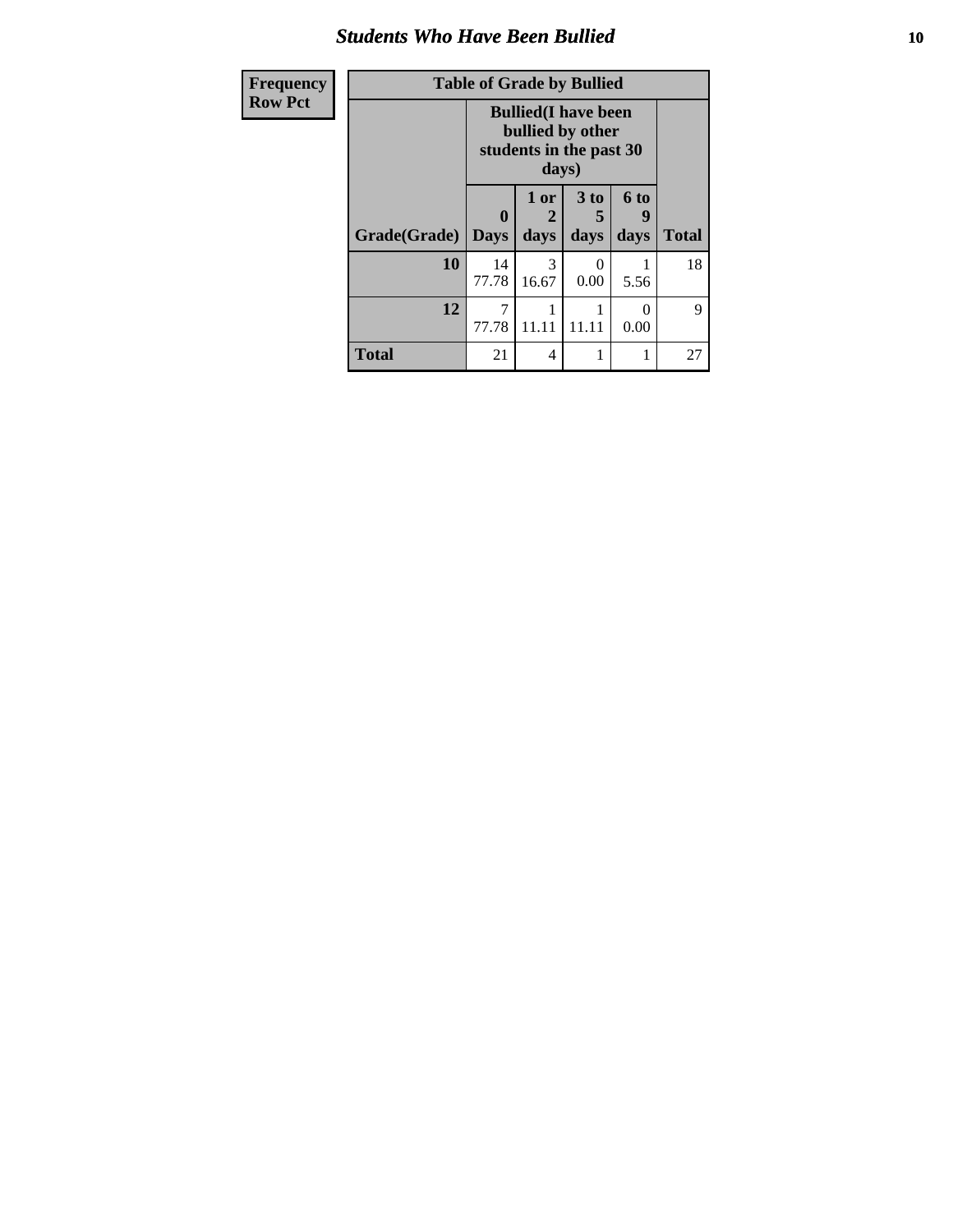#### *School Climate* **11**

| <b>Frequency</b> | <b>Table of SchoolClimate1 by Grade</b> |                         |                                      |              |  |  |
|------------------|-----------------------------------------|-------------------------|--------------------------------------|--------------|--|--|
| <b>Col Pct</b>   | SchoolClimate1(I<br>like school)        | Grade(Grade)<br>10      | 12                                   | <b>Total</b> |  |  |
|                  | <b>Strongly Agree</b>                   | $\mathfrak{D}$<br>11.11 | $\mathcal{D}_{\mathcal{A}}$<br>22.22 | 4            |  |  |
|                  | <b>Somewhat Agree</b>                   | 11<br>61.11             | 5<br>55.56                           | 16           |  |  |
|                  | <b>Somewhat Disagree</b>                | 3<br>16.67              | 11.11                                | 4            |  |  |
|                  | <b>Strongly Disagree</b>                | 2<br>11.11              | 11.11                                | 3            |  |  |
|                  | <b>Total</b>                            | 18                      | 9                                    | 27           |  |  |

#### **Frequency Col Pct**

| <b>Table of SchoolClimate2 by Grade</b>           |                        |                        |              |  |  |  |  |
|---------------------------------------------------|------------------------|------------------------|--------------|--|--|--|--|
| SchoolClimate2(I<br>feel successful at<br>school) | Grade(Grade)<br>10     | 12                     | <b>Total</b> |  |  |  |  |
| <b>Strongly Agree</b>                             | 3<br>16.67             | 3<br>33.33             | 6            |  |  |  |  |
| <b>Somewhat Agree</b>                             | 10<br>55.56            | $\mathcal{L}$<br>22.22 | 12           |  |  |  |  |
| <b>Somewhat Disagree</b>                          | 3<br>16.67             | 4<br>44.44             | 7            |  |  |  |  |
| <b>Strongly Disagree</b>                          | $\mathcal{L}$<br>11.11 | 0.00                   | 2            |  |  |  |  |
| <b>Total</b>                                      | 18                     | 9                      | 27           |  |  |  |  |

| Frequency      | <b>Table of SchoolClimate3 by Grade</b>                                      |                                      |                         |              |
|----------------|------------------------------------------------------------------------------|--------------------------------------|-------------------------|--------------|
| <b>Col Pct</b> | <b>SchoolClimate3(My</b><br>school has high<br>standards for<br>achievement) | Grade(Grade)<br><b>10</b>            | 12                      | <b>Total</b> |
|                | <b>Strongly Agree</b>                                                        | $\mathcal{D}_{\mathcal{L}}$<br>11.11 | $\mathfrak{D}$<br>22.22 | 4            |
|                | <b>Somewhat Agree</b>                                                        | 13<br>72.22                          | 5<br>55.56              | 18           |
|                | <b>Somewhat Disagree</b>                                                     | $\mathfrak{D}$<br>11.11              | 2<br>22.22              | 4            |
|                | <b>Strongly Disagree</b>                                                     | 5.56                                 | 0<br>0.00               |              |
|                | Total                                                                        | 18                                   | 9                       | 27           |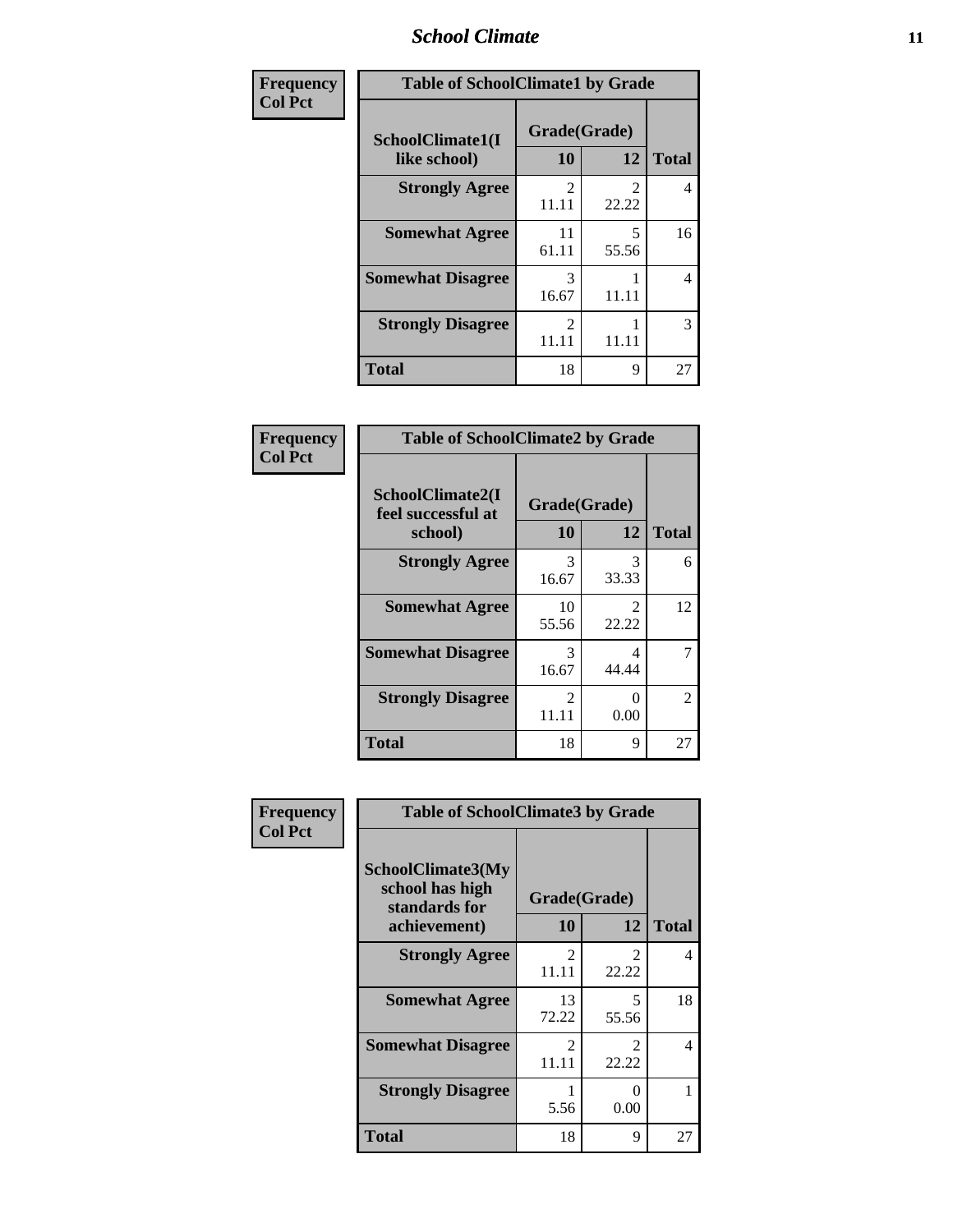#### *School Climate* **12**

| Frequency      | <b>Table of SchoolClimate4 by Grade</b>                              |                        |            |              |
|----------------|----------------------------------------------------------------------|------------------------|------------|--------------|
| <b>Col Pct</b> | <b>SchoolClimate4(My</b><br>school sets clear<br>rules for behavior) | Grade(Grade)<br>10     | 12         | <b>Total</b> |
|                | <b>Strongly Agree</b>                                                | 9<br>50.00             | 6<br>66.67 | 15           |
|                | <b>Somewhat Agree</b>                                                | 6<br>33.33             | 3<br>33.33 | 9            |
|                | <b>Somewhat Disagree</b>                                             | $\mathcal{L}$<br>11.11 | 0<br>0.00  | 2            |
|                | <b>Strongly Disagree</b>                                             | 5.56                   | 0<br>0.00  | 1            |
|                | <b>Total</b>                                                         | 18                     | 9          | 27           |

#### **Frequency Col Pct**

| <b>Table of SchoolClimate5 by Grade</b>                   |                    |              |    |  |
|-----------------------------------------------------------|--------------------|--------------|----|--|
| SchoolClimate5(I<br>know what to do in<br>an emergency at | Grade(Grade)<br>10 |              |    |  |
| school)                                                   | 12                 | <b>Total</b> |    |  |
| <b>Strongly Agree</b>                                     | 9<br>50.00         | 4<br>44.44   | 13 |  |
| <b>Somewhat Agree</b>                                     | 5.56               | Δ<br>44.44   | 5  |  |
| <b>Somewhat Disagree</b>                                  | 4<br>22.22         | 0<br>0.00    | 4  |  |
| <b>Strongly Disagree</b>                                  | 4<br>22.22         | 11.11        | 5  |  |
| <b>Total</b>                                              | 18                 | 9            | 27 |  |

| Frequency      | <b>Table of SchoolClimate6 by Grade</b>                  |                    |            |              |
|----------------|----------------------------------------------------------|--------------------|------------|--------------|
| <b>Col Pct</b> | <b>SchoolClimate6(Teachers</b><br>treat me with respect) | Grade(Grade)<br>10 | 12         | <b>Total</b> |
|                | <b>Strongly Agree</b>                                    | 3<br>16.67         | 3<br>33.33 | 6            |
|                | <b>Somewhat Agree</b>                                    | 5<br>27.78         | 5<br>55.56 | 10           |
|                | <b>Somewhat Disagree</b>                                 | 5<br>27.78         | 11.11      | 6            |
|                | <b>Strongly Disagree</b>                                 | 5<br>27.78         | ∩<br>0.00  | 5            |
|                | <b>Total</b>                                             | 18                 | 9          | 27           |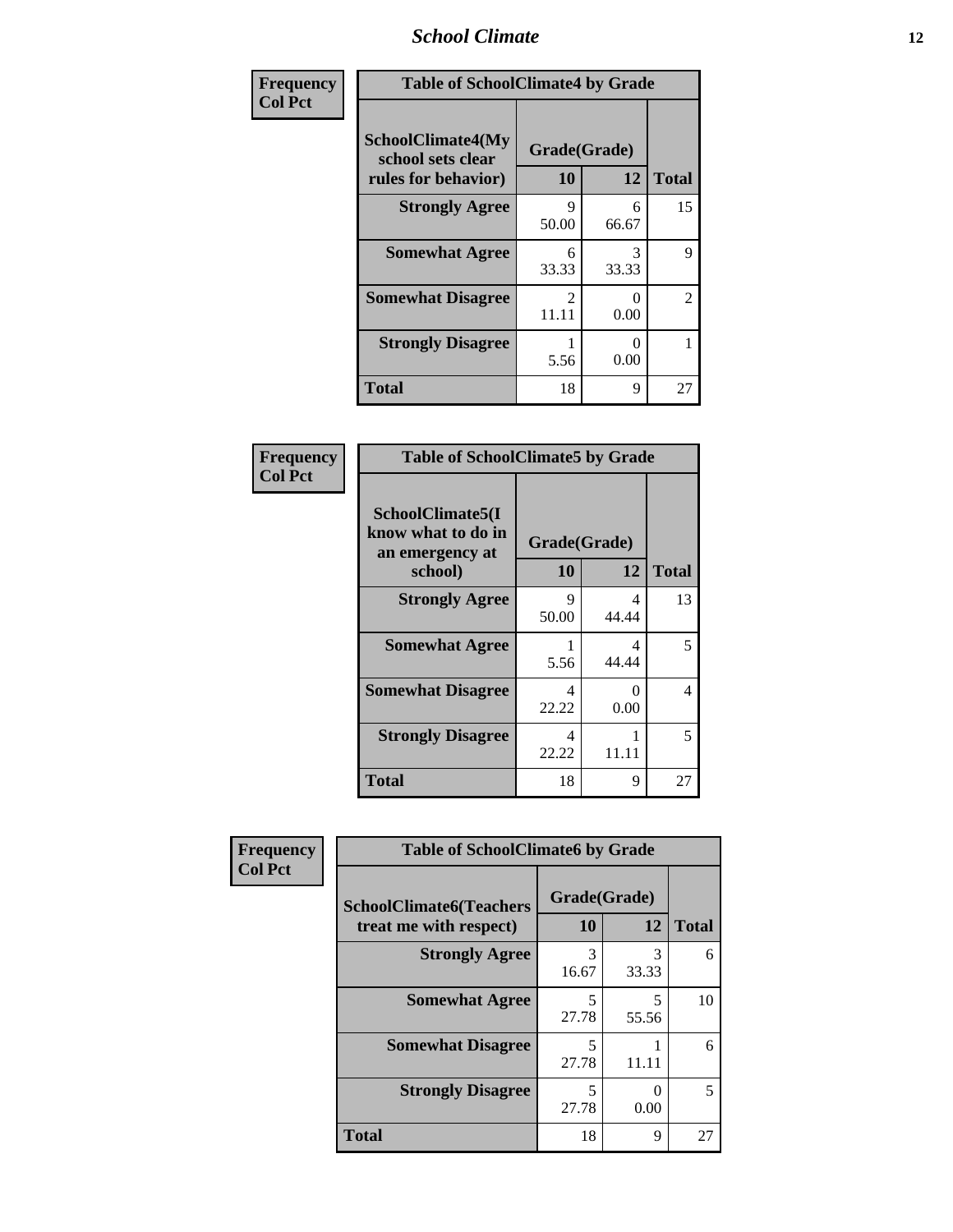#### *School Climate* **13**

| Frequency      | <b>Table of SchoolClimate7 by Grade</b>                                       |                         |            |              |
|----------------|-------------------------------------------------------------------------------|-------------------------|------------|--------------|
| <b>Col Pct</b> | <b>SchoolClimate7(Behaviors</b><br>in my class allow the<br>teacher to teach) | Grade(Grade)<br>10      | 12         | <b>Total</b> |
|                | <b>Strongly Agree</b>                                                         | $\mathfrak{D}$<br>11.11 | 3<br>33.33 | 5            |
|                | <b>Somewhat Agree</b>                                                         | 8<br>44.44              | 6<br>66.67 | 14           |
|                | <b>Somewhat Disagree</b>                                                      | 4<br>22.22              | 0<br>0.00  | 4            |
|                | <b>Strongly Disagree</b>                                                      | 4<br>22.22              | 0<br>0.00  | 4            |
|                | <b>Total</b>                                                                  | 18                      | 9          | 27           |

| Frequency      | <b>Table of SchoolClimate8 by Grade</b>                                              |                    |            |              |
|----------------|--------------------------------------------------------------------------------------|--------------------|------------|--------------|
| <b>Col Pct</b> | <b>SchoolClimate8(Students</b><br>are frequently<br>recognized for good<br>behavior) | Grade(Grade)<br>10 | 12         | <b>Total</b> |
|                | <b>Strongly Agree</b>                                                                | 5.56               | 2<br>22.22 | 3            |
|                | <b>Somewhat Agree</b>                                                                | 4<br>22.22         | 5<br>55.56 | 9            |
|                | <b>Somewhat Disagree</b>                                                             | 6<br>33.33         | 11.11      | 7            |
|                | <b>Strongly Disagree</b>                                                             | 38.89              | 11.11      | 8            |
|                | <b>Total</b>                                                                         | 18                 | 9          | 27           |

| Frequency      | <b>Table of SchoolClimate9 by Grade</b>                                           |                    |                        |              |
|----------------|-----------------------------------------------------------------------------------|--------------------|------------------------|--------------|
| <b>Col Pct</b> | SchoolClimate9(School<br>counselor would be<br>helpful if I needed<br>assistance) | Grade(Grade)<br>10 | 12                     | <b>Total</b> |
|                | <b>Strongly Agree</b>                                                             | 6<br>33.33         | 3<br>33.33             | 9            |
|                | <b>Somewhat Agree</b>                                                             | 6<br>33.33         | 11.11                  |              |
|                | <b>Somewhat Disagree</b>                                                          | 3<br>16.67         | $\mathcal{R}$<br>33.33 | 6            |
|                | <b>Strongly Disagree</b>                                                          | 3<br>16.67         | 2<br>22.22             | 5            |
|                | <b>Total</b>                                                                      | 18                 | 9                      | 27           |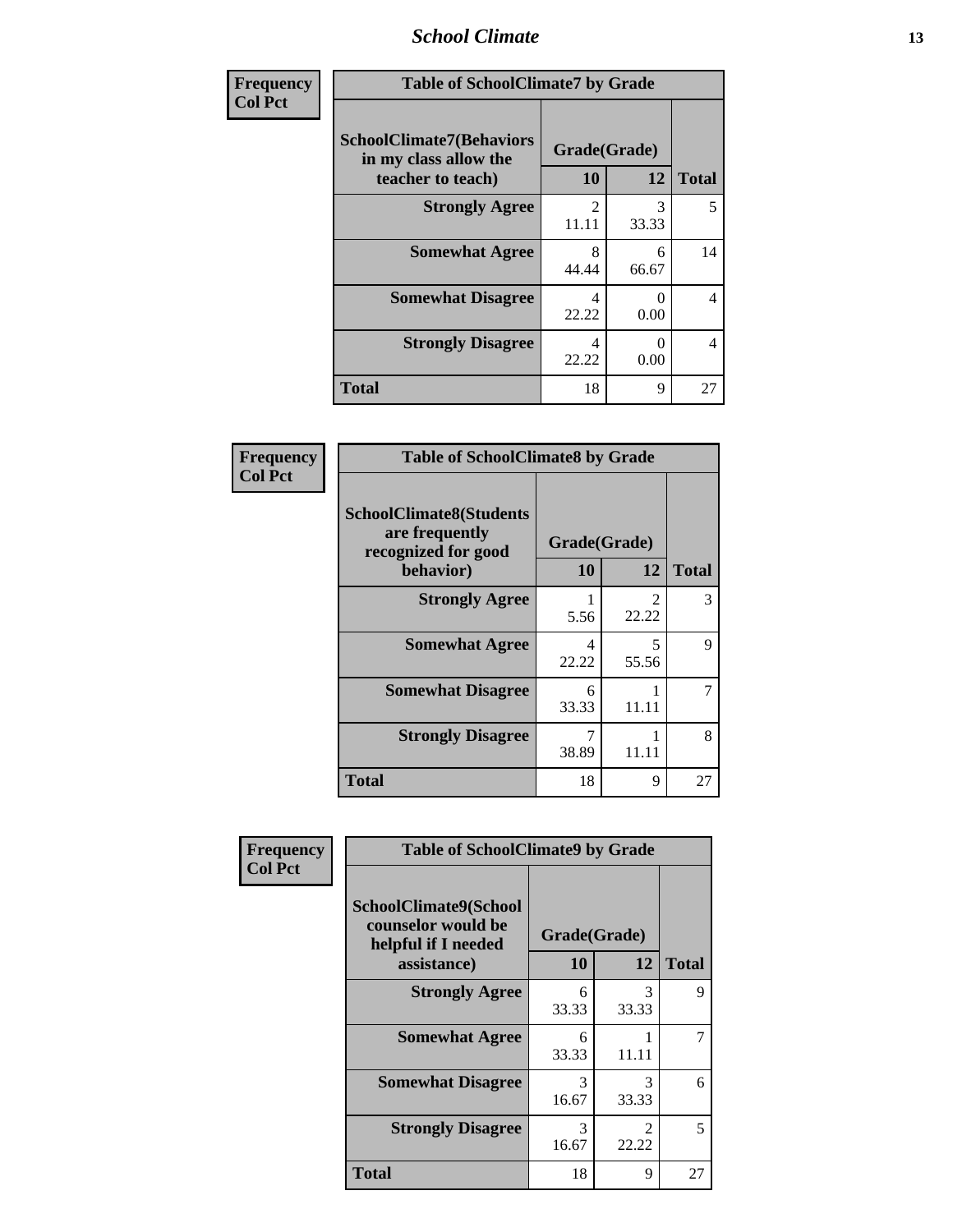#### *Reasons for Dropping Out* **14**

| Frequency      | <b>Table of Dropoutreason by Grade</b>                |                         |                         |                |
|----------------|-------------------------------------------------------|-------------------------|-------------------------|----------------|
| <b>Col Pct</b> | Dropoutreason(If<br>I dropped out the<br>reason would | Grade(Grade)            |                         |                |
|                | most likely be)                                       | <b>10</b>               | 12                      | <b>Total</b>   |
|                | <b>Won't Drop out</b>                                 | 11<br>61.11             | 4<br>44.44              | 15             |
|                | <b>Bored</b>                                          | 4<br>22.22              | $\mathfrak{D}$<br>22.22 | 6              |
|                | <b>Family Reasons</b>                                 | $\mathfrak{D}$<br>11.11 | 0<br>0.00               | $\overline{2}$ |
|                | <b>Other</b>                                          | 5.56                    | 3<br>33.33              | 4              |
|                | <b>Total</b>                                          | 18                      | 9                       | 27             |

| <b>Frequency</b><br><b>Col Pct</b> | <b>Table of Dropout by Grade</b>                                       |                    |            |              |  |
|------------------------------------|------------------------------------------------------------------------|--------------------|------------|--------------|--|
|                                    | Dropout(I<br>have<br>thought<br>about<br>dropping<br>out of<br>school) | Grade(Grade)<br>10 | 12         | <b>Total</b> |  |
|                                    | Yes                                                                    | 6<br>33.33         | 4<br>44.44 | 10           |  |
|                                    | N <sub>0</sub>                                                         | 12<br>66.67        | 5<br>55.56 | 17           |  |
|                                    | <b>Total</b>                                                           | 18                 | 9          | 27           |  |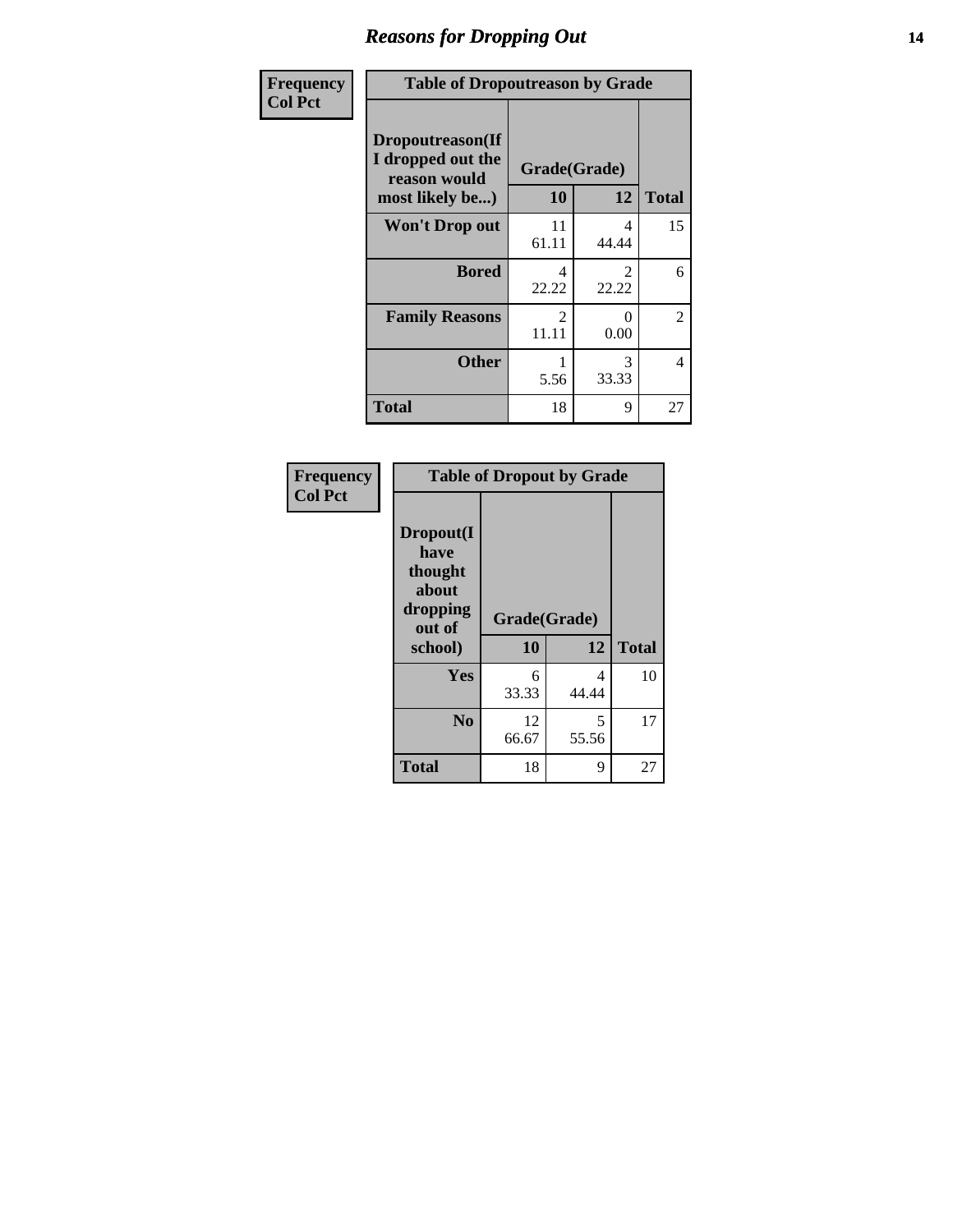*School Safety* **15**

| Frequency      | <b>Table of Gangself by Grade</b>                                                                 |                    |             |              |
|----------------|---------------------------------------------------------------------------------------------------|--------------------|-------------|--------------|
| <b>Col Pct</b> | Gangself(I<br>have<br>participated<br>in illegal<br>gang<br>activities in<br>the past 30<br>days) | Grade(Grade)<br>10 | 12          | <b>Total</b> |
|                | Yes                                                                                               | 5.56               | 0<br>0.00   | 1            |
|                | N <sub>0</sub>                                                                                    | 17<br>94.44        | 9<br>100.00 | 26           |
|                | <b>Total</b>                                                                                      | 18                 | 9           | 27           |

| Frequency<br><b>Col Pct</b> | <b>Table of Gangpeers by Grade</b>                                                                                             |                    |                         |              |
|-----------------------------|--------------------------------------------------------------------------------------------------------------------------------|--------------------|-------------------------|--------------|
|                             | <b>Gangpeers</b> (I<br>have friends<br>who have<br>participated<br>in illegal<br>gang<br>activities in<br>the past 30<br>days) | Grade(Grade)<br>10 | 12                      | <b>Total</b> |
|                             | <b>Yes</b>                                                                                                                     | 6<br>33.33         | $\mathfrak{D}$<br>22.22 | 8            |
|                             | N <sub>0</sub>                                                                                                                 | 12<br>66.67        | 7<br>77.78              | 19           |
|                             | <b>Total</b>                                                                                                                   | 18                 | 9                       | 27           |

| Frequency      | <b>Table of Pickedon by Grade</b>                                   |                                      |       |              |
|----------------|---------------------------------------------------------------------|--------------------------------------|-------|--------------|
| <b>Col Pct</b> | <b>Pickedon</b> (I have<br>been picked on or<br>teased at school in | Grade(Grade)                         |       |              |
|                | the past 30 days)                                                   | 10                                   | 12    | <b>Total</b> |
|                | <b>Strongly Agree</b>                                               | $\mathcal{D}_{\mathcal{L}}$<br>11.11 | 11.11 | 3            |
|                | <b>Somewhat Agree</b>                                               | 3<br>16.67                           | 11.11 | 4            |
|                | <b>Somewhat Disagree</b>                                            | 5<br>27.78                           | 22.22 |              |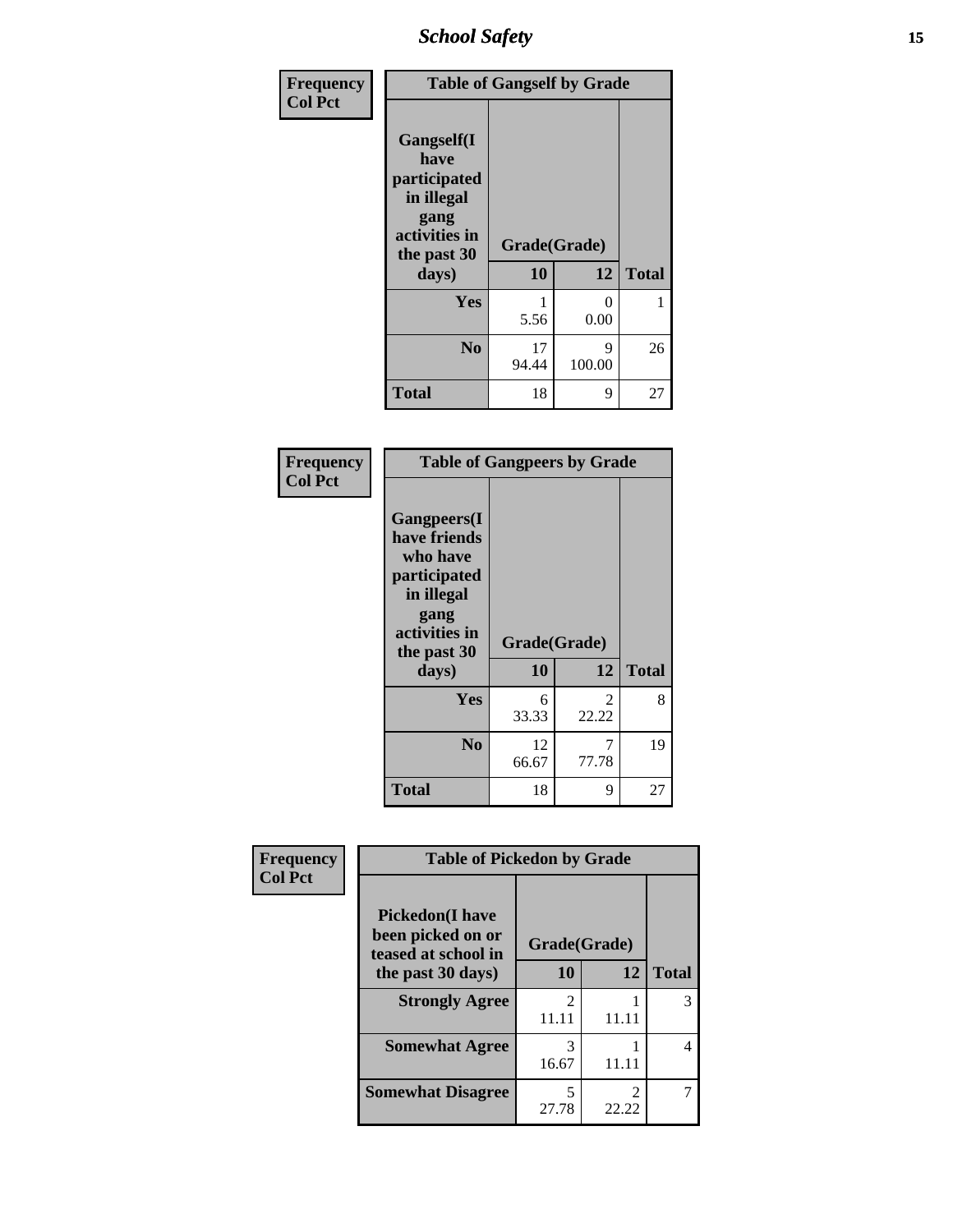*School Safety* **16**

| <b>Frequency</b> | <b>Table of Pickedon by Grade</b>                                                        |                    |            |              |  |
|------------------|------------------------------------------------------------------------------------------|--------------------|------------|--------------|--|
| <b>Col Pct</b>   | <b>Pickedon</b> (I have<br>been picked on or<br>teased at school in<br>the past 30 days) | Grade(Grade)<br>10 | 12         | <b>Total</b> |  |
|                  | <b>Strongly Disagree</b>                                                                 | 8<br>44.44         | 5<br>55.56 | 13           |  |
|                  | <b>Total</b>                                                                             | 18                 | 9          | 27           |  |

| Frequency      | <b>Table of Safeschool by Grade</b>                      |                         |            |              |
|----------------|----------------------------------------------------------|-------------------------|------------|--------------|
| <b>Col Pct</b> | Safeschool(School<br>is a place at which I<br>feel safe) | Grade(Grade)<br>10      | 12         | <b>Total</b> |
|                | <b>Strongly Agree</b>                                    | $\overline{2}$<br>11.11 | 3<br>33.33 | 5            |
|                | <b>Somewhat Agree</b>                                    | 9<br>50.00              | 4<br>44.44 | 13           |
|                | <b>Somewhat Disagree</b>                                 | $\mathfrak{D}$<br>11.11 | 11.11      | 3            |
|                | <b>Strongly Disagree</b>                                 | 5<br>27.78              | 11.11      | 6            |
|                | <b>Total</b>                                             | 18                      | 9          | 27           |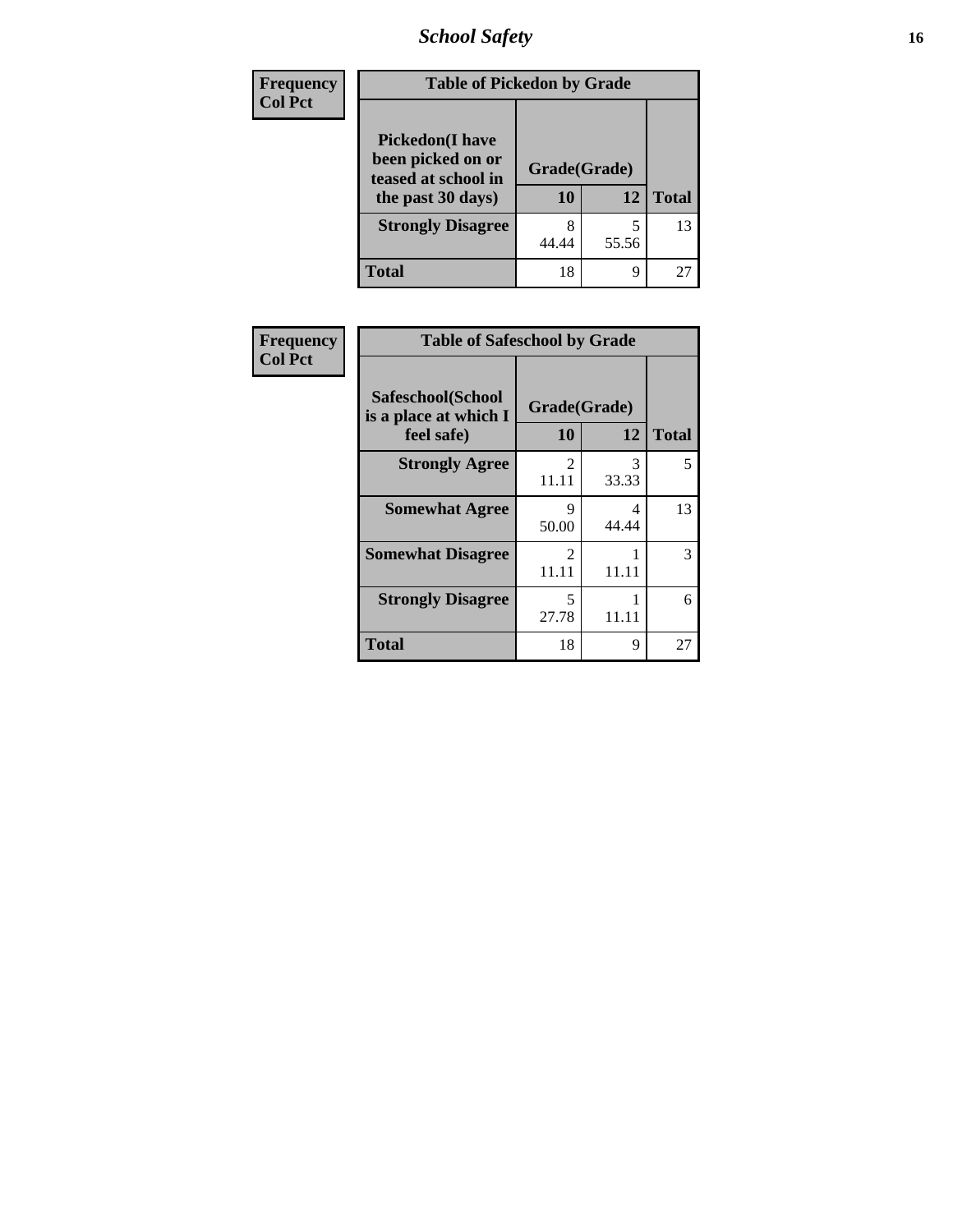*School Safety* **17**

| Frequency      | <b>Table of Grade by Bullied</b> |                                                                                     |                   |                   |                   |              |
|----------------|----------------------------------|-------------------------------------------------------------------------------------|-------------------|-------------------|-------------------|--------------|
| <b>Row Pct</b> |                                  | <b>Bullied</b> (I have been<br>bullied by other<br>students in the past 30<br>days) |                   |                   |                   |              |
|                | Grade(Grade)                     | $\bf{0}$<br><b>Days</b>                                                             | 1 or<br>2<br>days | 3 to<br>5<br>days | 6 to<br>9<br>days | <b>Total</b> |
|                | 10                               | 14<br>77.78                                                                         | 3<br>16.67        | $\Omega$<br>0.00  | 5.56              | 18           |
|                | 12                               | 77.78                                                                               | 11.11             | 11.11             | 0<br>0.00         | 9            |
|                | <b>Total</b>                     | 21                                                                                  | 4                 |                   |                   | 27           |

| Frequency      | <b>Table of Grade by Bulliedothers</b> |                                                                   |                         |              |
|----------------|----------------------------------------|-------------------------------------------------------------------|-------------------------|--------------|
| <b>Row Pct</b> |                                        | <b>Bulliedothers</b> (I<br>bullied others in<br>the past 30 days) |                         |              |
|                | Grade(Grade)                           | 0 Days                                                            | 1 or 2<br>days          | <b>Total</b> |
|                | 10                                     | 16<br>88.89                                                       | $\mathfrak{D}$<br>11.11 | 18           |
|                | 12                                     | 77.78                                                             | $\mathfrak{D}$<br>22.22 | 9            |
|                | <b>Total</b>                           | 23                                                                | 4                       | 27           |

| Frequency      | <b>Table of Grade by Weaponschool</b> |                                                                                    |              |  |
|----------------|---------------------------------------|------------------------------------------------------------------------------------|--------------|--|
| <b>Row Pct</b> |                                       | <b>Weaponschool</b> (I<br>brought a<br>weapon to<br>school in the<br>past 30 days) |              |  |
|                | Grade(Grade)                          | 0 Days                                                                             | <b>Total</b> |  |
|                | 10                                    | 18<br>100.00                                                                       | 18           |  |
|                | 12                                    | 9<br>100.00                                                                        | 9            |  |
|                | <b>Total</b>                          | 27                                                                                 | 27           |  |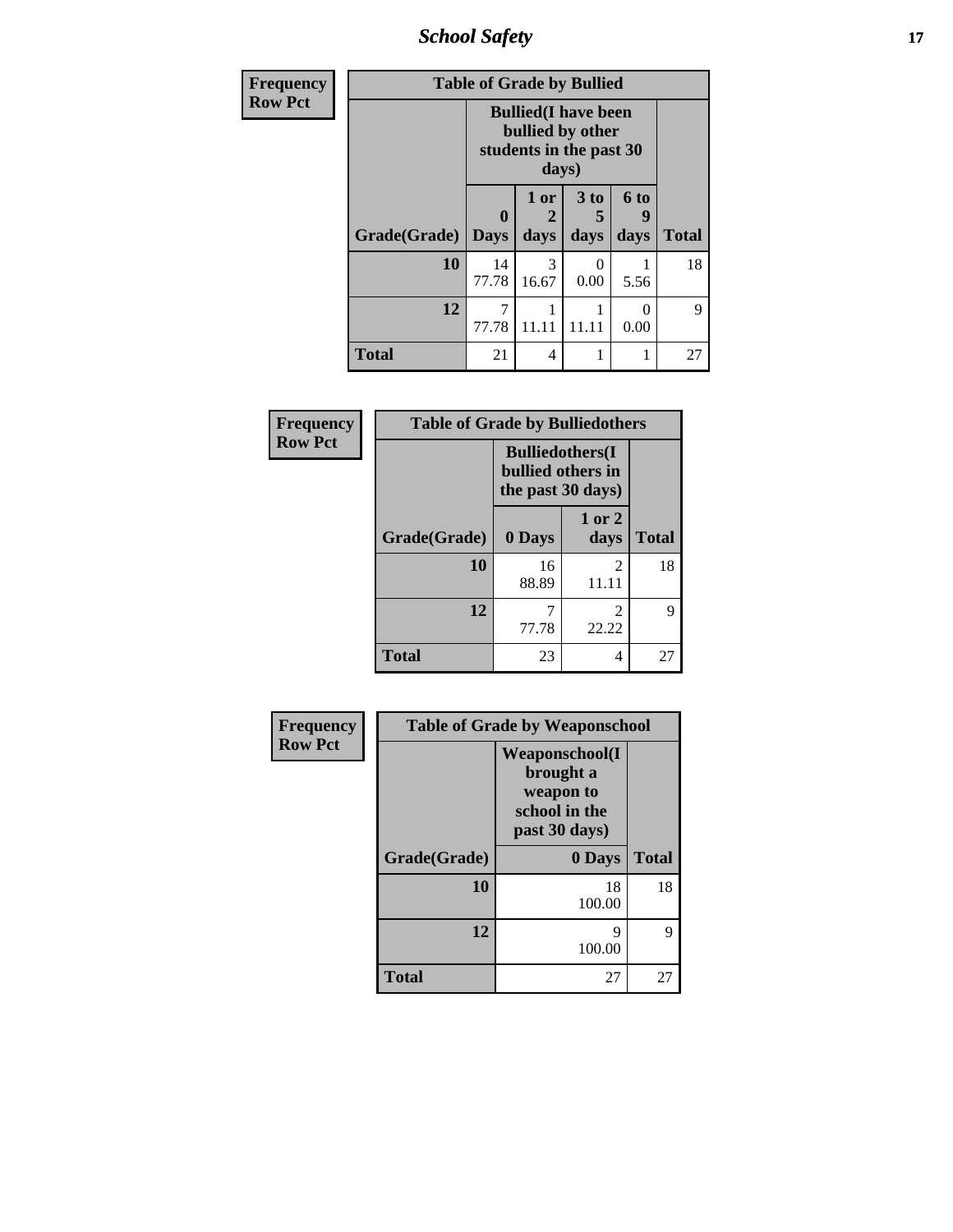*School Safety* **18**

| <b>Frequency</b> | <b>Table of Grade by Absentunsafe</b> |             |                                                                                           |              |  |
|------------------|---------------------------------------|-------------|-------------------------------------------------------------------------------------------|--------------|--|
| <b>Row Pct</b>   |                                       |             | Absentunsafe(I)<br>have missed<br>school because I<br>felt unsafe in the<br>past 30 days) |              |  |
|                  | Grade(Grade)                          | 0 Days      | 1 or 2<br>days                                                                            | <b>Total</b> |  |
|                  | 10                                    | 17<br>94.44 | 5.56                                                                                      | 18           |  |
|                  | 12                                    | 9<br>100.00 | 0<br>0.00                                                                                 | 9            |  |
|                  | <b>Total</b>                          | 26          | 1                                                                                         | 27           |  |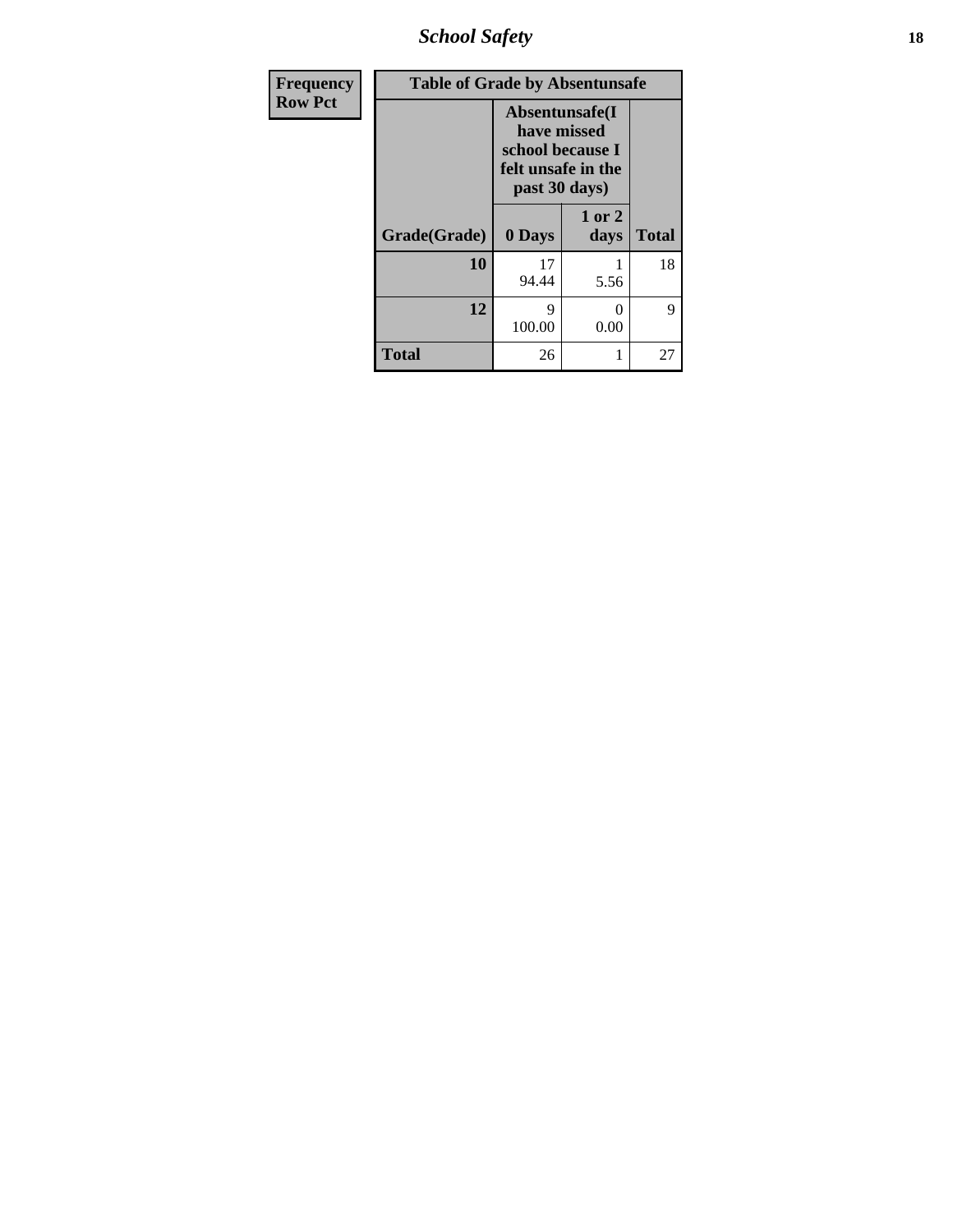### *Drug Use During Last 30 Days* **19**

| <b>Frequency</b> | <b>Table of Grade by Alcohol</b> |                                       |                 |                 |              |
|------------------|----------------------------------|---------------------------------------|-----------------|-----------------|--------------|
| <b>Row Pct</b>   |                                  | Alcohol(Alcohol<br>use, past 30 days) |                 |                 |              |
|                  | Grade(Grade)                     | Did<br>not<br><b>use</b>              | $1 - 2$<br>days | $3 - 5$<br>days | <b>Total</b> |
|                  | 10                               | 17<br>94.44                           | 0<br>0.00       | 5.56            | 18           |
|                  | 12                               | 4<br>44.44                            | 3<br>33.33      | 2<br>22.22      | 9            |
|                  | <b>Total</b>                     | 21                                    | 3               | 3               | 27           |

| Frequency      | <b>Table of Grade by Cigarettes</b> |                                                             |                         |               |              |
|----------------|-------------------------------------|-------------------------------------------------------------|-------------------------|---------------|--------------|
| <b>Row Pct</b> |                                     | <b>Cigarettes</b> (Smoking<br>tobacco use,<br>past 30 days) |                         |               |              |
|                | Grade(Grade)                        | <b>Did</b><br>not<br><b>use</b>                             | $1 - 2$<br>days         | $6-9$<br>days | <b>Total</b> |
|                | 10                                  | 17<br>94.44                                                 | $\theta$<br>0.00        | 5.56          | 18           |
|                | 12                                  | 7<br>77.78                                                  | $\mathfrak{D}$<br>22.22 | 0<br>0.00     | 9            |
|                | <b>Total</b>                        | 24                                                          | 2                       | 1             | 27           |

| Frequency      | <b>Table of Grade by Smokeless</b>                        |                       |           |              |  |
|----------------|-----------------------------------------------------------|-----------------------|-----------|--------------|--|
| <b>Row Pct</b> | <b>Smokeless(Chewing</b><br>tobacco use,<br>past 30 days) |                       |           |              |  |
|                | Grade(Grade)                                              | Did not<br><b>use</b> | 6-9 days  | <b>Total</b> |  |
|                | 10                                                        | 18<br>100.00          | 0<br>0.00 | 18           |  |
|                | 12                                                        | 8<br>88.89            | 11.11     | 9            |  |
|                | <b>Total</b>                                              | 26                    |           | 27           |  |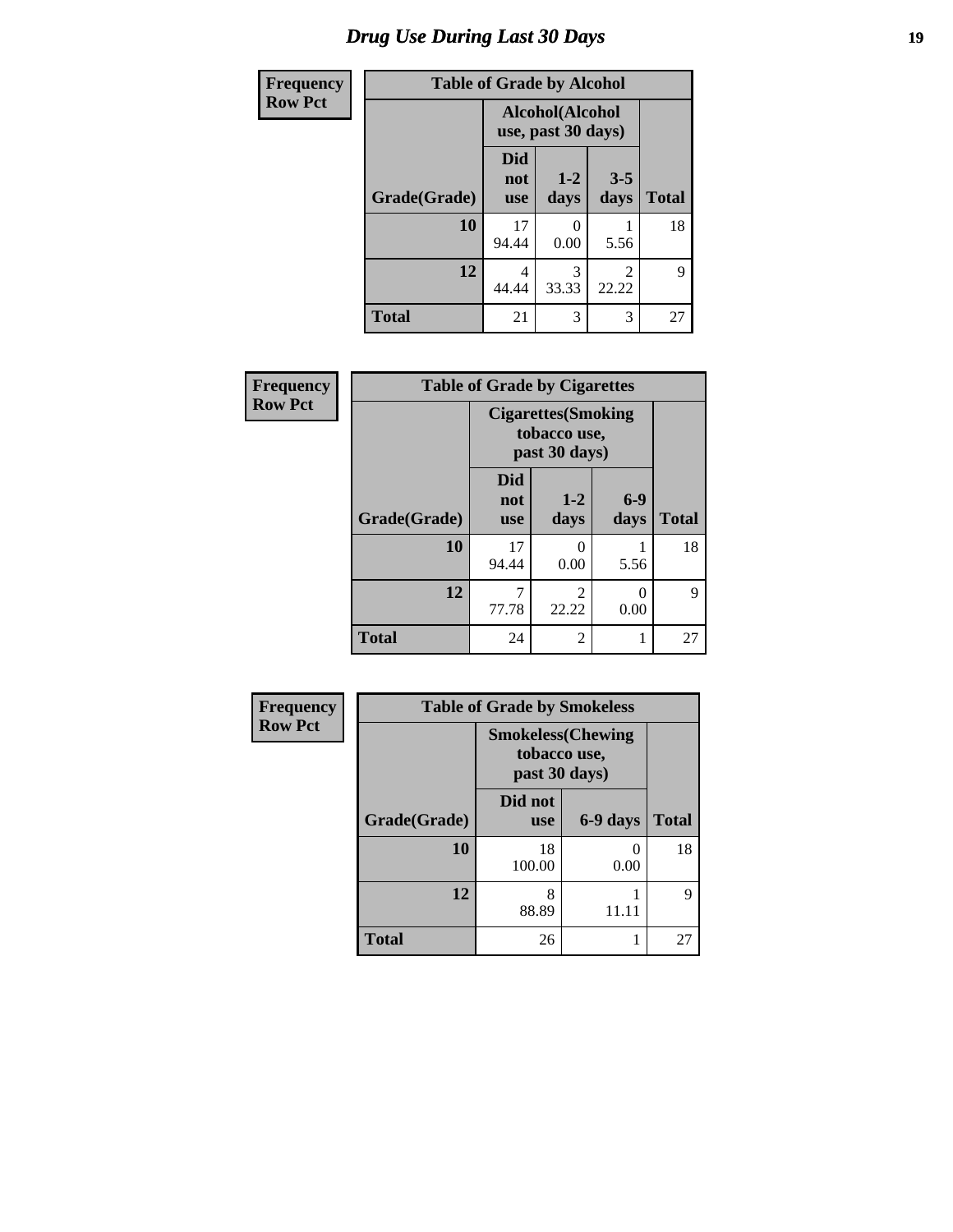# *Drug Use During Last 30 Days* 20

| <b>Frequency</b> | <b>Table of Grade by Marijuana</b> |                                            |                       |                 |              |
|------------------|------------------------------------|--------------------------------------------|-----------------------|-----------------|--------------|
| <b>Row Pct</b>   |                                    | Marijuana (Marijuana<br>use, past 30 days) |                       |                 |              |
|                  | Grade(Grade)                       | Did<br>not use                             | $1 - 2$<br>days       | $3 - 5$<br>days | <b>Total</b> |
|                  | 10                                 | 18<br>100.00                               | $\mathcal{O}$<br>0.00 | 0.00            | 18           |
|                  | 12                                 | 77.78                                      | 11.11                 |                 | 9            |
|                  | <b>Total</b>                       | 25                                         |                       |                 | 27           |

| Frequency      | <b>Table of Grade by Cocaine</b> |                                                  |              |  |
|----------------|----------------------------------|--------------------------------------------------|--------------|--|
| <b>Row Pct</b> |                                  | <b>Cocaine</b> (Cocaine<br>use,<br>past 30 days) |              |  |
|                | Grade(Grade)                     | Did not use                                      | <b>Total</b> |  |
|                | 10                               | 18<br>100.00                                     | 18           |  |
|                | 12                               | Q<br>100.00                                      | 9            |  |
|                | <b>Total</b>                     | 27                                               | 27           |  |

| Frequency      | <b>Table of Grade by Inhalants</b> |                                                  |              |  |  |
|----------------|------------------------------------|--------------------------------------------------|--------------|--|--|
| <b>Row Pct</b> |                                    | <b>Inhalants</b> (Inhalant<br>use, past 30 days) |              |  |  |
|                | Grade(Grade)                       | Did not use                                      | <b>Total</b> |  |  |
|                | <b>10</b>                          | 18<br>100.00                                     | 18           |  |  |
|                | 12                                 | 100.00                                           | 9            |  |  |
|                | <b>Total</b>                       | 27                                               | 27           |  |  |

| Frequency      |              | <b>Table of Grade by Steroids</b>                 |              |
|----------------|--------------|---------------------------------------------------|--------------|
| <b>Row Pct</b> |              | <b>Steroids</b> (Steroid<br>use,<br>past 30 days) |              |
|                | Grade(Grade) | Did not use                                       | <b>Total</b> |
|                | 10           | 18<br>100.00                                      | 18           |
|                | 12           | q<br>100.00                                       | q            |
|                | Total        | 27                                                | 27           |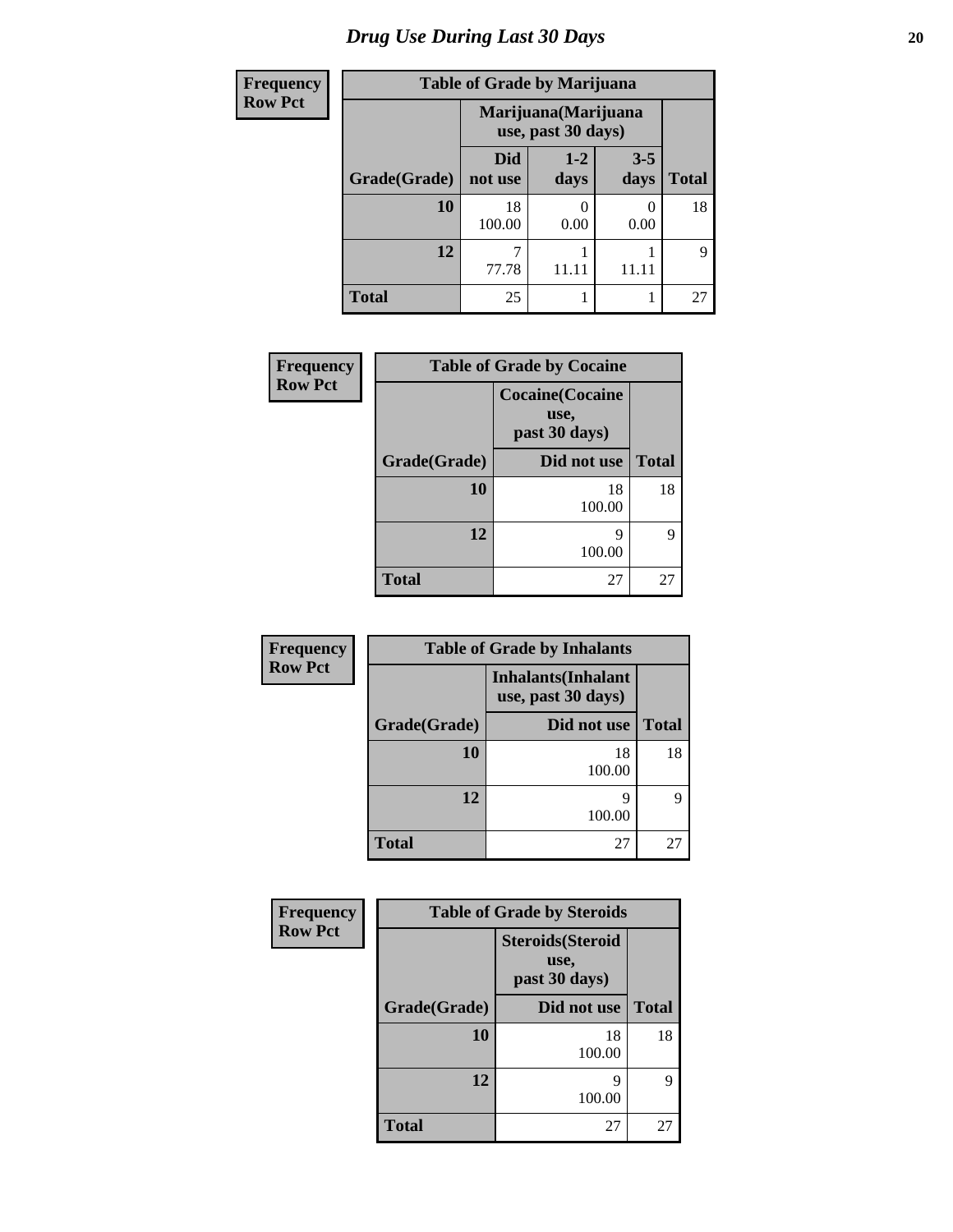# *Drug Use During Last 30 Days* **21**

| <b>Frequency</b> | <b>Table of Grade by Ecstasy</b>              |                       |                 |              |
|------------------|-----------------------------------------------|-----------------------|-----------------|--------------|
| <b>Row Pct</b>   | <b>Ecstasy</b> (Ecstasy<br>use, past 30 days) |                       |                 |              |
|                  | Grade(Grade)                                  | Did not<br><b>use</b> | $3 - 5$<br>days | <b>Total</b> |
|                  | 10                                            | 18<br>100.00          | 0.00            | 18           |
|                  | 12                                            | 8<br>88.89            | 11.11           | 9            |
|                  | <b>Total</b>                                  | 26                    |                 | 27           |

| <b>Frequency</b> |              | <b>Table of Grade by Meth</b>                      |              |  |  |
|------------------|--------------|----------------------------------------------------|--------------|--|--|
| <b>Row Pct</b>   |              | <b>Meth</b> (Methamphetamine<br>use, past 30 days) |              |  |  |
|                  | Grade(Grade) | Did not use                                        | <b>Total</b> |  |  |
|                  | 10           | 18<br>100.00                                       | 18           |  |  |
|                  | 12           | 9<br>100.00                                        |              |  |  |
|                  | <b>Total</b> | 27                                                 | 27           |  |  |

| <b>Frequency</b> | <b>Table of Grade by Hallucinogens</b> |                    |                             |       |
|------------------|----------------------------------------|--------------------|-----------------------------|-------|
| <b>Row Pct</b>   |                                        | use, past 30 days) | Hallucinogens (Hallucinogen |       |
|                  | Grade(Grade)                           | Did not use        | 20-29 days                  | Total |
|                  | 10                                     | 18<br>100.00       | 0.00                        | 18    |
|                  | 12                                     | 8<br>88.89         | 11.11                       | Q     |
|                  | <b>Total</b>                           | 26                 |                             | 27    |

| Frequency      | <b>Table of Grade by Prescription</b> |                                              |                                   |              |
|----------------|---------------------------------------|----------------------------------------------|-----------------------------------|--------------|
| <b>Row Pct</b> |                                       | drugs not prescribed to<br>me, past 30 days) | <b>Prescription</b> (Prescription |              |
|                | Grade(Grade)                          | Did not use                                  | $1-2$ days                        | <b>Total</b> |
|                | 10                                    | 18<br>100.00                                 | 0.00                              | 18           |
|                | 12                                    | 77.78                                        | റ<br>22.22                        | 9            |
|                | <b>Total</b>                          | 25                                           | $\mathfrak{D}$                    | 27           |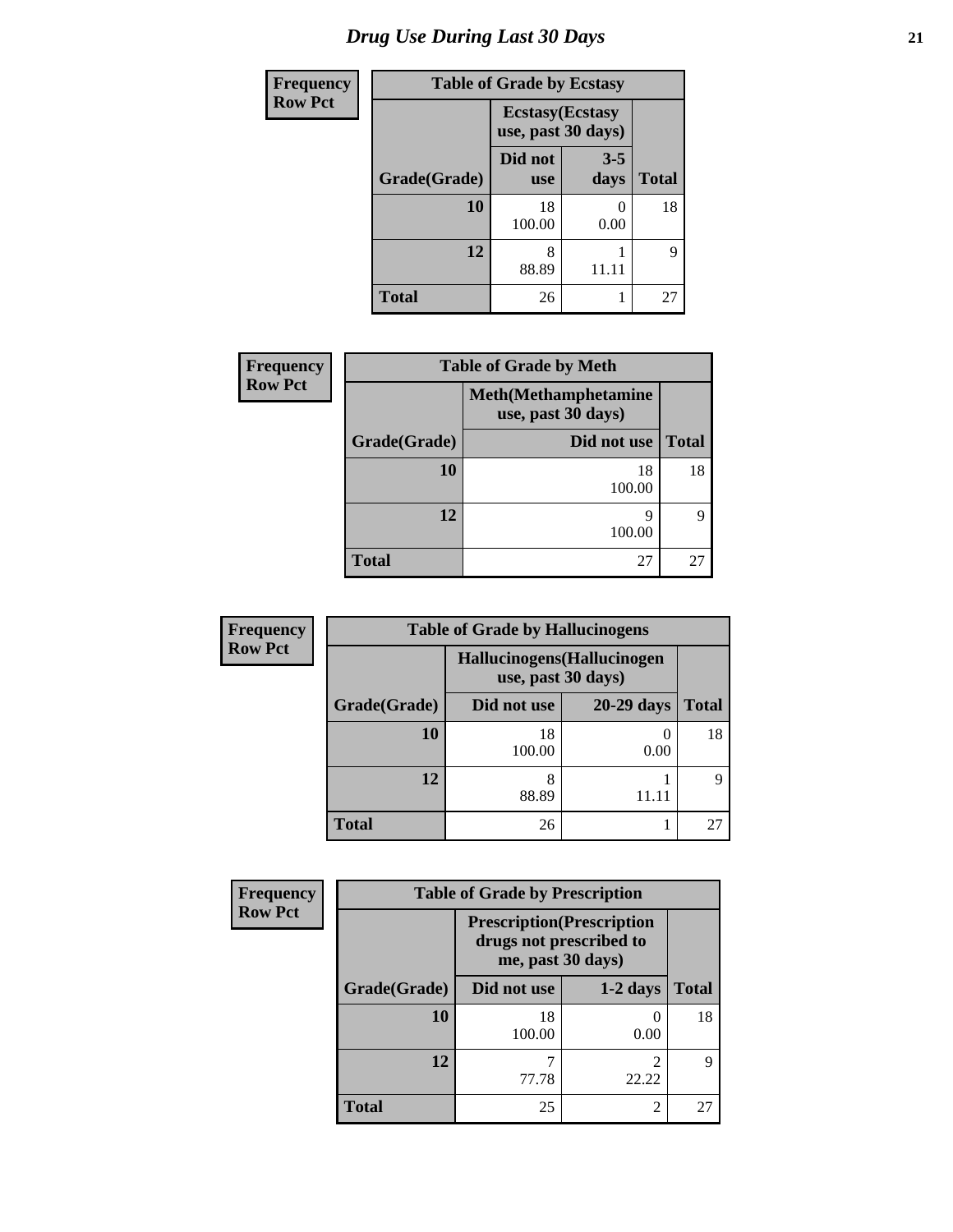| Frequency      | <b>Table of Alcoholease by Grade</b>              |                    |                         |              |
|----------------|---------------------------------------------------|--------------------|-------------------------|--------------|
| <b>Col Pct</b> | <b>Alcoholease</b> (It is<br>easy to get alcohol) | Grade(Grade)<br>10 | 12                      | <b>Total</b> |
|                | <b>Strongly Agree</b>                             | 5<br>27.78         | 6<br>66.67              | 11           |
|                | <b>Somewhat Agree</b>                             | 38.89              | $\mathfrak{D}$<br>22.22 | 9            |
|                | <b>Somewhat Disagree</b>                          | 4<br>22.22         | 0.00                    | 4            |
|                | <b>Strongly Disagree</b>                          | 2<br>11.11         | 11.11                   | 3            |
|                | <b>Total</b>                                      | 18                 | 9                       | 27           |

| Frequency      | <b>Table of Cigarettesease by Grade</b>                 |                    |            |                |
|----------------|---------------------------------------------------------|--------------------|------------|----------------|
| <b>Col Pct</b> | Cigarettesease(It is<br>easy to get smoking<br>tobacco) | Grade(Grade)<br>10 | 12         | <b>Total</b>   |
|                | <b>Strongly Agree</b>                                   | 4<br>22.22         | 6<br>66.67 | 10             |
|                | <b>Somewhat Agree</b>                                   | 5<br>27.78         | 3<br>33.33 | 8              |
|                | <b>Somewhat Disagree</b>                                | 5<br>27.78         | 0<br>0.00  | 5              |
|                | <b>Strongly Disagree</b>                                | 4<br>22.22         | 0<br>0.00  | $\overline{4}$ |
|                | <b>Total</b>                                            | 18                 | 9          | 27             |

| Frequency      | <b>Table of Smokelessease by Grade</b>                         |                    |            |              |
|----------------|----------------------------------------------------------------|--------------------|------------|--------------|
| <b>Col Pct</b> | <b>Smokelessease</b> (It is<br>easy to get chewing<br>tobacco) | Grade(Grade)<br>10 | 12         | <b>Total</b> |
|                | <b>Strongly Agree</b>                                          | 2<br>11.11         | 6<br>66.67 | 8            |
|                | <b>Somewhat Agree</b>                                          | 6<br>33.33         | 11.11      | 7            |
|                | <b>Somewhat Disagree</b>                                       | 4<br>22.22         | 11.11      | 5            |
|                | <b>Strongly Disagree</b>                                       | 6<br>33.33         | 11.11      | 7            |
|                | <b>Total</b>                                                   | 18                 | 9          | 27           |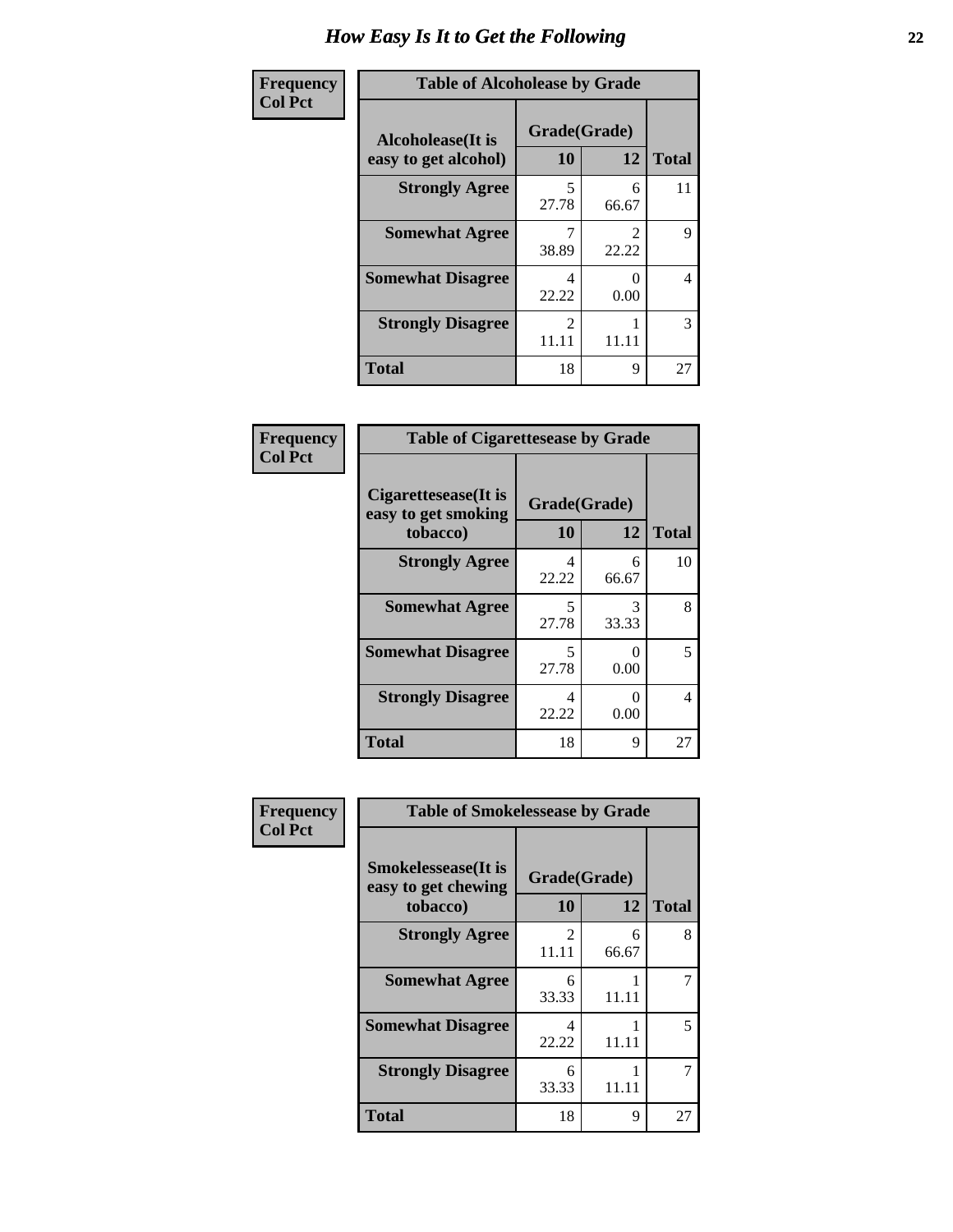| Frequency      | <b>Table of Marijuanaease by Grade</b>           |                    |                           |                |
|----------------|--------------------------------------------------|--------------------|---------------------------|----------------|
| <b>Col Pct</b> | Marijuanaease(It is<br>easy to get<br>marijuana) | Grade(Grade)<br>10 | 12                        | <b>Total</b>   |
|                | <b>Strongly Agree</b>                            | 5<br>27.78         | 6<br>66.67                | 11             |
|                | <b>Somewhat Agree</b>                            | 6<br>33.33         | $\mathfrak{D}$<br>22.22   | 8              |
|                | <b>Somewhat Disagree</b>                         | 5.56               | 11.11                     | $\overline{2}$ |
|                | <b>Strongly Disagree</b>                         | 6<br>33.33         | $\mathbf{\Omega}$<br>0.00 | 6              |
|                | <b>Total</b>                                     | 18                 | 9                         | 27             |

#### **Frequency Col Pct**

| <b>Table of Cocaineease by Grade</b>              |                         |              |    |  |  |
|---------------------------------------------------|-------------------------|--------------|----|--|--|
| <b>Cocaineease</b> (It is<br>easy to get cocaine) | Grade(Grade)<br>10      | <b>Total</b> |    |  |  |
|                                                   |                         | 12           |    |  |  |
| <b>Strongly Agree</b>                             | $\mathfrak{D}$<br>11.11 | 4<br>44.44   | 6  |  |  |
| <b>Somewhat Agree</b>                             | 3<br>16.67              | 2<br>22.22   | 5  |  |  |
| <b>Somewhat Disagree</b>                          | 5<br>27.78              | 11.11        | 6  |  |  |
| <b>Strongly Disagree</b>                          | 8<br>44.44              | 2<br>22.22   | 10 |  |  |
| <b>Total</b>                                      | 18                      | 9            | 27 |  |  |

| Frequency      | <b>Table of Inhalantsease by Grade</b>     |              |                                      |              |
|----------------|--------------------------------------------|--------------|--------------------------------------|--------------|
| <b>Col Pct</b> | <b>Inhalantsease</b> (It is<br>easy to get | Grade(Grade) |                                      |              |
|                | inhalants)                                 | 10           | 12                                   | <b>Total</b> |
|                | <b>Strongly Agree</b>                      | 6<br>33.33   | 5<br>55.56                           | 11           |
|                | <b>Somewhat Agree</b>                      | 5.56         | 11.11                                | 2            |
|                | <b>Somewhat Disagree</b>                   | 4<br>22.22   | 11.11                                | 5            |
|                | <b>Strongly Disagree</b>                   | 38.89        | $\mathcal{D}_{\mathcal{L}}$<br>22.22 | 9            |
|                | <b>Total</b>                               | 18           | 9                                    | 27           |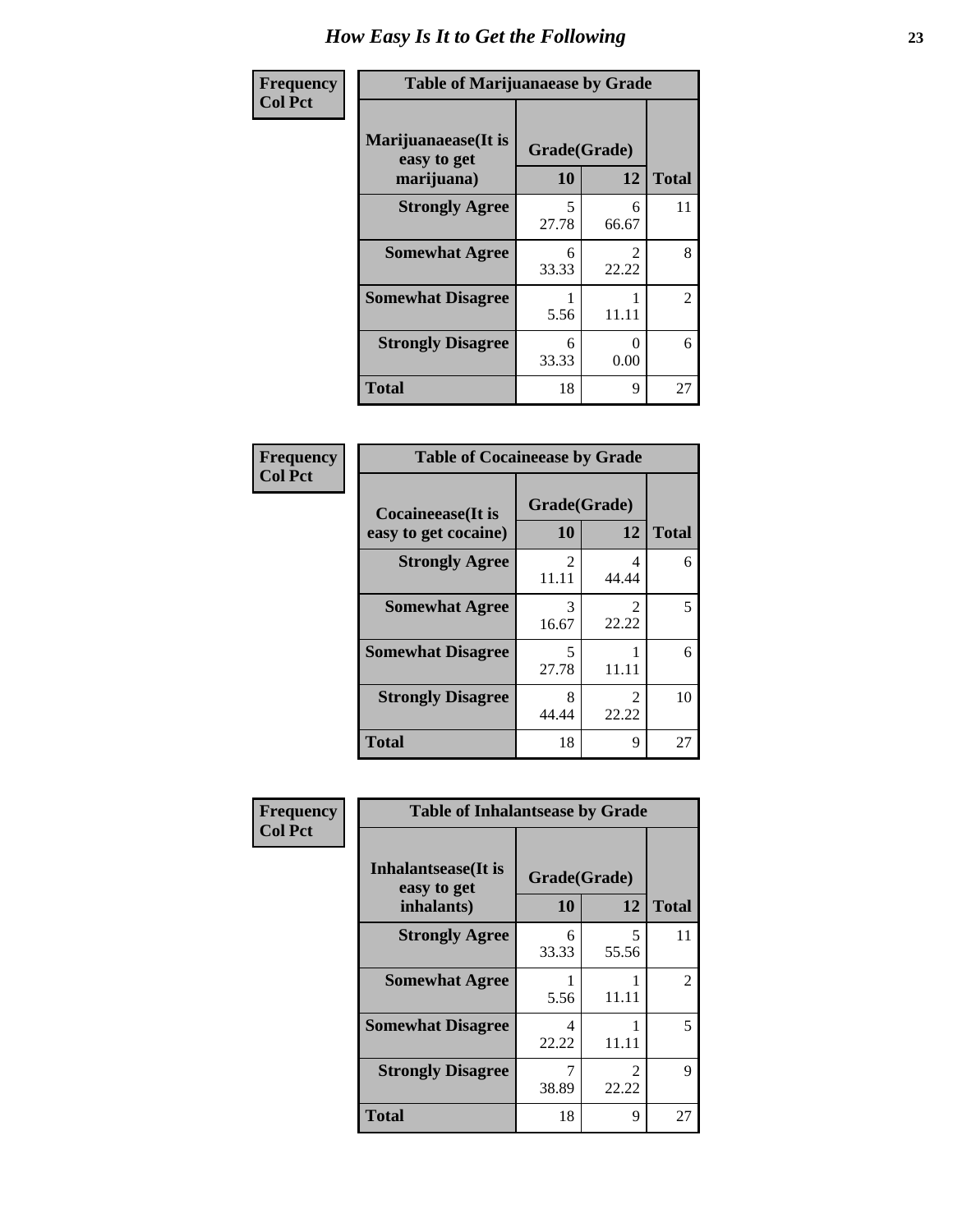| Frequency      | <b>Table of Steroidsease by Grade</b>               |                    |                         |              |
|----------------|-----------------------------------------------------|--------------------|-------------------------|--------------|
| <b>Col Pct</b> | <b>Steroidsease</b> (It is<br>easy to get steroids) | Grade(Grade)<br>10 | 12                      | <b>Total</b> |
|                | <b>Strongly Agree</b>                               | 3<br>16.67         | 22.22                   | 5            |
|                | <b>Somewhat Agree</b>                               | 3<br>16.67         | $\mathfrak{D}$<br>22.22 | 5            |
|                | <b>Somewhat Disagree</b>                            | 3<br>16.67         | 3<br>33.33              | 6            |
|                | <b>Strongly Disagree</b>                            | 9<br>50.00         | $\mathfrak{D}$<br>22.22 | 11           |
|                | <b>Total</b>                                        | 18                 | 9                       | 27           |

| Frequency      | <b>Table of Ecstasyease by Grade</b>              |                         |                                      |              |  |
|----------------|---------------------------------------------------|-------------------------|--------------------------------------|--------------|--|
| <b>Col Pct</b> | <b>Ecstasyease</b> (It is<br>easy to get ecstasy) | Grade(Grade)<br>10      | 12                                   | <b>Total</b> |  |
|                | <b>Strongly Agree</b>                             | 2<br>11.11              | 4<br>44.44                           | 6            |  |
|                | <b>Somewhat Agree</b>                             | $\mathfrak{D}$<br>11.11 | 11.11                                | 3            |  |
|                | <b>Somewhat Disagree</b>                          | 6<br>33.33              | 2<br>22.22                           | 8            |  |
|                | <b>Strongly Disagree</b>                          | 8<br>44.44              | $\mathcal{D}_{\mathcal{L}}$<br>22.22 | 10           |  |
|                | <b>Total</b>                                      | 18                      | 9                                    | 27           |  |

| <b>Frequency</b><br><b>Col Pct</b> | <b>Table of Methease by Grade</b>     |                                      |                         |              |  |  |
|------------------------------------|---------------------------------------|--------------------------------------|-------------------------|--------------|--|--|
|                                    | <b>Methease</b> (It is easy<br>to get | Grade(Grade)                         |                         |              |  |  |
|                                    | methamphetamines)                     | 10                                   | 12                      | <b>Total</b> |  |  |
|                                    | <b>Strongly Agree</b>                 | $\mathfrak{D}$<br>11.11              | 5<br>55.56              | 7            |  |  |
|                                    | <b>Somewhat Agree</b>                 | $\mathcal{D}_{\mathcal{L}}$<br>11.11 | 11.11                   | 3            |  |  |
|                                    | <b>Somewhat Disagree</b>              | 3<br>16.67                           | 11.11                   | 4            |  |  |
|                                    | <b>Strongly Disagree</b>              | 11<br>61.11                          | $\mathfrak{D}$<br>22.22 | 13           |  |  |
|                                    | <b>Total</b>                          | 18                                   | 9                       | 27           |  |  |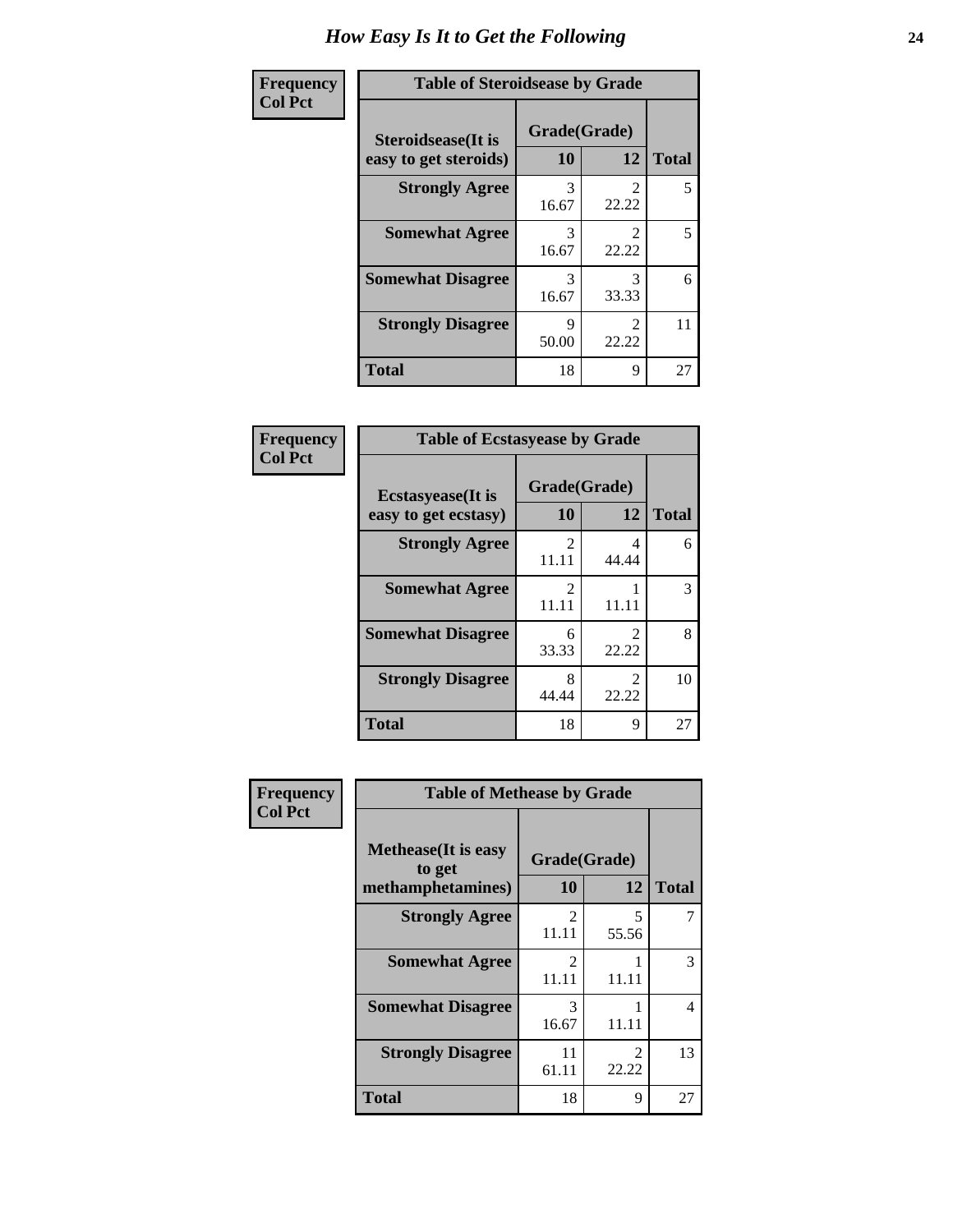| <b>Frequency</b> | <b>Table of Hallucinogensease by Grade</b>               |                                      |                                      |                |  |
|------------------|----------------------------------------------------------|--------------------------------------|--------------------------------------|----------------|--|
| <b>Col Pct</b>   | Hallucinogensease(It<br>is easy to get<br>hallucinogens) | Grade(Grade)<br>10                   | 12                                   | <b>Total</b>   |  |
|                  | <b>Strongly Agree</b>                                    | $\mathcal{D}_{\mathcal{L}}$<br>11.11 | 4<br>44.44                           | 6              |  |
|                  | <b>Somewhat Agree</b>                                    | 3<br>16.67                           | 11.11                                | $\overline{4}$ |  |
|                  | <b>Somewhat Disagree</b>                                 | $\mathcal{D}_{\mathcal{L}}$<br>11.11 | $\mathcal{D}_{\mathcal{L}}$<br>22.22 | $\overline{4}$ |  |
|                  | <b>Strongly Disagree</b>                                 | 11<br>61.11                          | $\mathcal{D}_{\mathcal{L}}$<br>22.22 | 13             |  |
|                  | <b>Total</b>                                             | 18                                   | 9                                    | 27             |  |

| Frequency<br>  Col Pct |
|------------------------|

| <b>Table of Prescriptionease by Grade</b>                                               |              |            |              |  |  |
|-----------------------------------------------------------------------------------------|--------------|------------|--------------|--|--|
| <b>Prescriptionease(It</b><br>is easy to get<br>prescription drugs<br>not prescribed to | Grade(Grade) |            |              |  |  |
| me)                                                                                     | 10           | 12         | <b>Total</b> |  |  |
| <b>Strongly Agree</b>                                                                   | 6<br>33.33   | 4<br>44.44 | 10           |  |  |
| <b>Somewhat Agree</b>                                                                   | 5<br>27.78   | 3<br>33.33 | 8            |  |  |
| <b>Somewhat Disagree</b>                                                                | 3<br>16.67   | 11.11      | 4            |  |  |
| <b>Strongly Disagree</b>                                                                | 4<br>22.22   | 11.11      | 5            |  |  |
| <b>Total</b>                                                                            | 18           | 9          | 27           |  |  |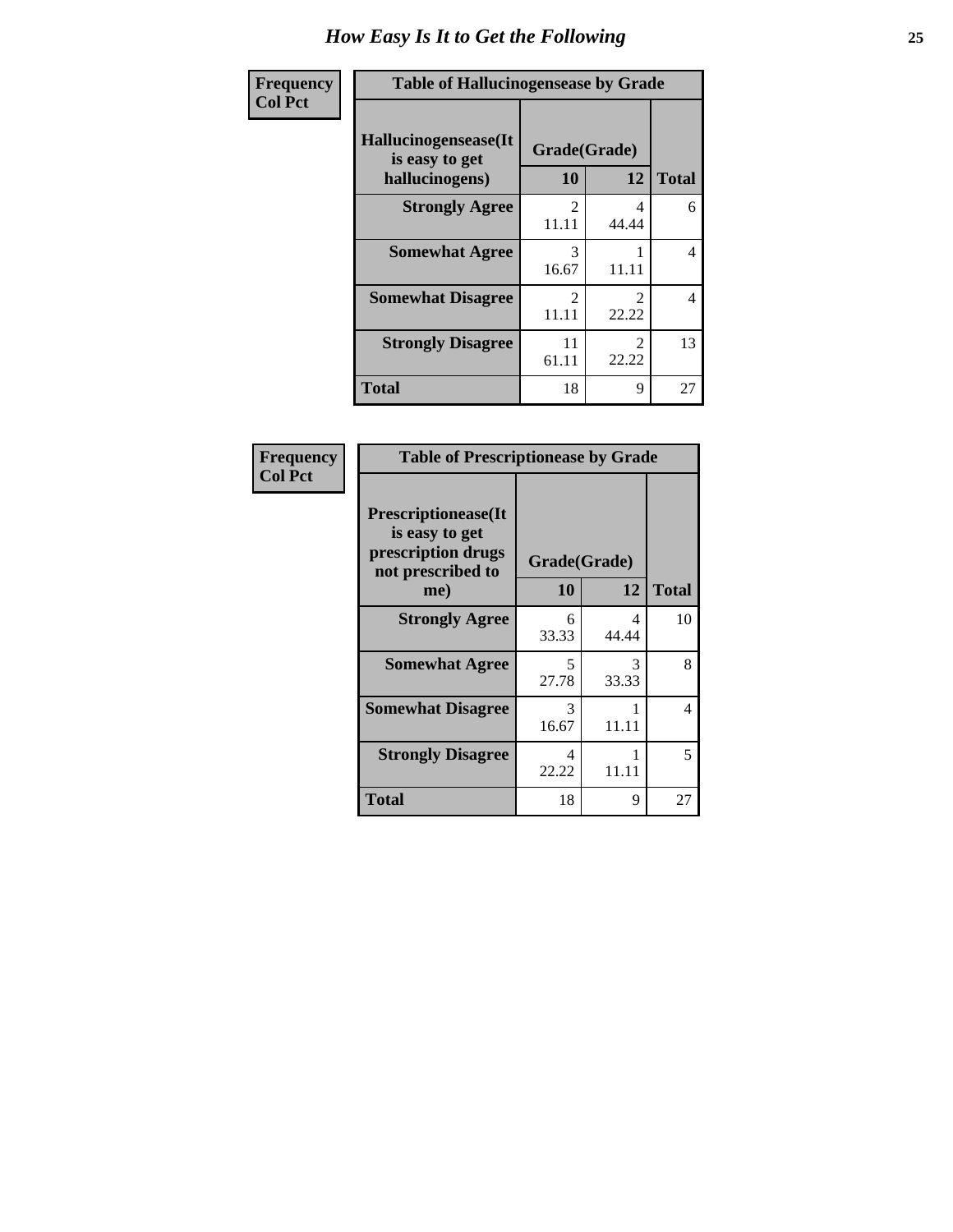#### *Age at Onset of Use* **26** *Results for "Age at Onset of Use" questions exclude students who said they did not use that substance*

| <b>Frequency</b> |              |                                                     |                                      |       | <b>Table of Grade by Alcoholinit</b> |                |                        |                       |                |
|------------------|--------------|-----------------------------------------------------|--------------------------------------|-------|--------------------------------------|----------------|------------------------|-----------------------|----------------|
| <b>Row Pct</b>   |              | Alcoholinit (I started using alcohol when I<br>was) |                                      |       |                                      |                |                        |                       |                |
|                  | Grade(Grade) | <b>10</b>                                           | 13                                   | 14    | <b>15</b>                            | <b>16</b>      | 17                     | <b>18 or</b><br>older | <b>Total</b>   |
|                  | 10           | 0<br>0.00                                           | 25.00                                | 25.00 | 25.00                                | 25.00          | $\Omega$<br>0.00       | $\mathbf{0}$<br>0.00  | $\overline{4}$ |
|                  | 12           | 12.50                                               | $\mathcal{D}_{\mathcal{A}}$<br>25.00 | 12.50 | $\Omega$<br>0.00                     | 12.50          | $\mathcal{D}$<br>25.00 | 12.50                 | 8              |
|                  | <b>Total</b> |                                                     | 3                                    | 2     |                                      | $\overline{2}$ | $\overline{2}$         |                       | 12             |
|                  |              |                                                     |                                      |       | <b>Frequency Missing = 15</b>        |                |                        |                       |                |

| <b>Frequency</b> | <b>Table of Grade by Cigarettesinit</b> |                                                         |                  |       |                |                       |                          |
|------------------|-----------------------------------------|---------------------------------------------------------|------------------|-------|----------------|-----------------------|--------------------------|
| <b>Row Pct</b>   |                                         | Cigarettesinit(I started smoking<br>tobacco when I was) |                  |       |                |                       |                          |
|                  | Grade(Grade)                            | 8 or<br>younger                                         | <b>12</b>        | 13    | 15             | <b>18 or</b><br>older | <b>Total</b>             |
|                  | 10                                      | 0.00                                                    | $\Omega$<br>0.00 | 0.00  | 100.00         | $\mathbf{0}$<br>0.00  |                          |
|                  | 12                                      | 20.00                                                   | 20.00            | 20.00 | 20.00          | 20.00                 | $\overline{\phantom{0}}$ |
|                  | <b>Total</b>                            |                                                         |                  |       | $\overline{2}$ |                       | 6                        |
|                  |                                         | <b>Frequency Missing = 21</b>                           |                  |       |                |                       |                          |

| Frequency      | <b>Table of Grade by Smokelessinit</b> |                                                                 |              |  |  |
|----------------|----------------------------------------|-----------------------------------------------------------------|--------------|--|--|
| <b>Row Pct</b> |                                        | Smokelessinit(I<br>started<br>chewing<br>tobacco when I<br>was) |              |  |  |
|                | Grade(Grade)                           | 14                                                              | <b>Total</b> |  |  |
|                | 10                                     | 0                                                               |              |  |  |
|                | 12                                     | 100.00                                                          |              |  |  |
|                | <b>Total</b>                           |                                                                 |              |  |  |
|                | <b>Frequency Missing = 26</b>          |                                                                 |              |  |  |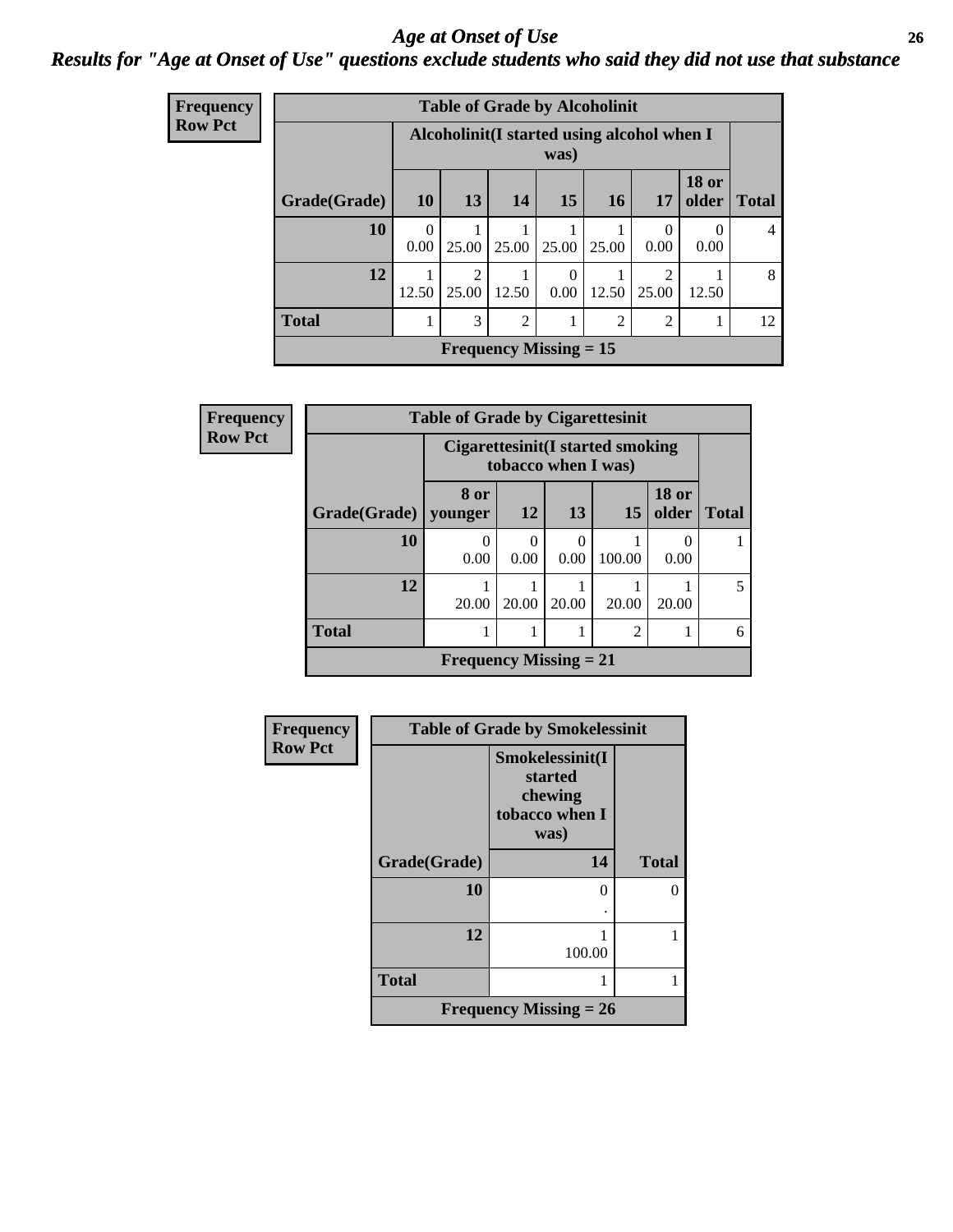#### *Age at Onset of Use* **27**

*Results for "Age at Onset of Use" questions exclude students who said they did not use that substance*

| <b>Frequency</b> | <b>Table of Grade by Marijuanainit</b> |                                                              |        |                      |              |
|------------------|----------------------------------------|--------------------------------------------------------------|--------|----------------------|--------------|
| <b>Row Pct</b>   |                                        | Marijuanainit(I<br>started using<br>marijuana when I<br>was) |        |                      |              |
|                  | Grade(Grade)                           | 13                                                           | 14     | 17                   | <b>Total</b> |
|                  | 10                                     | 0<br>0.00                                                    | 100.00 | $\mathbf{0}$<br>0.00 |              |
|                  | 12                                     | 3<br>75.00                                                   | 0.00   | 25.00                | 4            |
|                  | <b>Total</b>                           | 3                                                            |        |                      | 5            |
|                  | <b>Frequency Missing = 22</b>          |                                                              |        |                      |              |

#### *For Grade \* Cocaineinit all data are missing since all the levels of variable Cocaineinit are missing.*

| <b>Frequency</b> | <b>Table of Grade by Inhalantsinit</b> |                                                              |                         |              |
|------------------|----------------------------------------|--------------------------------------------------------------|-------------------------|--------------|
| <b>Row Pct</b>   |                                        | Inhalantsinit(I<br>started using<br>inhalants when<br>I was) |                         |              |
|                  | Grade(Grade)                           | 14                                                           | 15                      | <b>Total</b> |
|                  | 10                                     | 0                                                            | $\Omega$                | 0            |
|                  |                                        |                                                              |                         |              |
|                  | 12                                     | 33.33                                                        | $\mathfrak{D}$<br>66.67 | 3            |
|                  | <b>Total</b>                           |                                                              | $\overline{2}$          | 3            |
|                  |                                        | <b>Frequency Missing <math>= 24</math></b>                   |                         |              |

*For Grade \* Steroidsinit all data are missing since all the levels of variable Steroidsinit are missing.*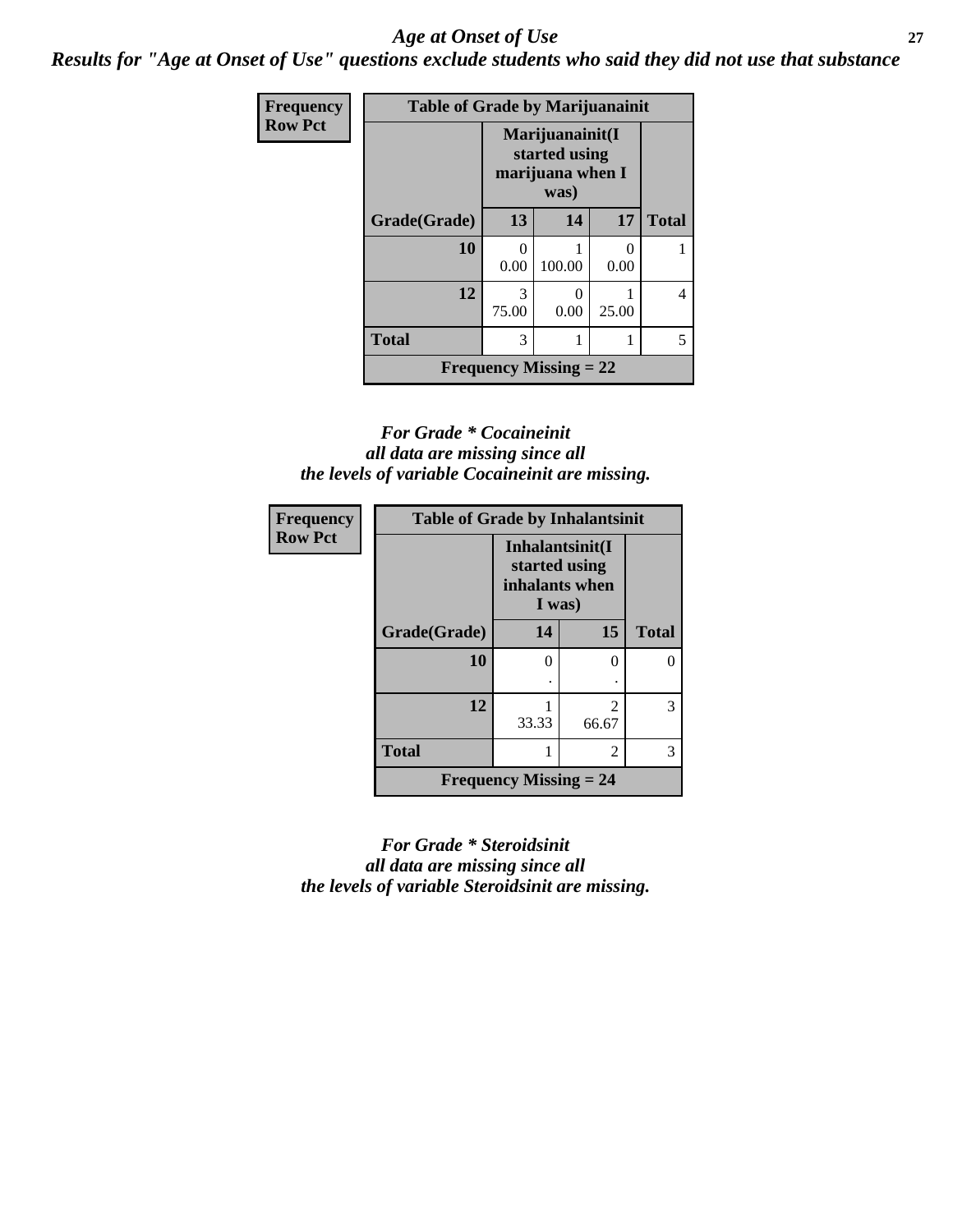#### *Age at Onset of Use* **28**

*Results for "Age at Onset of Use" questions exclude students who said they did not use that substance*

| <b>Frequency</b> | <b>Table of Grade by Ecstasyinit</b> |                                                          |       |              |
|------------------|--------------------------------------|----------------------------------------------------------|-------|--------------|
| <b>Row Pct</b>   |                                      | Ecstasyinit(I<br>started using<br>ecstasy when<br>I was) |       |              |
|                  | Grade(Grade)                         | 14                                                       | 16    | <b>Total</b> |
|                  | 10                                   | 0                                                        | 0     |              |
|                  |                                      |                                                          |       |              |
|                  | 12                                   | 50.00                                                    | 50.00 | 2            |
|                  | <b>Total</b>                         |                                                          |       | 2            |
|                  | <b>Frequency Missing = 25</b>        |                                                          |       |              |

| Frequency      | <b>Table of Grade by Methinit</b> |        |              |  |  |
|----------------|-----------------------------------|--------|--------------|--|--|
| <b>Row Pct</b> |                                   |        |              |  |  |
|                | Grade(Grade)                      | 14     | <b>Total</b> |  |  |
|                | 10                                | 0      | 0            |  |  |
|                | 12                                | 100.00 |              |  |  |
|                | <b>Total</b>                      |        |              |  |  |
|                | <b>Frequency Missing = 26</b>     |        |              |  |  |

| <b>Frequency</b> | <b>Table of Grade by Hallucinogensinit</b> |                                                                      |       |       |              |
|------------------|--------------------------------------------|----------------------------------------------------------------------|-------|-------|--------------|
| <b>Row Pct</b>   |                                            | Hallucinogensinit(I<br>started using<br>hallucinogens when I<br>was) |       |       |              |
|                  | Grade(Grade)                               | 14                                                                   | 15    | 16    | <b>Total</b> |
|                  | 10                                         | $\mathcal{O}$                                                        | ∩     | 0     |              |
|                  |                                            |                                                                      |       |       |              |
|                  | 12                                         | 33.33                                                                | 33.33 | 33.33 | 3            |
|                  | <b>Total</b>                               |                                                                      |       |       | 3            |
|                  |                                            | <b>Frequency Missing = 24</b>                                        |       |       |              |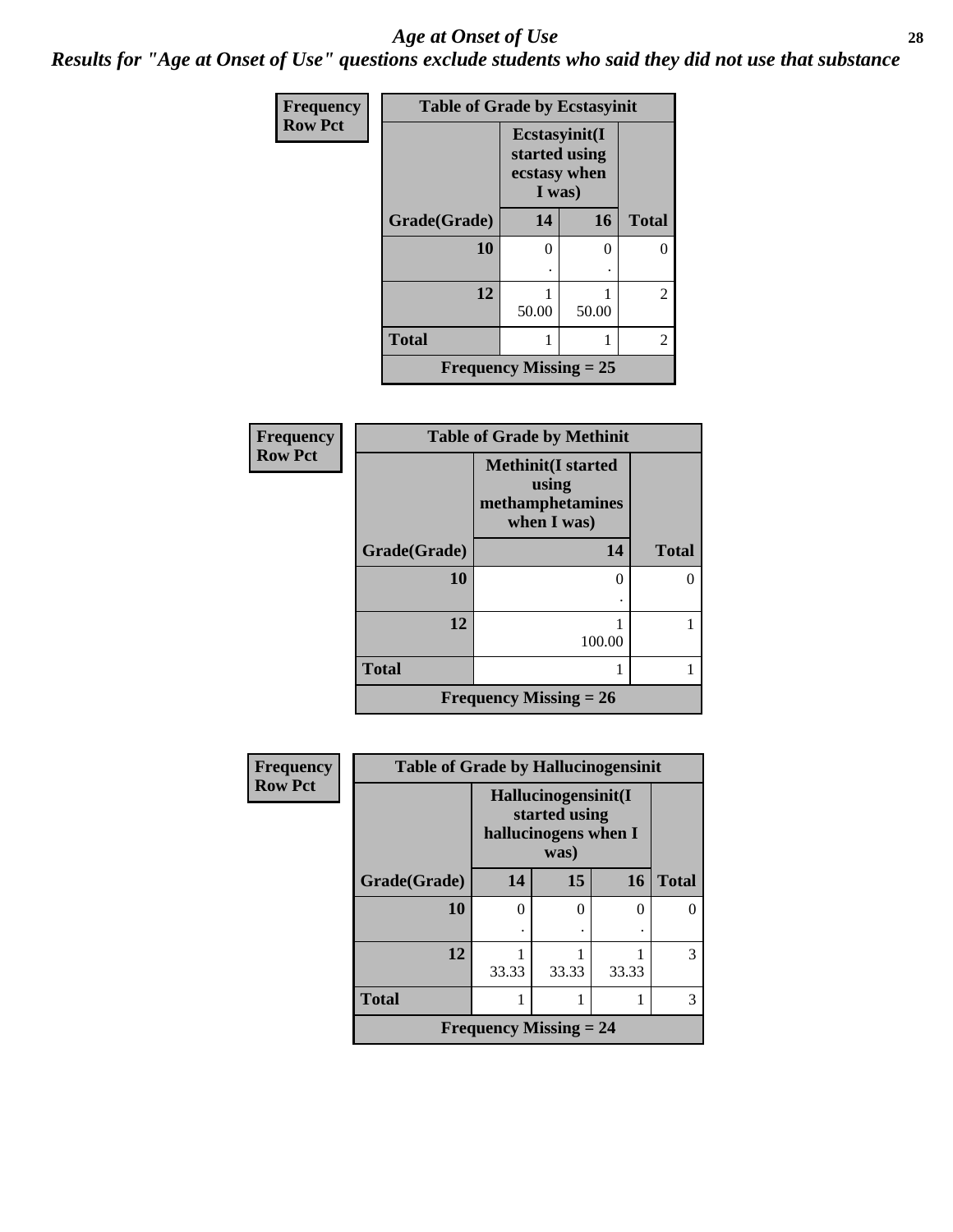#### *Age at Onset of Use* **29**

*Results for "Age at Onset of Use" questions exclude students who said they did not use that substance*

| Frequency      | <b>Table of Grade by Prescriptioninit</b> |                                                                                                  |            |       |              |
|----------------|-------------------------------------------|--------------------------------------------------------------------------------------------------|------------|-------|--------------|
| <b>Row Pct</b> |                                           | Prescriptioninit(I<br>started using<br>prescription drugs not<br>prescribed to me when<br>I was) |            |       |              |
|                | Grade(Grade)   younger                    | 8 or                                                                                             | 13         | 15    | <b>Total</b> |
|                | 10                                        | 0                                                                                                | 0          | 0     |              |
|                | 12                                        | 25.00                                                                                            | っ<br>50.00 | 25.00 | 4            |
|                | <b>Total</b>                              |                                                                                                  | 2          |       | 4            |
|                |                                           | <b>Frequency Missing = 23</b>                                                                    |            |       |              |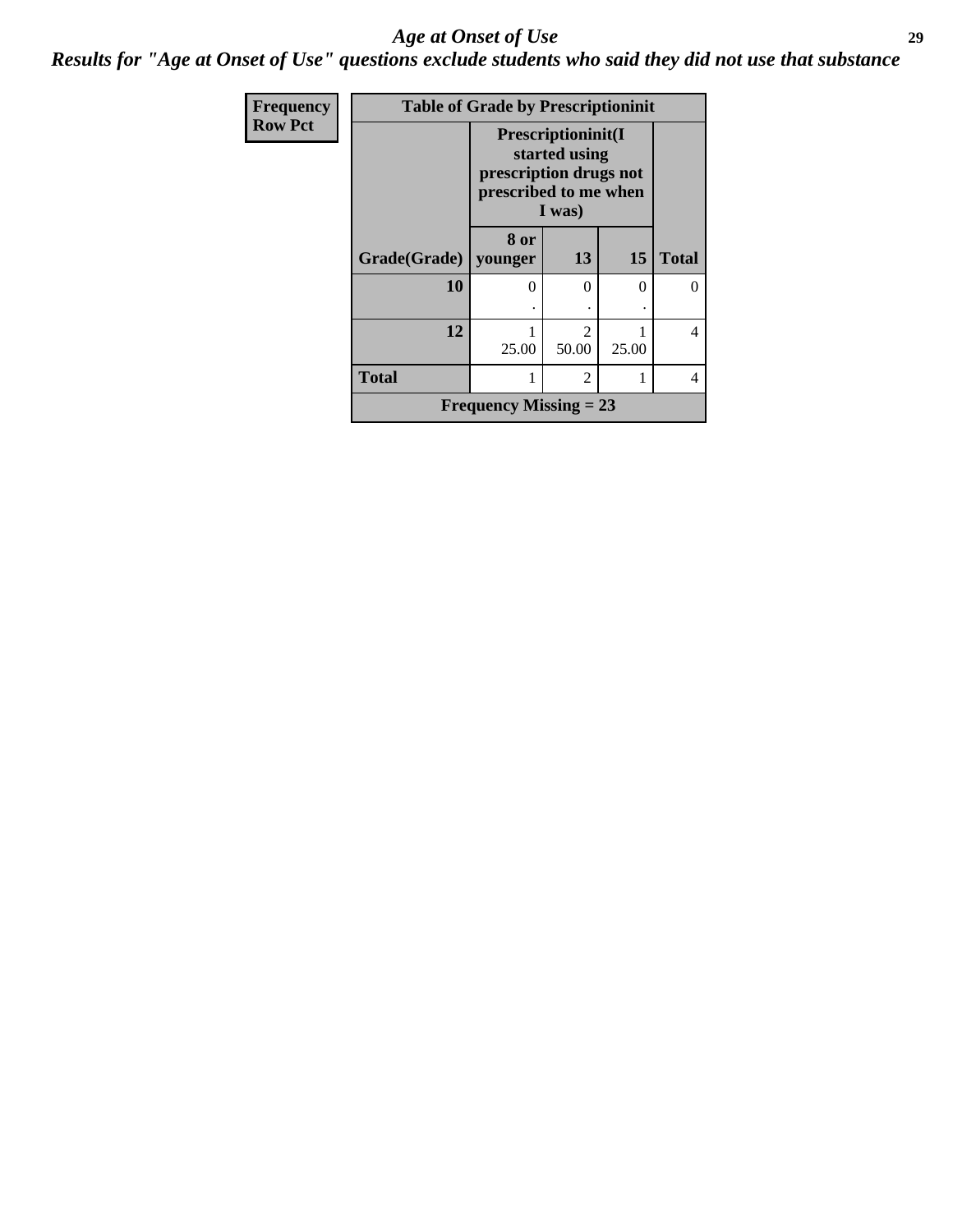| Frequency      | <b>Table of Alcoholharm by Grade</b> |              |            |              |
|----------------|--------------------------------------|--------------|------------|--------------|
| <b>Col Pct</b> | Alcoholharm(I<br>think alcohol is    | Grade(Grade) |            |              |
|                | harmful)                             | 10           | 12         | <b>Total</b> |
|                | <b>Strongly Agree</b>                | 8<br>44.44   | 4<br>44.44 | 12           |
|                | <b>Somewhat Agree</b>                | Q<br>50.00   | 3<br>33.33 | 12           |
|                | <b>Somewhat Disagree</b>             | 5.56         | 2<br>22.22 | 3            |
|                | <b>Total</b>                         | 18           | 9          | 27           |

| Frequency      | <b>Table of Cigarettesharm by Grade</b>           |              |                           |              |
|----------------|---------------------------------------------------|--------------|---------------------------|--------------|
| <b>Col Pct</b> | Cigare ttesharm(I)<br>think smoking<br>tobacco is | Grade(Grade) |                           |              |
|                | harmful)                                          | 10           | 12                        | <b>Total</b> |
|                | <b>Strongly Agree</b>                             | 16<br>88.89  | 8<br>88.89                | 24           |
|                | <b>Somewhat Agree</b>                             | 5.56         | 11.11                     | 2            |
|                | <b>Strongly Disagree</b>                          | 5.56         | $\mathbf{\Omega}$<br>0.00 |              |
|                | <b>Total</b>                                      | 18           | 9                         | 27           |

| Frequency<br><b>Col Pct</b> | <b>Table of Smokelessharm by Grade</b>         |              |                         |              |
|-----------------------------|------------------------------------------------|--------------|-------------------------|--------------|
|                             | Smokelessharm(I<br>think chewing<br>tobacco is | Grade(Grade) |                         |              |
|                             | harmful)                                       | 10           | 12                      | <b>Total</b> |
|                             | <b>Strongly Agree</b>                          | 14<br>77.78  | 77.78                   | 21           |
|                             | <b>Somewhat Agree</b>                          | 3<br>16.67   | $\mathfrak{D}$<br>22.22 | 5            |
|                             | <b>Strongly Disagree</b>                       | 5.56         | 0<br>0.00               |              |
|                             | <b>Total</b>                                   | 18           | 9                       | 27           |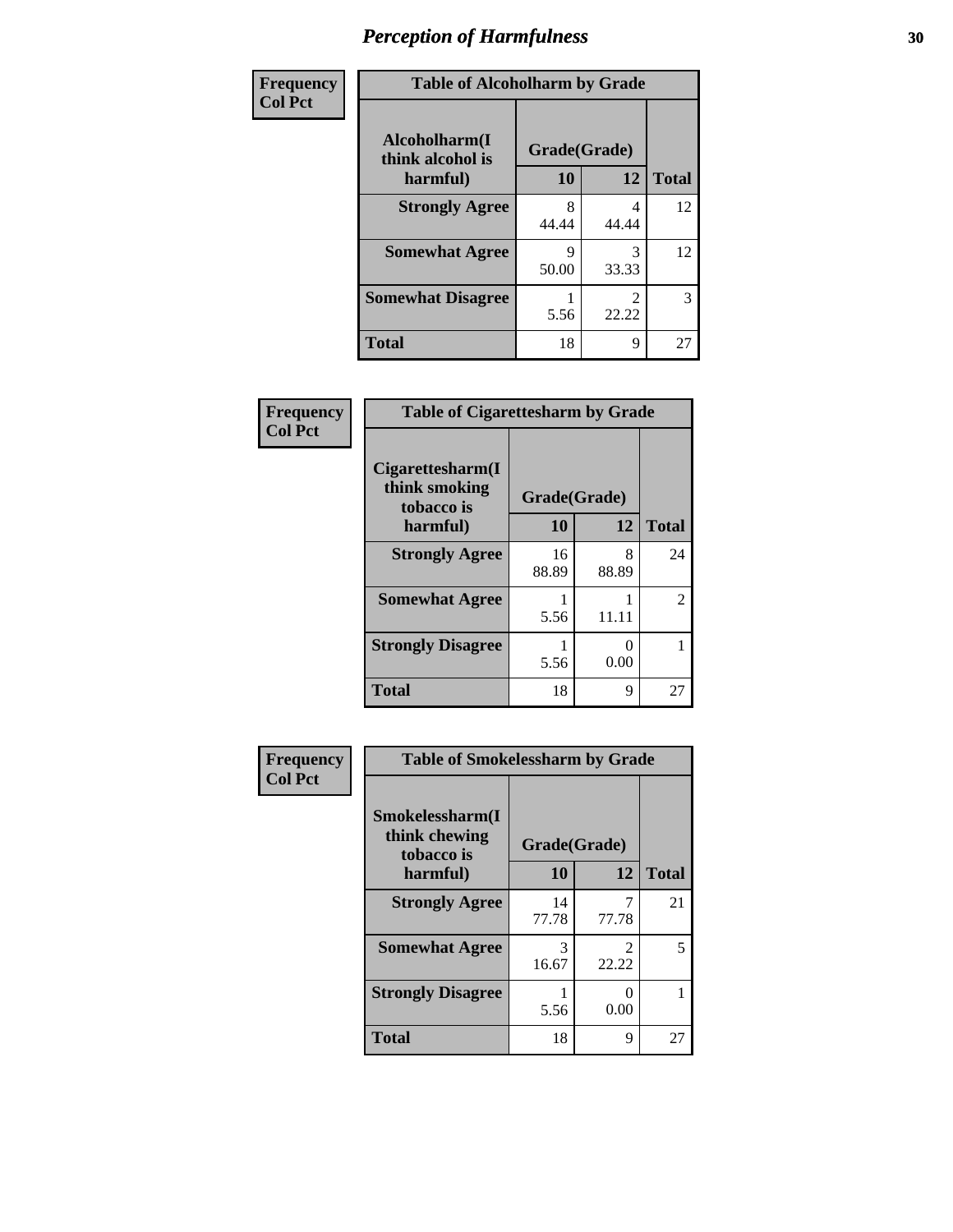| Frequency      | <b>Table of Marijuanaharm by Grade</b>            |                                      |                                      |                |
|----------------|---------------------------------------------------|--------------------------------------|--------------------------------------|----------------|
| <b>Col Pct</b> | Marijuanaharm(I<br>think marijuana is<br>harmful) | Grade(Grade)<br>10                   | 12                                   | <b>Total</b>   |
|                | <b>Strongly Agree</b>                             | 14<br>77.78                          | 4<br>44.44                           | 18             |
|                | <b>Somewhat Agree</b>                             | $\mathcal{D}_{\mathcal{L}}$<br>11.11 | 11.11                                | 3              |
|                | <b>Somewhat Disagree</b>                          | $\mathcal{D}_{\mathcal{L}}$<br>11.11 | $\mathcal{D}_{\mathcal{L}}$<br>22.22 | 4              |
|                | <b>Strongly Disagree</b>                          | $\mathbf{0}$<br>0.00                 | $\mathfrak{D}$<br>22.22              | $\overline{2}$ |
|                | <b>Total</b>                                      | 18                                   | 9                                    | 27             |

#### **Frequency Col Pct**

| <b>Table of Cocaineharm by Grade</b>              |             |            |              |  |  |  |
|---------------------------------------------------|-------------|------------|--------------|--|--|--|
| Cocaineharm(I<br>Grade(Grade)<br>think cocaine is |             |            |              |  |  |  |
| harmful)                                          | 10          | 12         | <b>Total</b> |  |  |  |
| <b>Strongly Agree</b>                             | 16<br>88.89 | 77.78      | 23           |  |  |  |
| <b>Somewhat Agree</b>                             | 2<br>11.11  | 2<br>22.22 | 4            |  |  |  |
| <b>Total</b>                                      | 18          | 9          |              |  |  |  |

| Frequency      | <b>Table of Inhalantsharm by Grade</b>  |              |       |              |
|----------------|-----------------------------------------|--------------|-------|--------------|
| <b>Col Pct</b> | Inhalantsharm(I)<br>think inhalants are | Grade(Grade) |       |              |
|                | harmful)                                | 10           | 12    | <b>Total</b> |
|                | <b>Strongly Agree</b>                   | 17<br>94.44  | 77.78 | 24           |
|                | <b>Somewhat Agree</b>                   | 0.00         | 22.22 | 2            |
|                | <b>Somewhat Disagree</b>                | 5.56         | 0.00  |              |
|                | <b>Total</b>                            | 18           | 9     | 27           |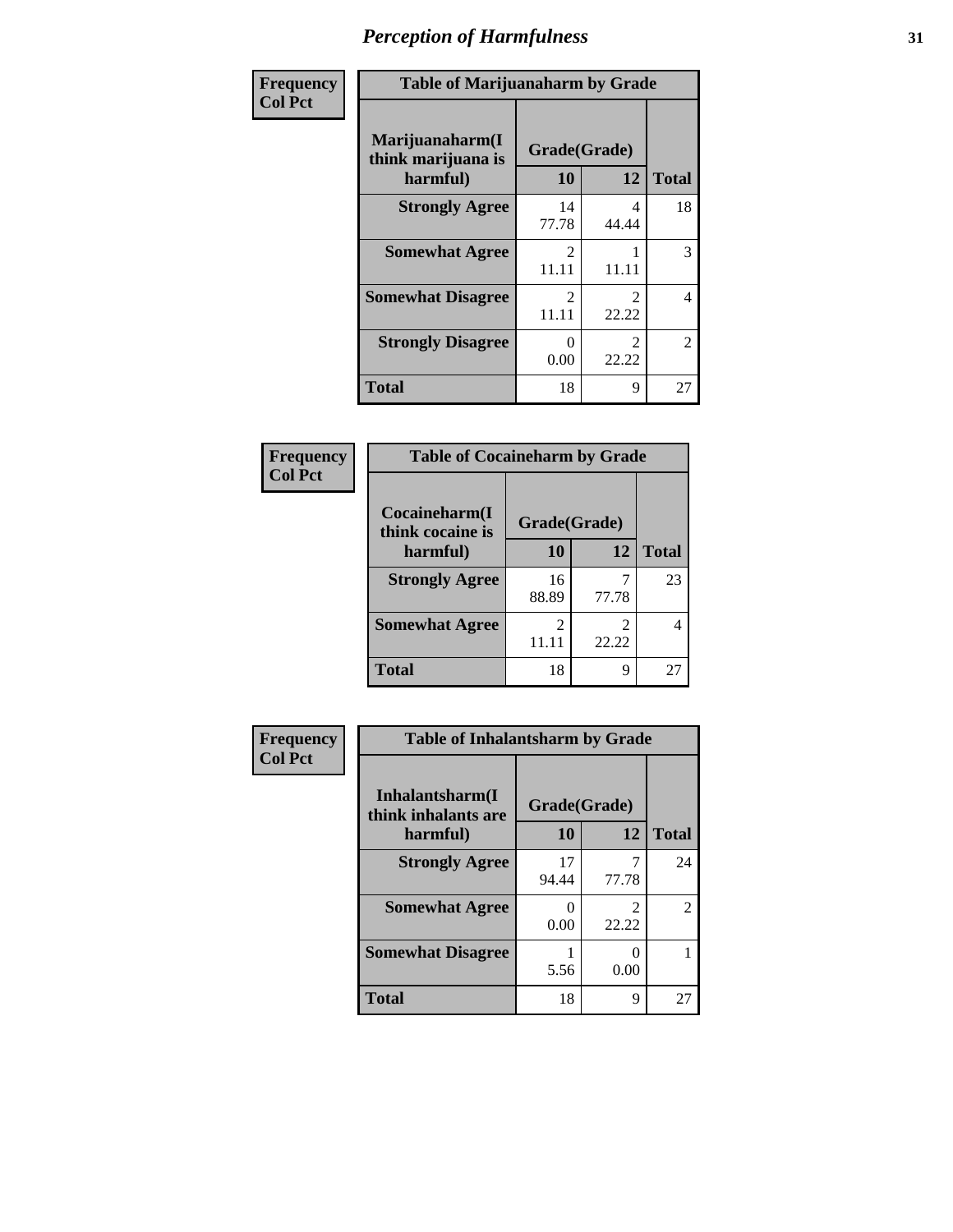| Frequency      |                                      | <b>Table of Steroidsharm by Grade</b> |       |              |  |
|----------------|--------------------------------------|---------------------------------------|-------|--------------|--|
| <b>Col Pct</b> | Steroidsharm(I<br>think steroids are | Grade(Grade)                          |       |              |  |
|                | harmful)                             | 10                                    | 12    | <b>Total</b> |  |
|                | <b>Strongly Agree</b>                | 16<br>88.89                           | 77.78 | 23           |  |
|                | <b>Somewhat Agree</b>                | 5.56                                  | 22.22 | 3            |  |
|                | <b>Somewhat Disagree</b>             | 5.56                                  | 0.00  |              |  |
|                | <b>Total</b>                         | 18                                    | 9     | 27           |  |

| Frequency      | <b>Table of Ecstasyharm by Grade</b>          |                    |                                      |              |
|----------------|-----------------------------------------------|--------------------|--------------------------------------|--------------|
| <b>Col Pct</b> | Ecstasyharm(I<br>think ecstasy is<br>harmful) | Grade(Grade)<br>10 | 12                                   | <b>Total</b> |
|                | <b>Strongly Agree</b>                         | 17<br>94.44        | 6<br>66.67                           | 23           |
|                | <b>Somewhat Agree</b>                         | 0<br>0.00          | $\mathcal{D}_{\mathcal{L}}$<br>22.22 | 2            |
|                | <b>Somewhat Disagree</b>                      | 0<br>0.00          | 11.11                                |              |
|                | <b>Strongly Disagree</b>                      | 5.56               | 0<br>0.00                            |              |
|                | <b>Total</b>                                  | 18                 | 9                                    | 27           |

| Frequency      | <b>Table of Methharm by Grade</b>            |                    |       |                |
|----------------|----------------------------------------------|--------------------|-------|----------------|
| <b>Col Pct</b> | <b>Methharm</b> (I think<br>methamphetamines | Grade(Grade)<br>10 | 12    | <b>Total</b>   |
|                | are harmful)<br><b>Strongly Agree</b>        | 17<br>94.44        | 77.78 | 24             |
|                | <b>Somewhat Agree</b>                        | 0<br>0.00          | 22.22 | $\overline{c}$ |
|                | <b>Strongly Disagree</b>                     | 5.56               | 0.00  |                |
|                | <b>Total</b>                                 | 18                 | 9     | 27             |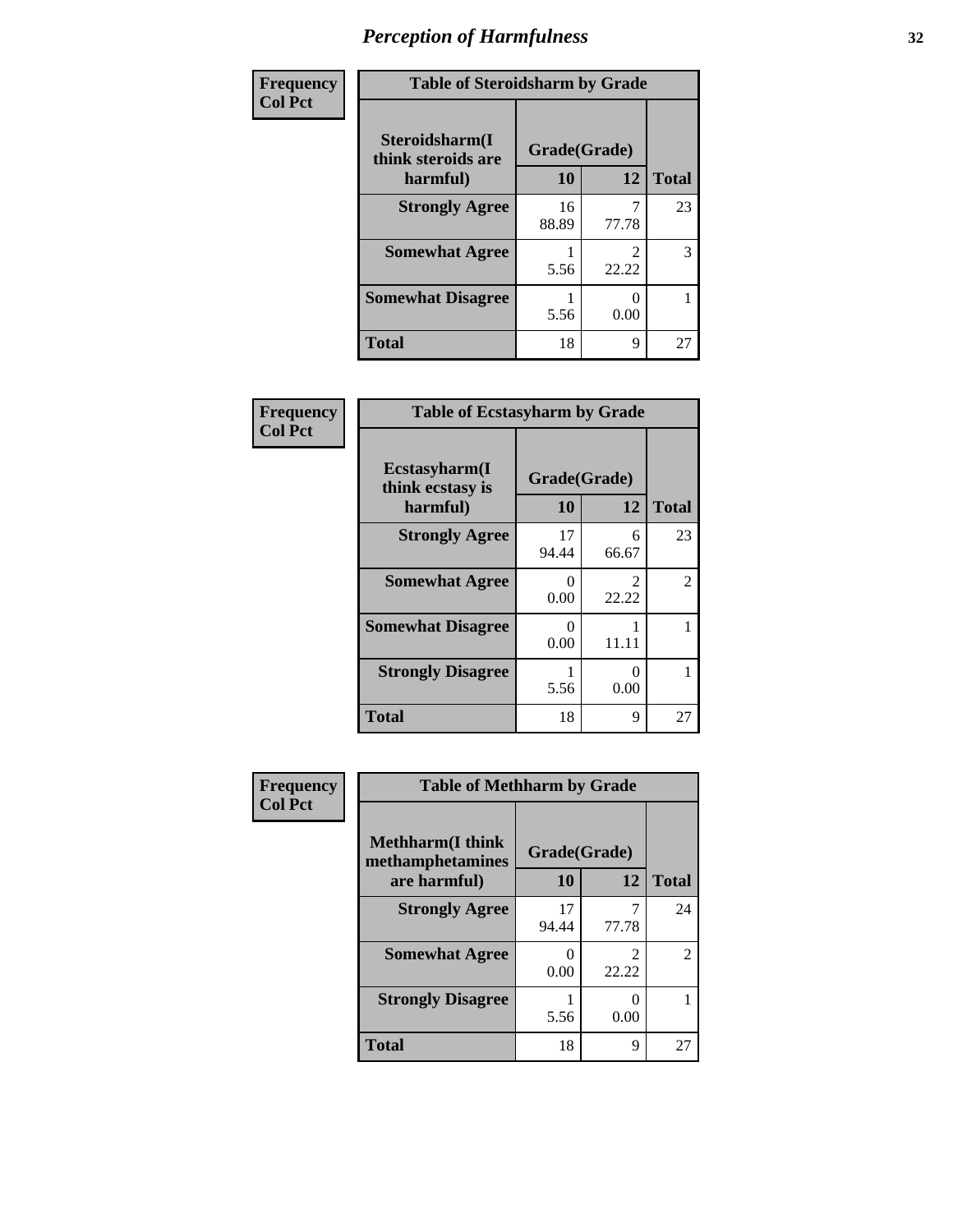| <b>Frequency</b> | <b>Table of Hallucinogensharm by Grade</b>                 |                    |                                      |                |
|------------------|------------------------------------------------------------|--------------------|--------------------------------------|----------------|
| <b>Col Pct</b>   | Hallucinogensharm(I<br>think hallucinogens<br>are harmful) | Grade(Grade)<br>10 | 12                                   | <b>Total</b>   |
|                  | <b>Strongly Agree</b>                                      | 17<br>94.44        | 6<br>66.67                           | 23             |
|                  | <b>Somewhat Agree</b>                                      | 0<br>0.00          | $\mathcal{D}_{\mathcal{L}}$<br>22.22 | $\overline{2}$ |
|                  | <b>Somewhat Disagree</b>                                   | 0<br>0.00          | 11.11                                | 1              |
|                  | <b>Strongly Disagree</b>                                   | 5.56               | 0<br>0.00                            |                |
|                  | <b>Total</b>                                               | 18                 | 9                                    | 27             |

| Frequency<br>  Col Pct |
|------------------------|

| <b>Table of Prescriptionharm by Grade</b>                                 |                        |                        |               |  |  |
|---------------------------------------------------------------------------|------------------------|------------------------|---------------|--|--|
| Prescriptionharm(I<br>think prescription<br>drugs not<br>prescribed to me |                        | Grade(Grade)           |               |  |  |
| are harmful)                                                              | 10                     | 12                     | <b>Total</b>  |  |  |
| <b>Strongly Agree</b>                                                     | 13<br>72.22            | 77.78                  | 20            |  |  |
| <b>Somewhat Agree</b>                                                     | $\mathcal{L}$<br>11.11 | 0<br>0.00              | $\mathcal{L}$ |  |  |
| <b>Somewhat Disagree</b>                                                  | $\mathcal{L}$<br>11.11 | $\mathcal{L}$<br>22.22 | 4             |  |  |
| <b>Strongly Disagree</b>                                                  | 5.56                   | ∩<br>0.00              |               |  |  |
| <b>Total</b>                                                              | 18                     | 9                      | 27            |  |  |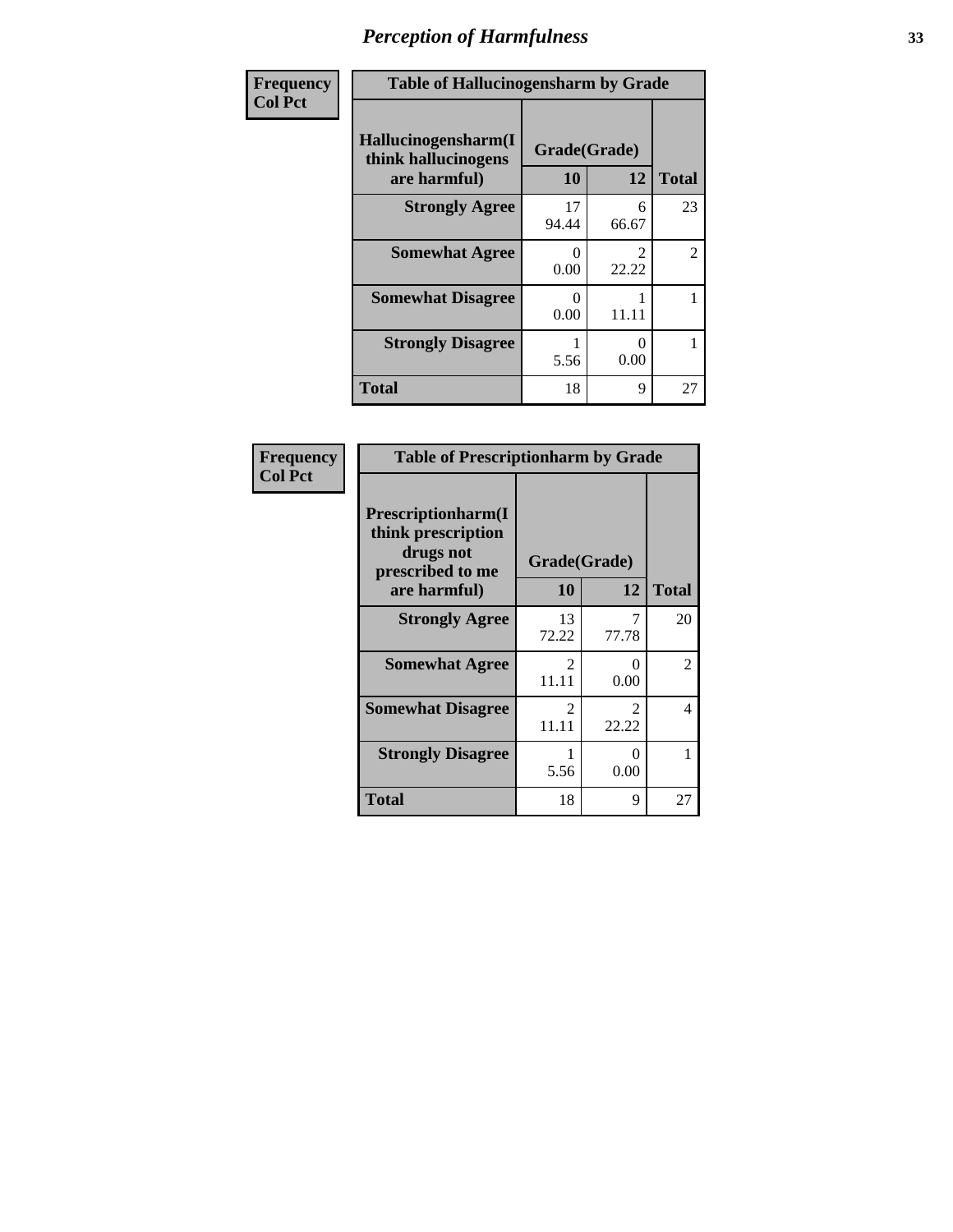### *Disapproval by Adults* **34**

| Frequency      | <b>Table of Alcoholadult by Grade</b>                                 |                    |                       |              |
|----------------|-----------------------------------------------------------------------|--------------------|-----------------------|--------------|
| <b>Col Pct</b> | <b>Alcoholadult</b> (Adults<br>would disapprove if<br>I used alcohol) | Grade(Grade)<br>10 | 12                    | <b>Total</b> |
|                | <b>Strongly Agree</b>                                                 | 9<br>50.00         | 4<br>44.44            | 13           |
|                | <b>Somewhat Agree</b>                                                 | 7<br>38.89         | 11.11                 | 8            |
|                | <b>Somewhat Disagree</b>                                              | 5.56               | 4<br>44.44            | 5            |
|                | <b>Strongly Disagree</b>                                              | 1<br>5.56          | $\mathcal{O}$<br>0.00 | 1            |
|                | <b>Total</b>                                                          | 18                 | 9                     | 27           |

#### **Frequency Col Pct**

| <b>Table of Tobaccoadult by Grade</b>             |                        |            |                             |  |  |
|---------------------------------------------------|------------------------|------------|-----------------------------|--|--|
| <b>Tobaccoadult(Adults</b><br>would disapprove if |                        |            |                             |  |  |
| I used tobacco)                                   | 10                     | 12         | <b>Total</b>                |  |  |
| <b>Strongly Agree</b>                             | 15<br>83.33            | 7<br>77.78 | 22                          |  |  |
| <b>Somewhat Agree</b>                             | $\mathcal{L}$<br>11.11 | 11.11      |                             |  |  |
| <b>Somewhat Disagree</b>                          | 5.56                   | 11.11      | $\mathcal{D}_{\mathcal{L}}$ |  |  |
| <b>Total</b>                                      | 18                     | 9          | 27                          |  |  |

| <b>Frequency</b> | <b>Table of Marijuanaadult by Grade</b>        |              |       |              |
|------------------|------------------------------------------------|--------------|-------|--------------|
| <b>Col Pct</b>   | Marijuanaadult(Adults<br>would disapprove if I | Grade(Grade) |       |              |
|                  | used marijuana)                                | 10           | 12    | <b>Total</b> |
|                  | <b>Strongly Agree</b>                          | 15<br>83.33  | 77.78 | 22           |
|                  | <b>Somewhat Agree</b>                          | 16.67        | 22.22 |              |
|                  | <b>Total</b>                                   | 18           | 9     | 27           |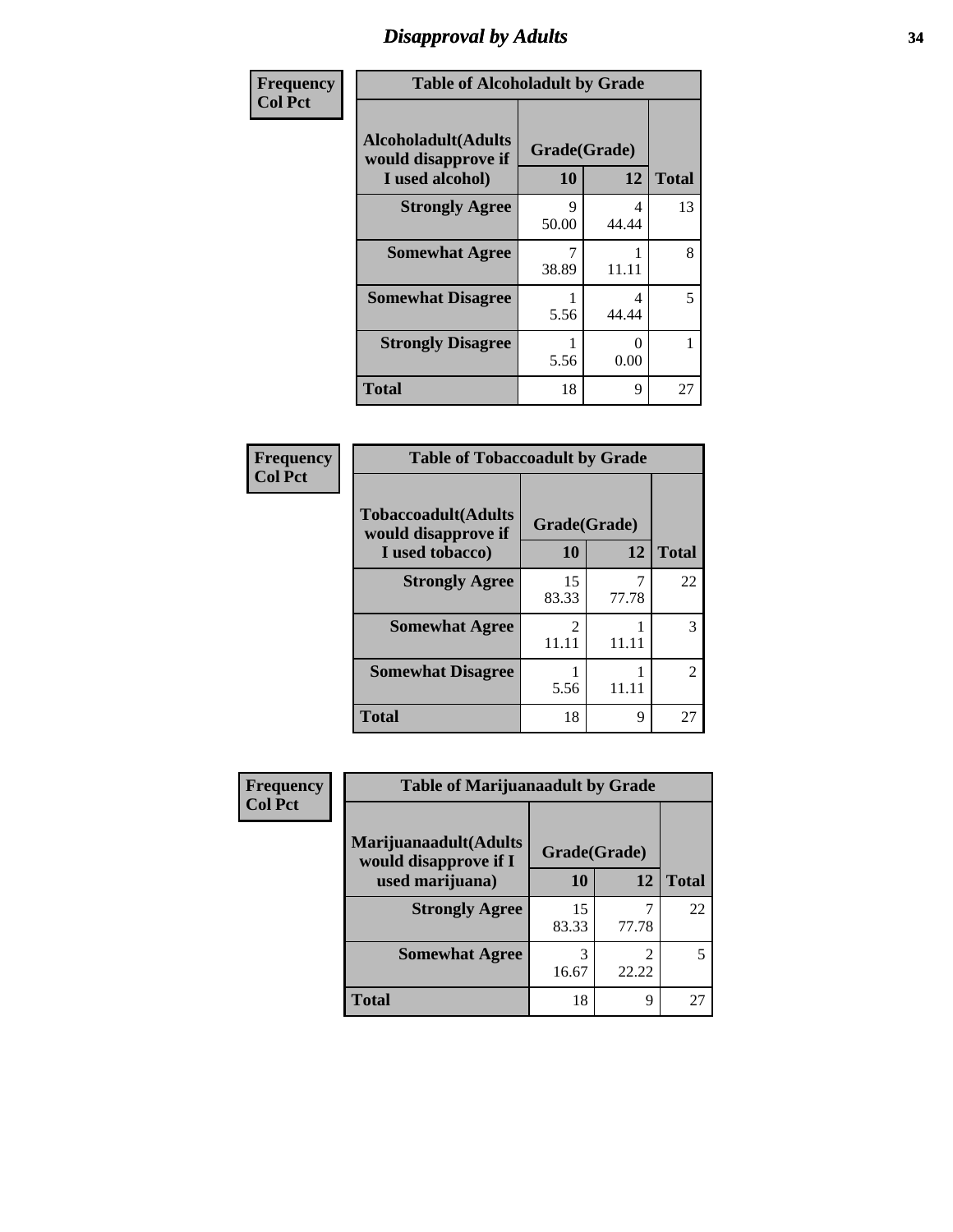### *Disapproval by Adults* **35**

| Frequency      | <b>Table of Otherdrugadult by Grade</b>                |              |             |              |
|----------------|--------------------------------------------------------|--------------|-------------|--------------|
| <b>Col Pct</b> | <b>Otherdrugadult</b> (Adults<br>would disapprove if I | Grade(Grade) |             |              |
|                | used other drugs)                                      | 10           | 12          | <b>Total</b> |
|                | <b>Strongly Agree</b>                                  | 16<br>88.89  | 9<br>100.00 | 25           |
|                | <b>Somewhat Agree</b>                                  |              | 0.00        | 2            |
|                | <b>Total</b>                                           | 18           | 9           | 27           |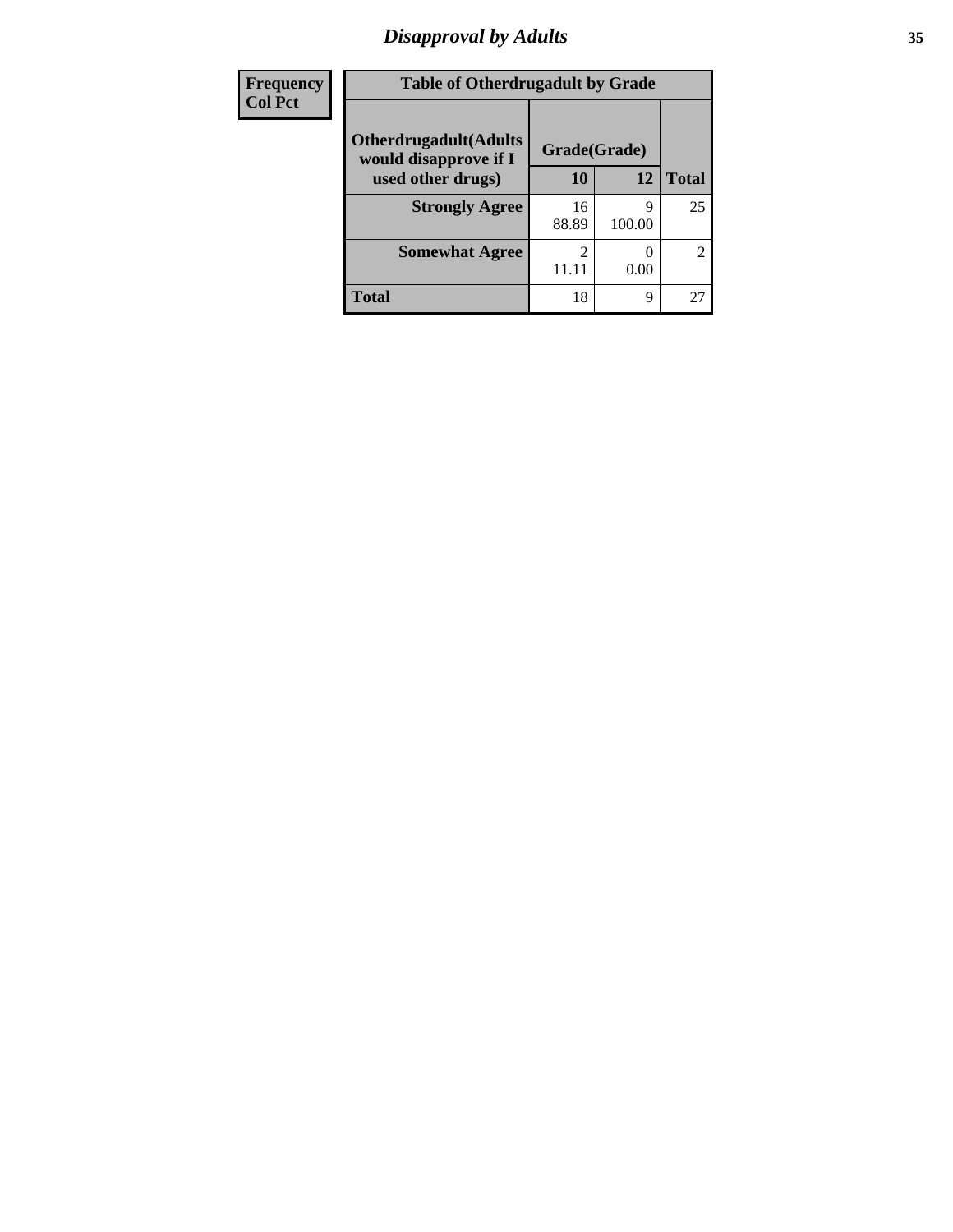### *Disapproval by Peers* **36**

| Frequency      | <b>Table of Alcoholpeer by Grade</b>                    |              |           |              |
|----------------|---------------------------------------------------------|--------------|-----------|--------------|
| <b>Col Pct</b> | Alcoholpeer(My<br>friends would<br>disapprove if I used | Grade(Grade) |           |              |
|                | alcohol)                                                | 10           | 12        | <b>Total</b> |
|                | <b>Strongly Agree</b>                                   | 4<br>22.22   | 11.11     | 5            |
|                | <b>Somewhat Agree</b>                                   | 7<br>38.89   | 0<br>0.00 | 7            |
|                | <b>Somewhat Disagree</b>                                | 5<br>27.78   | 11.11     | 6            |
|                | <b>Strongly Disagree</b>                                | 2<br>11.11   | 77.78     | 9            |
|                | Total                                                   | 18           | 9         | 27           |

| Frequency      | <b>Table of Tobaccopeer by Grade</b>                                |                    |                         |              |
|----------------|---------------------------------------------------------------------|--------------------|-------------------------|--------------|
| <b>Col Pct</b> | Tobaccopeer(My<br>friends would<br>disapprove if I used<br>tobacco) | Grade(Grade)<br>10 | 12                      | <b>Total</b> |
|                | <b>Strongly Agree</b>                                               | 9<br>50.00         | 2<br>22.22              | 11           |
|                | <b>Somewhat Agree</b>                                               | 4<br>22.22         | $\mathfrak{D}$<br>22.22 | 6            |
|                | <b>Somewhat Disagree</b>                                            | 4<br>22.22         | 3<br>33.33              |              |
|                | <b>Strongly Disagree</b>                                            | 5.56               | $\mathfrak{D}$<br>22.22 | 3            |
|                | <b>Total</b>                                                        | 18                 | 9                       | 27           |

| Frequency      | <b>Table of Marijuanapeer by Grade</b>                    |              |            |              |
|----------------|-----------------------------------------------------------|--------------|------------|--------------|
| <b>Col Pct</b> | Marijuanapeer(My<br>friends would<br>disapprove if I used | Grade(Grade) |            |              |
|                | marijuana)                                                | 10           | 12         | <b>Total</b> |
|                | <b>Strongly Agree</b>                                     | 8<br>44.44   | 2<br>22.22 | 10           |
|                | <b>Somewhat Agree</b>                                     | 6<br>33.33   | 11.11      |              |
|                | <b>Somewhat Disagree</b>                                  | 5.56         | 3<br>33.33 | 4            |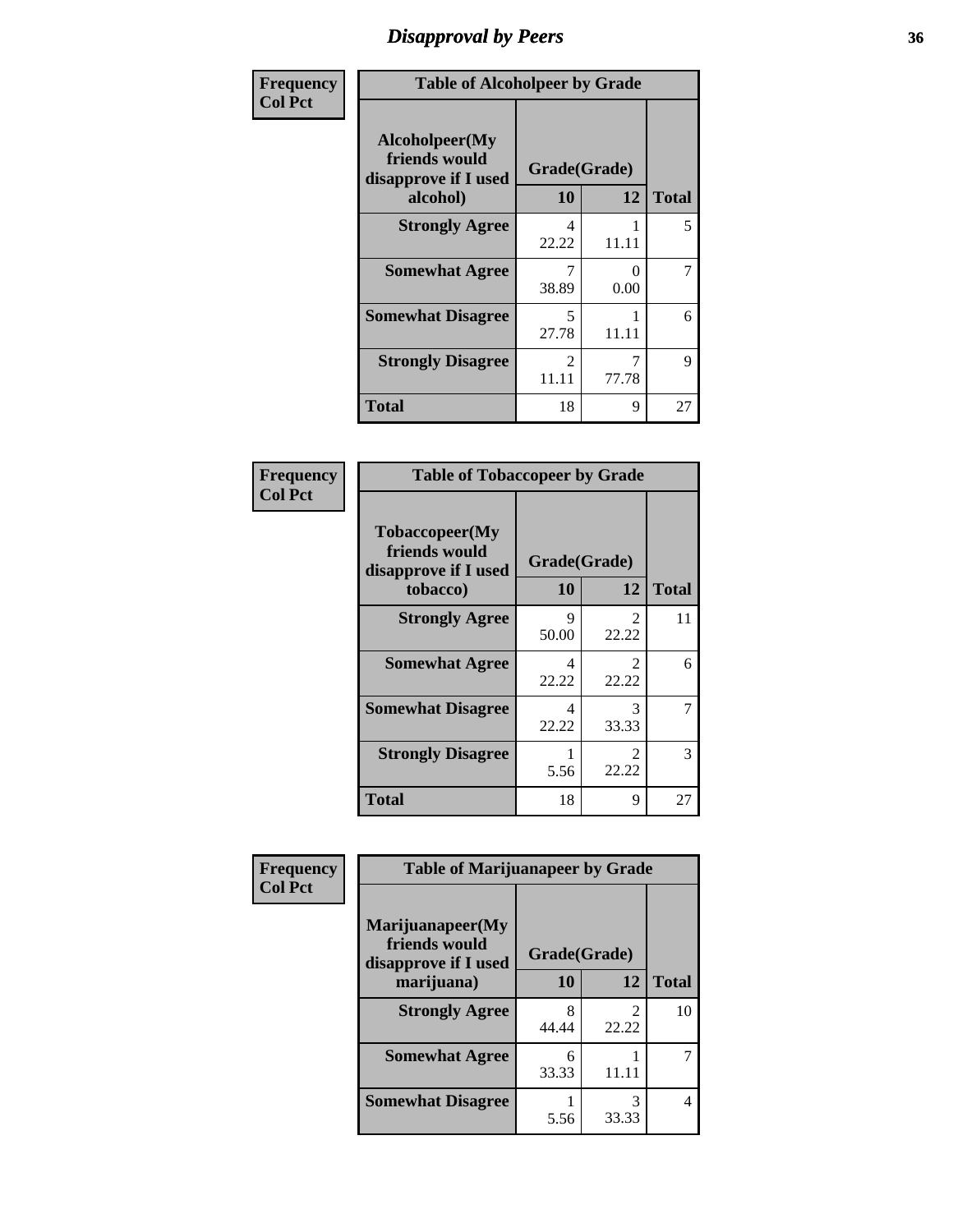# *Disapproval by Peers* **37**

| Frequency<br><b>Col Pct</b> | <b>Table of Marijuanapeer by Grade</b>                                  |                    |       |              |
|-----------------------------|-------------------------------------------------------------------------|--------------------|-------|--------------|
|                             | Marijuanapeer(My<br>friends would<br>disapprove if I used<br>marijuana) | Grade(Grade)<br>10 | 12    | <b>Total</b> |
|                             | <b>Strongly Disagree</b>                                                | 3<br>16.67         | 33.33 | 6            |
|                             | Total                                                                   | 18                 | 9     | 27           |

| Frequency      | <b>Table of Otherdrugpeer by Grade</b>                                    |                    |            |              |
|----------------|---------------------------------------------------------------------------|--------------------|------------|--------------|
| <b>Col Pct</b> | Otherdrugpeer(My<br>friends would<br>disapprove if I used<br>other drugs) | Grade(Grade)<br>10 | 12         | <b>Total</b> |
|                | <b>Strongly Agree</b>                                                     | 12<br>66.67        | 3<br>33.33 | 15           |
|                | <b>Somewhat Agree</b>                                                     | 5<br>27.78         | 3<br>33.33 | 8            |
|                | <b>Somewhat Disagree</b>                                                  | 0<br>0.00          | 2<br>22.22 | 2            |
|                | <b>Strongly Disagree</b>                                                  | 5.56               | 11.11      | 2            |
|                | <b>Total</b>                                                              | 18                 | 9          | 27           |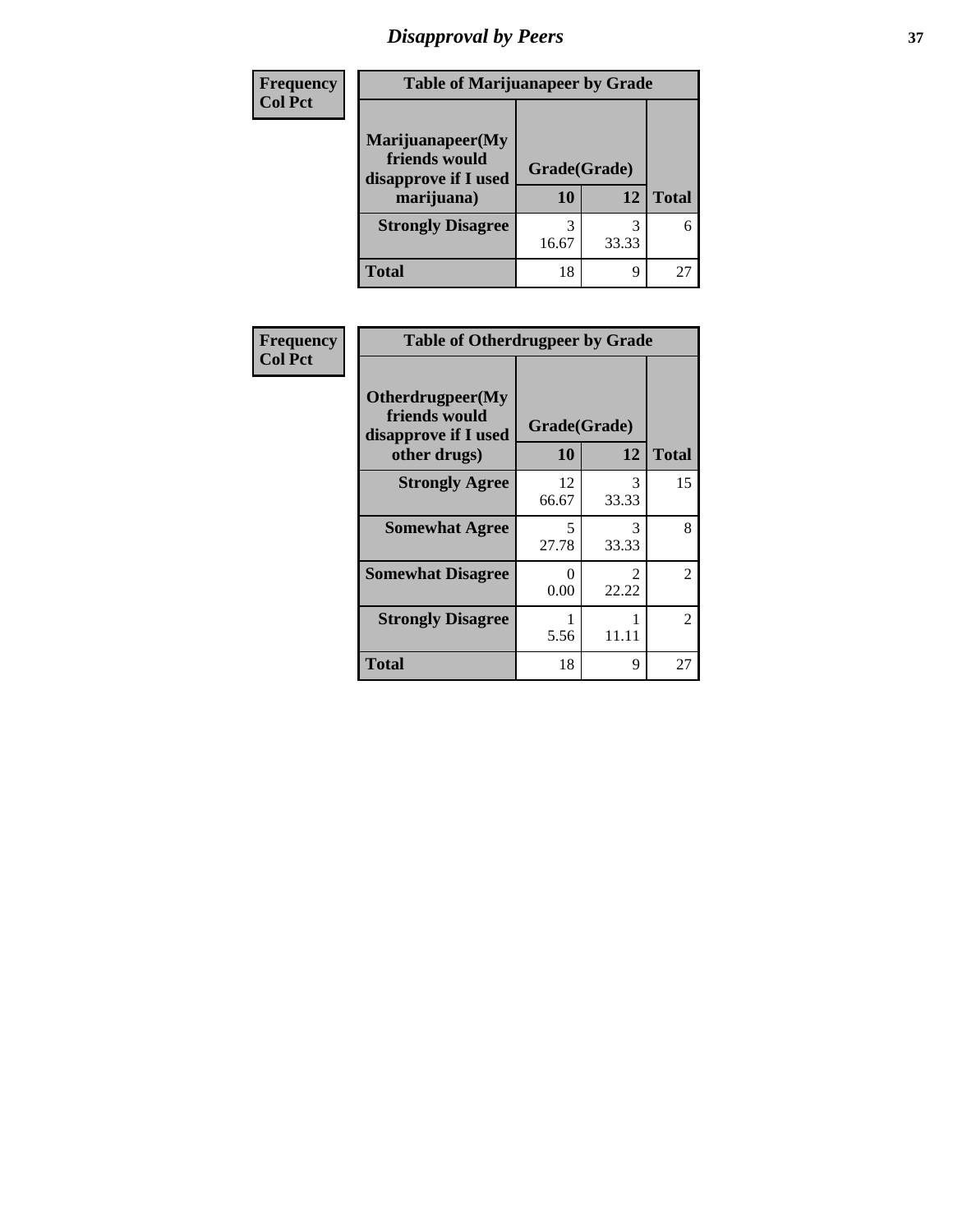| Frequency<br><b>Col Pct</b> | <b>Table of Alcohollocation1 by Grade</b> |             |             |              |  |
|-----------------------------|-------------------------------------------|-------------|-------------|--------------|--|
|                             | <b>Alcohollocation1(Places</b>            |             |             |              |  |
|                             | <b>Friends Use Alcohol)</b>               | 10          | 12          | <b>Total</b> |  |
|                             |                                           | 10<br>55.56 | q<br>100.00 | 19           |  |
|                             | Do Not Use                                | 8<br>44.44  | 0.00        | 8            |  |
|                             | <b>Total</b>                              | 18          | 9           | 27           |  |

| Frequency      | <b>Table of Alcohollocation2 by Grade</b> |              |            |              |
|----------------|-------------------------------------------|--------------|------------|--------------|
| <b>Col Pct</b> | <b>Alcohollocation2(Places</b>            | Grade(Grade) |            |              |
|                | <b>Friends Use Alcohol)</b>               | 10           | 12         | <b>Total</b> |
|                |                                           | 38.89        | 3<br>33.33 | 10           |
|                | Home                                      | 11<br>61.11  | 6<br>66.67 | 17           |
|                | <b>Total</b>                              | 18           | q          | 27           |

| Frequency      | <b>Table of Alcohollocation 3 by Grade</b> |              |            |              |
|----------------|--------------------------------------------|--------------|------------|--------------|
| <b>Col Pct</b> | <b>Alcohollocation3(Places</b>             | Grade(Grade) |            |              |
|                | <b>Friends Use Alcohol)</b>                | 10           | 12         | <b>Total</b> |
|                |                                            | 15<br>83.33  | 6<br>66.67 | 21           |
|                | <b>School</b>                              | 16.67        | 3<br>33.33 | 6            |
|                | Total                                      | 18           | 9          | 27           |

| <b>Frequency</b> | <b>Table of Alcohollocation4 by Grade</b> |              |            |              |  |
|------------------|-------------------------------------------|--------------|------------|--------------|--|
| <b>Col Pct</b>   | <b>Alcohollocation4(Places</b>            | Grade(Grade) |            |              |  |
|                  | <b>Friends Use Alcohol)</b>               | 10           | 12         | <b>Total</b> |  |
|                  |                                           | 13<br>72.22  | 77.78      | 20           |  |
|                  | Car                                       | 5<br>27.78   | っ<br>22.22 |              |  |
|                  | <b>Total</b>                              | 18           | 9          | 27           |  |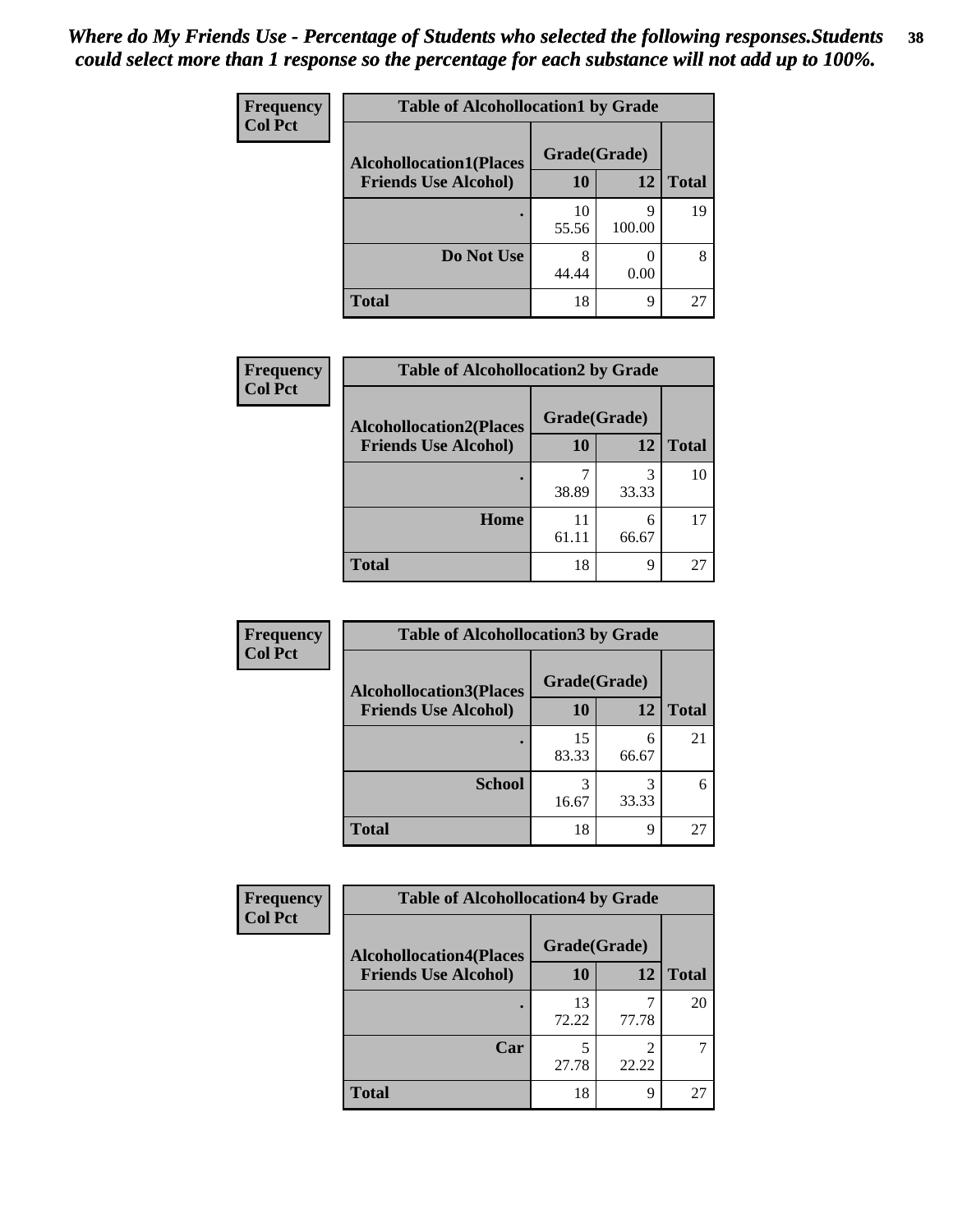| Frequency<br><b>Col Pct</b> | <b>Table of Alcohollocation5 by Grade</b>      |             |            |              |  |
|-----------------------------|------------------------------------------------|-------------|------------|--------------|--|
|                             | Grade(Grade)<br><b>Alcohollocation5(Places</b> |             |            |              |  |
|                             | <b>Friends Use Alcohol)</b>                    | 10          | 12         | <b>Total</b> |  |
|                             |                                                | 10<br>55.56 | 11.11      | 11           |  |
|                             | <b>Friend's House</b>                          | 8<br>44.44  | 8<br>88.89 | 16           |  |
|                             | <b>Total</b>                                   | 18          | 9          | 27           |  |

| <b>Frequency</b> | <b>Table of Alcohollocation6 by Grade</b> |              |            |              |
|------------------|-------------------------------------------|--------------|------------|--------------|
| <b>Col Pct</b>   | <b>Alcohollocation6(Places</b>            | Grade(Grade) |            |              |
|                  | <b>Friends Use Alcohol)</b>               | 10           | 12         | <b>Total</b> |
|                  |                                           | 13<br>72.22  | 6<br>66.67 | 19           |
|                  | <b>Other</b>                              | 27.78        | 33.33      |              |
|                  | <b>Total</b>                              | 18           | 9          | 27           |

| <b>Frequency</b> | <b>Table of Tobaccolocation1 by Grade</b> |              |       |              |
|------------------|-------------------------------------------|--------------|-------|--------------|
| <b>Col Pct</b>   | <b>Tobaccolocation1(Places</b>            | Grade(Grade) |       |              |
|                  | <b>Friends Use Tobacco)</b>               | 10           | 12    | <b>Total</b> |
|                  |                                           | 33.33        | 77.78 | 13           |
|                  | Do Not Use                                | 12<br>66.67  | 22.22 | 14           |
|                  | <b>Total</b>                              | 18           | 9     | 27           |

| Frequency      | <b>Table of Tobaccolocation2 by Grade</b> |              |            |              |
|----------------|-------------------------------------------|--------------|------------|--------------|
| <b>Col Pct</b> | <b>Tobaccolocation2(Places</b>            | Grade(Grade) |            |              |
|                | <b>Friends Use Tobacco)</b>               | 10           | 12         | <b>Total</b> |
|                |                                           | 13<br>72.22  | 6<br>66.67 | 19           |
|                | Home                                      | 5<br>27.78   | 3<br>33.33 |              |
|                | <b>Total</b>                              | 18           | 9          | 27           |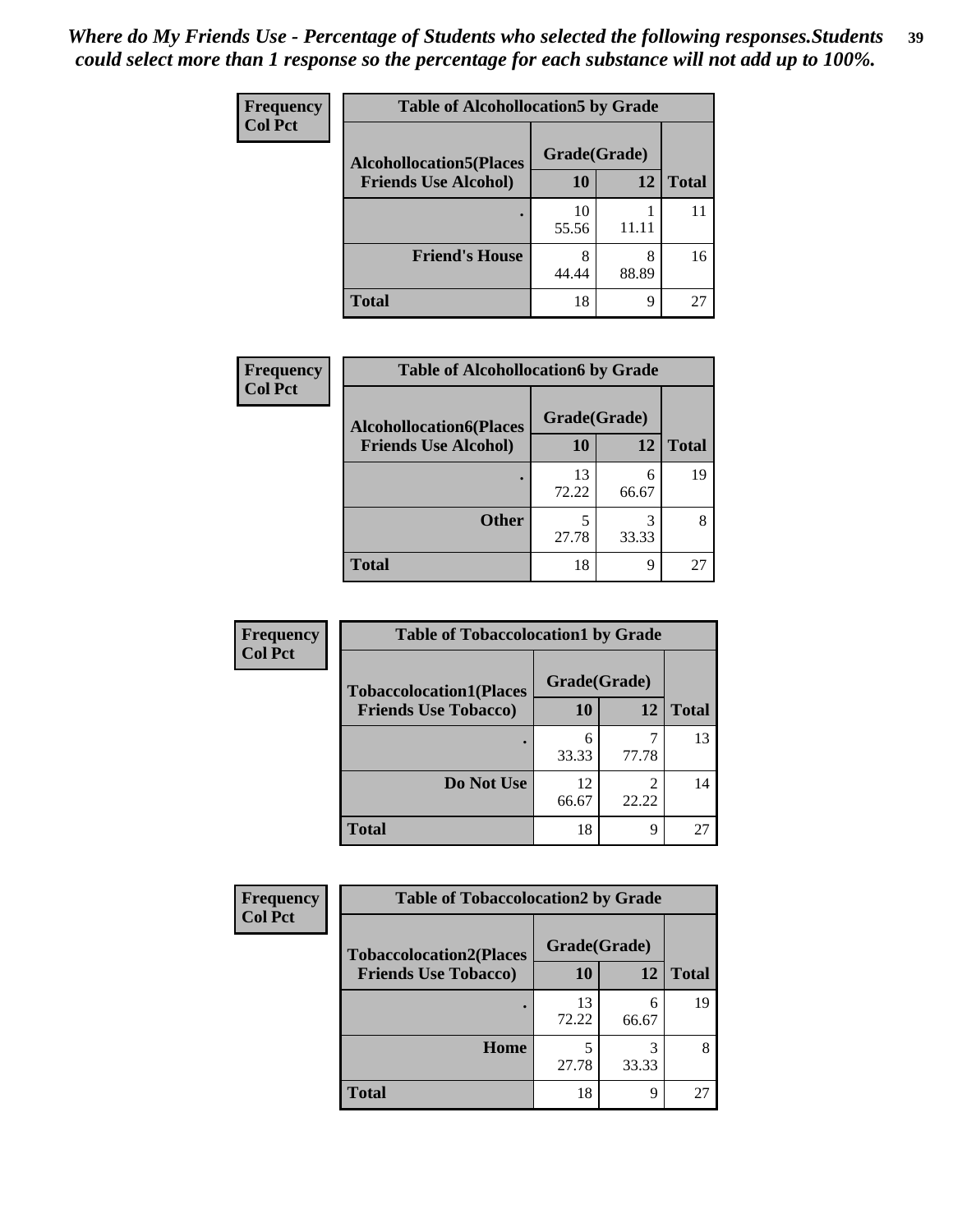| Frequency      | <b>Table of Tobaccolocation 3 by Grade</b> |              |            |              |
|----------------|--------------------------------------------|--------------|------------|--------------|
| <b>Col Pct</b> | <b>Tobaccolocation3(Places</b>             | Grade(Grade) |            |              |
|                | <b>Friends Use Tobacco)</b>                | 10           | <b>12</b>  | <b>Total</b> |
|                |                                            | 13<br>72.22  | 6<br>66.67 | 19           |
|                | <b>School</b>                              | 5<br>27.78   | 33.33      | 8            |
|                | <b>Total</b>                               | 18           | 9          | 27           |

| <b>Frequency</b> | <b>Table of Tobaccolocation4 by Grade</b> |              |       |              |
|------------------|-------------------------------------------|--------------|-------|--------------|
| <b>Col Pct</b>   | <b>Tobaccolocation4(Places</b>            | Grade(Grade) |       |              |
|                  | <b>Friends Use Tobacco)</b>               | 10           | 12    | <b>Total</b> |
|                  |                                           | 12<br>66.67  | 44.44 | 16           |
|                  | Car                                       | 6<br>33.33   | 55.56 |              |
|                  | <b>Total</b>                              | 18           | 9     | 27           |

| Frequency      | <b>Table of Tobaccolocation5 by Grade</b> |              |       |              |  |
|----------------|-------------------------------------------|--------------|-------|--------------|--|
| <b>Col Pct</b> | <b>Tobaccolocation5(Places</b>            | Grade(Grade) |       |              |  |
|                | <b>Friends Use Tobacco)</b>               | 10           | 12    | <b>Total</b> |  |
|                |                                           | 11<br>61.11  | 44.44 | 15           |  |
|                | <b>Friend's House</b>                     | 38.89        | 55.56 | 12           |  |
|                | <b>Total</b>                              | 18           | 9     | 27           |  |

| <b>Frequency</b> | <b>Table of Tobaccolocation6 by Grade</b> |              |            |              |  |
|------------------|-------------------------------------------|--------------|------------|--------------|--|
| <b>Col Pct</b>   | <b>Tobaccolocation6(Places</b>            | Grade(Grade) |            |              |  |
|                  | <b>Friends Use Tobacco)</b>               | 10           | 12         | <b>Total</b> |  |
|                  |                                           | 13<br>72.22  | 4<br>44.44 | 17           |  |
|                  | <b>Other</b>                              | 27.78        | 5<br>55.56 | 10           |  |
|                  | <b>Total</b>                              | 18           | 9          | 27           |  |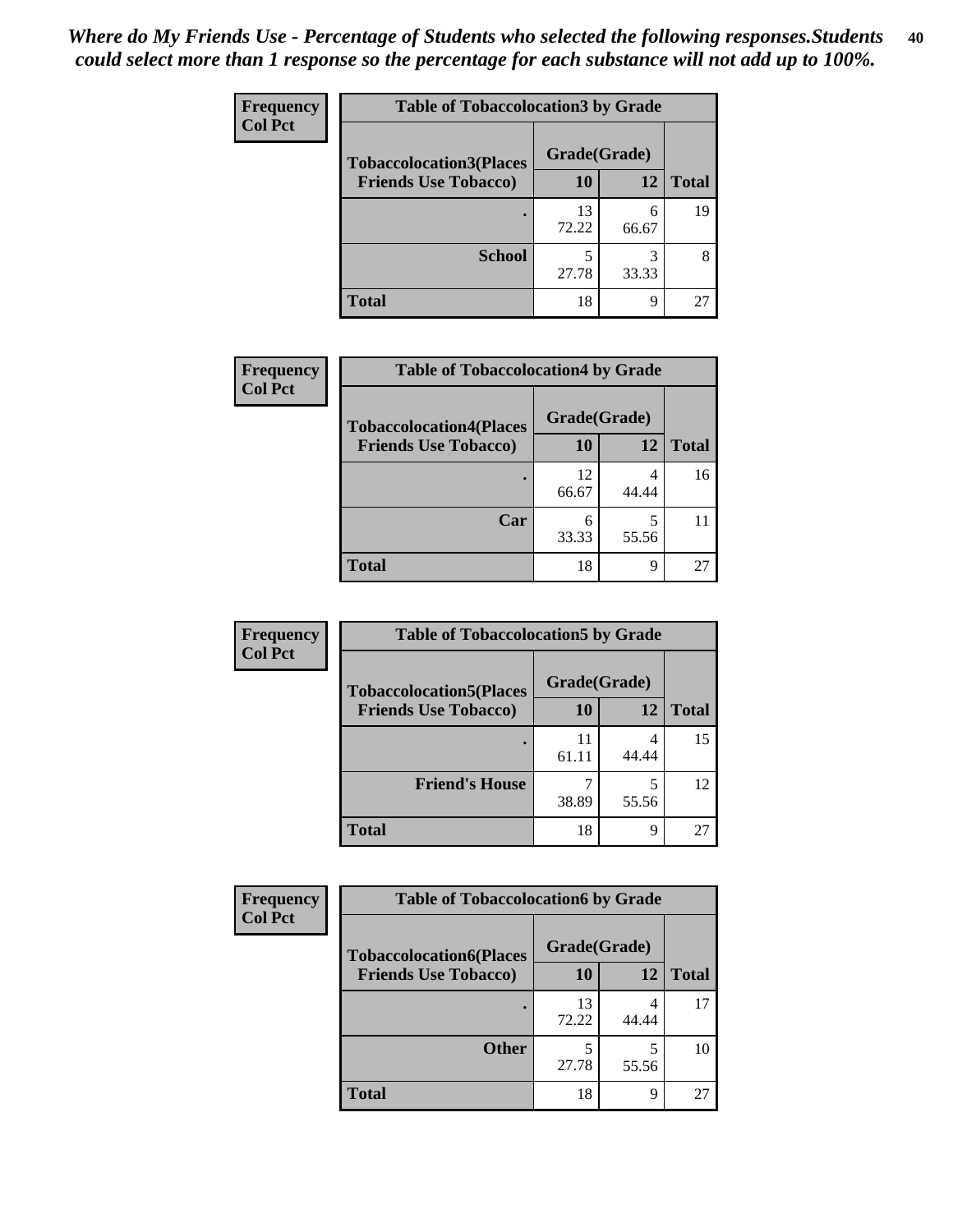| <b>Frequency</b> | <b>Table of Marijuanalocation1 by Grade</b> |              |            |              |
|------------------|---------------------------------------------|--------------|------------|--------------|
| <b>Col Pct</b>   | <b>Marijuanalocation1(Places</b>            | Grade(Grade) |            |              |
|                  | <b>Friends Use Marijuana</b> )              | 10           | 12         | <b>Total</b> |
|                  |                                             | 38.89        | 77.78      | 14           |
|                  | Do Not Use                                  | 61.11        | ◠<br>22.22 | 13           |
|                  | Total                                       | 18           | Q          | 27           |

| <b>Frequency</b> | <b>Table of Marijuanalocation2 by Grade</b> |              |       |              |
|------------------|---------------------------------------------|--------------|-------|--------------|
| <b>Col Pct</b>   | <b>Marijuanalocation2(Places</b>            | Grade(Grade) |       |              |
|                  | <b>Friends Use Marijuana</b> )              | 10           | 12    | <b>Total</b> |
|                  |                                             | 10           | 4     | 14           |
|                  |                                             | 55.56        | 44.44 |              |
|                  | Home                                        | 8            |       | 13           |
|                  |                                             | 44.44        | 55.56 |              |
|                  | <b>Total</b>                                | 18           | 9     | 27           |

| <b>Frequency</b><br><b>Col Pct</b> | <b>Table of Marijuanalocation3 by Grade</b> |              |            |       |
|------------------------------------|---------------------------------------------|--------------|------------|-------|
|                                    | <b>Marijuanalocation3</b> (Places           | Grade(Grade) |            |       |
|                                    | <b>Friends Use Marijuana</b> )              | 10           | 12         | Total |
|                                    |                                             | 12<br>66.67  | 8<br>88.89 | 20    |
|                                    | <b>School</b>                               | 6<br>33.33   | 11.11      |       |
|                                    | <b>Total</b>                                | 18           | 9          | 27    |

| Frequency      | <b>Table of Marijuanalocation4 by Grade</b> |              |       |              |  |
|----------------|---------------------------------------------|--------------|-------|--------------|--|
| <b>Col Pct</b> | <b>Marijuanalocation4(Places</b>            | Grade(Grade) |       |              |  |
|                | <b>Friends Use Marijuana</b> )              | <b>10</b>    | 12    | <b>Total</b> |  |
|                |                                             | 11<br>61.11  | 55.56 | 16           |  |
|                | Car                                         | 38.89        | 44.44 |              |  |
|                | <b>Total</b>                                | 18           | 9     | 27           |  |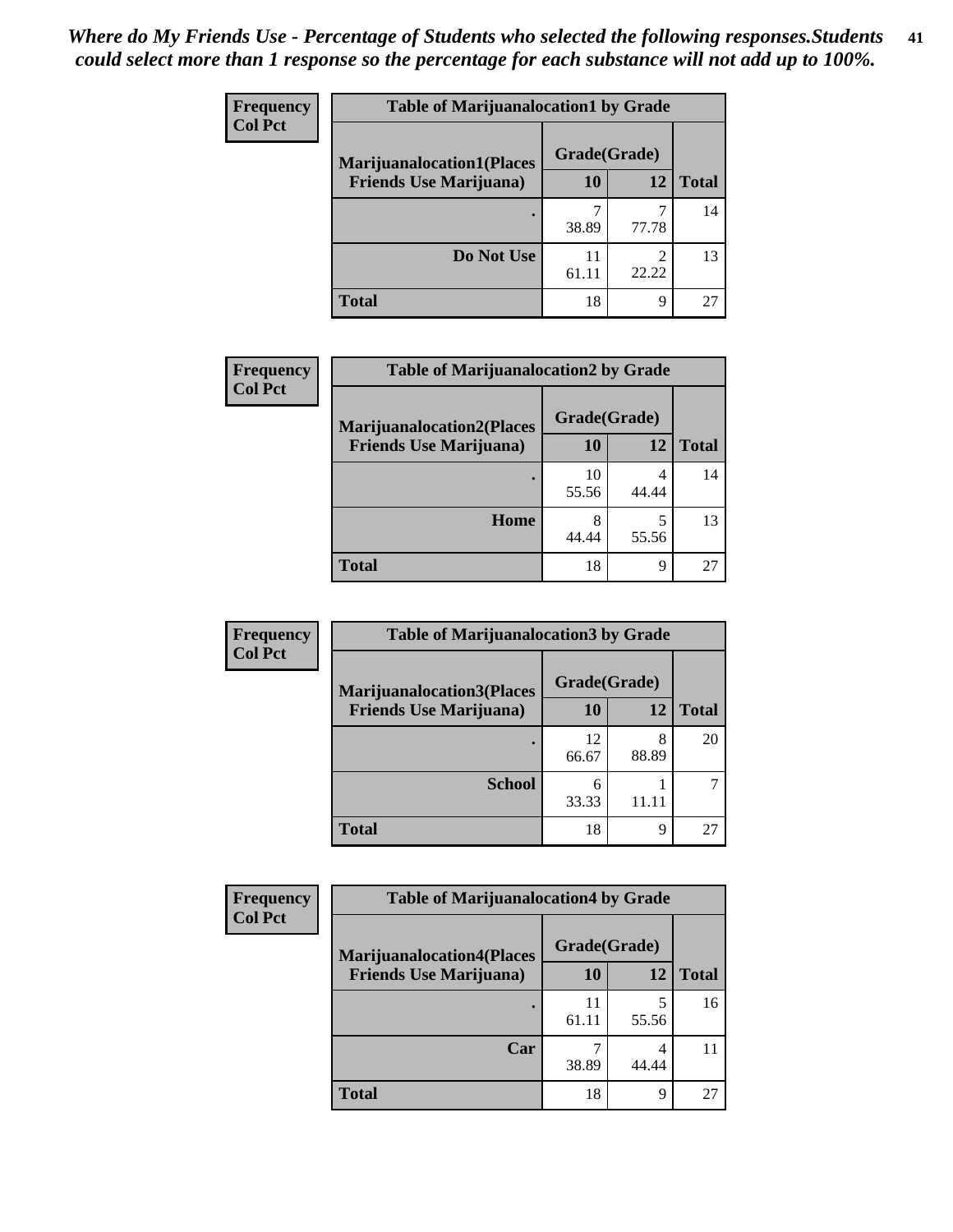| <b>Frequency</b> | <b>Table of Marijuanalocation5 by Grade</b>                         |              |            |              |
|------------------|---------------------------------------------------------------------|--------------|------------|--------------|
| <b>Col Pct</b>   | <b>Marijuanalocation5(Places)</b><br><b>Friends Use Marijuana</b> ) | Grade(Grade) |            |              |
|                  |                                                                     | 10           | 12         | <b>Total</b> |
|                  |                                                                     | 10<br>55.56  | 33.33      | 13           |
|                  | <b>Friend's House</b>                                               | 8<br>44.44   | 6<br>66.67 | 14           |
|                  | <b>Total</b>                                                        | 18           | Q          | 27           |

| <b>Frequency</b> | <b>Table of Marijuanalocation6 by Grade</b>                        |                    |            |              |
|------------------|--------------------------------------------------------------------|--------------------|------------|--------------|
| <b>Col Pct</b>   | <b>Marijuanalocation6(Places</b><br><b>Friends Use Marijuana</b> ) | Grade(Grade)<br>10 | 12         | <b>Total</b> |
|                  |                                                                    | 11<br>61.11        | 55.56      | 16           |
|                  | <b>Other</b>                                                       | 38.89              | 4<br>44.44 |              |
|                  | <b>Total</b>                                                       | 18                 | 9          | 27           |

| Frequency      | <b>Table of Otherdruglocation1 by Grade</b>                          |              |            |              |
|----------------|----------------------------------------------------------------------|--------------|------------|--------------|
| <b>Col Pct</b> | <b>Otherdruglocation1(Places</b><br><b>Friends Use Other Illegal</b> | Grade(Grade) |            |              |
|                | Drugs)                                                               | 10           | 12         | <b>Total</b> |
|                |                                                                      | 3<br>16.67   | 6<br>66.67 | 9            |
|                | Do Not Use                                                           | 15<br>83.33  | 33.33      | 18           |
|                | <b>Total</b>                                                         | 18           | 9          | 27           |

| Frequency      | <b>Table of Otherdruglocation2 by Grade</b>                          |              |            |              |
|----------------|----------------------------------------------------------------------|--------------|------------|--------------|
| <b>Col Pct</b> | <b>Otherdruglocation2(Places</b><br><b>Friends Use Other Illegal</b> | Grade(Grade) |            |              |
|                | Drugs)                                                               | 10           | 12         | <b>Total</b> |
|                |                                                                      | 14<br>77.78  | 5<br>55.56 | 19           |
|                | Home                                                                 | 4<br>22.22   | 4<br>44.44 | 8            |
|                | <b>Total</b>                                                         | 18           | 9          | 27           |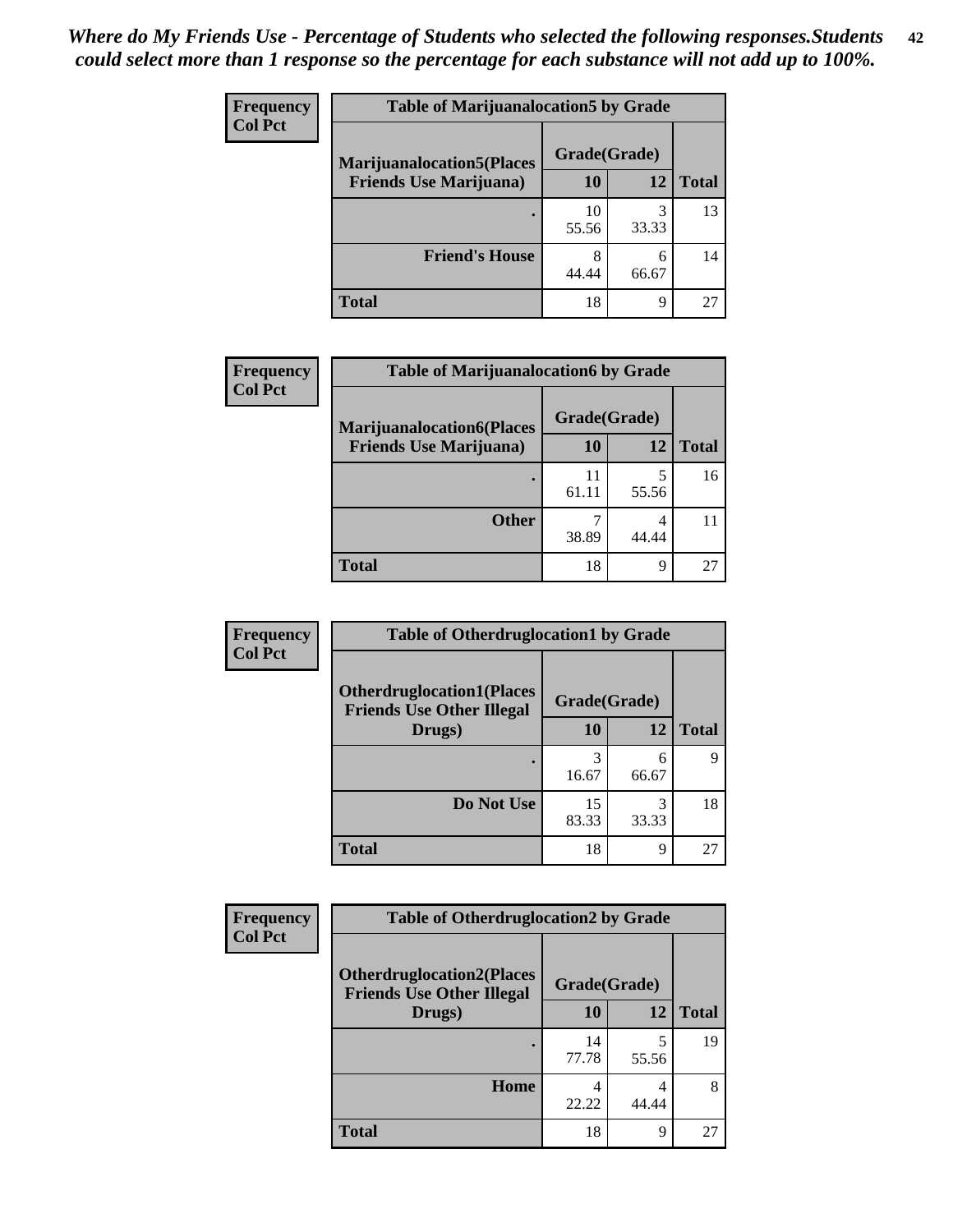| <b>Frequency</b> | <b>Table of Otherdruglocation 3 by Grade</b>                         |              |       |              |
|------------------|----------------------------------------------------------------------|--------------|-------|--------------|
| <b>Col Pct</b>   | <b>Otherdruglocation3(Places</b><br><b>Friends Use Other Illegal</b> | Grade(Grade) |       |              |
|                  | Drugs)                                                               | 10           | 12    | <b>Total</b> |
|                  |                                                                      | 16<br>88.89  | 77.78 | 23           |
|                  | <b>School</b>                                                        | 2<br>11.11   | 22.22 |              |
|                  | <b>Total</b>                                                         | 18           | Q     | 27           |

| <b>Frequency</b> | <b>Table of Otherdruglocation4 by Grade</b>                          |              |       |              |
|------------------|----------------------------------------------------------------------|--------------|-------|--------------|
| <b>Col Pct</b>   | <b>Otherdruglocation4(Places</b><br><b>Friends Use Other Illegal</b> | Grade(Grade) |       |              |
|                  | Drugs)                                                               | 10           | 12    | <b>Total</b> |
|                  |                                                                      | 14<br>77.78  | 77.78 | 21           |
|                  | Car                                                                  | 22.22        | 22.22 | 6            |
|                  | <b>Total</b>                                                         | 18           | Q     | 27           |

| Frequency      | <b>Table of Otherdruglocation5 by Grade</b>                          |              |       |              |
|----------------|----------------------------------------------------------------------|--------------|-------|--------------|
| <b>Col Pct</b> | <b>Otherdruglocation5(Places</b><br><b>Friends Use Other Illegal</b> | Grade(Grade) |       |              |
|                | Drugs)                                                               | 10           | 12    | <b>Total</b> |
|                |                                                                      | 15<br>83.33  | 44.44 | 19           |
|                | <b>Friend's House</b>                                                | 3<br>16.67   | 55.56 | 8            |
|                | <b>Total</b>                                                         | 18           | 9     | 27           |

| <b>Frequency</b> | <b>Table of Otherdruglocation6 by Grade</b>                          |              |            |              |
|------------------|----------------------------------------------------------------------|--------------|------------|--------------|
| <b>Col Pct</b>   | <b>Otherdruglocation6(Places</b><br><b>Friends Use Other Illegal</b> | Grade(Grade) |            |              |
|                  | Drugs)                                                               | 10           | 12         | <b>Total</b> |
|                  |                                                                      | 15<br>83.33  | 6<br>66.67 | 21           |
|                  | <b>Other</b>                                                         | 3<br>16.67   | 3<br>33.33 | 6            |
|                  | <b>Total</b>                                                         | 18           | 9          | 27           |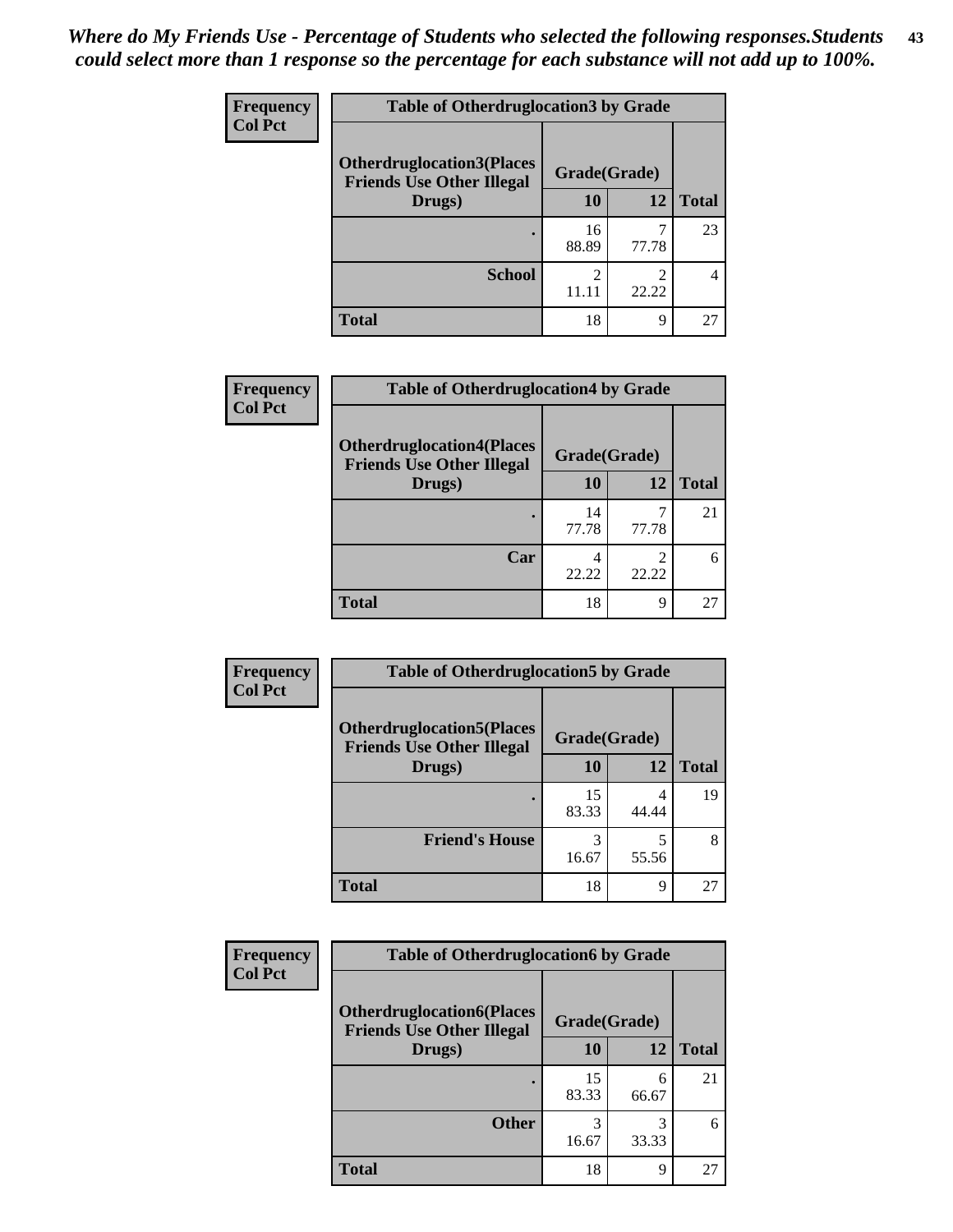| Frequency      | <b>Table of Alcoholtime1 by Grade</b>           |              |             |              |
|----------------|-------------------------------------------------|--------------|-------------|--------------|
| <b>Col Pct</b> | <b>Alcoholtime1(Times</b><br><b>Friends Use</b> | Grade(Grade) |             |              |
|                | Alcohol)                                        | 10           | 12          | <b>Total</b> |
|                |                                                 | 8<br>44.44   | 9<br>100.00 | 17           |
|                | Do Not Use                                      | 10<br>55.56  | 0.00        | 10           |
|                | <b>Total</b>                                    | 18           | 9           | 27           |

| Frequency      | <b>Table of Alcoholtime2 by Grade</b>           |              |            |              |  |
|----------------|-------------------------------------------------|--------------|------------|--------------|--|
| <b>Col Pct</b> | <b>Alcoholtime2(Times</b><br><b>Friends Use</b> | Grade(Grade) |            |              |  |
|                | Alcohol)                                        | 10           | 12         | <b>Total</b> |  |
|                |                                                 | 14<br>77.78  | 8<br>88.89 | 22           |  |
|                | <b>On Way to School</b>                         | 22.22        | 11.11      |              |  |
|                | <b>Total</b>                                    | 18           | 9          | 27           |  |

| Frequency      | <b>Table of Alcoholtime3 by Grade</b>           |                         |            |              |  |
|----------------|-------------------------------------------------|-------------------------|------------|--------------|--|
| <b>Col Pct</b> | <b>Alcoholtime3(Times</b><br><b>Friends Use</b> | Grade(Grade)            |            |              |  |
|                | Alcohol)                                        | 10                      | 12         | <b>Total</b> |  |
|                |                                                 | 16<br>88.89             | 8<br>88.89 | 24           |  |
|                | <b>During School</b>                            | $\mathfrak{D}$<br>11.11 | 11.11      | 3            |  |
|                | <b>Total</b>                                    | 18                      | 9          | 27           |  |

| <b>Frequency</b><br><b>Col Pct</b> | <b>Table of Alcoholtime4 by Grade</b> |              |                         |              |  |
|------------------------------------|---------------------------------------|--------------|-------------------------|--------------|--|
|                                    | <b>Alcoholtime4(Times</b>             | Grade(Grade) |                         |              |  |
|                                    | <b>Friends Use Alcohol)</b>           | 10           | 12                      | <b>Total</b> |  |
|                                    |                                       | 16<br>88.89  | 77.78                   | 23           |  |
|                                    | <b>On Way Home From School</b>        | ↑<br>11.11   | $\overline{c}$<br>22.22 |              |  |
|                                    | <b>Total</b>                          | 18           | 9                       | 27           |  |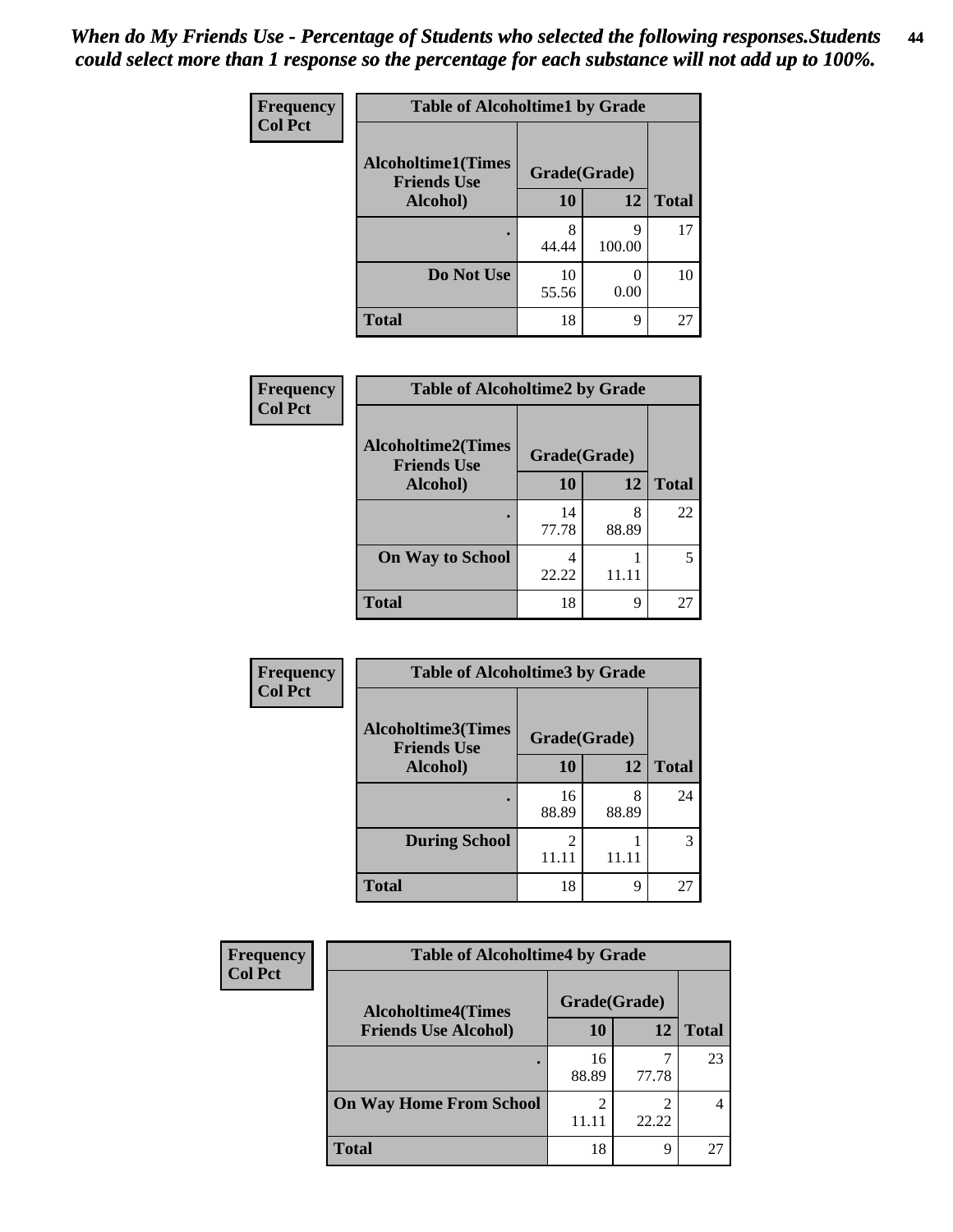*When do My Friends Use - Percentage of Students who selected the following responses.Students could select more than 1 response so the percentage for each substance will not add up to 100%.* **45**

| Frequency      | <b>Table of Alcoholtime5 by Grade</b>           |              |            |              |
|----------------|-------------------------------------------------|--------------|------------|--------------|
| <b>Col Pct</b> | <b>Alcoholtime5(Times</b><br><b>Friends Use</b> | Grade(Grade) |            |              |
|                | Alcohol)                                        | 10           | 12         | <b>Total</b> |
|                |                                                 | 11<br>61.11  | 3<br>33.33 | 14           |
|                | <b>Weeknights</b>                               | 38.89        | 6<br>66.67 | 13           |
|                | <b>Total</b>                                    | 18           | 9          | 27           |

| <b>Frequency</b> | <b>Table of Alcoholtime6 by Grade</b>           |              |             |              |
|------------------|-------------------------------------------------|--------------|-------------|--------------|
| <b>Col Pct</b>   | <b>Alcoholtime6(Times</b><br><b>Friends Use</b> | Grade(Grade) |             |              |
|                  | Alcohol)                                        | 10           | 12          | <b>Total</b> |
|                  |                                                 | 9<br>50.00   | 0.00        | Q            |
|                  | Weekends                                        | Q<br>50.00   | q<br>100.00 | 18           |
|                  | <b>Total</b>                                    | 18           | 9           | 27           |

| <b>Frequency</b> | <b>Table of Tobaccotime1 by Grade</b>           |              |            |              |
|------------------|-------------------------------------------------|--------------|------------|--------------|
| <b>Col Pct</b>   | <b>Tobaccotime1(Times</b><br><b>Friends Use</b> | Grade(Grade) |            |              |
|                  | <b>Tobacco</b> )                                | 10           | 12         | <b>Total</b> |
|                  | $\bullet$                                       | 38.89        | 6<br>66.67 | 13           |
|                  | Do Not Use                                      | 11<br>61.11  | 3<br>33.33 | 14           |
|                  | <b>Total</b>                                    | 18           | 9          | 27           |

| <b>Frequency</b> | <b>Table of Tobaccotime2 by Grade</b>           |              |            |              |
|------------------|-------------------------------------------------|--------------|------------|--------------|
| <b>Col Pct</b>   | <b>Tobaccotime2(Times</b><br><b>Friends Use</b> | Grade(Grade) |            |              |
|                  | <b>Tobacco</b> )                                | 10           | 12         | <b>Total</b> |
|                  |                                                 | 11<br>61.11  | 6<br>66.67 | 17           |
|                  | <b>On Way to School</b>                         | 38.89        | 33.33      | 10           |
|                  | <b>Total</b>                                    | 18           | 9          | 27           |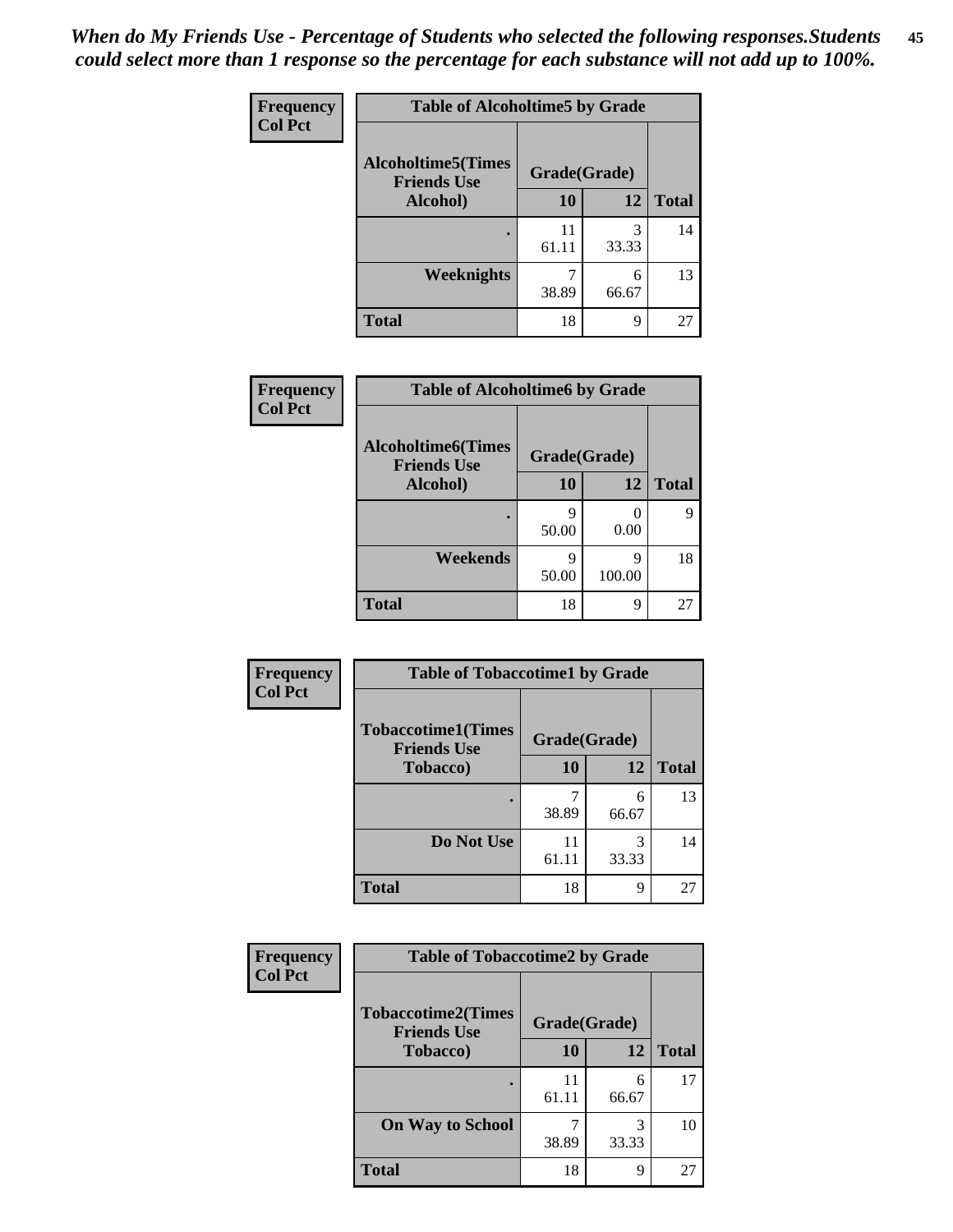| <b>Frequency</b> | <b>Table of Tobaccotime3 by Grade</b>           |              |            |              |
|------------------|-------------------------------------------------|--------------|------------|--------------|
| <b>Col Pct</b>   | <b>Tobaccotime3(Times</b><br><b>Friends Use</b> | Grade(Grade) |            |              |
|                  | <b>Tobacco</b> )                                | 10           | 12         | <b>Total</b> |
|                  |                                                 | 16<br>88.89  | 5<br>55.56 | 21           |
|                  | <b>During School</b>                            | 11.11        | 4<br>44.44 | 6            |
|                  | <b>Total</b>                                    | 18           | 9          | 27           |

| <b>Frequency</b> | <b>Table of Tobaccotime4 by Grade</b>                    |              |       |              |  |
|------------------|----------------------------------------------------------|--------------|-------|--------------|--|
| <b>Col Pct</b>   | <b>Tobaccotime4(Times</b><br><b>Friends Use Tobacco)</b> | Grade(Grade) |       |              |  |
|                  |                                                          | 10           | 12    | <b>Total</b> |  |
|                  |                                                          | 16<br>88.89  | 77.78 | 23           |  |
|                  | <b>On Way Home From School</b>                           | 2<br>11.11   | 22.22 |              |  |
|                  | <b>Total</b>                                             | 18           | 9     | 27           |  |

| Frequency      | <b>Table of Tobaccotime5 by Grade</b>            |              |            |              |
|----------------|--------------------------------------------------|--------------|------------|--------------|
| <b>Col Pct</b> | <b>Tobaccotime5</b> (Times<br><b>Friends Use</b> | Grade(Grade) |            |              |
|                | Tobacco)                                         | 10           | 12         | <b>Total</b> |
|                |                                                  | 13<br>72.22  | 4<br>44.44 | 17           |
|                | Weeknights                                       | 27.78        | 5<br>55.56 | 10           |
|                | <b>Total</b>                                     | 18           | 9          | 27           |

| Frequency      | <b>Table of Tobaccotime6 by Grade</b>           |              |            |              |
|----------------|-------------------------------------------------|--------------|------------|--------------|
| <b>Col Pct</b> | <b>Tobaccotime6(Times</b><br><b>Friends Use</b> | Grade(Grade) |            |              |
|                | <b>Tobacco</b> )                                | 10           | 12         | <b>Total</b> |
|                |                                                 | 11<br>61.11  | 3<br>33.33 | 14           |
|                | Weekends                                        | 38.89        | 6<br>66.67 | 13           |
|                | <b>Total</b>                                    | 18           | 9          | 27           |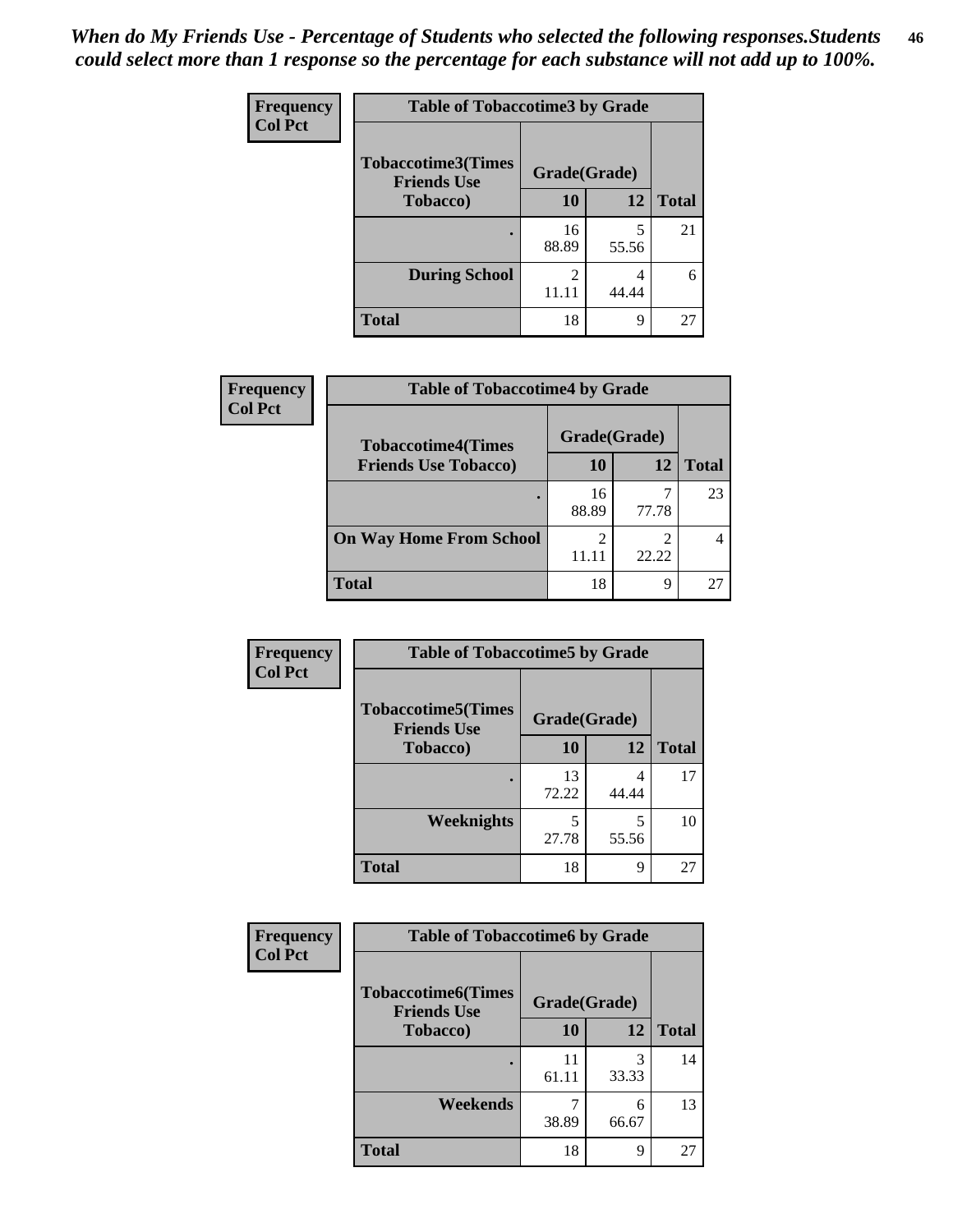| Frequency      | <b>Table of Marijuanatime1 by Grade</b>           |              |                         |              |
|----------------|---------------------------------------------------|--------------|-------------------------|--------------|
| <b>Col Pct</b> | <b>Marijuanatime1(Times</b><br><b>Friends Use</b> | Grade(Grade) |                         |              |
|                | Marijuana)                                        | 10           | 12                      | <b>Total</b> |
|                |                                                   | 7<br>38.89   | 77.78                   | 14           |
|                | Do Not Use                                        | 11<br>61.11  | $\mathfrak{D}$<br>22.22 | 13           |
|                | <b>Total</b>                                      | 18           | 9                       | 27           |

| Frequency      | <b>Table of Marijuanatime2 by Grade</b>           |              |       |              |
|----------------|---------------------------------------------------|--------------|-------|--------------|
| <b>Col Pct</b> | <b>Marijuanatime2(Times</b><br><b>Friends Use</b> | Grade(Grade) |       |              |
|                | Marijuana)                                        | 10           | 12    | <b>Total</b> |
|                |                                                   | 11<br>61.11  | 77.78 | 18           |
|                | <b>On Way to School</b>                           | 38.89        | 22.22 | 9            |
|                | <b>Total</b>                                      | 18           | 9     | 27           |

| <b>Frequency</b> | <b>Table of Marijuanatime3 by Grade</b>    |              |            |              |
|------------------|--------------------------------------------|--------------|------------|--------------|
| <b>Col Pct</b>   | Marijuanatime3(Times<br><b>Friends Use</b> | Grade(Grade) |            |              |
|                  | Marijuana)                                 | 10           | 12         | <b>Total</b> |
|                  |                                            | 14<br>77.78  | 8<br>88.89 | 22           |
|                  | <b>During School</b>                       | 4<br>22.22   | 11 1       | 5            |
|                  | <b>Total</b>                               | 18           | 9          | 27           |

| <b>Frequency</b> | <b>Table of Marijuanatime4 by Grade</b>                       |              |            |              |
|------------------|---------------------------------------------------------------|--------------|------------|--------------|
| <b>Col Pct</b>   | <b>Marijuanatime4(Times</b><br><b>Friends Use Marijuana</b> ) | Grade(Grade) |            |              |
|                  |                                                               | 10           | 12         | <b>Total</b> |
|                  |                                                               | 12<br>66.67  | 8<br>88.89 | 20           |
|                  | <b>On Way Home From School</b>                                | 6<br>33.33   | 11.1       |              |
|                  | <b>Total</b>                                                  | 18           | Q          | 27           |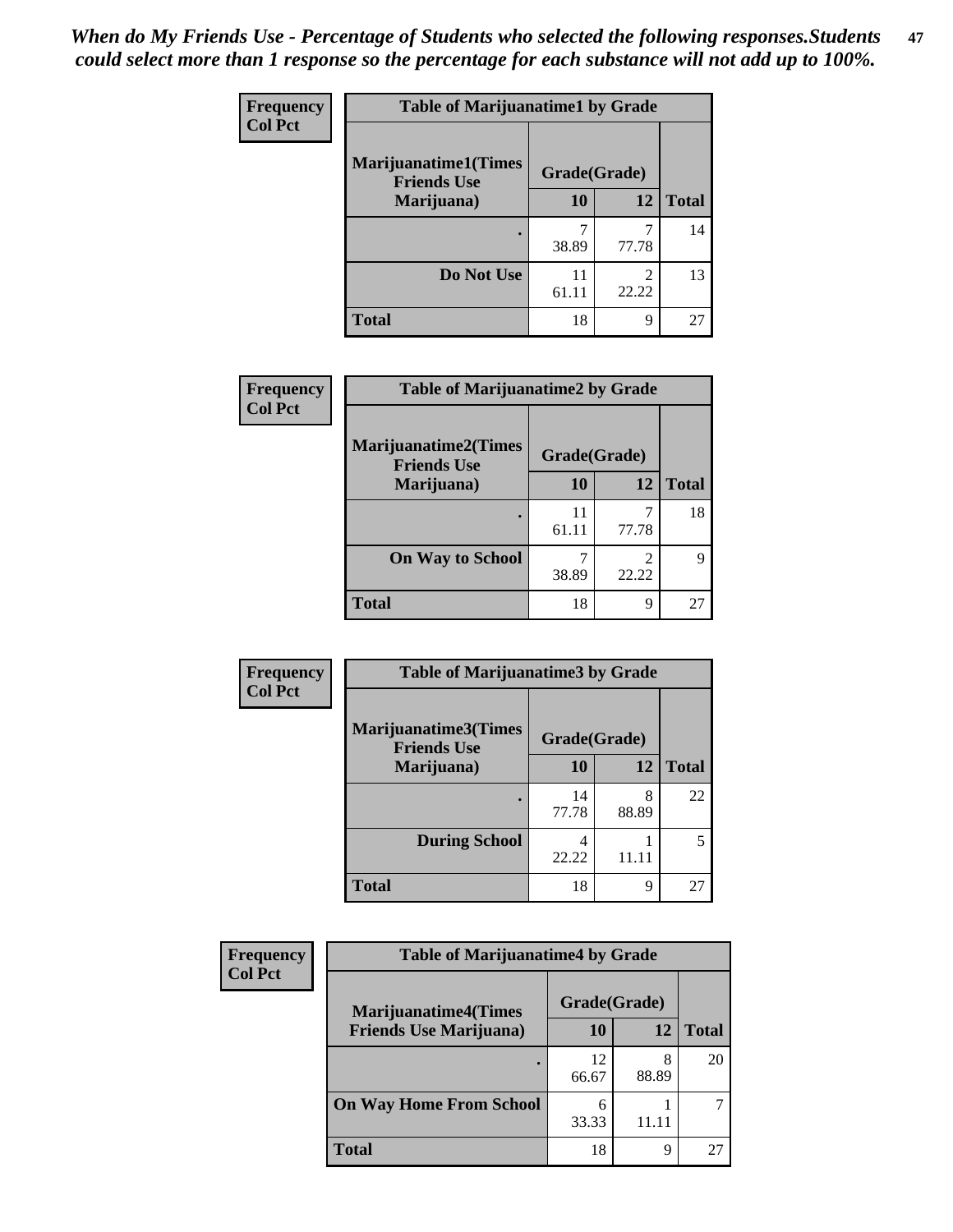| Frequency      | <b>Table of Marijuanatime5 by Grade</b>            |              |            |              |
|----------------|----------------------------------------------------|--------------|------------|--------------|
| <b>Col Pct</b> | <b>Marijuanatime5</b> (Times<br><b>Friends Use</b> | Grade(Grade) |            |              |
|                | Marijuana)                                         | 10           | 12         | <b>Total</b> |
|                |                                                    | 11<br>61.11  | 5<br>55.56 | 16           |
|                | Weeknights                                         | 38.89        | 4<br>44.44 |              |
|                | <b>Total</b>                                       | 18           | 9          | 27           |

| Frequency      | <b>Table of Marijuanatime6 by Grade</b>            |              |                                   |              |
|----------------|----------------------------------------------------|--------------|-----------------------------------|--------------|
| <b>Col Pct</b> | <b>Marijuanatime6</b> (Times<br><b>Friends Use</b> | Grade(Grade) |                                   |              |
|                | Marijuana)                                         | 10           | 12                                | <b>Total</b> |
|                |                                                    | 10<br>55.56  | $\overline{\mathcal{L}}$<br>22.22 | 12           |
|                | Weekends                                           | 8<br>44.44   | 77.78                             | 15           |
|                | <b>Total</b>                                       | 18           | 9                                 | 27           |

| <b>Frequency</b> | <b>Table of Otherdrugtime1 by Grade</b>                 |              |            |              |
|------------------|---------------------------------------------------------|--------------|------------|--------------|
| <b>Col Pct</b>   | <b>Otherdrugtime1(Times</b><br><b>Friends Use Other</b> | Grade(Grade) |            |              |
|                  | <b>Illegal Drugs</b> )                                  | 10           | 12         | <b>Total</b> |
|                  |                                                         | 5<br>27.78   | 6<br>66.67 | 11           |
|                  | Do Not Use                                              | 13<br>72.22  | 3<br>33.33 | 16           |
|                  | Total                                                   | 18           | 9          | 27           |

| Frequency      | <b>Table of Otherdrugtime2 by Grade</b>                 |              |            |              |
|----------------|---------------------------------------------------------|--------------|------------|--------------|
| <b>Col Pct</b> | <b>Otherdrugtime2(Times</b><br><b>Friends Use Other</b> | Grade(Grade) |            |              |
|                | <b>Illegal Drugs</b> )                                  | 10           | 12         | <b>Total</b> |
|                |                                                         | 14<br>77.78  | 8<br>88.89 | 22           |
|                | <b>On Way to School</b>                                 | 4<br>22.22   | 11.11      | 5            |
|                | <b>Total</b>                                            | 18           | 9          | 27           |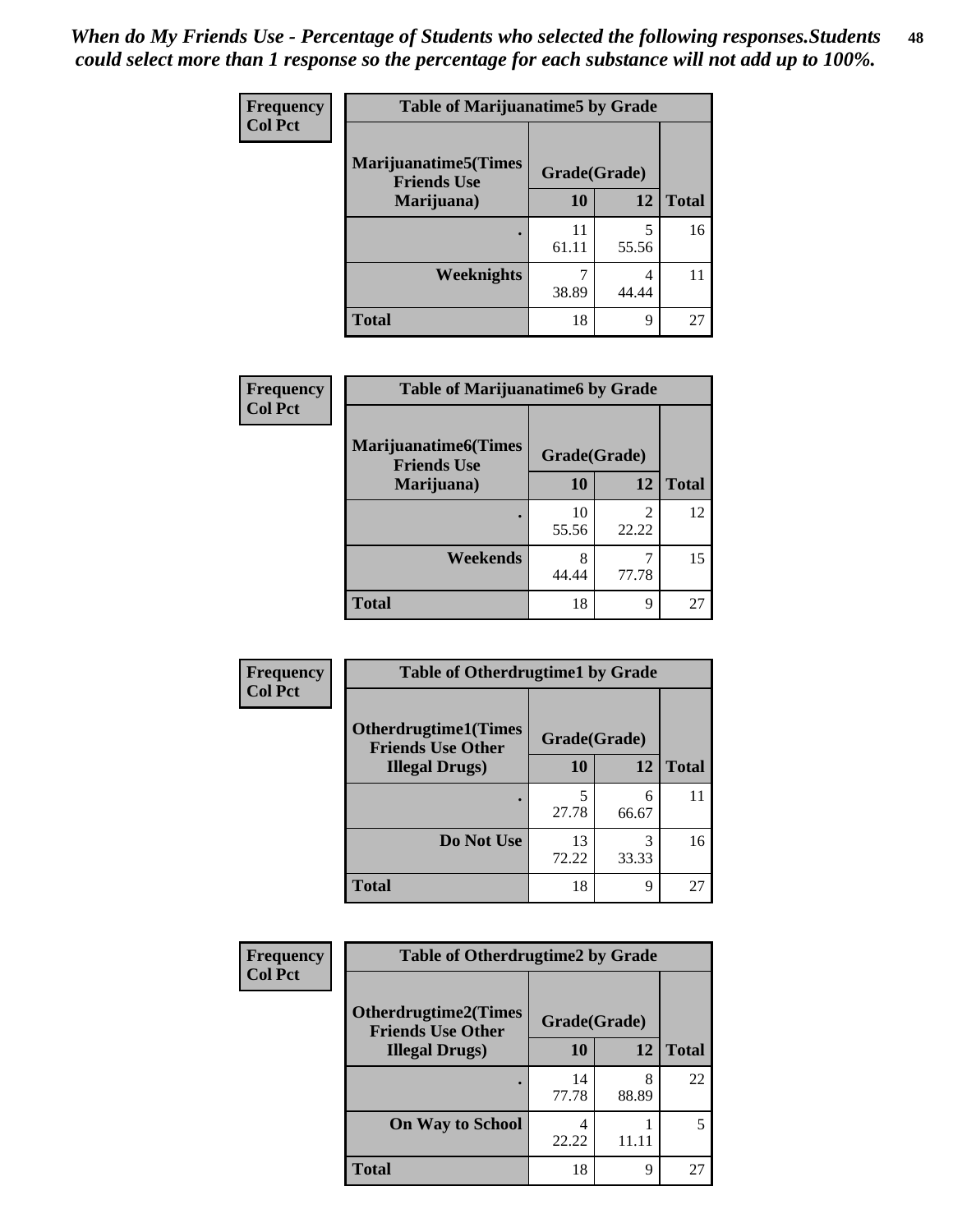| <b>Frequency</b> | <b>Table of Otherdrugtime3 by Grade</b>          |                                      |            |              |
|------------------|--------------------------------------------------|--------------------------------------|------------|--------------|
| <b>Col Pct</b>   | Otherdrugtime3(Times<br><b>Friends Use Other</b> | Grade(Grade)                         |            |              |
|                  | <b>Illegal Drugs</b> )                           | 10                                   | 12         | <b>Total</b> |
|                  |                                                  | 16<br>88.89                          | ℸ<br>77.78 | 23           |
|                  | <b>During School</b>                             | $\mathcal{D}_{\mathcal{L}}$<br>11.11 | 2<br>22.22 | 4            |
|                  | Total                                            | 18                                   | 9          | 27           |

| Frequency      | <b>Table of Otherdrugtime4 by Grade</b>                         |              |            |              |
|----------------|-----------------------------------------------------------------|--------------|------------|--------------|
| <b>Col Pct</b> | <b>Otherdrugtime4(Times</b><br><b>Friends Use Other Illegal</b> | Grade(Grade) |            |              |
|                | Drugs)                                                          | 10           | 12         | <b>Total</b> |
|                | ٠                                                               | 14<br>77.78  | 8<br>88.89 | 22           |
|                | <b>On Way Home From School</b>                                  | 4<br>22.22   | 11.11      |              |
|                | <b>Total</b>                                                    | 18           | 9          | 27           |

| Frequency      | <b>Table of Otherdrugtime5 by Grade</b>                  |              |                         |              |
|----------------|----------------------------------------------------------|--------------|-------------------------|--------------|
| <b>Col Pct</b> | <b>Otherdrugtime5</b> (Times<br><b>Friends Use Other</b> | Grade(Grade) |                         |              |
|                | <b>Illegal Drugs</b> )                                   | 10           | 12                      | <b>Total</b> |
|                |                                                          | 14<br>77.78  | 77.78                   | 21           |
|                | Weeknights                                               | 4<br>22.22   | $\mathfrak{D}$<br>22.22 | 6            |
|                | <b>Total</b>                                             | 18           | 9                       | 27           |

| <b>Frequency</b> | <b>Table of Otherdrugtime6 by Grade</b>                  |              |            |              |
|------------------|----------------------------------------------------------|--------------|------------|--------------|
| <b>Col Pct</b>   | <b>Otherdrugtime6</b> (Times<br><b>Friends Use Other</b> | Grade(Grade) |            |              |
|                  | <b>Illegal Drugs</b> )                                   | 10           | 12         | <b>Total</b> |
|                  |                                                          | 61.11        | 3<br>33.33 | 14           |
|                  | Weekends                                                 | 38.89        | 6<br>66.67 | 13           |
|                  | Total                                                    | 18           | 9          | 27           |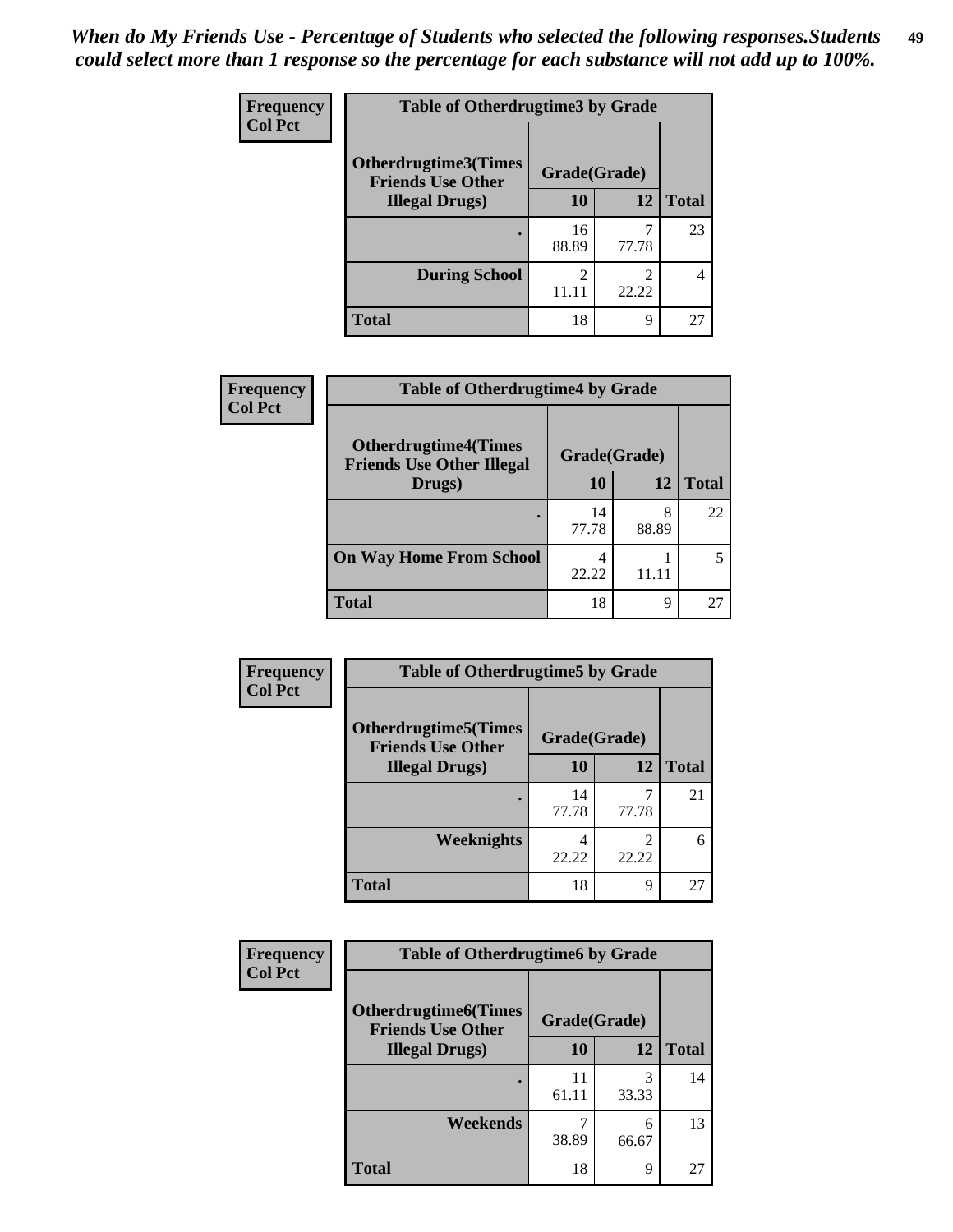| Frequency<br><b>Col Pct</b> | <b>Table of Educationalcohol by Grade</b>                                                                  |                         |             |                |
|-----------------------------|------------------------------------------------------------------------------------------------------------|-------------------------|-------------|----------------|
|                             | Educationalcohol(I<br>have been taught<br>about alcohol,<br>tobacco,<br>and other drugs<br>within the last | Grade(Grade)            |             |                |
|                             | year at school)                                                                                            | 10                      | 12          | <b>Total</b>   |
|                             | Yes                                                                                                        | 16<br>88.89             | Q<br>100.00 | 25             |
|                             | N <sub>0</sub>                                                                                             | $\mathfrak{D}$<br>11.11 | 0<br>0.00   | $\overline{2}$ |
|                             | <b>Total</b>                                                                                               | 18                      | 9           | 27             |

| Frequency      | <b>Table of Eversmoked by Grade</b> |              |            |              |  |
|----------------|-------------------------------------|--------------|------------|--------------|--|
| <b>Col Pct</b> | Eversmoked(I<br>have smoked         | Grade(Grade) |            |              |  |
|                | a cigarette)                        | 10           | 12         | <b>Total</b> |  |
|                | Yes                                 | 5.56         | 5<br>55.56 | 6            |  |
|                | N <sub>0</sub>                      | 17<br>94.44  | 4<br>44.44 | 21           |  |
|                | <b>Total</b>                        | 18           | 9          | 27           |  |

| Frequency      | <b>Table of Drovedrinking by Grade</b>                                                                              |                    |            |              |
|----------------|---------------------------------------------------------------------------------------------------------------------|--------------------|------------|--------------|
| <b>Col Pct</b> | Drovedrinking(In<br>the past 30 days I<br>have driven a car<br>or other vehicle<br>while I was<br>drinking alcohol) | Grade(Grade)<br>10 | 12         | <b>Total</b> |
|                | <b>Yes</b>                                                                                                          | 0<br>0.00          | 11.11      |              |
|                | N <sub>0</sub>                                                                                                      | 18<br>100.00       | 8<br>88.89 | 26           |
|                | <b>Total</b>                                                                                                        | 18                 | 9          | 27           |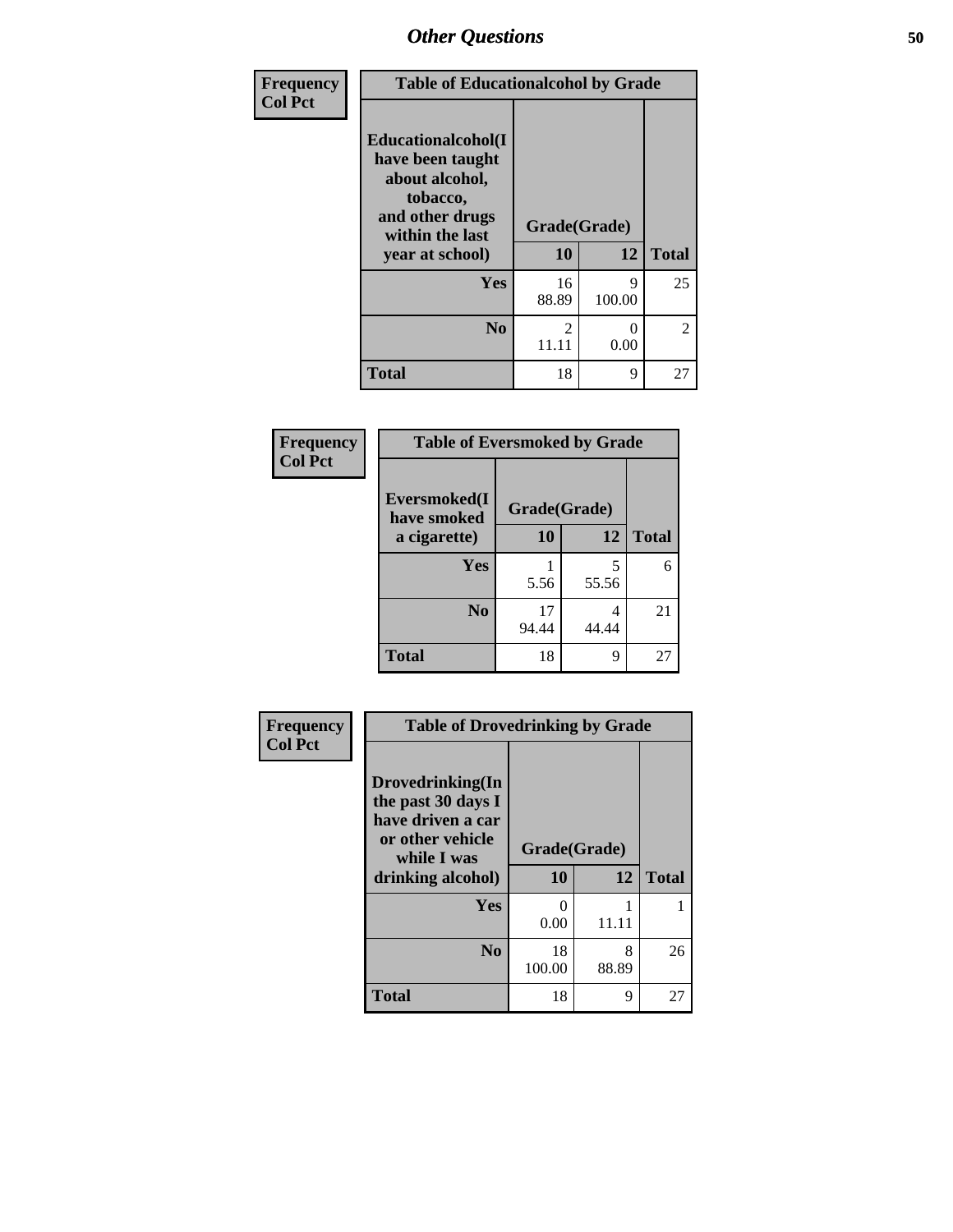| <b>Frequency</b> | <b>Table of Rodedrinking by Grade</b>                                                                                  |                    |                |                |  |
|------------------|------------------------------------------------------------------------------------------------------------------------|--------------------|----------------|----------------|--|
| <b>Col Pct</b>   | Rodedrinking(In<br>the past 30 days<br>I have ridden in<br>a car with a<br>driver who had<br>been drinking<br>alcohol) | Grade(Grade)<br>10 | 12             | <b>Total</b>   |  |
|                  | <b>Yes</b>                                                                                                             | $\mathfrak{D}$     | $\mathfrak{D}$ | $\overline{4}$ |  |
|                  |                                                                                                                        | 11.11              | 22.22          |                |  |
|                  | N <sub>0</sub>                                                                                                         | 16<br>88.89        | 7<br>77.78     | 23             |  |
|                  | <b>Total</b>                                                                                                           | 18                 | 9              | 27             |  |

#### **Frequency Col Pct**

| <b>Table of Drugsschool by Grade</b>                                                                                                   |                    |            |              |  |
|----------------------------------------------------------------------------------------------------------------------------------------|--------------------|------------|--------------|--|
| <b>Drugsschool</b> (During<br>the past 12 months,<br>I have been offered,<br>sold,<br>or given illegal<br>drugs on school<br>property) | Grade(Grade)<br>10 | 12         | <b>Total</b> |  |
| Yes                                                                                                                                    | 6<br>33.33         | 5<br>55.56 | 11           |  |
| N <sub>0</sub>                                                                                                                         | 12<br>66.67        | 4<br>44.44 | 16           |  |
| <b>Total</b>                                                                                                                           | 18                 | 9          |              |  |

| Frequency      | <b>Table of Helpbullied by Grade</b>                 |              |            |              |
|----------------|------------------------------------------------------|--------------|------------|--------------|
| <b>Col Pct</b> | $Helpb$ ullied $(I$<br>would help<br>someone who was | Grade(Grade) |            |              |
|                | being bullied)                                       | 10           | 12         | <b>Total</b> |
|                | <b>Strongly Agree</b>                                | 11<br>61.11  | 5<br>55.56 | 16           |
|                | <b>Somewhat Agree</b>                                | 6<br>33.33   | 3<br>33.33 | 9            |
|                | <b>Somewhat Disagree</b>                             | 5.56         | 11.11      | 2            |
|                | <b>Total</b>                                         | 18           | 9          | 27           |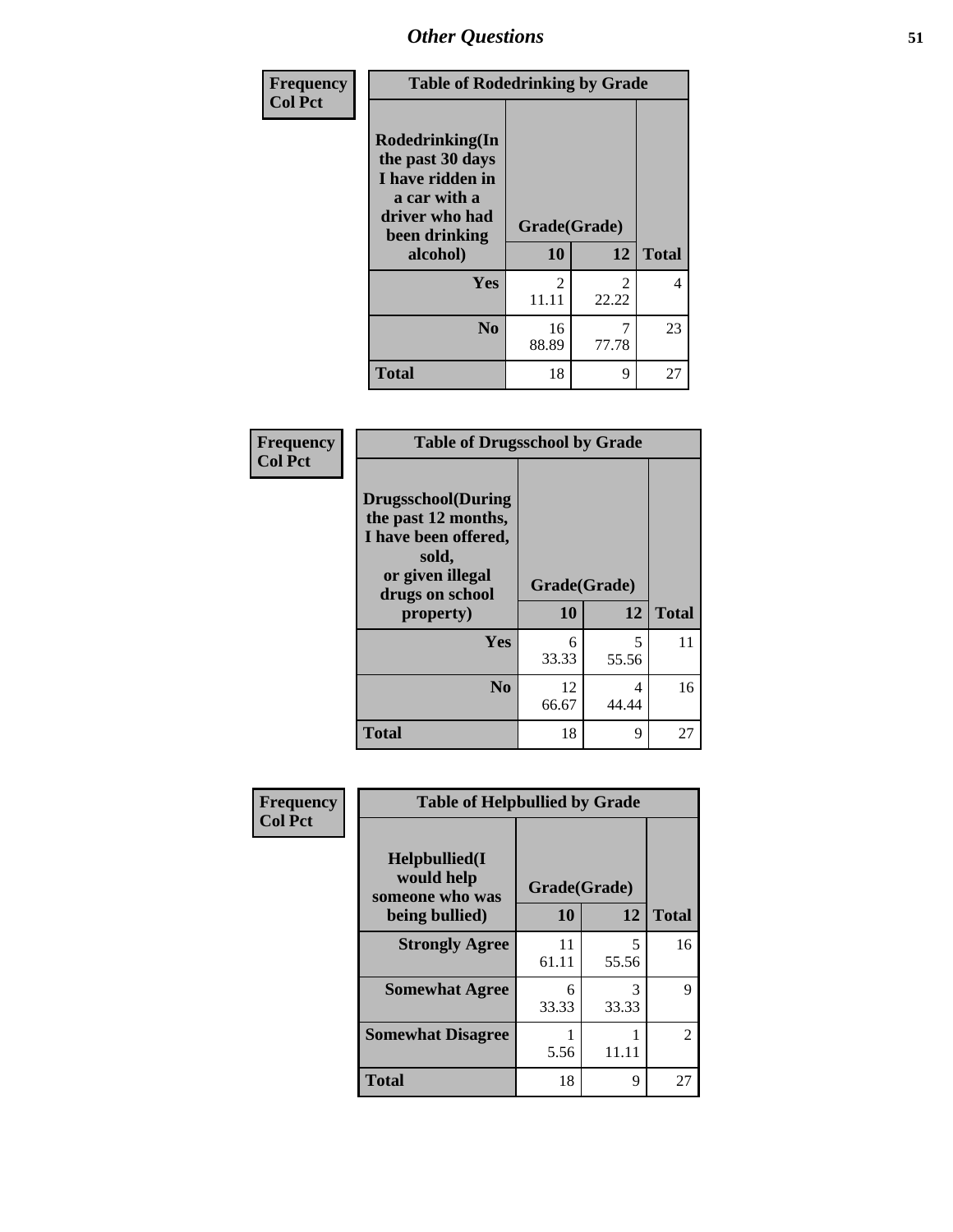*Other Questions* **52**

| Frequency      | <b>Table of Grade by Bingedrinking</b> |                                                                                                                       |              |                         |                   |              |
|----------------|----------------------------------------|-----------------------------------------------------------------------------------------------------------------------|--------------|-------------------------|-------------------|--------------|
| <b>Row Pct</b> |                                        | <b>Bingedrinking</b> (I have<br>drunk five or more<br>drinks of alcohol at one<br>sitting during the last 30<br>days) |              |                         |                   |              |
|                | Grade(Grade)                           | 0<br><b>Days</b>                                                                                                      | 1 or<br>days | 3 to<br>5<br>days       | All<br>30<br>days | <b>Total</b> |
|                | 10                                     | 18<br>100.00                                                                                                          | 0<br>0.00    | $\Omega$<br>0.00        | 0<br>0.00         | 18           |
|                | 12                                     | $\overline{\phantom{0}}$<br>55.56                                                                                     | 11.11        | $\overline{2}$<br>22.22 | 11.11             | $\mathbf Q$  |
|                | <b>Total</b>                           | 23                                                                                                                    |              | $\overline{2}$          | 1                 | 27           |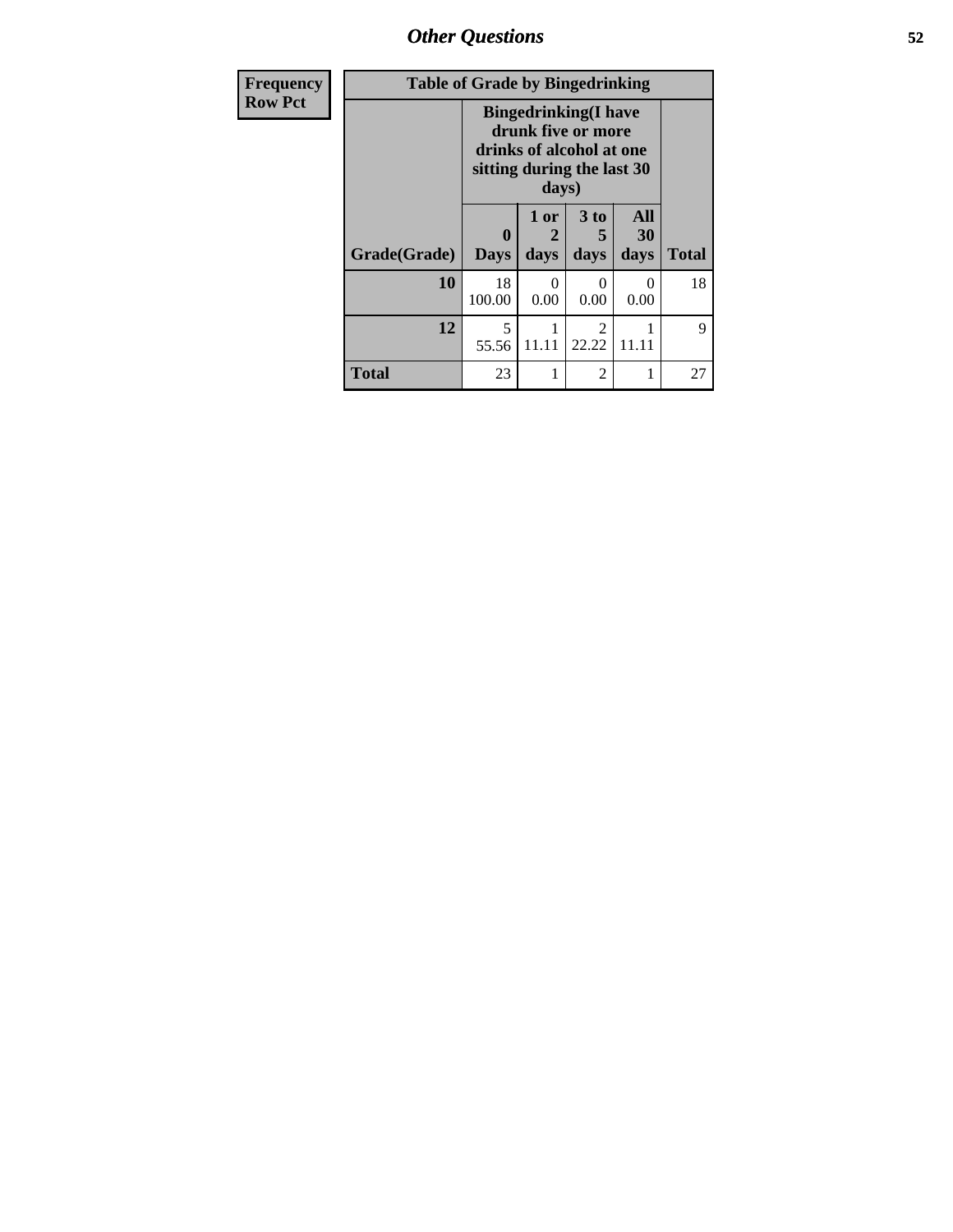## *Nutrition* **53**

| <b>Frequency</b> |
|------------------|
| Row Pct          |

| <b>Table of Grade by Dairy</b> |                                 |                                                                                                  |            |       |    |  |  |
|--------------------------------|---------------------------------|--------------------------------------------------------------------------------------------------|------------|-------|----|--|--|
|                                |                                 | Dairy (I eat at least 3 servings of dairy<br>products each day)                                  |            |       |    |  |  |
| Grade(Grade)                   | <b>Strongly</b><br><b>Agree</b> | Somewhat   Somewhat  <br><b>Strongly</b><br><b>Disagree</b><br>Disagree<br><b>Total</b><br>Agree |            |       |    |  |  |
| <b>10</b>                      | 3<br>16.67                      | Q<br>50.00                                                                                       | 5<br>27.78 | 5.56  | 18 |  |  |
| 12                             | 2<br>22.22                      | 3<br>33.33                                                                                       | ി<br>22.22 | 22.22 | Q  |  |  |
| <b>Total</b>                   | 5                               | 12                                                                                               |            | 3     |    |  |  |

| <b>Frequency</b> |
|------------------|
| <b>Row Pct</b>   |

| $\mathbf{y}$ | <b>Table of Grade by Fruitveg</b> |                                 |                                                                          |                     |                                        |              |  |
|--------------|-----------------------------------|---------------------------------|--------------------------------------------------------------------------|---------------------|----------------------------------------|--------------|--|
|              |                                   |                                 | Fruitveg(I eat at least 5 servings of fruits<br>and vegetables each day) |                     |                                        |              |  |
|              | Grade(Grade)                      | <b>Strongly</b><br><b>Agree</b> | Agree                                                                    | Somewhat   Somewhat | <b>Strongly</b><br>Disagree   Disagree | <b>Total</b> |  |
|              | 10                                | 16.67                           | 5<br>27.78                                                               | 44.44               |                                        | 18           |  |
|              | 12                                |                                 | 3<br>33.33                                                               | 33.33               | 22.22                                  |              |  |
|              | <b>Total</b>                      | 4                               | 8                                                                        | 11                  | 4                                      | 27           |  |

| Frequency      | <b>Table of Grade by Cafeteriahealthy</b> |                                                                       |            |                     |                                        |              |  |  |  |
|----------------|-------------------------------------------|-----------------------------------------------------------------------|------------|---------------------|----------------------------------------|--------------|--|--|--|
| <b>Row Pct</b> |                                           | Cafeteriahealthy (School meals in my<br>school cafeteria are healthy) |            |                     |                                        |              |  |  |  |
|                | Grade(Grade)                              | <b>Strongly</b><br>Agree                                              | Agree      | Somewhat   Somewhat | <b>Strongly</b><br>Disagree   Disagree | <b>Total</b> |  |  |  |
|                | 10                                        | 11.11                                                                 | 7<br>38.89 | 27.78               | 22.22                                  | 18           |  |  |  |
|                | 12                                        | 11.11                                                                 | 2<br>22.22 | 55.56               | 11.11                                  | 9            |  |  |  |
|                | <b>Total</b>                              | 3                                                                     | 9          | 10                  | 5                                      | 27           |  |  |  |

| <b>Frequency</b> |
|------------------|
| <b>Row Pct</b>   |

| <b>Table of Grade by Cafeterianutrition</b> |                          |                                                                                           |                                 |                                    |              |  |  |
|---------------------------------------------|--------------------------|-------------------------------------------------------------------------------------------|---------------------------------|------------------------------------|--------------|--|--|
|                                             |                          | <b>Cafeterianutrition</b> (Facts about nutrition<br>are available in my school cafeteria) |                                 |                                    |              |  |  |
| Grade(Grade)                                | <b>Strongly</b><br>Agree | Agree                                                                                     | Somewhat   Somewhat<br>Disagree | <b>Strongly</b><br><b>Disagree</b> | <b>Total</b> |  |  |
| 10                                          | 27.78                    | 22.22                                                                                     | 6<br>33.33                      | 16.67                              | 18           |  |  |
| 12                                          | 55.56                    | 22.22                                                                                     | 0.00                            | 22.22                              |              |  |  |
| <b>Total</b>                                | 10                       | 6                                                                                         | 6                               | 5                                  | 27           |  |  |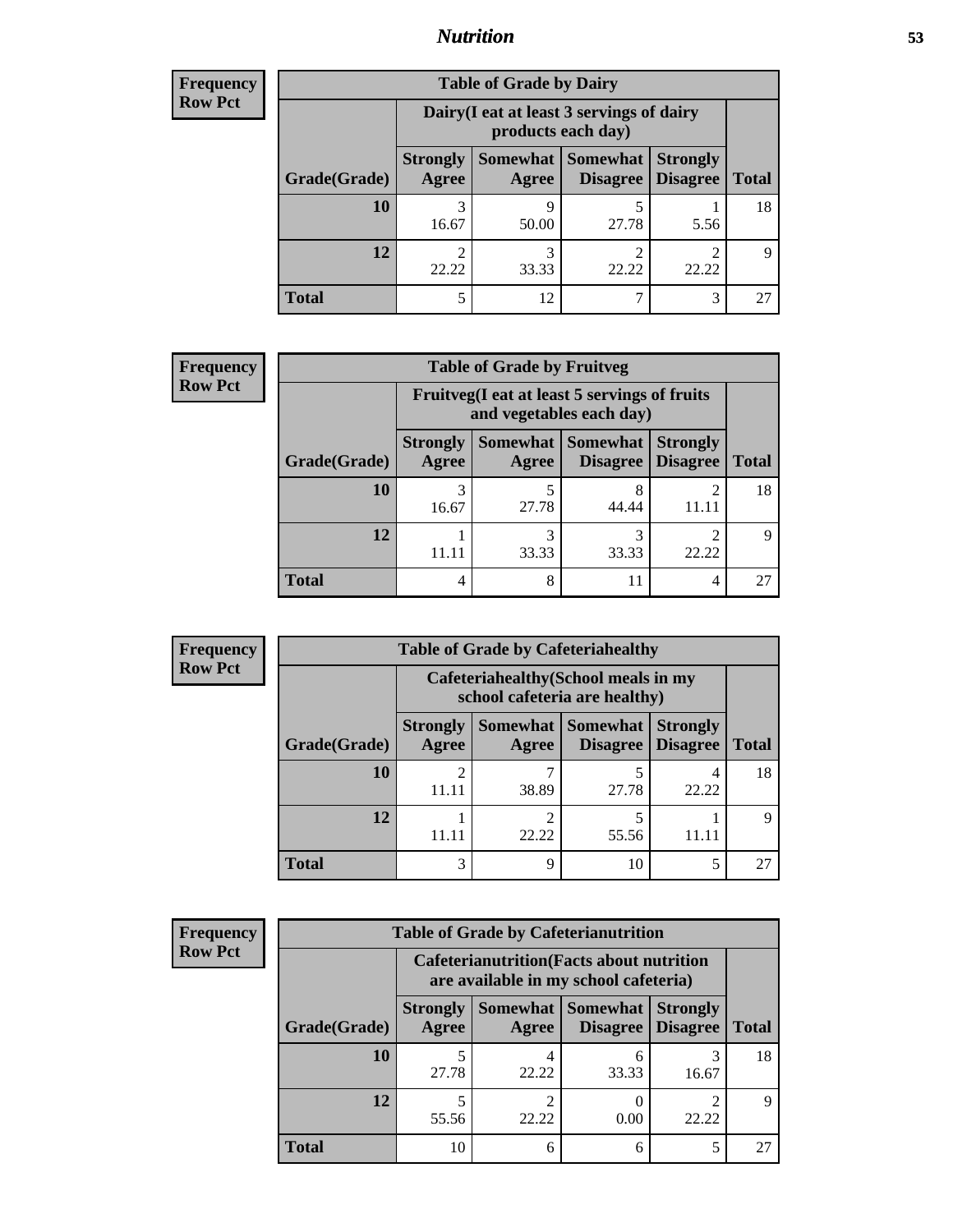## *Nutrition* **54**

| <b>Frequency</b> |
|------------------|
| Row Pct          |

| <b>Table of Grade by Schoollunch</b> |                          |                                                                 |                                   |                                    |              |  |  |
|--------------------------------------|--------------------------|-----------------------------------------------------------------|-----------------------------------|------------------------------------|--------------|--|--|
|                                      |                          | Schoollunch(I eat school lunch three or<br>more times per week) |                                   |                                    |              |  |  |
| Grade(Grade)                         | <b>Strongly</b><br>Agree | Agree                                                           | Somewhat   Somewhat  <br>Disagree | <b>Strongly</b><br><b>Disagree</b> | <b>Total</b> |  |  |
| 10                                   | 12<br>66.67              | 2                                                               | 5.56                              | 3<br>16.67                         | 18           |  |  |
| 12                                   | 4<br>44.44               | ∍<br>22.22                                                      | 0.00                              | 3<br>33.33                         | Q            |  |  |
| <b>Total</b>                         | 16                       | 4                                                               |                                   | 6                                  | 27           |  |  |

| <b>Frequency</b> |  |
|------------------|--|
| <b>Row Pct</b>   |  |

| <b>Table of Grade by Foodchoices</b> |                          |                                                                            |                                        |                                    |              |
|--------------------------------------|--------------------------|----------------------------------------------------------------------------|----------------------------------------|------------------------------------|--------------|
|                                      |                          | <b>Foodchoices</b> (I make healthy food choices in<br>my school cafeteria) |                                        |                                    |              |
| Grade(Grade)                         | <b>Strongly</b><br>Agree | Agree                                                                      | Somewhat   Somewhat<br><b>Disagree</b> | <b>Strongly</b><br><b>Disagree</b> | <b>Total</b> |
| 10                                   | 11.11                    | 6<br>33.33                                                                 | 33.33                                  | 4<br>22.22                         | 18           |
| 12                                   | 33.33                    |                                                                            | 44.44                                  |                                    | Q            |
| <b>Total</b>                         | 5                        |                                                                            | 10                                     |                                    | 27           |

| <b>Frequency</b> | <b>Table of Grade by Wholewheat</b> |                                                                                                             |            |                                        |                                    |              |  |  |
|------------------|-------------------------------------|-------------------------------------------------------------------------------------------------------------|------------|----------------------------------------|------------------------------------|--------------|--|--|
| <b>Row Pct</b>   |                                     | Wholewheat (There are whole wheat and<br>multigrain breads and cereals available in<br>my school cafeteria) |            |                                        |                                    |              |  |  |
|                  | Grade(Grade)                        | <b>Strongly</b><br>Agree                                                                                    | Agree      | Somewhat   Somewhat<br><b>Disagree</b> | <b>Strongly</b><br><b>Disagree</b> | <b>Total</b> |  |  |
|                  | 10                                  | 27.78                                                                                                       | 6<br>33.33 | 16.67                                  | 22.22                              | 18           |  |  |
|                  | 12                                  | 3<br>33.33                                                                                                  | 3<br>33.33 | ◠<br>22.22                             | 11.11                              | 9            |  |  |
|                  | <b>Total</b>                        | 8                                                                                                           | 9          |                                        |                                    | 27           |  |  |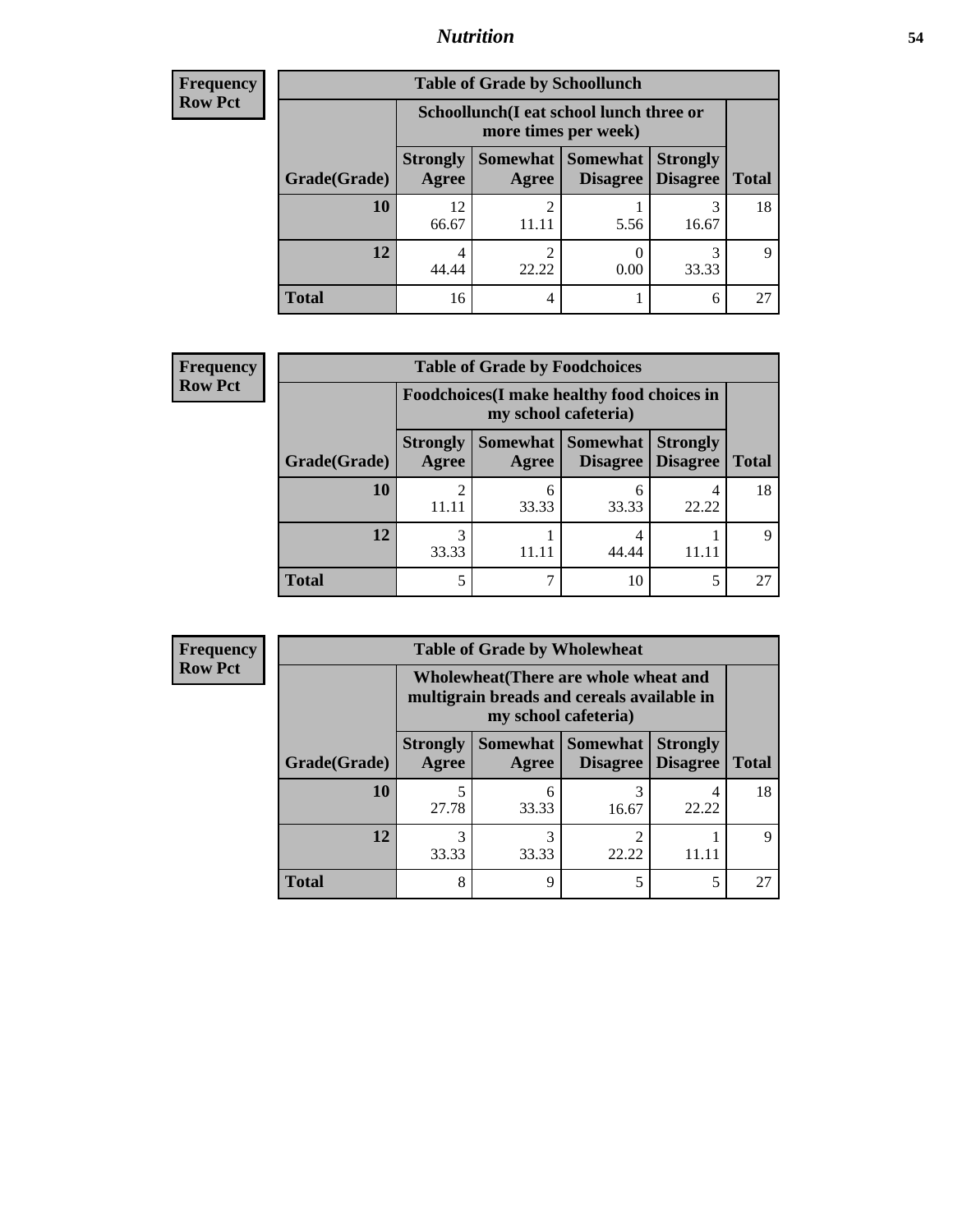## *Nutrition* **55**

**Frequency Row Pct**

| <b>Table of Grade by Healthyvending</b> |                                                                                                                                               |                                                                                                                                                                 |                             |                                    |              |  |  |
|-----------------------------------------|-----------------------------------------------------------------------------------------------------------------------------------------------|-----------------------------------------------------------------------------------------------------------------------------------------------------------------|-----------------------------|------------------------------------|--------------|--|--|
|                                         | Healthyvending (If only healthy snacks and<br>beverages were available in the vending<br>machines during the school day,<br>I would buy them) |                                                                                                                                                                 |                             |                                    |              |  |  |
| Grade(Grade)                            | <b>Strongly</b><br>Agree                                                                                                                      | Somewhat  <br>Agree                                                                                                                                             | <b>Somewhat</b><br>Disagree | <b>Strongly</b><br><b>Disagree</b> | <b>Total</b> |  |  |
| 10                                      | 6<br>33.33                                                                                                                                    | 5.56                                                                                                                                                            | 4<br>22.22                  | 38.89                              | 18           |  |  |
| 12                                      | 22.22                                                                                                                                         | 11.11                                                                                                                                                           |                             | 5<br>55.56                         | Q            |  |  |
| <b>Total</b>                            | 8                                                                                                                                             | $\mathcal{D}_{\mathcal{A}}^{\mathcal{A}}(\mathcal{A})=\mathcal{D}_{\mathcal{A}}^{\mathcal{A}}(\mathcal{A})\mathcal{D}_{\mathcal{A}}^{\mathcal{A}}(\mathcal{A})$ | 5                           | 12                                 | 27           |  |  |

**Frequency Row Pct**

| <b>Table of Grade by Schoolbreakfast</b> |                          |                                                                                                                                        |                               |                                    |              |  |  |
|------------------------------------------|--------------------------|----------------------------------------------------------------------------------------------------------------------------------------|-------------------------------|------------------------------------|--------------|--|--|
|                                          |                          | Schoolbreakfast(If breakfast were<br>available at school,<br>but outside the cafeteria,<br>I would eat breakfast at school more often) |                               |                                    |              |  |  |
| Grade(Grade)                             | <b>Strongly</b><br>Agree | Agree                                                                                                                                  | Somewhat Somewhat<br>Disagree | <b>Strongly</b><br><b>Disagree</b> | <b>Total</b> |  |  |
| 10                                       | 9<br>50.00               | 6<br>33.33                                                                                                                             | 5.56                          | $\mathfrak{D}$<br>11.11            | 18           |  |  |
| 12                                       | 3<br>33.33               | 3<br>33.33                                                                                                                             | $\mathfrak{D}$<br>22.22       |                                    | 9            |  |  |
| <b>Total</b>                             | 12                       | Q                                                                                                                                      | 3                             | 3                                  | 27           |  |  |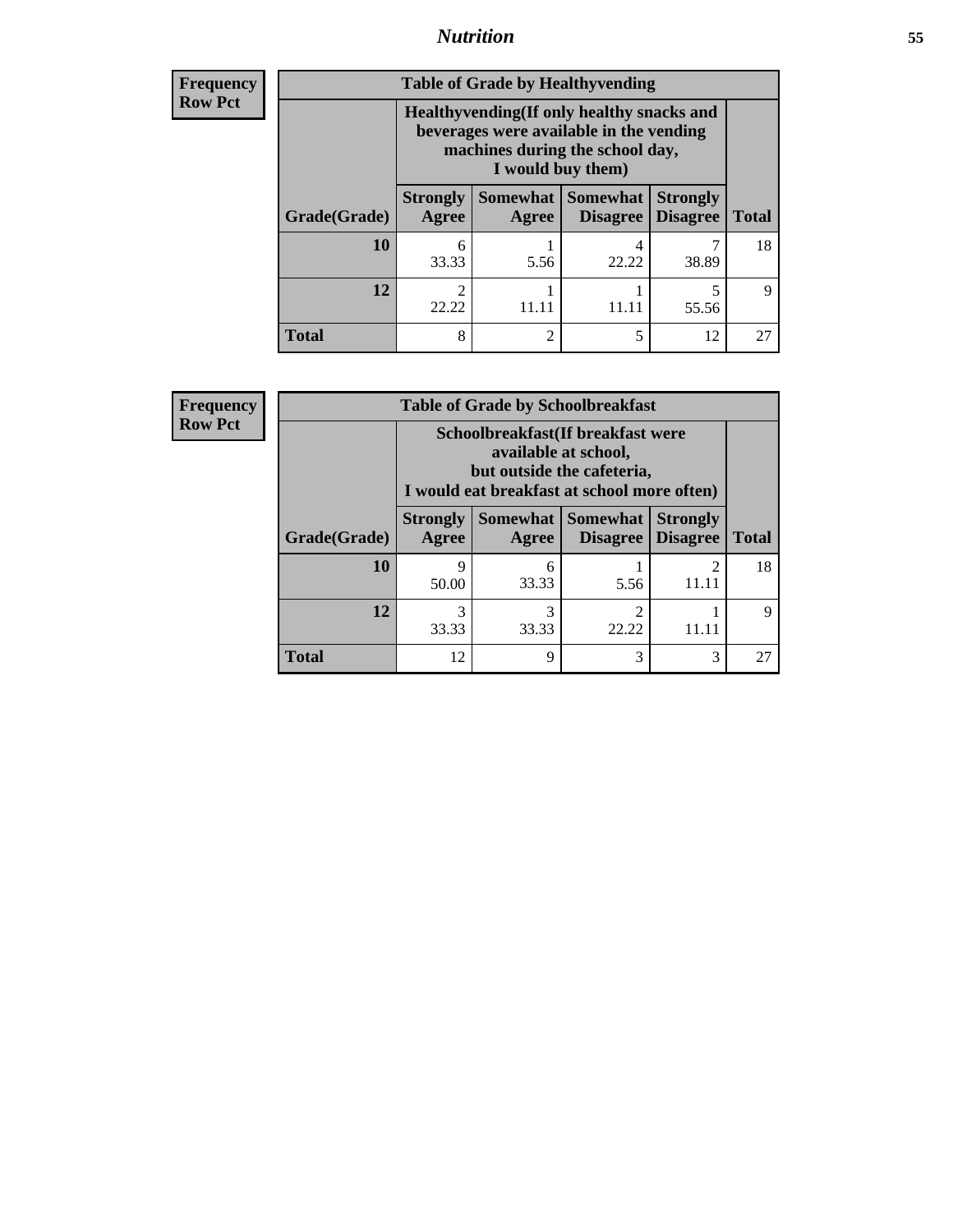| Frequency      | <b>Table of Educationaids by Grade</b>                                                                    |                    |              |    |
|----------------|-----------------------------------------------------------------------------------------------------------|--------------------|--------------|----|
| <b>Col Pct</b> | <b>Educationaids</b> (I<br>have been<br>taught about<br><b>HIV/AIDS</b> at<br>school in the<br>past year) | Grade(Grade)<br>10 | <b>Total</b> |    |
|                | Yes                                                                                                       | 18<br>100.00       | Q<br>100.00  | 27 |
|                | <b>Total</b>                                                                                              | 18                 | 9            | 27 |

#### **Frequency Col Pct**

| <b>Table of Educationcharacter by Grade</b>                                                                     |                        |            |              |
|-----------------------------------------------------------------------------------------------------------------|------------------------|------------|--------------|
| <b>Educationcharacter</b> (I<br>have been taught<br>about character<br>education in the past<br>year at school) | Grade(Grade)<br>10     | 12         | <b>Total</b> |
| Yes                                                                                                             | 16<br>88.89            | 8<br>88.89 | 24           |
| N <sub>0</sub>                                                                                                  | $\mathcal{L}$<br>11.11 | 11.11      | 3            |
| <b>Total</b>                                                                                                    | 18                     | 9          | 27           |

| <b>Frequency</b> | <b>Table of Gradcoach1 by Grade</b> |                    |            |              |
|------------------|-------------------------------------|--------------------|------------|--------------|
| <b>Col Pct</b>   | Gradcoach1(I<br>know who my         |                    |            |              |
|                  | <b>Graduation</b><br>Coach is)      | Grade(Grade)<br>10 | 12         | <b>Total</b> |
|                  | Yes                                 | 0<br>0.00          | 4<br>44.44 | 4            |
|                  | N <sub>0</sub>                      | 18<br>100.00       | 5<br>55.56 | 23           |
|                  | <b>Total</b>                        | 18                 | 9          | 27           |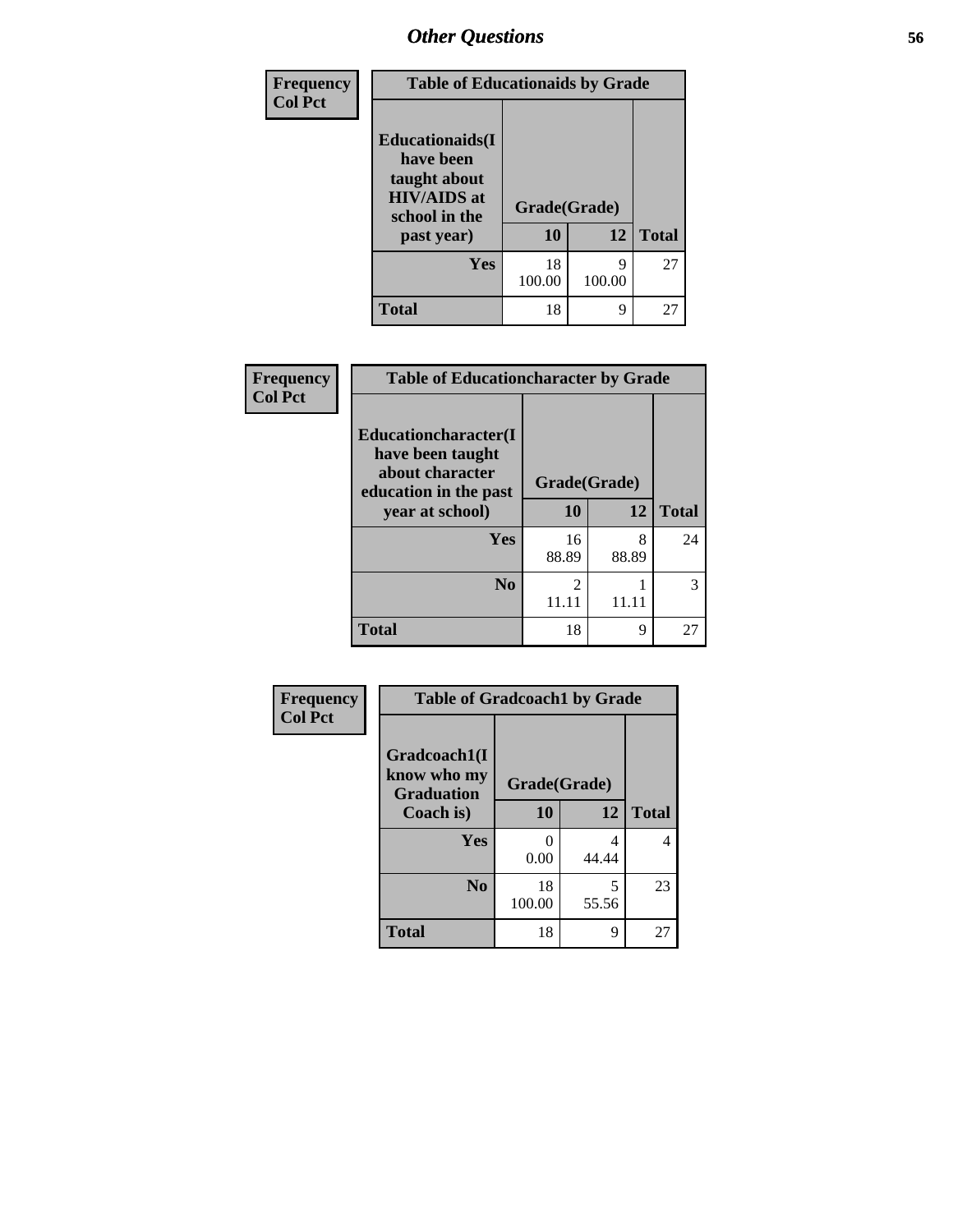| Frequency      | <b>Table of Gradcoach2 by Grade</b>       |              |            |              |
|----------------|-------------------------------------------|--------------|------------|--------------|
| <b>Col Pct</b> |                                           |              |            |              |
|                | Gradcoach2(I                              |              |            |              |
|                | have<br>contacted my<br><b>Graduation</b> | Grade(Grade) |            |              |
|                | Coach)                                    | 10           | 12         | <b>Total</b> |
|                | Yes                                       | 0<br>0.00    | 3<br>33.33 | 3            |
|                | N <sub>0</sub>                            | 18<br>100.00 | 6<br>66.67 | 24           |
|                | <b>Total</b>                              | 18           | 9          | 27           |

| Frequency<br><b>Col Pct</b> | <b>Table of Gradcoach3 by Grade</b>                    |                  |            |              |
|-----------------------------|--------------------------------------------------------|------------------|------------|--------------|
|                             | Gradcoach3(I<br>have received<br>assistance<br>from my | Grade(Grade)     |            |              |
|                             | <b>Graduation</b><br>Coach)                            | 10               | 12         | <b>Total</b> |
|                             | Yes                                                    | $\Omega$<br>0.00 | 2<br>22.22 | 2            |
|                             | N <sub>0</sub>                                         | 4<br>22.22       | 3<br>33.33 | 7            |
|                             | Don't know                                             | 14<br>77.78      | 4<br>44.44 | 18           |
|                             | <b>Total</b>                                           | 18               | 9          | 27           |

| Frequency      | <b>Table of Selfharm by Grade</b>                                                                                                                                                      |                    |            |              |
|----------------|----------------------------------------------------------------------------------------------------------------------------------------------------------------------------------------|--------------------|------------|--------------|
| <b>Col Pct</b> | <b>Selfharm</b> (During<br>the past 12<br>months,<br>I harmed myself<br>on purpose<br><b>Suicideconsider</b><br>During the past<br>12 months,<br>I seriously<br>considered<br>suicide) | Grade(Grade)<br>10 | 12         | <b>Total</b> |
|                | Yes                                                                                                                                                                                    | 5<br>27.78         | 1<br>11.11 | 6            |
|                | N <sub>0</sub>                                                                                                                                                                         | 13<br>72.22        | 8<br>88.89 | 21           |
|                | Total                                                                                                                                                                                  | 18                 | 9          | 27           |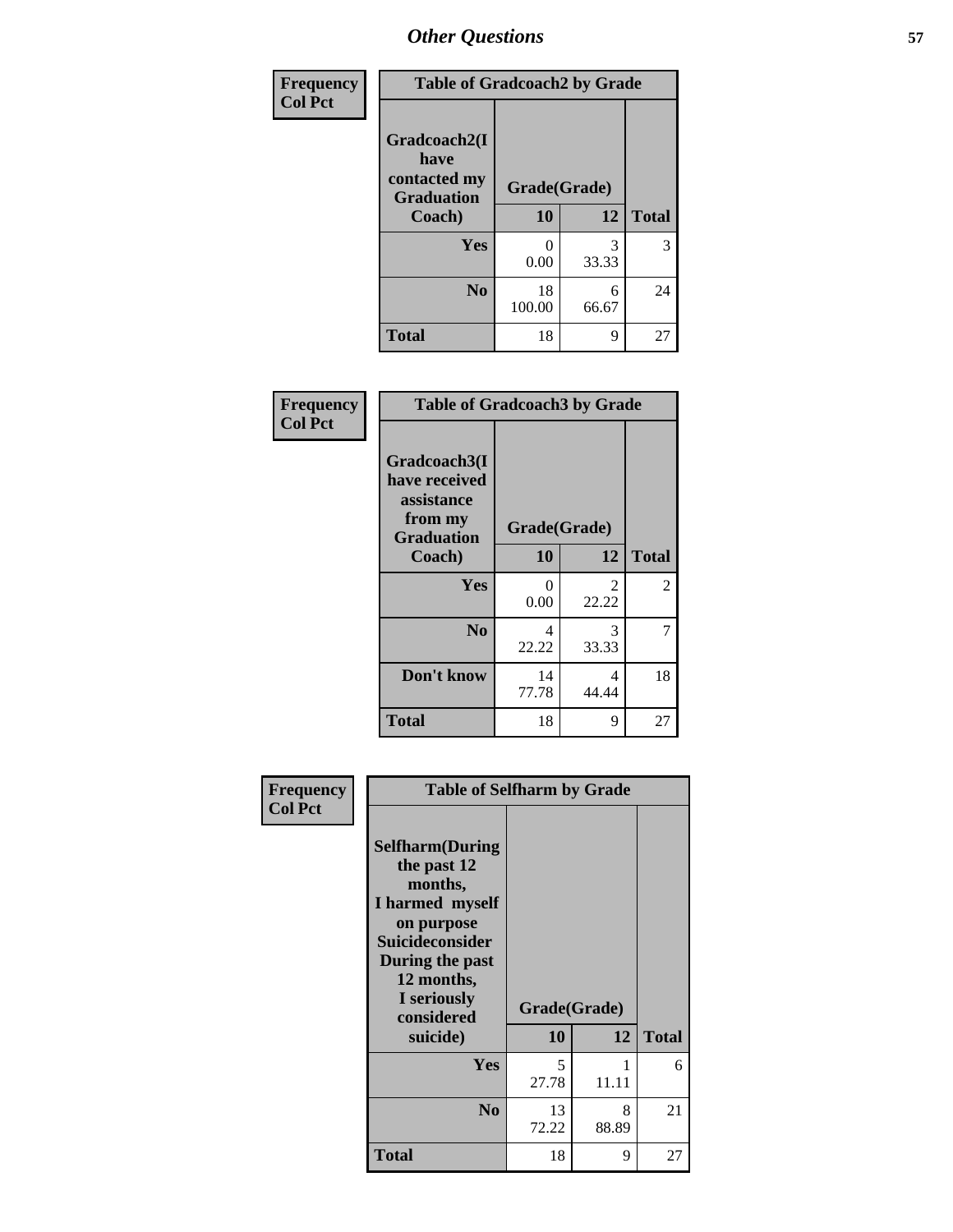| <b>Frequency</b> | <b>Table of Suicideconsider by Grade</b> |              |             |              |
|------------------|------------------------------------------|--------------|-------------|--------------|
| <b>Col Pct</b>   |                                          | Grade(Grade) |             |              |
|                  | Suicideconsider                          | <b>10</b>    | 12          | <b>Total</b> |
|                  | Yes                                      | 11.11        | 0.00        | 2            |
|                  | N <sub>0</sub>                           | 16<br>88.89  | q<br>100.00 | 25           |
|                  | <b>Total</b>                             | 18           | 9           | 27           |

| Frequency      | <b>Table of Suicideattempt by Grade</b>              |              |             |              |
|----------------|------------------------------------------------------|--------------|-------------|--------------|
| <b>Col Pct</b> | Suicideattempt(I<br>have attempted<br>suicide in the | Grade(Grade) |             |              |
|                | last year)                                           | <b>10</b>    | 12          | <b>Total</b> |
|                | Yes                                                  | 5.56         | 0<br>0.00   |              |
|                | N <sub>0</sub>                                       | 17<br>94.44  | q<br>100.00 | 26           |
|                | <b>Total</b>                                         | 18           | 9           | 27           |

| Frequency      | <b>Table of Instantmessaged by Grade</b>               |              |            |              |
|----------------|--------------------------------------------------------|--------------|------------|--------------|
| <b>Col Pct</b> | Instantmessaged(I<br>have instant<br>messaged people I | Grade(Grade) |            |              |
|                | do not even know)                                      | 10           | 12         | <b>Total</b> |
|                | Yes                                                    | 6<br>33.33   | 4<br>44.44 | 10           |
|                | N <sub>0</sub>                                         | 12<br>66.67  | 5<br>55.56 | 17           |
|                | <b>Total</b>                                           | 18           | 9          | 27           |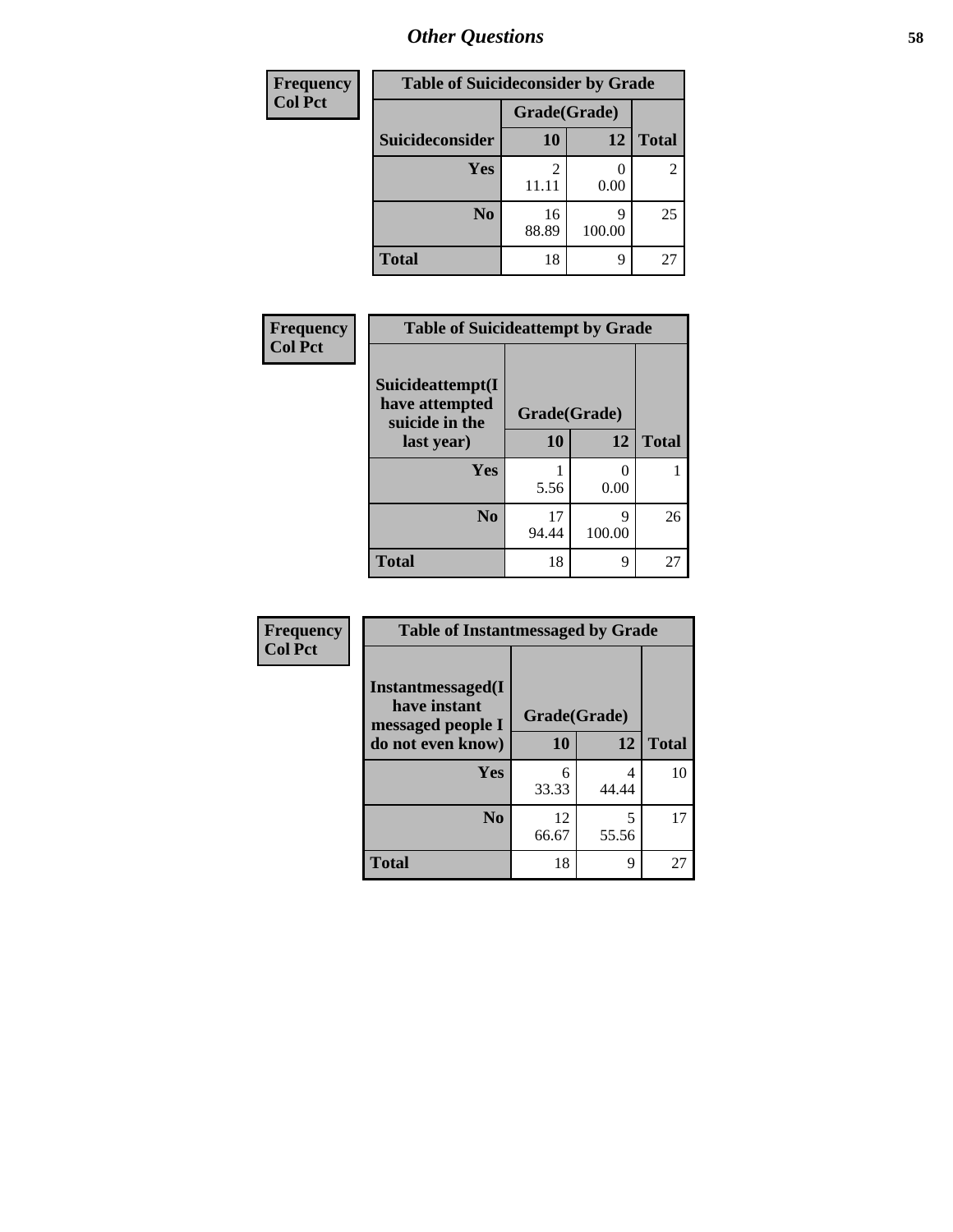| Frequency      | <b>Table of Getsalong by Grade</b>                          |              |                         |              |
|----------------|-------------------------------------------------------------|--------------|-------------------------|--------------|
| <b>Col Pct</b> | <b>Getsalong</b> (I get<br>along with other<br>students and | Grade(Grade) |                         |              |
|                | adults)                                                     | 10           | 12                      | <b>Total</b> |
|                | <b>Strongly Agree</b>                                       | 38.89        | 6<br>66.67              | 13           |
|                | <b>Somewhat Agree</b>                                       | 10<br>55.56  | $\mathfrak{D}$<br>22.22 | 12           |
|                | <b>Strongly Disagree</b>                                    | 5.56         | 11.11                   | 2            |
|                | <b>Total</b>                                                | 18           | 9                       | 27           |

| <b>Frequency</b> |
|------------------|
| $ $ Col Pct      |

Л

**Frequency Col Pct**

| <b>Table of Safehome by Grade</b> |              |            |              |  |
|-----------------------------------|--------------|------------|--------------|--|
| Safehome(I feel                   | Grade(Grade) |            |              |  |
| safe at home)                     | 10           | 12         | <b>Total</b> |  |
| <b>Strongly Agree</b>             | 12<br>66.67  | 5<br>55.56 | 17           |  |
| <b>Somewhat Agree</b>             | 5<br>27.78   | 3<br>33.33 | 8            |  |
| <b>Strongly Disagree</b>          | 5.56         | 11.11      | 2            |  |
| <b>Total</b>                      | 18           | 9          | 2.           |  |

|                                                                         | <b>Table of Adulttalk by Grade</b> |            |              |  |
|-------------------------------------------------------------------------|------------------------------------|------------|--------------|--|
| <b>Adulttalk</b> (I<br>know an<br>adult at<br>school that<br>I can talk | Grade(Grade)                       |            |              |  |
| with if I                                                               |                                    |            |              |  |
| need help)                                                              | 10                                 | 12         | <b>Total</b> |  |
| Yes                                                                     | 15<br>83.33                        | 6<br>66.67 | 21           |  |
| N <sub>0</sub>                                                          | 3<br>16.67                         | 3<br>33.33 | 6            |  |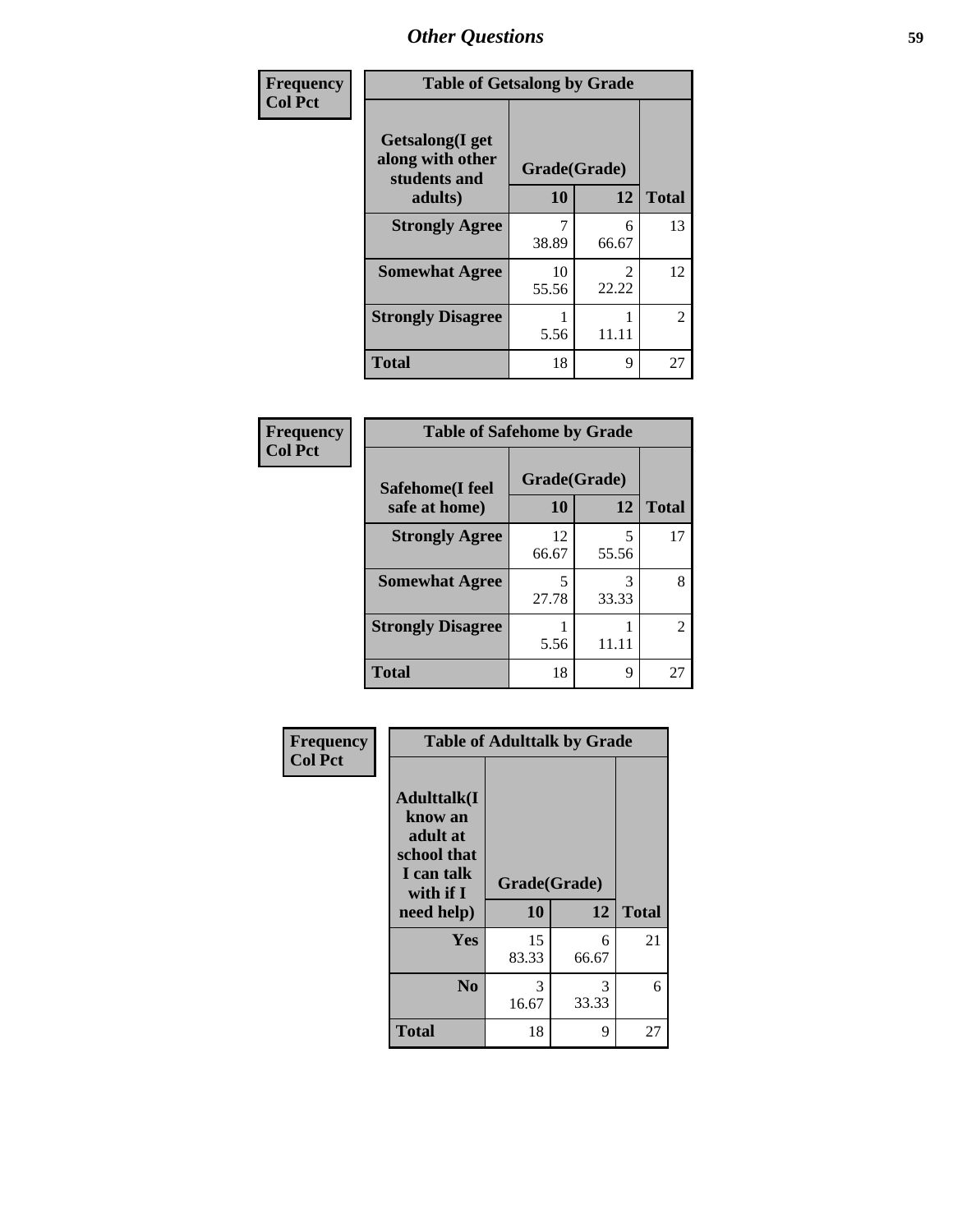| <b>Frequency</b> |
|------------------|
| <b>Row Pct</b>   |

| <b>Table of Grade by Tytime</b> |            |                                                                                                                                                                                                                                                |       |       |      |       |    |  |  |
|---------------------------------|------------|------------------------------------------------------------------------------------------------------------------------------------------------------------------------------------------------------------------------------------------------|-------|-------|------|-------|----|--|--|
|                                 |            | Tvtime (On an average school day,<br>how much unsupervised time do I spend watching TV)<br><b>Less that</b><br>$4 - 5$<br>$2 - 3$<br>$6+$<br>Grade(Grade)   None   hour/day<br>hour/day<br>hours/day<br>hours/day<br>hours/day<br><b>Total</b> |       |       |      |       |    |  |  |
|                                 |            |                                                                                                                                                                                                                                                |       |       |      |       |    |  |  |
| 10                              | 22.22      | 0.00                                                                                                                                                                                                                                           | 33.33 | 22.22 | 5.56 | 16.67 | 18 |  |  |
| 12                              | 4<br>44.44 | 22.22                                                                                                                                                                                                                                          | 0.00  | 33.33 | 0.00 | 0.00  | 9  |  |  |
| <b>Total</b>                    | 8          | $\mathcal{D}_{\mathcal{L}}$                                                                                                                                                                                                                    |       |       |      | 3     | 27 |  |  |

#### **Frequency Row Pct**

| <b>Table of Grade by Computertime</b> |                         |                                                                                                                                                                                                                                    |       |       |      |      |    |  |  |
|---------------------------------------|-------------------------|------------------------------------------------------------------------------------------------------------------------------------------------------------------------------------------------------------------------------------|-------|-------|------|------|----|--|--|
|                                       |                         | Computertime (On an average school day,<br>how much unsupervised time do I spend on the computer)<br><b>Less that</b><br>$2 - 3$<br>$4 - 5$<br>$6+$<br>hour/day<br>hours/day<br>hours/day<br>hour/day<br>hours/day<br><b>Total</b> |       |       |      |      |    |  |  |
| Grade(Grade)   None                   |                         |                                                                                                                                                                                                                                    |       |       |      |      |    |  |  |
| 10                                    | $\mathfrak{D}$<br>11.11 | 6<br>33.33                                                                                                                                                                                                                         | 27.78 | 22.22 | 0.00 | 5.56 | 18 |  |  |
| 12                                    | 0.00                    | 22.22<br>33.33<br>22.22<br>11.11<br>11.11                                                                                                                                                                                          |       |       |      |      |    |  |  |
| <b>Total</b>                          | $\mathcal{D}$           | 8                                                                                                                                                                                                                                  |       |       |      | 3    |    |  |  |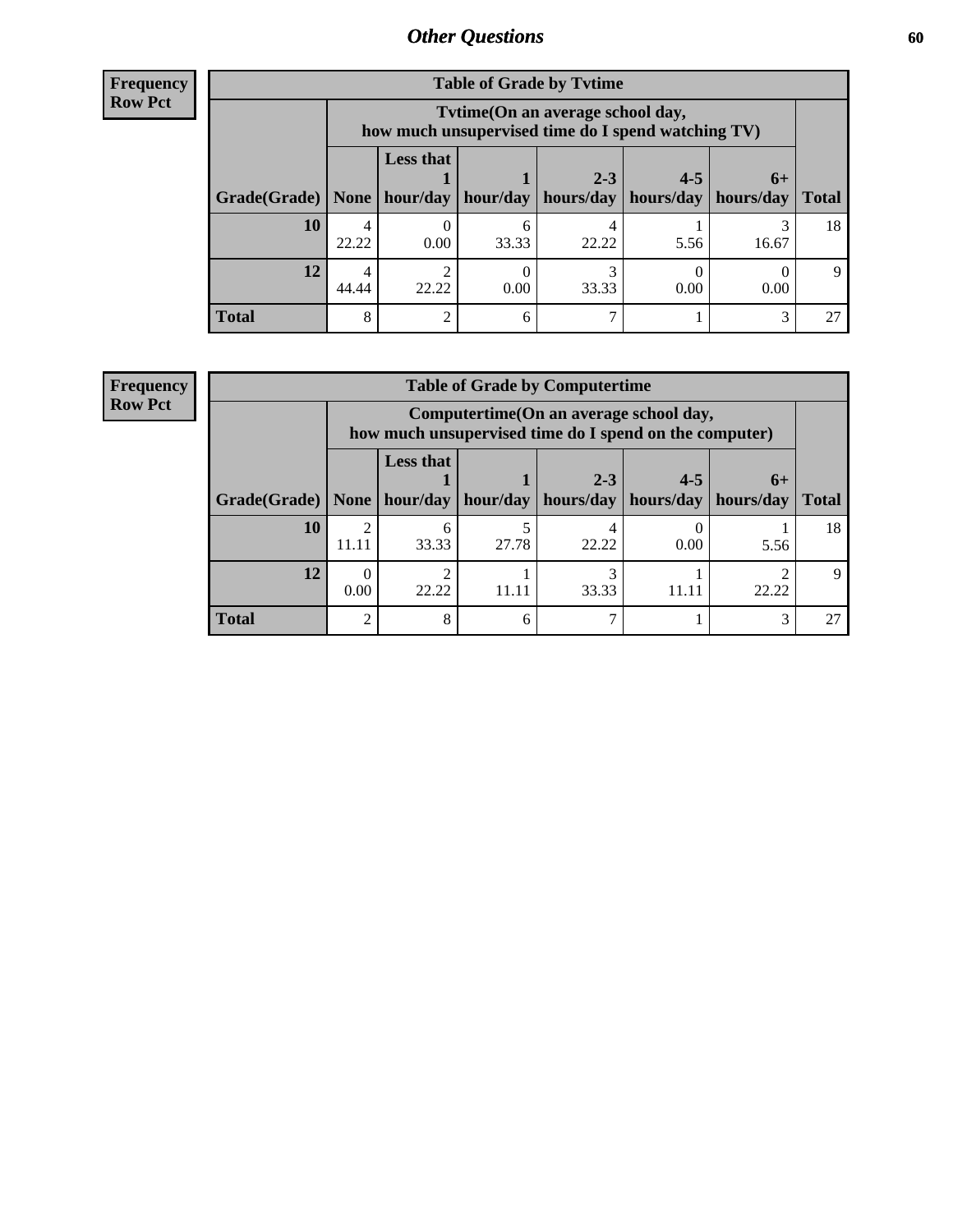### *Questions about Driving Laws* **61** *Driving Questions were asked only of high school students.*

| <b>Frequency</b> |              | <b>Table of Grade by License1</b>                                                                                                         |             |                           |                |              |  |  |  |  |
|------------------|--------------|-------------------------------------------------------------------------------------------------------------------------------------------|-------------|---------------------------|----------------|--------------|--|--|--|--|
| <b>Row Pct</b>   |              | License1(During the first 6 months of<br>driving with a provisional license,<br>the only passengers who can ride with<br>the driver are:) |             |                           |                |              |  |  |  |  |
|                  | Grade(Grade) | <b>Parent or</b><br><b>Guardian</b>   Members                                                                                             | Family      | <b>Anyone</b>             | Don't<br>Know  | <b>Total</b> |  |  |  |  |
|                  | 10           | 5<br>27.78                                                                                                                                | 11<br>61.11 | 5.56                      | 5.56           | 18           |  |  |  |  |
|                  | 12           | 3<br>33.33                                                                                                                                | 55.56       | $\mathbf{\Omega}$<br>0.00 |                | $\mathbf Q$  |  |  |  |  |
|                  | <b>Total</b> | 8                                                                                                                                         | 16          |                           | $\mathfrak{D}$ | 27           |  |  |  |  |

| <b>Frequency</b> |                     | <b>Table of Grade by License2</b>                                                                        |                  |                         |                                                      |                      |              |
|------------------|---------------------|----------------------------------------------------------------------------------------------------------|------------------|-------------------------|------------------------------------------------------|----------------------|--------------|
| Row Pct          |                     | License2(17 yr old drivers with a<br>provisional driver's license cannot<br>drive between the hours of:) |                  |                         |                                                      |                      |              |
|                  | <b>Grade(Grade)</b> | <b>Midnight</b><br>to 6am                                                                                | 1am<br>to<br>5am | 1am<br>to<br><b>6am</b> | N <sub>0</sub><br>curfew<br>for $17$<br>year<br>olds | Don't<br><b>Know</b> | <b>Total</b> |
|                  | 10                  | 11<br>61.11                                                                                              | 2<br>11.11       | 5.56                    | 5.56                                                 | 3<br>16.67           | 18           |
|                  | 12                  | 6<br>66.67                                                                                               | $\Omega$<br>0.00 | $\Omega$<br>0.00        | $\Omega$<br>0.00                                     | 3<br>33.33           | 9            |
|                  | <b>Total</b>        | 17                                                                                                       | $\overline{2}$   | 1                       |                                                      | 6                    | 27           |

| <b>Frequency</b> | <b>Table of Grade by License3</b> |                      |                                                                                        |               |       |       |               |              |  |
|------------------|-----------------------------------|----------------------|----------------------------------------------------------------------------------------|---------------|-------|-------|---------------|--------------|--|
| <b>Row Pct</b>   |                                   |                      | License3(For drivers under the age of 21,<br>what level of alcohol is considered DUI?) |               |       |       |               |              |  |
|                  | Grade(Grade)                      | Any<br><b>Amount</b> | 0.02                                                                                   | 0.04          | 0.06  | 0.08  | Don't<br>know | <b>Total</b> |  |
|                  | 10                                | 22.22                | 4<br>22.22                                                                             | 5.56          | 11.11 | 5.56  | 6<br>33.33    | 18           |  |
|                  | 12                                | 44.44                | 11.11                                                                                  | 11.11         | 0.00  | 11 11 | ◠<br>22.22    | $\mathbf Q$  |  |
|                  | Total                             | 8                    | 5                                                                                      | $\mathcal{D}$ | ↑     | ◠     | 8             | 27           |  |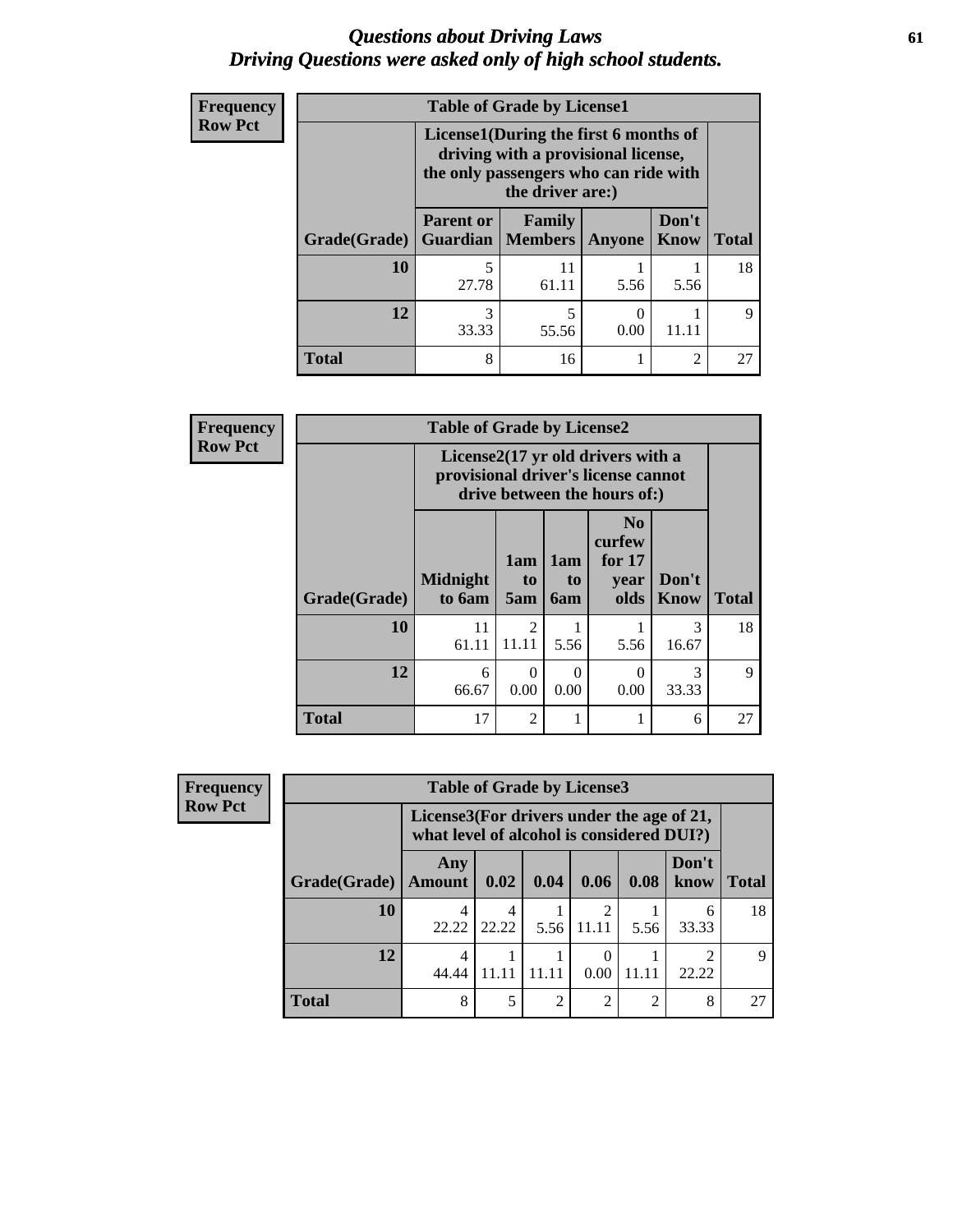### *Questions about Driving Laws* **62** *Driving Questions were asked only of high school students.*

**Frequency Row Pct**

| <b>Table of Grade by License4</b> |            |                                                                                                                                                        |                        |                         |           |                         |    |  |  |
|-----------------------------------|------------|--------------------------------------------------------------------------------------------------------------------------------------------------------|------------------------|-------------------------|-----------|-------------------------|----|--|--|
|                                   |            | License4(A driver under 21 automatically<br>loses his/her license if caught exceeding the<br>posted speet limit by:)                                   |                        |                         |           |                         |    |  |  |
| Grade(Grade)                      | mph        | Can't<br>lose<br><b>Depends</b><br>license<br>$15+$<br>$25+$<br>$35+$<br>Don't<br>for<br>on<br>mph<br><b>Total</b><br>speeding<br>know<br>mph<br>judge |                        |                         |           |                         |    |  |  |
| 10                                | 3<br>16.67 | 4<br>22.22                                                                                                                                             | $\mathcal{R}$<br>16.67 | $\mathfrak{D}$<br>11.11 | 5.56      | 5<br>27.78              | 18 |  |  |
| 12                                | 0<br>0.00  | 4<br>44.44                                                                                                                                             | $\mathcal{F}$<br>33.33 | $\Omega$<br>0.00        | 0<br>0.00 | $\mathfrak{D}$<br>22.22 | 9  |  |  |
| <b>Total</b>                      | 3          | 8                                                                                                                                                      | 6                      | $\mathfrak{D}$          |           | 7                       | 27 |  |  |

| Frequency      | <b>Table of Grade by License5</b> |            |                                                                                                                                      |                     |              |
|----------------|-----------------------------------|------------|--------------------------------------------------------------------------------------------------------------------------------------|---------------------|--------------|
| <b>Row Pct</b> |                                   |            | License5(A)<br>Georgia teenager<br>with family<br>connections or a<br>good lawyer can<br>break a teen<br>driving law and<br>license) | keep their driver's |              |
|                | Grade(Grade)                      | Yes        | N <sub>0</sub>                                                                                                                       | Don't<br>know       | <b>Total</b> |
|                | 10                                | 4<br>22.22 | 38.89                                                                                                                                | 7<br>38.89          | 18           |
|                | 12                                | 2<br>22.22 | 5<br>55.56                                                                                                                           | 2<br>22.22          | 9            |
|                | Total                             | 6          | 12                                                                                                                                   | 9                   | 27           |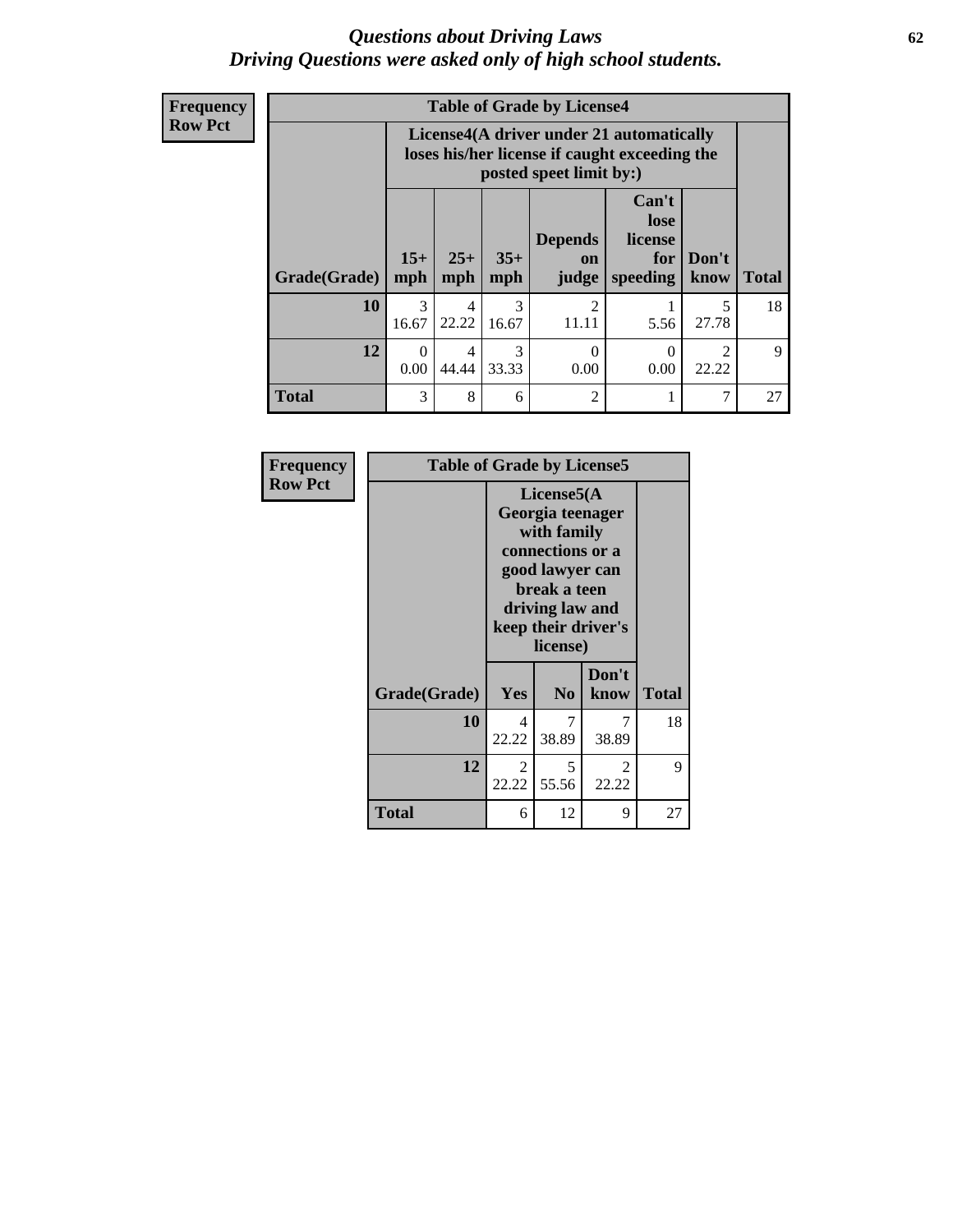### *Questions about Driving Laws* **63** *Driving Questions were asked only of high school students.*

| Frequency      | <b>Table of Grade by License6</b> |                                                     |                                                                                                                                                        |            |              |  |  |
|----------------|-----------------------------------|-----------------------------------------------------|--------------------------------------------------------------------------------------------------------------------------------------------------------|------------|--------------|--|--|
| <b>Row Pct</b> |                                   |                                                     | License <sub>6</sub> (I know a<br>friend or<br><b>classmate that</b><br>broke a teen<br>driving law,<br>but was allowed to<br>keep his/her<br>license) |            |              |  |  |
|                | Grade(Grade)                      | Don't<br>Yes<br>N <sub>0</sub><br>know              |                                                                                                                                                        |            | <b>Total</b> |  |  |
|                | 10                                | 4<br>22.22                                          | 10<br>55.56                                                                                                                                            | 4<br>22.22 | 18           |  |  |
|                | 12                                | $\overline{2}$<br>1<br>6<br>22.22<br>11.11<br>66.67 |                                                                                                                                                        |            | 9            |  |  |
|                | Total                             | 6                                                   | 16                                                                                                                                                     | 5          | 27           |  |  |

| <b>Frequency</b> |              | <b>Table of Grade by License7</b>                                                                                              |                                                                                                  |            |                    |  |  |  |
|------------------|--------------|--------------------------------------------------------------------------------------------------------------------------------|--------------------------------------------------------------------------------------------------|------------|--------------------|--|--|--|
| <b>Row Pct</b>   |              |                                                                                                                                | License7(A student under the age of 18<br>cam loser his/her driving privileges if he<br>or she:) |            |                    |  |  |  |
|                  | Grade(Grade) | <b>Have</b><br>more than<br>10<br>unexcused<br>All of<br><b>Bring</b><br>absences<br>alcohol/drugs/weapon<br>per school<br>the |                                                                                                  |            |                    |  |  |  |
|                  | 10           | yr<br>$\mathfrak{D}$                                                                                                           | to school   above<br>0                                                                           | 16         | <b>Total</b><br>18 |  |  |  |
|                  |              | 11.11                                                                                                                          | 0.00                                                                                             | 88.89      |                    |  |  |  |
|                  | 12           | 4<br>44.44                                                                                                                     | 11.11                                                                                            | 4<br>44.44 | 9                  |  |  |  |
|                  | <b>Total</b> | 6                                                                                                                              |                                                                                                  | 20         | 27                 |  |  |  |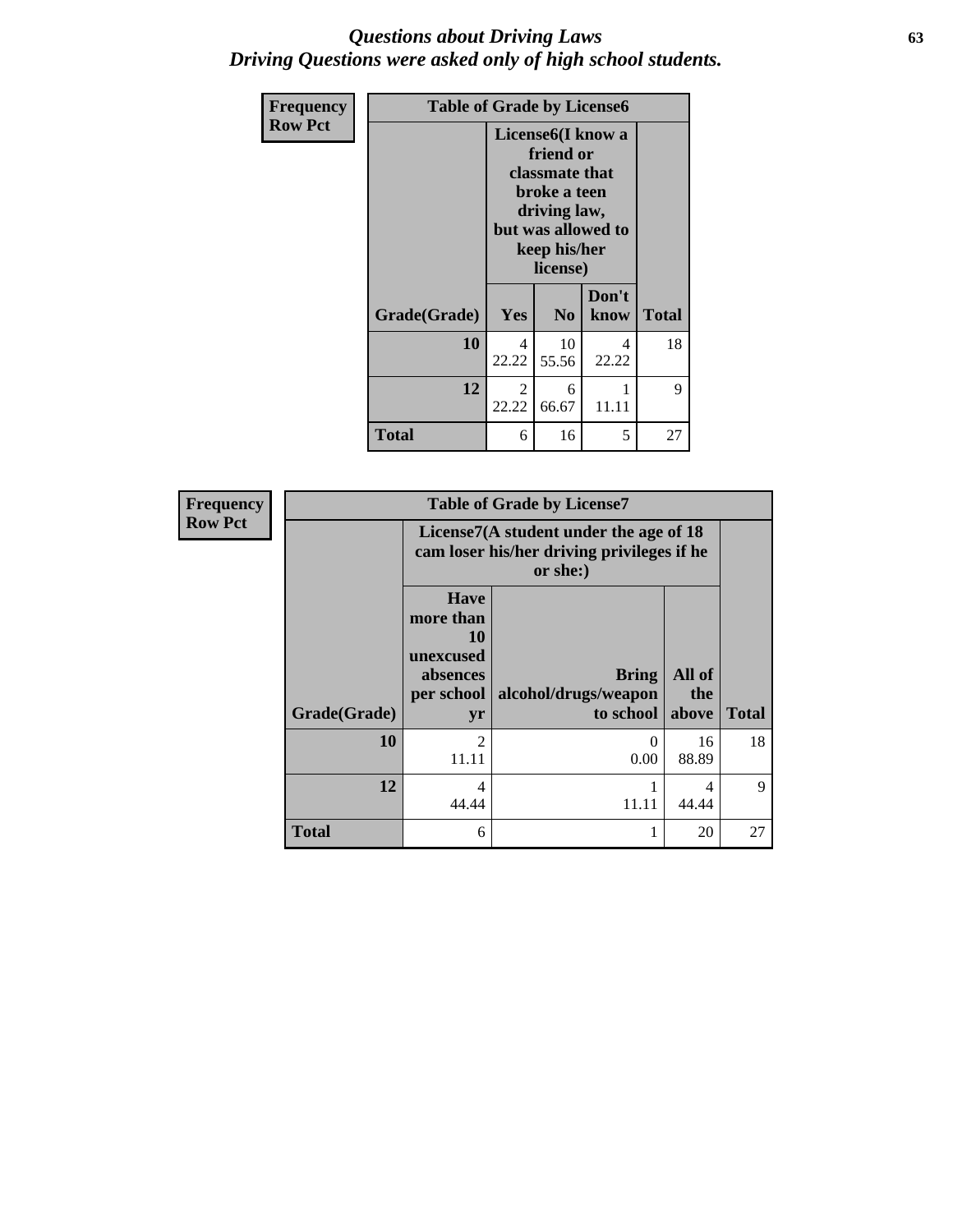# *Select Results by Gender* **64**

| Frequency      | <b>Table of SchoolClimate2 by Gender</b> |                             |                           |                   |  |  |
|----------------|------------------------------------------|-----------------------------|---------------------------|-------------------|--|--|
| <b>Col Pct</b> | SchoolClimate2(I<br>feel successful at   | Gender(Gender)              |                           |                   |  |  |
|                | school)<br><b>Strongly Agree</b>         | <b>Female</b><br>3<br>18.75 | <b>Male</b><br>3<br>27.27 | <b>Total</b><br>6 |  |  |
|                | <b>Somewhat Agree</b>                    | Q<br>56.25                  | 3<br>27.27                | 12                |  |  |
|                | <b>Somewhat Disagree</b>                 | 3<br>18.75                  | 4<br>36.36                | 7                 |  |  |
|                | <b>Strongly Disagree</b>                 | 6.25                        | 9.09                      | $\overline{2}$    |  |  |
|                | <b>Total</b>                             | 16                          | 11                        | 27                |  |  |

| Frequency      | <b>Table of SchoolClimate6 by Gender</b>                 |               |                                      |              |  |  |
|----------------|----------------------------------------------------------|---------------|--------------------------------------|--------------|--|--|
| <b>Col Pct</b> | <b>SchoolClimate6(Teachers</b><br>treat me with respect) | <b>Female</b> | Gender(Gender)<br><b>Male</b>        | <b>Total</b> |  |  |
|                | <b>Strongly Agree</b>                                    | 5<br>31.25    | 9.09                                 | 6            |  |  |
|                | <b>Somewhat Agree</b>                                    | 4<br>25.00    | 6<br>54.55                           | 10           |  |  |
|                | <b>Somewhat Disagree</b>                                 | 4<br>25.00    | っ<br>18.18                           | 6            |  |  |
|                | <b>Strongly Disagree</b>                                 | 3<br>18.75    | $\mathcal{D}_{\mathcal{L}}$<br>18.18 | 5            |  |  |
|                | <b>Total</b>                                             | 16            | 11                                   | 27           |  |  |

| <b>Frequency</b> | <b>Table of SchoolClimate8 by Gender</b>                                             |                                 |               |              |  |
|------------------|--------------------------------------------------------------------------------------|---------------------------------|---------------|--------------|--|
| <b>Col Pct</b>   | <b>SchoolClimate8(Students</b><br>are frequently<br>recognized for good<br>behavior) | Gender(Gender)<br><b>Female</b> | <b>Male</b>   | <b>Total</b> |  |
|                  | <b>Strongly Agree</b>                                                                |                                 | $\mathcal{D}$ | 3            |  |
|                  |                                                                                      | 6.25                            | 18.18         |              |  |
|                  | <b>Somewhat Agree</b>                                                                | 6<br>37.50                      | 3<br>27.27    | 9            |  |
|                  | <b>Somewhat Disagree</b>                                                             | 6<br>37.50                      | 9.09          |              |  |
|                  | <b>Strongly Disagree</b>                                                             | 3<br>18.75                      | 5<br>45.45    | 8            |  |
|                  | <b>Total</b>                                                                         | 16                              | 11            | 27           |  |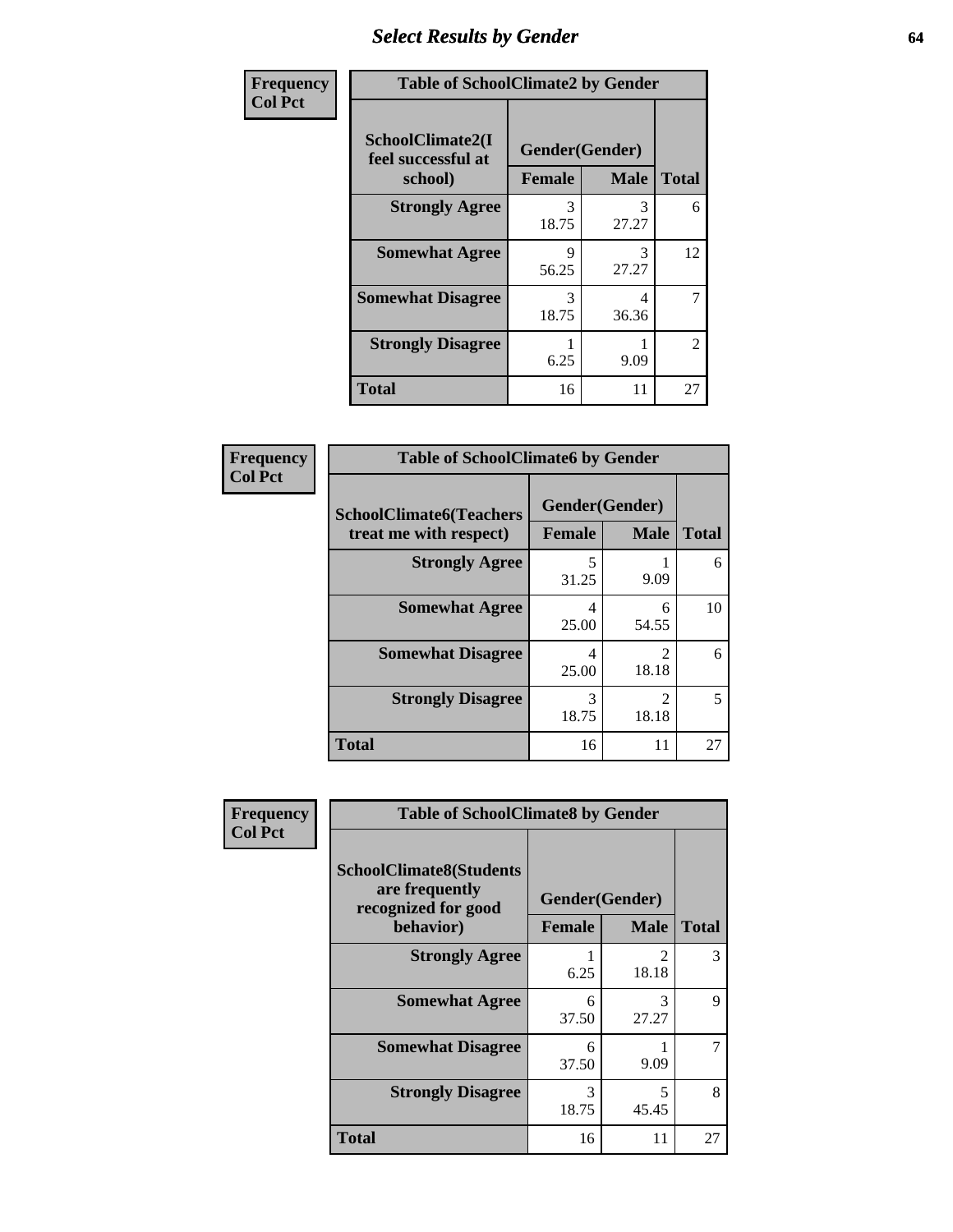# *Select Results by Gender* **65**

| <b>Frequency</b> | <b>Table of Gender by Dropout</b> |                                                                        |                |              |
|------------------|-----------------------------------|------------------------------------------------------------------------|----------------|--------------|
| <b>Row Pct</b>   |                                   | Dropout(I<br>have<br>thought<br>about<br>dropping<br>out of<br>school) |                |              |
|                  | Gender(Gender)                    | Yes                                                                    | N <sub>0</sub> | <b>Total</b> |
|                  | <b>Female</b>                     | 5<br>31.25                                                             | 11<br>68.75    | 16           |
|                  | <b>Male</b>                       | 5<br>45.45                                                             | 6<br>54.55     | 11           |
|                  | <b>Total</b>                      | 10                                                                     | 17             | 27           |

| Frequency      | <b>Table of Gender by Dropoutreason</b> |                                                                       |              |                                 |              |              |
|----------------|-----------------------------------------|-----------------------------------------------------------------------|--------------|---------------------------------|--------------|--------------|
| <b>Row Pct</b> |                                         | Dropoutreason (If I dropped out<br>the reason would most likely<br>be |              |                                 |              |              |
|                | <b>Gender</b> (Gender)                  | Won't<br><b>Drop</b><br>out                                           | <b>Bored</b> | <b>Family</b><br><b>Reasons</b> | <b>Other</b> | <b>Total</b> |
|                | <b>Female</b>                           | 10<br>62.50                                                           | 12.50        | 6.25                            | 3<br>18.75   | 16           |
|                | <b>Male</b>                             | 45.45                                                                 | 36.36        | 9.09                            | 9.09         | 11           |
|                | <b>Total</b>                            | 15                                                                    | 6            | $\mathfrak{D}$                  | 4            | 27           |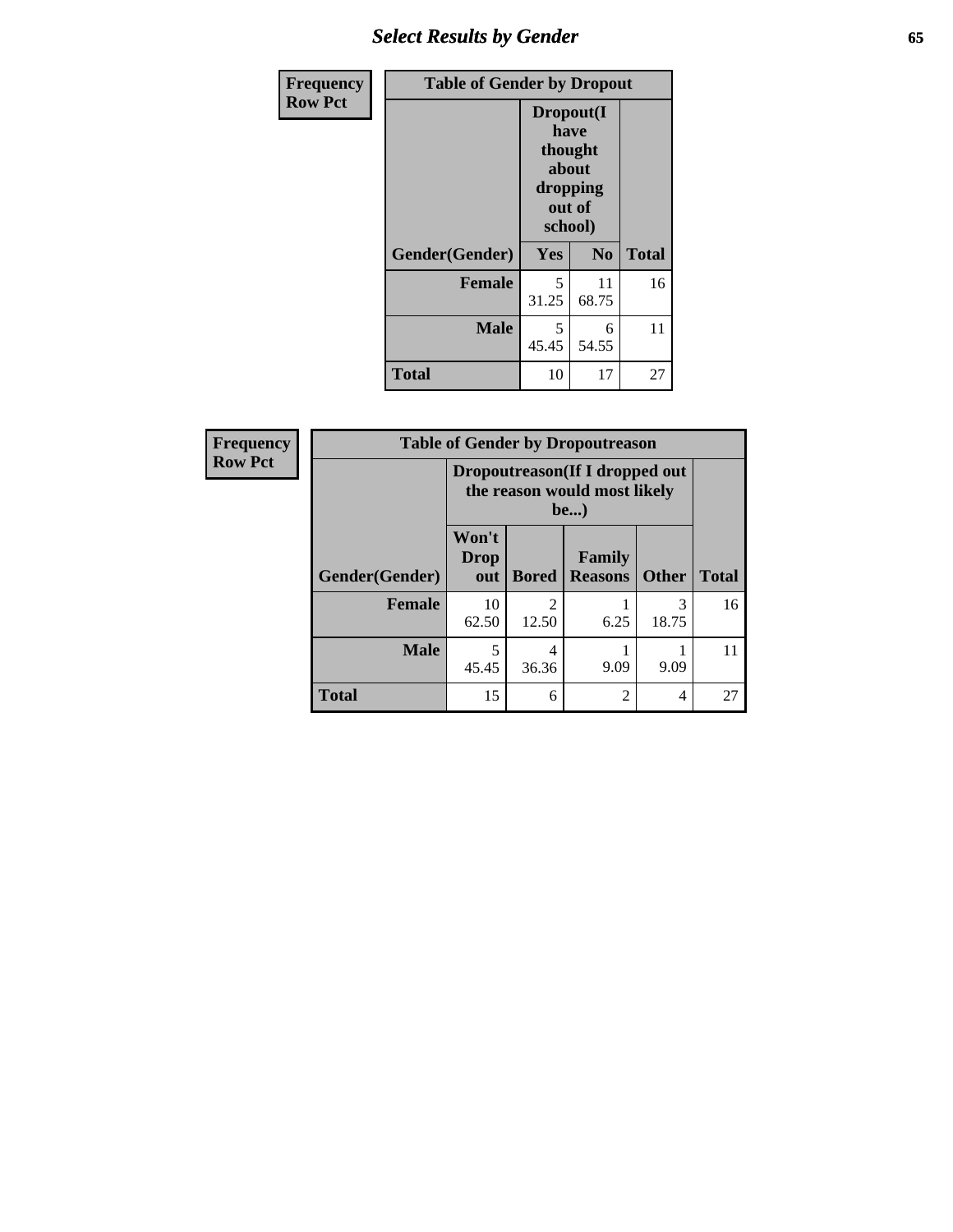*School Safety* **66**

| Frequency      | <b>Table of Gender by Bullied2</b> |                 |                |              |
|----------------|------------------------------------|-----------------|----------------|--------------|
| <b>Row Pct</b> |                                    | <b>Bullied2</b> |                |              |
|                | Gender(Gender)                     | Yes             | N <sub>0</sub> | <b>Total</b> |
|                | <b>Female</b>                      | 25.00           | 12<br>75.00    | 16           |
|                | <b>Male</b>                        | 18.18           | 9<br>81.82     |              |
|                | <b>Total</b>                       | 6               | 21             | 27           |

| <b>Frequency</b> | <b>Table of Gender by Bulliedothers2</b> |                        |                |              |
|------------------|------------------------------------------|------------------------|----------------|--------------|
| <b>Row Pct</b>   |                                          | <b>Bulliedothers2</b>  |                |              |
|                  | Gender(Gender)                           | <b>Yes</b>             | N <sub>0</sub> | <b>Total</b> |
|                  | <b>Female</b>                            | 12.50                  | 14<br>87.50    | 16           |
|                  | <b>Male</b>                              | $\mathcal{L}$<br>18.18 | Q<br>81.82     |              |
|                  | <b>Total</b>                             | 4                      | 23             | 27           |

| Frequency      | <b>Table of Gender by Weaponschool2</b> |                      |              |  |  |
|----------------|-----------------------------------------|----------------------|--------------|--|--|
| <b>Row Pct</b> |                                         | <b>Weaponschool2</b> |              |  |  |
|                | Gender(Gender)                          | N <sub>0</sub>       | <b>Total</b> |  |  |
|                | <b>Female</b>                           | 16<br>100.00         | 16           |  |  |
|                | <b>Male</b>                             | 11<br>100.00         |              |  |  |
|                | <b>Total</b>                            | 27                   | 27           |  |  |

| Frequency      | <b>Table of Gender by Absentunsafe2</b> |               |                |              |
|----------------|-----------------------------------------|---------------|----------------|--------------|
| <b>Row Pct</b> |                                         | Absentunsafe2 |                |              |
|                | Gender(Gender)                          | Yes           | N <sub>0</sub> | <b>Total</b> |
|                | <b>Female</b>                           | 0.00          | 16<br>100.00   | 16           |
|                | <b>Male</b>                             | 9.09          | 10<br>90.91    | 11           |
|                | <b>Total</b>                            |               | 26             | 27           |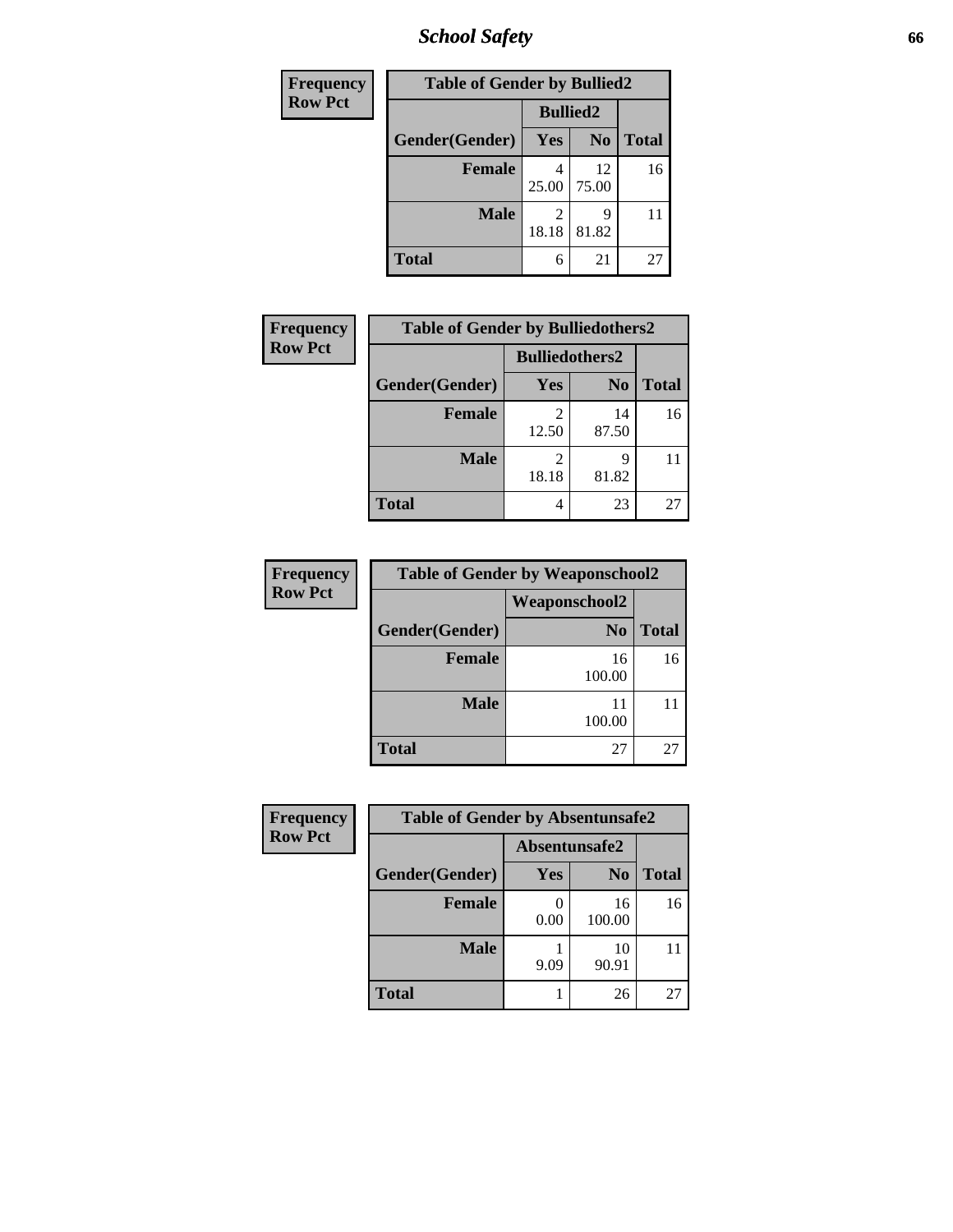*School Safety* **67**

| Frequency      | <b>Table of Gender by Gangself</b> |                                                                                                        |                |              |
|----------------|------------------------------------|--------------------------------------------------------------------------------------------------------|----------------|--------------|
| <b>Row Pct</b> |                                    | <b>Gangself</b> (I<br>have<br>participated<br>in illegal gang<br>activities in<br>the past 30<br>days) |                |              |
|                | Gender(Gender)                     | Yes                                                                                                    | N <sub>0</sub> | <b>Total</b> |
|                | <b>Female</b>                      | 6.25                                                                                                   | 15<br>93.75    | 16           |
|                | <b>Male</b>                        | 0<br>0.00                                                                                              | 11<br>100.00   | 11           |
|                | <b>Total</b>                       |                                                                                                        | 26             | 27           |

| Frequency      | <b>Table of Gender by Gangpeers</b> |                                                                                                                             |                |              |
|----------------|-------------------------------------|-----------------------------------------------------------------------------------------------------------------------------|----------------|--------------|
| <b>Row Pct</b> |                                     | <b>Gangpeers</b> (I<br>have friends<br>who have<br>participated<br>in illegal gang<br>activities in<br>the past 30<br>days) |                |              |
|                | Gender(Gender)                      | <b>Yes</b>                                                                                                                  | N <sub>0</sub> | <b>Total</b> |
|                | <b>Female</b>                       | 6<br>37.50                                                                                                                  | 10<br>62.50    | 16           |
|                | <b>Male</b>                         | 2<br>18.18                                                                                                                  | 9<br>81.82     | 11           |
|                | <b>Total</b>                        | 8                                                                                                                           | 19             | 27           |

| Frequency      | <b>Table of Gender by Pickedon2</b> |            |                |              |
|----------------|-------------------------------------|------------|----------------|--------------|
| <b>Row Pct</b> |                                     | Pickedon2  |                |              |
|                | Gender(Gender)                      | <b>Yes</b> | N <sub>0</sub> | <b>Total</b> |
|                | <b>Female</b>                       | 3<br>18.75 | 13<br>81.25    | 16           |
|                | <b>Male</b>                         | 36.36      | 63.64          | 11           |
|                | <b>Total</b>                        |            | 20             | 27           |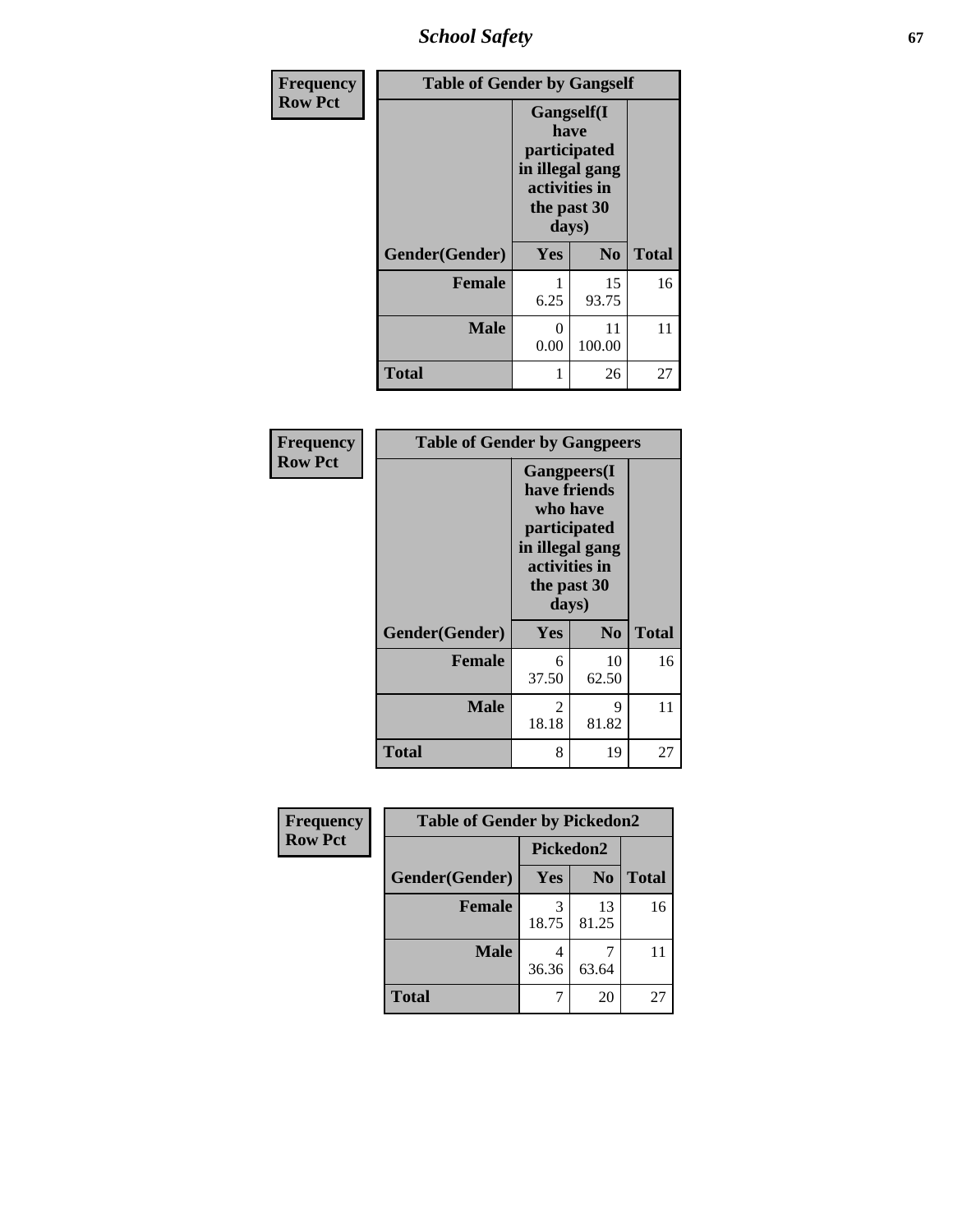*School Safety* **68**

| Frequency      | <b>Table of Gender by Safeschool2</b> |             |                |              |
|----------------|---------------------------------------|-------------|----------------|--------------|
| <b>Row Pct</b> |                                       | Safeschool2 |                |              |
|                | Gender(Gender)                        | Yes         | N <sub>0</sub> | <b>Total</b> |
|                | <b>Female</b>                         | 10<br>62.50 | 6<br>37.50     | 16           |
|                | <b>Male</b>                           | 72.73       | 27.27          | 11           |
|                | <b>Total</b>                          | 18          | 9              | 27           |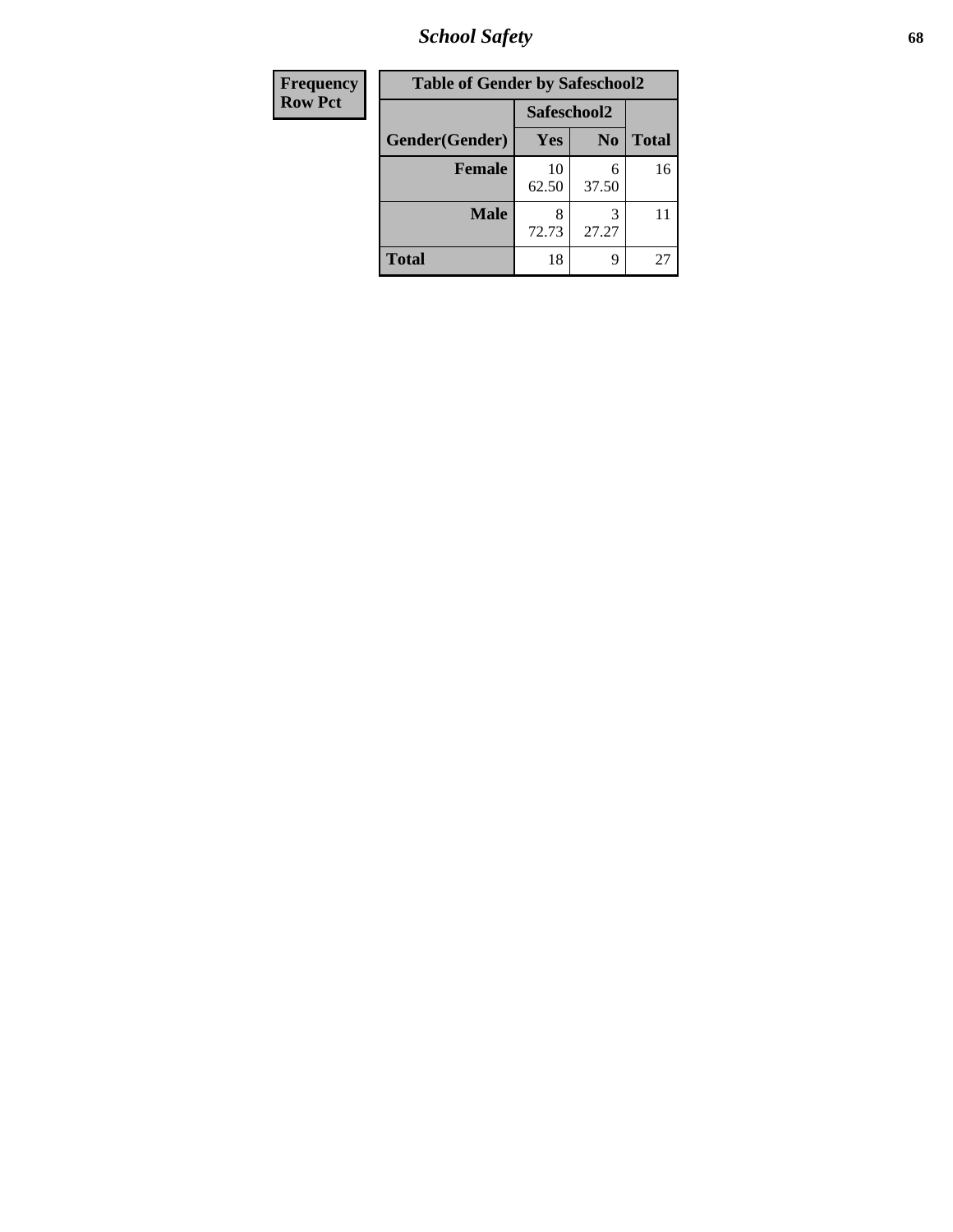# *Incidence of Drug Use* 69

| Frequency      | <b>Table of Gender by AlcoholAlt</b> |                                          |                |              |  |
|----------------|--------------------------------------|------------------------------------------|----------------|--------------|--|
| <b>Row Pct</b> |                                      | AlcoholAlt(Alcohol<br>use, past 30 days) |                |              |  |
|                | Gender(Gender)                       | Yes                                      | N <sub>0</sub> | <b>Total</b> |  |
|                | <b>Female</b>                        | 2<br>12.50                               | 14<br>87.50    | 16           |  |
|                | <b>Male</b>                          | 4<br>36.36                               | 63.64          | 11           |  |
|                | <b>Total</b>                         | 6                                        | 21             | 27           |  |

| Frequency      | <b>Table of Gender by TobaccoAny</b> |                                          |                |              |  |
|----------------|--------------------------------------|------------------------------------------|----------------|--------------|--|
| <b>Row Pct</b> |                                      | TobaccoAny(Tobacco<br>use, past 30 days) |                |              |  |
|                | Gender(Gender)                       | Yes                                      | N <sub>0</sub> | <b>Total</b> |  |
|                | <b>Female</b>                        | 18.75                                    | 13<br>81.25    | 16           |  |
|                | <b>Male</b>                          | 0.00                                     | 11<br>100.00   |              |  |
|                | <b>Total</b>                         | 3                                        | 24             | 27           |  |

| <b>Frequency</b> | <b>Table of Gender by MarijuanaAlt</b> |                    |                        |              |  |
|------------------|----------------------------------------|--------------------|------------------------|--------------|--|
| <b>Row Pct</b>   |                                        | use, past 30 days) | MarijuanaAlt(Marijuana |              |  |
|                  | Gender(Gender)                         | <b>Yes</b>         | N <sub>0</sub>         | <b>Total</b> |  |
|                  | Female                                 | 2<br>12.50         | 14<br>87.50            | 16           |  |
|                  | <b>Male</b>                            | 0.00               | 100.00                 | 11           |  |
|                  | <b>Total</b>                           | $\overline{2}$     | 25                     | 27           |  |

| <b>Frequency</b> | <b>Table of Gender by OtherDrugAny</b> |                         |                           |              |  |
|------------------|----------------------------------------|-------------------------|---------------------------|--------------|--|
| <b>Row Pct</b>   |                                        | drug use, past 30 days) | <b>OtherDrugAny(Other</b> |              |  |
|                  | Gender(Gender)                         | <b>Yes</b>              | N <sub>0</sub>            | <b>Total</b> |  |
|                  | <b>Female</b>                          | 12.50                   | 14<br>87.50               | 16           |  |
|                  | <b>Male</b>                            | 9.09                    | 10<br>90.91               |              |  |
|                  | <b>Total</b>                           | 3                       | 24                        | 27           |  |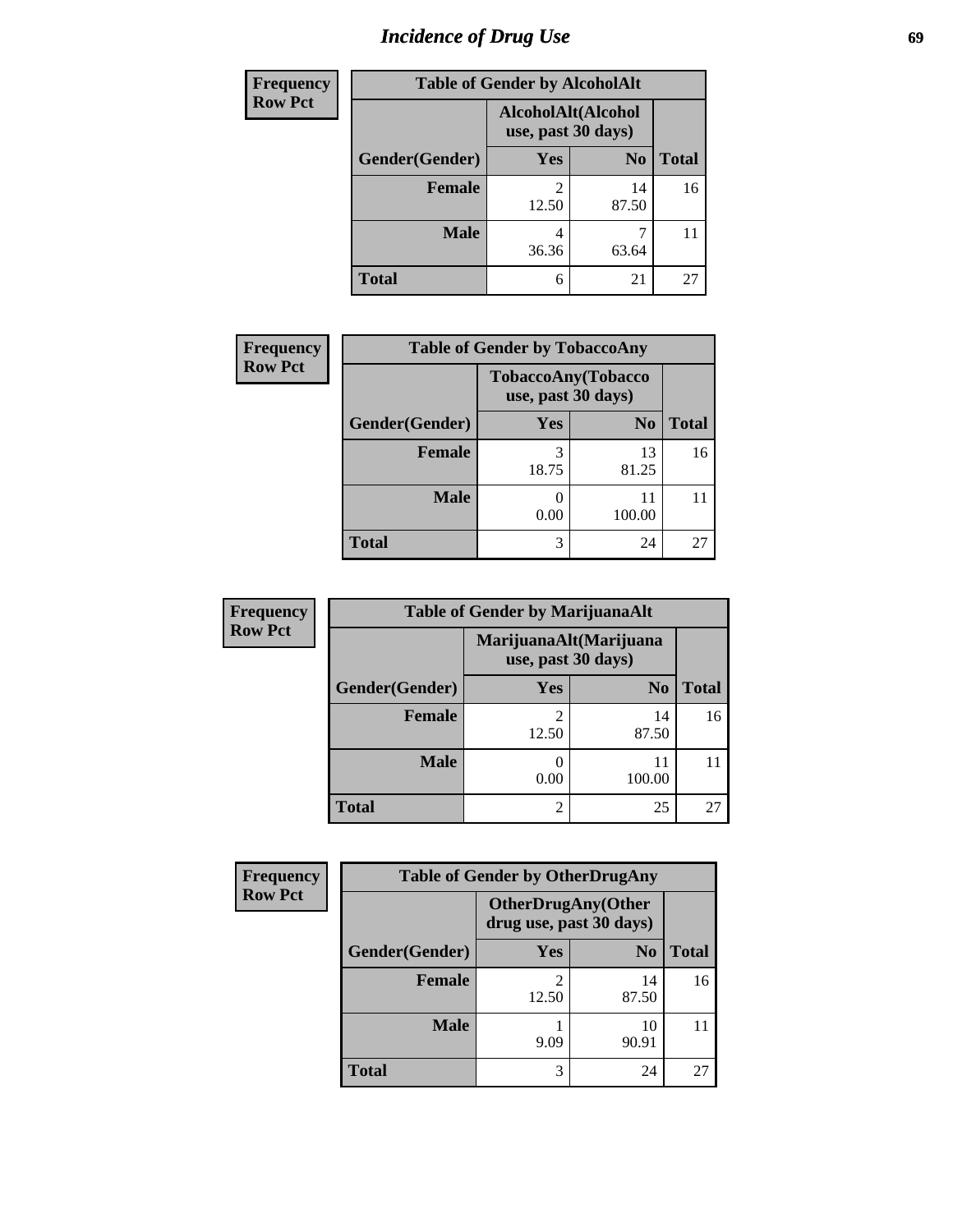### *Average Age at Onset of Use* 70 *Results for "Average Age at Onset of Use" questions exclude students who said they did not use that substance*

### **Gender=Female**

| <b>Variable</b>    | <b>Label</b>                                                       | <b>Mean</b> |
|--------------------|--------------------------------------------------------------------|-------------|
| Alcoholinit2       | I started using alcohol when I was                                 | 14.00       |
| Cigarettesinit2    | I started smoking tobacco when I was                               | 12.60       |
| Smokelessinit2     | I started chewing tobacco when I was                               | 14.00       |
| Marijuanainit2     | I started using marijuana when I was                               | 14.00       |
| Cocaineinit2       | I started using cocaine when I was                                 |             |
| Inhalantsinit2     | I started using inhalants when I was                               | 14.67       |
| Steroidsinit2      | I started using steroids when I was                                |             |
| Ecstasyinit2       | I started using ecstasy when I was                                 | 15.00       |
| Methinit2          | I started using methamphetamines when I was                        | 14.00       |
| Hallucinogensinit2 | I started using hallucinogens when I was                           | 15.00       |
| Prescription in t2 | I started using prescription drugs not prescribed to me when I was | 13.67       |

#### **Gender=Male**

| <b>Variable</b>     | Label                                                              | <b>Mean</b> |
|---------------------|--------------------------------------------------------------------|-------------|
| Alcoholinit2        | I started using alcohol when I was                                 | 15.33       |
| Cigarettesinit2     | I started smoking tobacco when I was                               | 18.00       |
| Smokelessinit2      | I started chewing tobacco when I was                               |             |
| Marijuanainit2      | I started using marijuana when I was                               | 14.00       |
| Cocaineinit2        | I started using cocaine when I was                                 |             |
| Inhalantsinit2      | I started using inhalants when I was                               |             |
| Steroidsinit2       | I started using steroids when I was                                |             |
| Ecstasyinit2        | I started using ecstasy when I was                                 |             |
| Methinit2           | I started using methamphetamines when I was                        |             |
| Hallucinogensinit2  | I started using hallucinogens when I was                           |             |
| Prescription in it2 | I started using prescription drugs not prescribed to me when I was | 8.00        |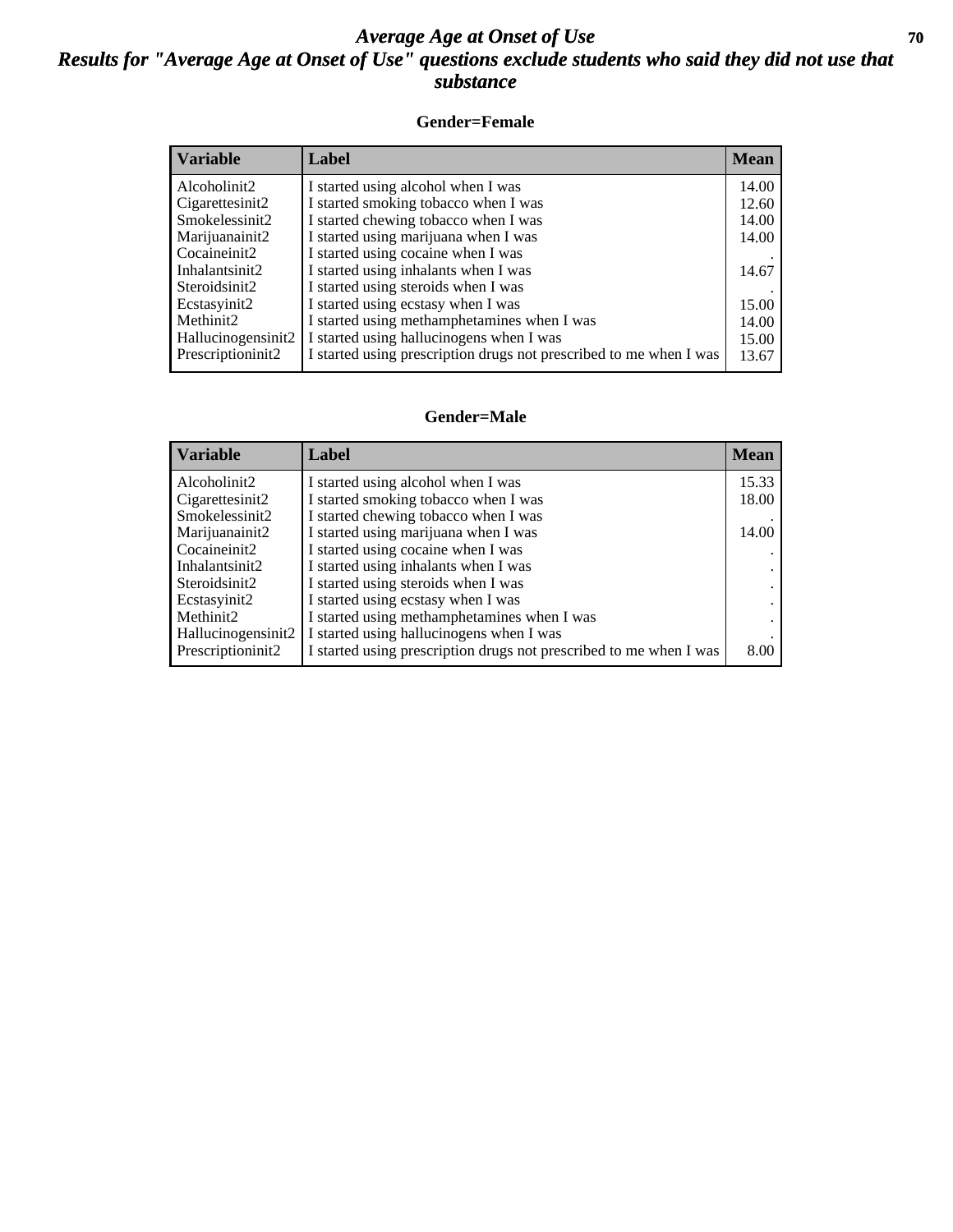# *I Think These Drugs are Harmful* **71**

| <b>Frequency</b> | <b>Table of Gender by Alcoholharmdich</b> |                                                   |                |              |  |
|------------------|-------------------------------------------|---------------------------------------------------|----------------|--------------|--|
| <b>Row Pct</b>   |                                           | Alcoholharmdich(I<br>think alcohol is<br>harmful) |                |              |  |
|                  | Gender(Gender)                            | <b>Yes</b>                                        | N <sub>0</sub> | <b>Total</b> |  |
|                  | <b>Female</b>                             | 15<br>93.75                                       | 6.25           | 16           |  |
|                  | <b>Male</b>                               | 9<br>81.82                                        | 2<br>18.18     | 11           |  |
|                  | <b>Total</b>                              | 24                                                | 3              | 27           |  |

| Frequency      | <b>Table of Gender by Tobaccoharmdich</b> |                  |                               |              |
|----------------|-------------------------------------------|------------------|-------------------------------|--------------|
| <b>Row Pct</b> |                                           | think tobacco is | Tobaccoharmdich(I<br>harmful) |              |
|                | Gender(Gender)                            | Yes              | N <sub>0</sub>                | <b>Total</b> |
|                | <b>Female</b>                             | 15<br>93.75      | 6.25                          | 16           |
|                | <b>Male</b>                               | 11<br>100.00     | 0<br>0.00                     | 11           |
|                | <b>Total</b>                              | 26               |                               | 27           |

| Frequency      | <b>Table of Gender by Marijuanaharmdich</b> |             |                                           |              |  |
|----------------|---------------------------------------------|-------------|-------------------------------------------|--------------|--|
| <b>Row Pct</b> |                                             | harmful)    | Marijuanaharmdich(I<br>think marijuana is |              |  |
|                | Gender(Gender)                              | <b>Yes</b>  | N <sub>0</sub>                            | <b>Total</b> |  |
|                | <b>Female</b>                               | 12<br>75.00 | 4<br>25.00                                | 16           |  |
|                | <b>Male</b>                                 | 9<br>81.82  | $\mathfrak{D}$<br>18.18                   | 11           |  |
|                | <b>Total</b>                                | 21          | 6                                         | 27           |  |

| <b>Frequency</b> | <b>Table of Gender by Otherdrugharmdich</b> |                                                          |              |  |
|------------------|---------------------------------------------|----------------------------------------------------------|--------------|--|
| <b>Row Pct</b>   |                                             | Otherdrugharmdich(I<br>think other drugs are<br>harmful) |              |  |
|                  | Gender(Gender)                              | Yes                                                      | <b>Total</b> |  |
|                  | <b>Female</b>                               | 16<br>100.00                                             | 16           |  |
|                  | <b>Male</b>                                 | 11<br>100.00                                             | 11           |  |
|                  | <b>Total</b>                                | 27                                                       | 27           |  |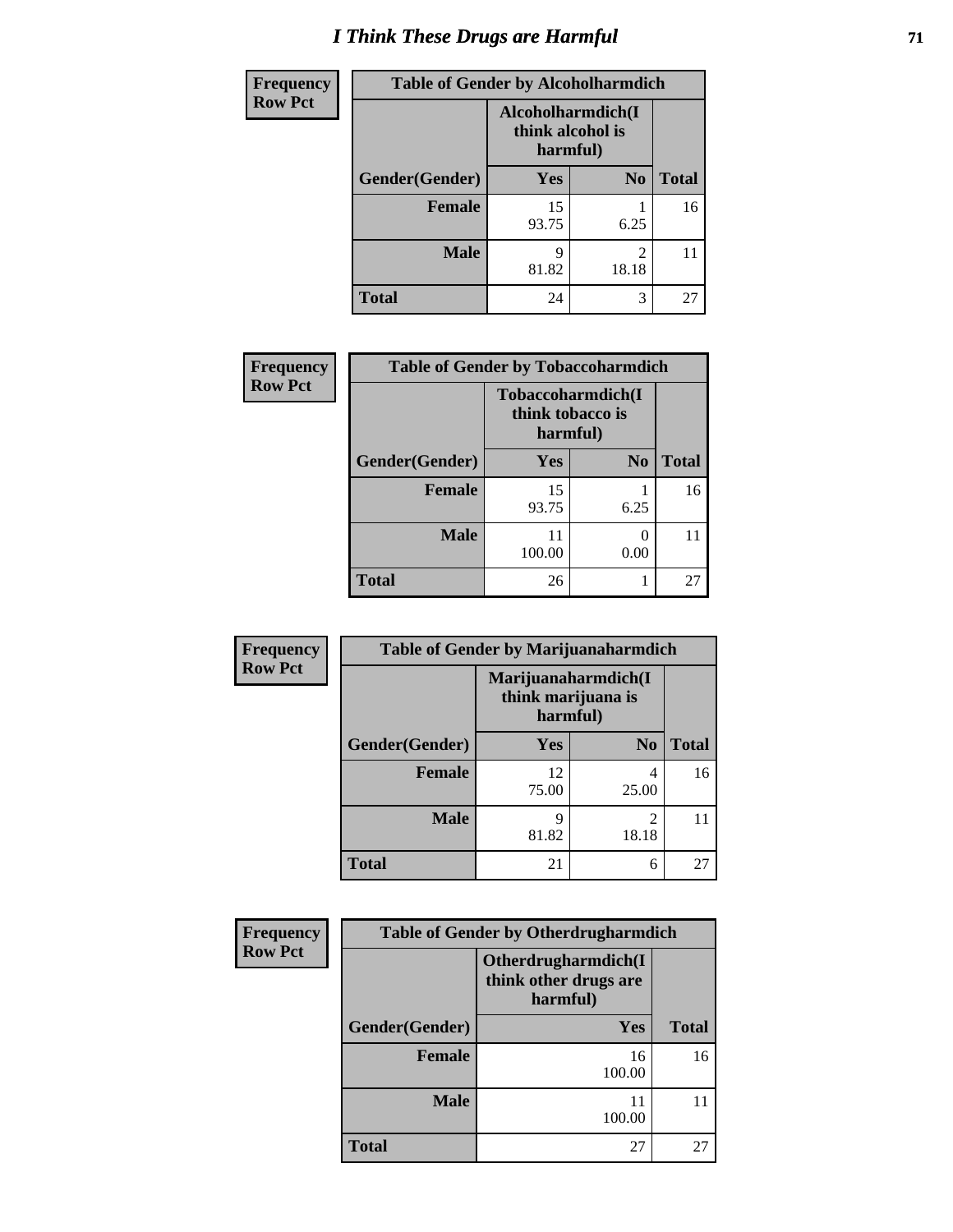| <b>Frequency</b> | <b>Table of Gender by Alcohollocation1</b> |                                                               |            |              |
|------------------|--------------------------------------------|---------------------------------------------------------------|------------|--------------|
| <b>Row Pct</b>   |                                            | <b>Alcohollocation1(Places</b><br><b>Friends Use Alcohol)</b> |            |              |
|                  | Gender(Gender)                             |                                                               | Do Not Use | <b>Total</b> |
|                  | <b>Female</b>                              | 11<br>68.75                                                   | 31.25      | 16           |
|                  | <b>Male</b>                                | 8<br>72.73                                                    | 3<br>27.27 |              |
|                  | <b>Total</b>                               | 19                                                            | 8          | 27           |

| <b>Frequency</b> | <b>Table of Gender by Alcohollocation2</b> |                                                               |             |              |  |
|------------------|--------------------------------------------|---------------------------------------------------------------|-------------|--------------|--|
| <b>Row Pct</b>   |                                            | <b>Alcohollocation2(Places</b><br><b>Friends Use Alcohol)</b> |             |              |  |
|                  | Gender(Gender)                             |                                                               | Home        | <b>Total</b> |  |
|                  | <b>Female</b>                              | 6<br>37.50                                                    | 10<br>62.50 | 16           |  |
|                  | <b>Male</b>                                | 4<br>36.36                                                    | 63.64       |              |  |
|                  | <b>Total</b>                               | 10                                                            | 17          | 27           |  |

| Frequency      | <b>Table of Gender by Alcohollocation3</b> |                                                               |               |              |
|----------------|--------------------------------------------|---------------------------------------------------------------|---------------|--------------|
| <b>Row Pct</b> |                                            | <b>Alcohollocation3(Places</b><br><b>Friends Use Alcohol)</b> |               |              |
|                | Gender(Gender)                             |                                                               | <b>School</b> | <b>Total</b> |
|                | <b>Female</b>                              | 13<br>81.25                                                   | 18.75         | 16           |
|                | <b>Male</b>                                | 8<br>72.73                                                    | 3<br>27.27    |              |
|                | <b>Total</b>                               | 21                                                            | 6             | 27           |

| <b>Frequency</b> | <b>Table of Gender by Alcohollocation4</b> |                                                               |                         |              |
|------------------|--------------------------------------------|---------------------------------------------------------------|-------------------------|--------------|
| <b>Row Pct</b>   |                                            | <b>Alcohollocation4(Places</b><br><b>Friends Use Alcohol)</b> |                         |              |
|                  | Gender(Gender)                             |                                                               | Car                     | <b>Total</b> |
|                  | <b>Female</b>                              | 68.75                                                         | 31.25                   | 16           |
|                  | <b>Male</b>                                | 81.82                                                         | $\mathfrak{D}$<br>18.18 |              |
|                  | <b>Total</b>                               | 20                                                            |                         | 27           |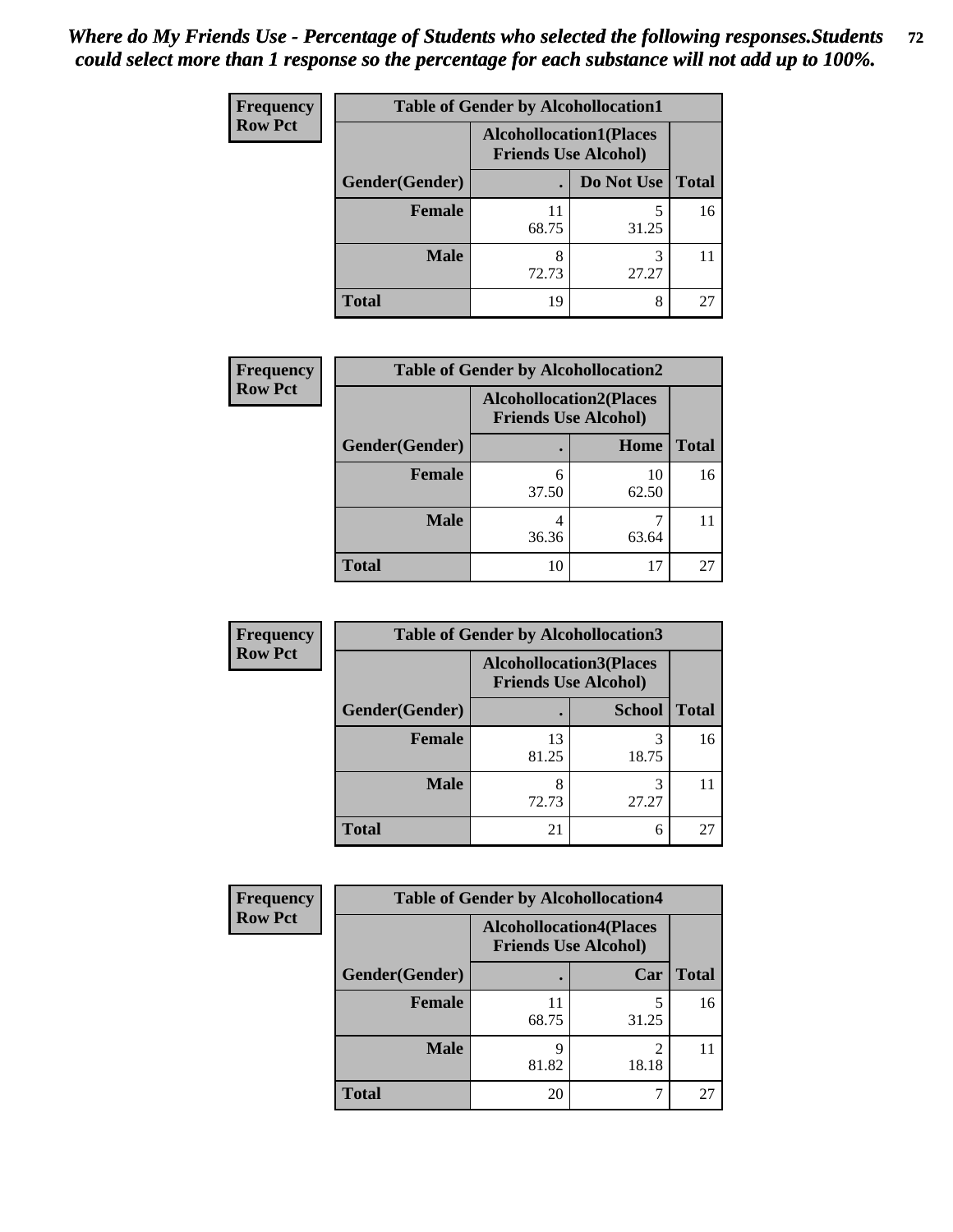| <b>Frequency</b> | <b>Table of Gender by Alcohollocation5</b> |                                                                |                                 |              |
|------------------|--------------------------------------------|----------------------------------------------------------------|---------------------------------|--------------|
| <b>Row Pct</b>   |                                            | <b>Alcohollocation5</b> (Places<br><b>Friends Use Alcohol)</b> |                                 |              |
|                  | Gender(Gender)                             |                                                                | <b>Friend's</b><br><b>House</b> | <b>Total</b> |
|                  | <b>Female</b>                              | 43.75                                                          | q<br>56.25                      | 16           |
|                  | <b>Male</b>                                | 4<br>36.36                                                     | 63.64                           |              |
|                  | <b>Total</b>                               |                                                                | 16                              | 27           |

| <b>Frequency</b> | <b>Table of Gender by Alcohollocation6</b> |                                                               |              |              |  |
|------------------|--------------------------------------------|---------------------------------------------------------------|--------------|--------------|--|
| <b>Row Pct</b>   |                                            | <b>Alcohollocation6(Places</b><br><b>Friends Use Alcohol)</b> |              |              |  |
|                  | Gender(Gender)                             |                                                               | <b>Other</b> | <b>Total</b> |  |
|                  | <b>Female</b>                              | 12<br>75.00                                                   | 4<br>25.00   | 16           |  |
|                  | <b>Male</b>                                | 63.64                                                         | 4<br>36.36   |              |  |
|                  | <b>Total</b>                               | 19                                                            | 8            | 27           |  |

| Frequency      | <b>Table of Gender by Tobaccolocation1</b>                    |       |            |              |
|----------------|---------------------------------------------------------------|-------|------------|--------------|
| <b>Row Pct</b> | <b>Tobaccolocation1(Places</b><br><b>Friends Use Tobacco)</b> |       |            |              |
|                | Gender(Gender)                                                |       | Do Not Use | <b>Total</b> |
|                | Female                                                        | 50.00 | 8<br>50.00 | 16           |
|                | <b>Male</b>                                                   | 45.45 | 6<br>54.55 |              |
|                | <b>Total</b>                                                  | 13    | 14         | 27           |

| <b>Frequency</b> | <b>Table of Gender by Tobaccolocation2</b> |                             |                                |              |
|------------------|--------------------------------------------|-----------------------------|--------------------------------|--------------|
| <b>Row Pct</b>   |                                            | <b>Friends Use Tobacco)</b> | <b>Tobaccolocation2(Places</b> |              |
|                  | Gender(Gender)                             |                             | Home                           | <b>Total</b> |
|                  | Female                                     | 10<br>62.50                 | 6<br>37.50                     | 16           |
|                  | <b>Male</b>                                | 81.82                       | 18.18                          |              |
|                  | <b>Total</b>                               | 19                          | 8                              | 27           |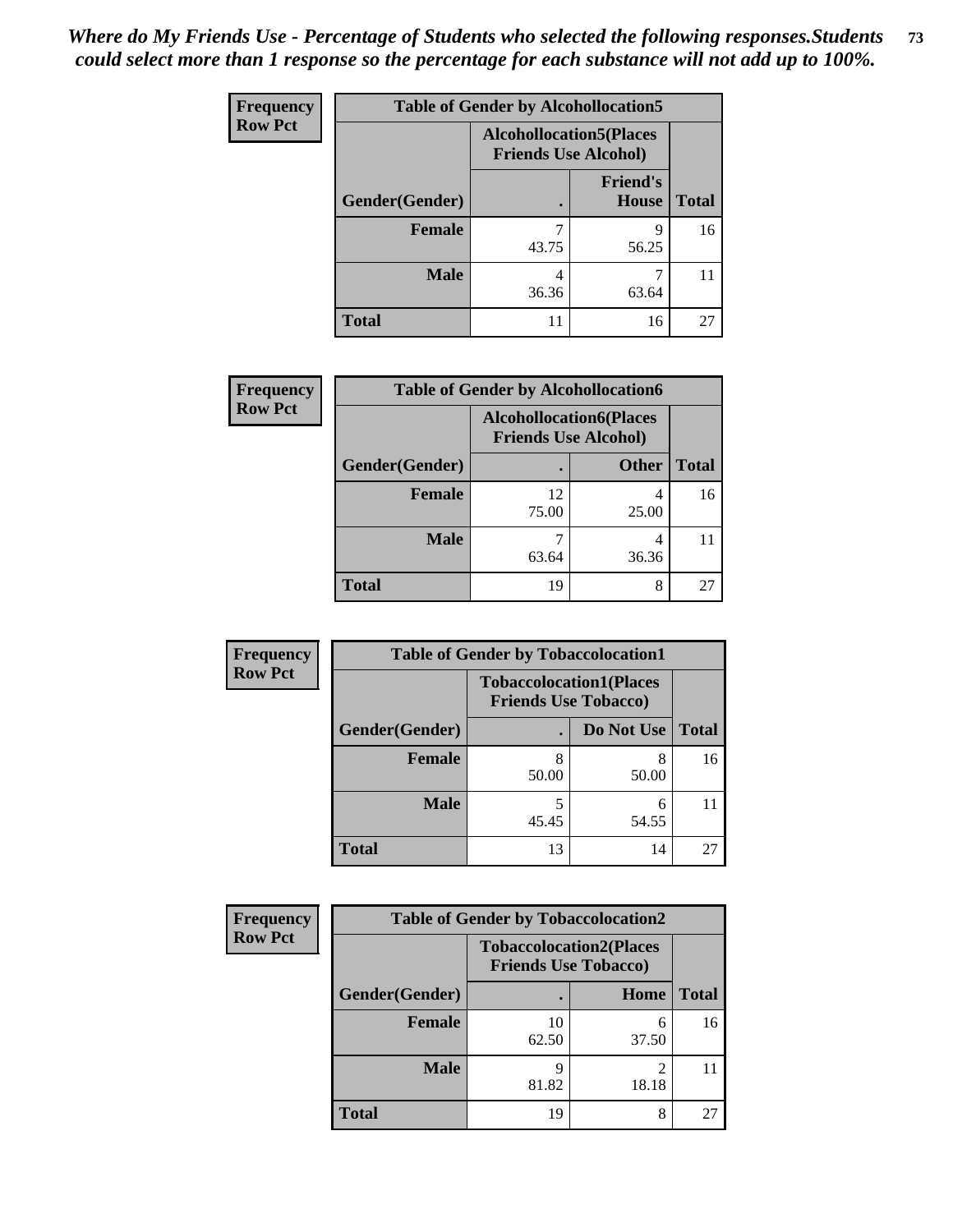| <b>Frequency</b> | <b>Table of Gender by Tobaccolocation3</b>                    |             |               |              |
|------------------|---------------------------------------------------------------|-------------|---------------|--------------|
| <b>Row Pct</b>   | <b>Tobaccolocation3(Places</b><br><b>Friends Use Tobacco)</b> |             |               |              |
|                  | Gender(Gender)                                                |             | <b>School</b> | <b>Total</b> |
|                  | Female                                                        | 10<br>62.50 | 6<br>37.50    | 16           |
|                  | <b>Male</b>                                                   | Q<br>81.82  | ◠<br>18.18    |              |
|                  | <b>Total</b>                                                  | 19          | 8             | 27           |

| <b>Frequency</b> |                | <b>Table of Gender by Tobaccolocation4</b>                    |       |              |
|------------------|----------------|---------------------------------------------------------------|-------|--------------|
| <b>Row Pct</b>   |                | <b>Tobaccolocation4(Places</b><br><b>Friends Use Tobacco)</b> |       |              |
|                  | Gender(Gender) |                                                               | Car   | <b>Total</b> |
|                  | <b>Female</b>  | 50.00                                                         | 50.00 | 16           |
|                  | <b>Male</b>    | 72.73                                                         | 27.27 |              |
|                  | <b>Total</b>   | 16                                                            | 11    | 27           |

| <b>Frequency</b> | <b>Table of Gender by Tobaccolocation5</b> |                                                               |                                 |              |
|------------------|--------------------------------------------|---------------------------------------------------------------|---------------------------------|--------------|
| <b>Row Pct</b>   |                                            | <b>Tobaccolocation5(Places</b><br><b>Friends Use Tobacco)</b> |                                 |              |
|                  | Gender(Gender)                             |                                                               | <b>Friend's</b><br><b>House</b> | <b>Total</b> |
|                  | Female                                     | 50.00                                                         | 8<br>50.00                      | 16           |
|                  | <b>Male</b>                                | 63.64                                                         | 4<br>36.36                      | 11           |
|                  | <b>Total</b>                               | 15                                                            | 12                              | 27           |

| Frequency      | <b>Table of Gender by Tobaccolocation6</b> |                             |                                |              |  |
|----------------|--------------------------------------------|-----------------------------|--------------------------------|--------------|--|
| <b>Row Pct</b> |                                            | <b>Friends Use Tobacco)</b> | <b>Tobaccolocation6(Places</b> |              |  |
|                | Gender(Gender)                             |                             | <b>Other</b>                   | <b>Total</b> |  |
|                | Female                                     | 10<br>62.50                 | 6<br>37.50                     | 16           |  |
|                | <b>Male</b>                                | 63.64                       | 36.36                          |              |  |
|                | <b>Total</b>                               | 17                          | 10                             | 27           |  |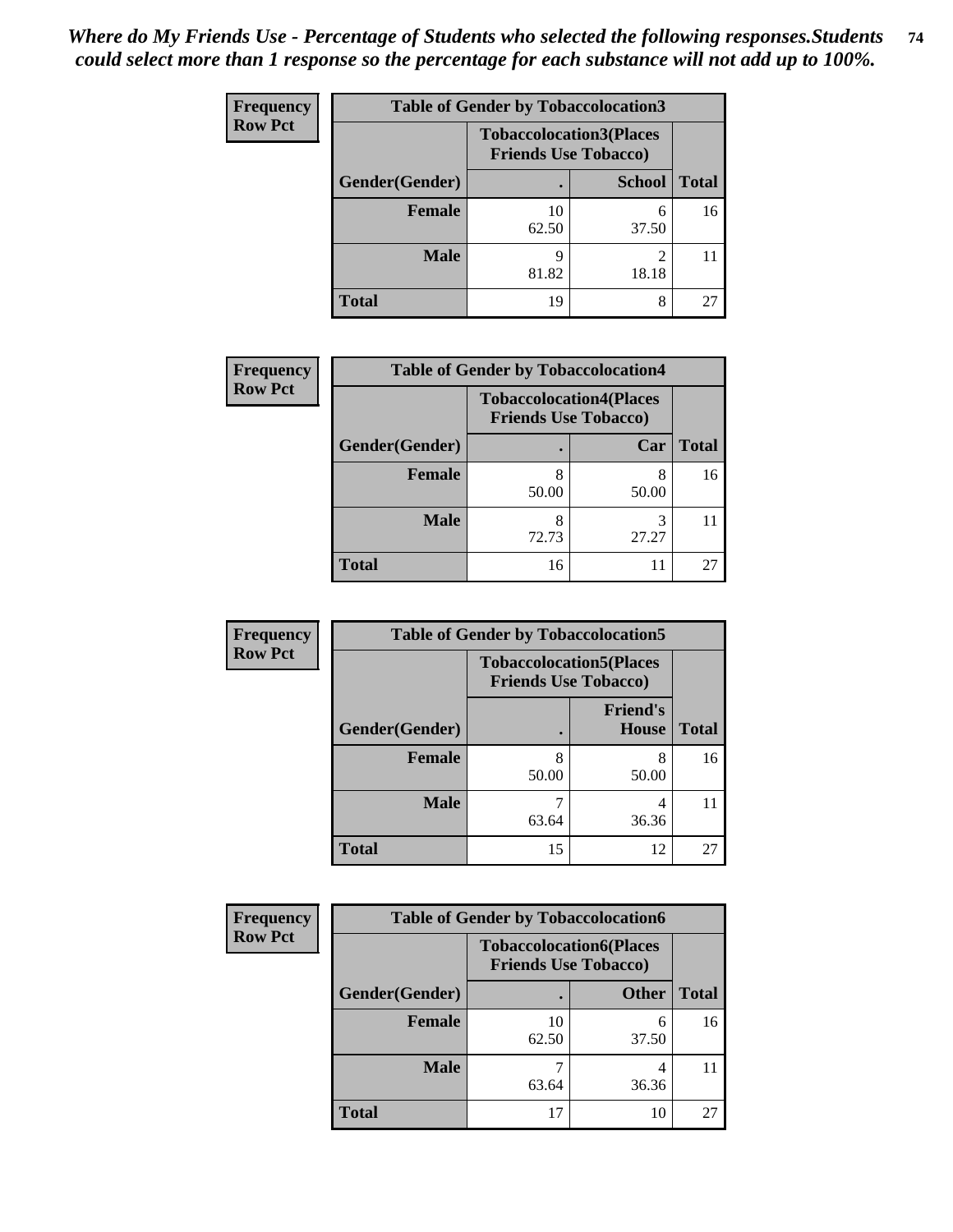| <b>Frequency</b> | <b>Table of Gender by Marijuanalocation1</b> |                                                                    |            |              |
|------------------|----------------------------------------------|--------------------------------------------------------------------|------------|--------------|
| <b>Row Pct</b>   |                                              | <b>Marijuanalocation1(Places</b><br><b>Friends Use Marijuana</b> ) |            |              |
|                  | Gender(Gender)                               |                                                                    | Do Not Use | <b>Total</b> |
|                  | <b>Female</b>                                | 50.00                                                              | 8<br>50.00 | 16           |
|                  | <b>Male</b>                                  | 54.55                                                              | 45.45      |              |
|                  | <b>Total</b>                                 | 14                                                                 | 13         | 27           |

| <b>Frequency</b> | <b>Table of Gender by Marijuanalocation2</b> |                                                                    |            |              |
|------------------|----------------------------------------------|--------------------------------------------------------------------|------------|--------------|
| <b>Row Pct</b>   |                                              | <b>Marijuanalocation2(Places</b><br><b>Friends Use Marijuana</b> ) |            |              |
|                  | Gender(Gender)                               |                                                                    | Home       | <b>Total</b> |
|                  | Female                                       | 50.00                                                              | 8<br>50.00 | 16           |
|                  | <b>Male</b>                                  | 54.55                                                              | 45.45      |              |
|                  | <b>Total</b>                                 | 14                                                                 | 13         | 27           |

| Frequency      | <b>Table of Gender by Marijuanalocation3</b> |             |                                                                    |              |  |
|----------------|----------------------------------------------|-------------|--------------------------------------------------------------------|--------------|--|
| <b>Row Pct</b> |                                              |             | <b>Marijuanalocation3(Places</b><br><b>Friends Use Marijuana</b> ) |              |  |
|                | Gender(Gender)                               |             | <b>School</b>                                                      | <b>Total</b> |  |
|                | Female                                       | 12<br>75.00 | 25.00                                                              | 16           |  |
|                | <b>Male</b>                                  | 8<br>72.73  | 3<br>27.27                                                         |              |  |
|                | <b>Total</b>                                 | 20          |                                                                    | 27           |  |

| Frequency      | <b>Table of Gender by Marijuanalocation4</b> |                                |                                  |              |
|----------------|----------------------------------------------|--------------------------------|----------------------------------|--------------|
| <b>Row Pct</b> |                                              | <b>Friends Use Marijuana</b> ) | <b>Marijuanalocation4(Places</b> |              |
|                | Gender(Gender)                               |                                | Car                              | <b>Total</b> |
|                | Female                                       | q<br>56.25                     | 43.75                            | 16           |
|                | <b>Male</b>                                  | 63.64                          | 36.36                            |              |
|                | <b>Total</b>                                 | 16                             | 11                               | 27           |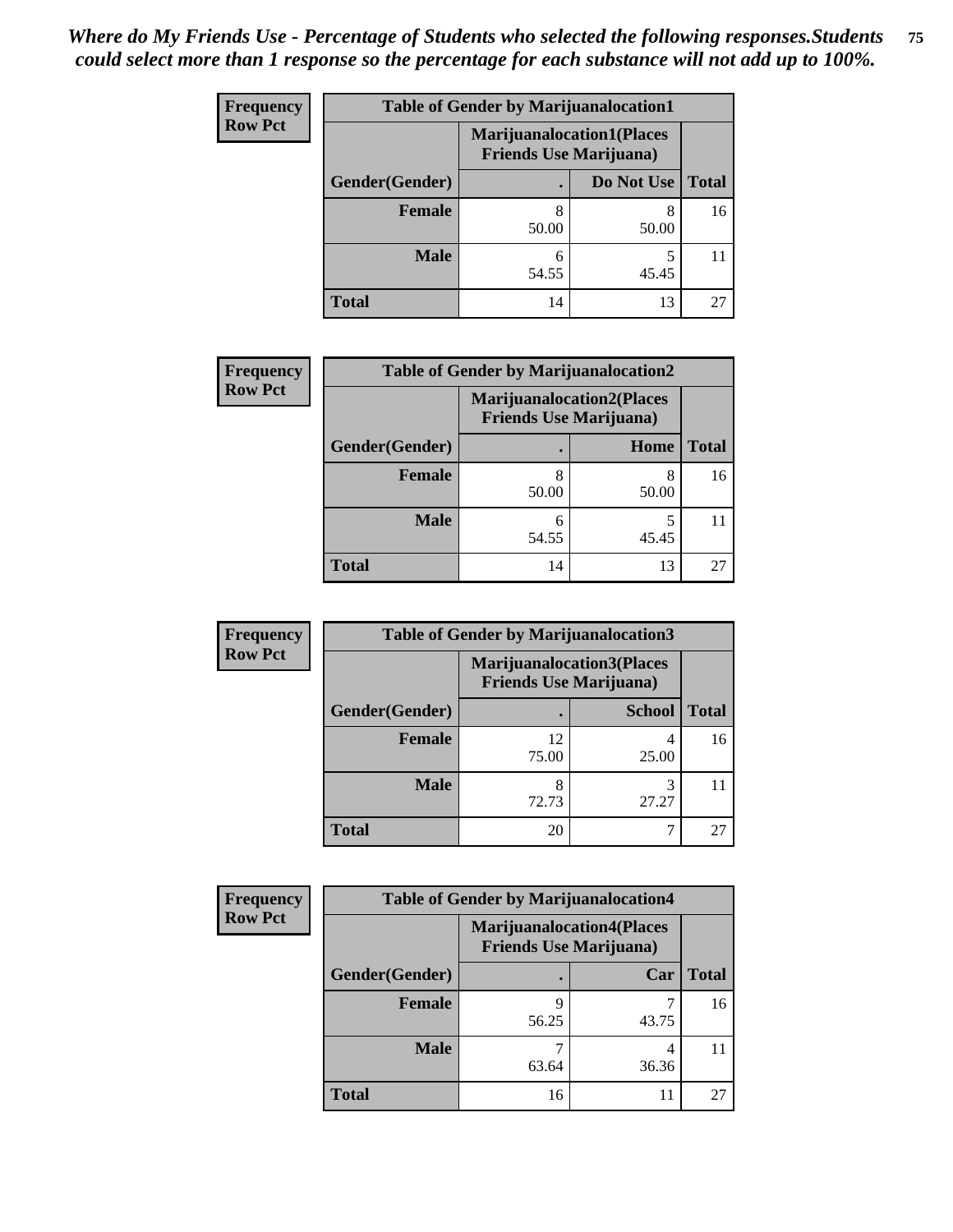| <b>Frequency</b> |                | <b>Table of Gender by Marijuanalocation5</b>                       |                          |              |  |
|------------------|----------------|--------------------------------------------------------------------|--------------------------|--------------|--|
| <b>Row Pct</b>   |                | <b>Marijuanalocation5(Places</b><br><b>Friends Use Marijuana</b> ) |                          |              |  |
|                  | Gender(Gender) |                                                                    | <b>Friend's</b><br>House | <b>Total</b> |  |
|                  | <b>Female</b>  | 43.75                                                              | Q<br>56.25               | 16           |  |
|                  | <b>Male</b>    | 6<br>54.55                                                         | 45.45                    | 11           |  |
|                  | <b>Total</b>   | 13                                                                 | 14                       | 27           |  |

| <b>Frequency</b> | <b>Table of Gender by Marijuanalocation6</b> |                                                                    |              |              |
|------------------|----------------------------------------------|--------------------------------------------------------------------|--------------|--------------|
| <b>Row Pct</b>   |                                              | <b>Marijuanalocation6(Places</b><br><b>Friends Use Marijuana</b> ) |              |              |
|                  | Gender(Gender)                               |                                                                    | <b>Other</b> | <b>Total</b> |
|                  | <b>Female</b>                                | 10<br>62.50                                                        | 6<br>37.50   | 16           |
|                  | <b>Male</b>                                  | 54.55                                                              | 45.45        |              |
|                  | <b>Total</b>                                 | 16                                                                 | 11           | 27           |

| <b>Frequency</b> | <b>Table of Gender by Otherdruglocation1</b> |                                                                                |             |              |
|------------------|----------------------------------------------|--------------------------------------------------------------------------------|-------------|--------------|
| <b>Row Pct</b>   |                                              | <b>Otherdruglocation1(Places</b><br><b>Friends Use Other Illegal</b><br>Drugs) |             |              |
|                  | Gender(Gender)                               |                                                                                | Do Not Use  | <b>Total</b> |
|                  | Female                                       | 31.25                                                                          | 11<br>68.75 | 16           |
|                  | <b>Male</b>                                  | 36.36                                                                          | 63.64       |              |
|                  | <b>Total</b>                                 | Q                                                                              | 18          | 27           |

| Frequency      | <b>Table of Gender by Otherdruglocation2</b> |                                                                                |            |              |
|----------------|----------------------------------------------|--------------------------------------------------------------------------------|------------|--------------|
| <b>Row Pct</b> |                                              | <b>Otherdruglocation2(Places</b><br><b>Friends Use Other Illegal</b><br>Drugs) |            |              |
|                | Gender(Gender)                               |                                                                                | Home       | <b>Total</b> |
|                | Female                                       | 11<br>68.75                                                                    | 31.25      | 16           |
|                | <b>Male</b>                                  | 8<br>72.73                                                                     | 3<br>27.27 | 11           |
|                | <b>Total</b>                                 | 19                                                                             | 8          | 27           |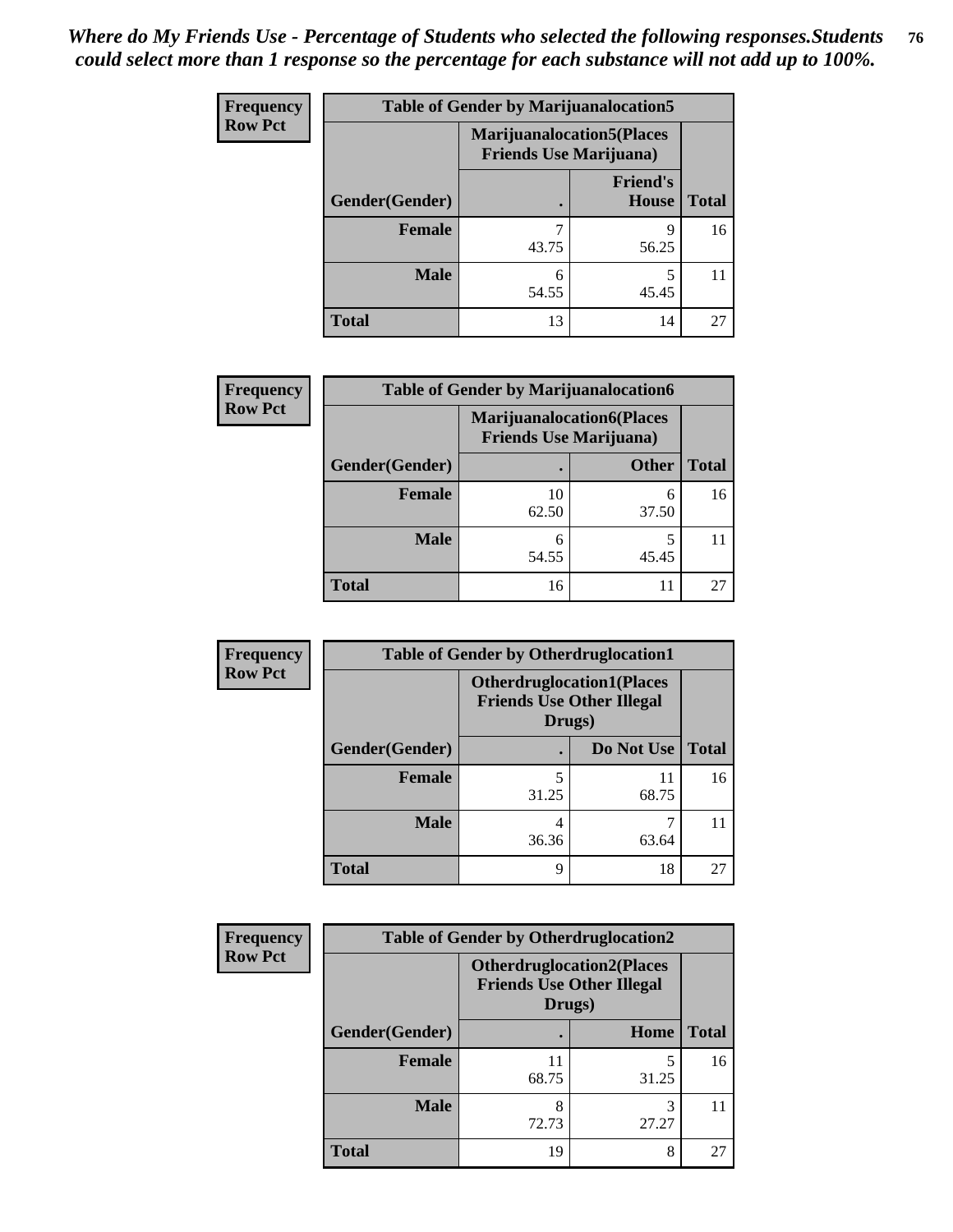| Frequency      | <b>Table of Gender by Otherdruglocation3</b> |                                                                                |               |              |
|----------------|----------------------------------------------|--------------------------------------------------------------------------------|---------------|--------------|
| <b>Row Pct</b> |                                              | <b>Otherdruglocation3(Places</b><br><b>Friends Use Other Illegal</b><br>Drugs) |               |              |
|                | Gender(Gender)                               |                                                                                | <b>School</b> | <b>Total</b> |
|                | Female                                       | 14<br>87.50                                                                    | っ<br>12.50    | 16           |
|                | <b>Male</b>                                  | q<br>81.82                                                                     | ∍<br>18.18    |              |
|                | <b>Total</b>                                 | 23                                                                             | 4             | 27           |

| <b>Frequency</b> | <b>Table of Gender by Otherdruglocation4</b> |                                                                                |                         |              |
|------------------|----------------------------------------------|--------------------------------------------------------------------------------|-------------------------|--------------|
| <b>Row Pct</b>   |                                              | <b>Otherdruglocation4(Places</b><br><b>Friends Use Other Illegal</b><br>Drugs) |                         |              |
|                  | Gender(Gender)                               |                                                                                | Car                     | <b>Total</b> |
|                  | <b>Female</b>                                | 12<br>75.00                                                                    | 4<br>25.00              | 16           |
|                  | <b>Male</b>                                  | q<br>81.82                                                                     | $\mathfrak{D}$<br>18.18 |              |
|                  | <b>Total</b>                                 | 21                                                                             | 6                       | 27           |

| Frequency      | <b>Table of Gender by Otherdruglocation5</b> |             |                                                                      |              |
|----------------|----------------------------------------------|-------------|----------------------------------------------------------------------|--------------|
| <b>Row Pct</b> |                                              | Drugs)      | <b>Otherdruglocation5(Places</b><br><b>Friends Use Other Illegal</b> |              |
|                | Gender(Gender)                               |             | <b>Friend's</b><br><b>House</b>                                      | <b>Total</b> |
|                | <b>Female</b>                                | 10<br>62.50 | 6<br>37.50                                                           | 16           |
|                | <b>Male</b>                                  | 9<br>81.82  | 2<br>18.18                                                           | 11           |
|                | <b>Total</b>                                 | 19          | 8                                                                    | 27           |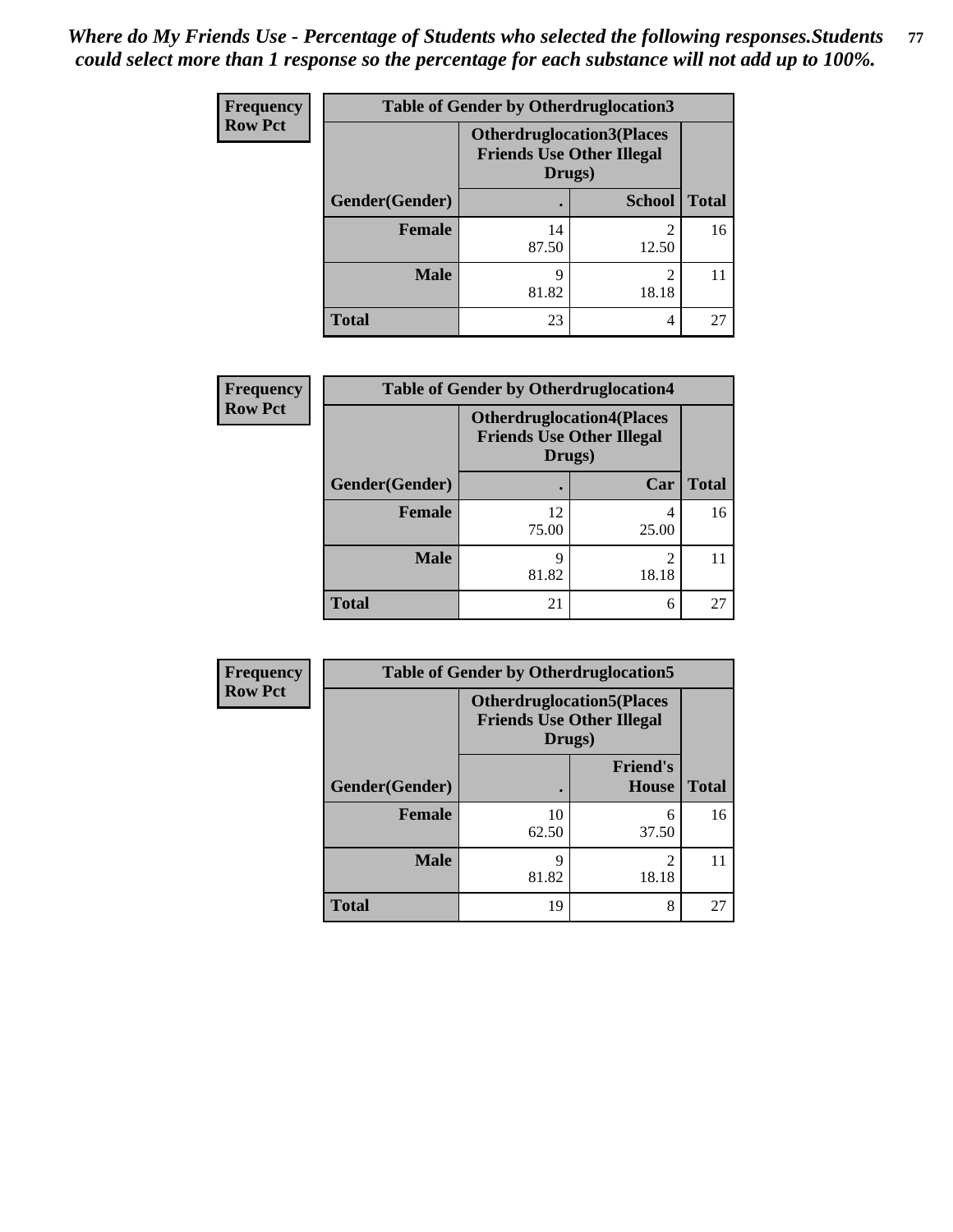| <b>Frequency</b> | <b>Table of Gender by Otherdruglocation6</b> |                                                                                |              |              |
|------------------|----------------------------------------------|--------------------------------------------------------------------------------|--------------|--------------|
| <b>Row Pct</b>   |                                              | <b>Otherdruglocation6(Places</b><br><b>Friends Use Other Illegal</b><br>Drugs) |              |              |
|                  | Gender(Gender)                               |                                                                                | <b>Other</b> | <b>Total</b> |
|                  | <b>Female</b>                                | 13<br>81.25                                                                    | 3<br>18.75   | 16           |
|                  | <b>Male</b>                                  | 8<br>72.73                                                                     | 3<br>27.27   |              |
|                  | <b>Total</b>                                 | 21                                                                             | 6            | 27           |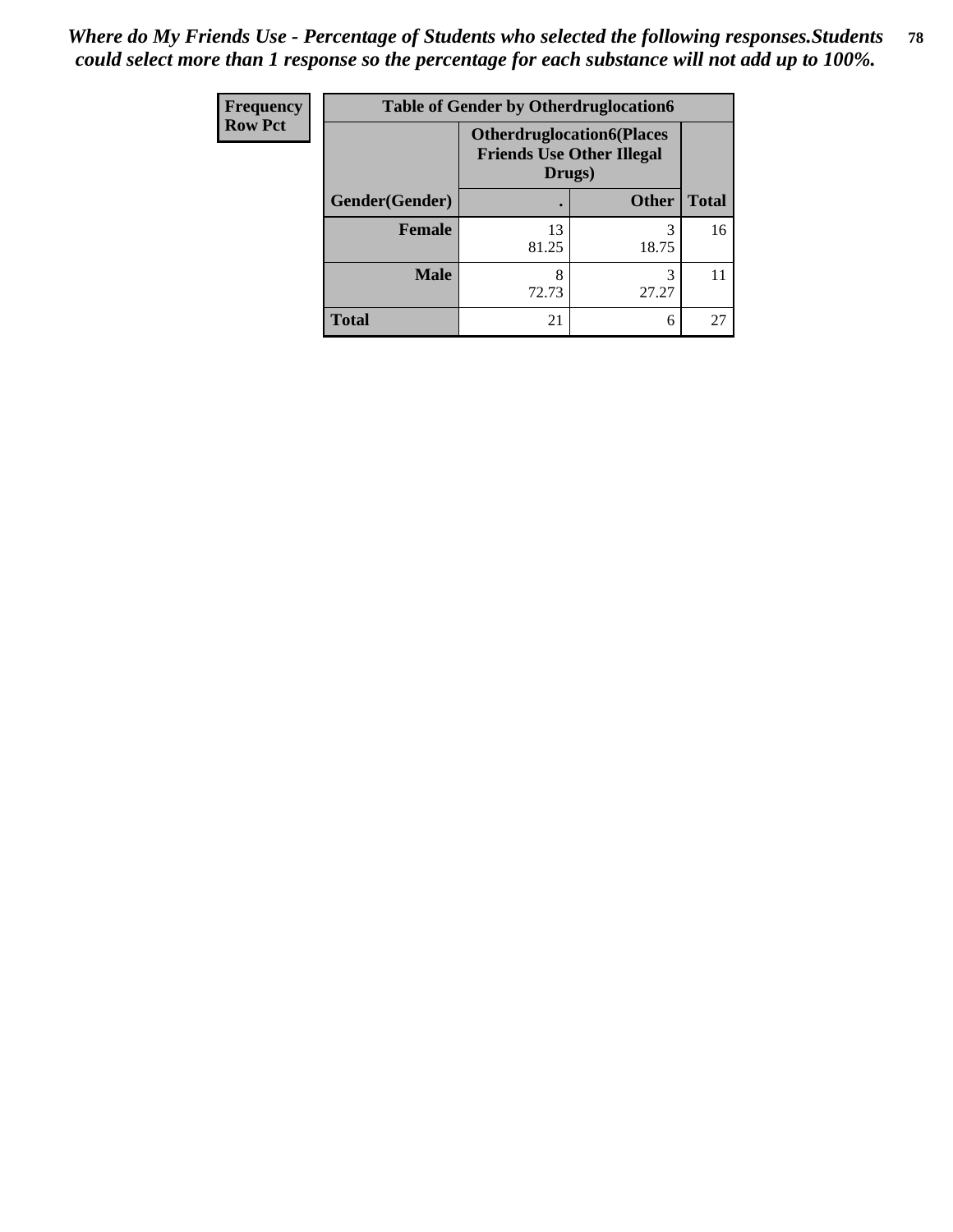| Frequency      | <b>Table of Gender by Alcoholtime1</b> |                                                          |                      |              |
|----------------|----------------------------------------|----------------------------------------------------------|----------------------|--------------|
| <b>Row Pct</b> |                                        | <b>Alcoholtime1(Times</b><br><b>Friends Use Alcohol)</b> |                      |              |
|                | Gender(Gender)                         |                                                          | Do Not<br><b>Use</b> | <b>Total</b> |
|                | <b>Female</b>                          | 9<br>56.25                                               | 43.75                | 16           |
|                | <b>Male</b>                            | 8<br>72.73                                               | 3<br>27.27           | 11           |
|                | <b>Total</b>                           | 17                                                       | 10                   | 27           |

| <b>Frequency</b> | <b>Table of Gender by Alcoholtime2</b> |                                                          |                            |              |
|------------------|----------------------------------------|----------------------------------------------------------|----------------------------|--------------|
| <b>Row Pct</b>   |                                        | <b>Alcoholtime2(Times</b><br><b>Friends Use Alcohol)</b> |                            |              |
|                  | Gender(Gender)                         |                                                          | <b>On Way</b><br>to School | <b>Total</b> |
|                  | <b>Female</b>                          | 12<br>75.00                                              | 4<br>25.00                 | 16           |
|                  | <b>Male</b>                            | 10<br>90.91                                              | 9.09                       |              |
|                  | <b>Total</b>                           | 22                                                       | 5                          | 27           |

| Frequency      | <b>Table of Gender by Alcoholtime3</b> |                                                          |                                   |              |
|----------------|----------------------------------------|----------------------------------------------------------|-----------------------------------|--------------|
| <b>Row Pct</b> |                                        | <b>Alcoholtime3(Times</b><br><b>Friends Use Alcohol)</b> |                                   |              |
|                | Gender(Gender)                         |                                                          | <b>During</b><br><b>School</b>    | <b>Total</b> |
|                | Female                                 | 14<br>87.50                                              | $\overline{\mathcal{L}}$<br>12.50 | 16           |
|                | <b>Male</b>                            | 10<br>90.91                                              | 9.09                              | 11           |
|                | <b>Total</b>                           | 24                                                       | 3                                 | 27           |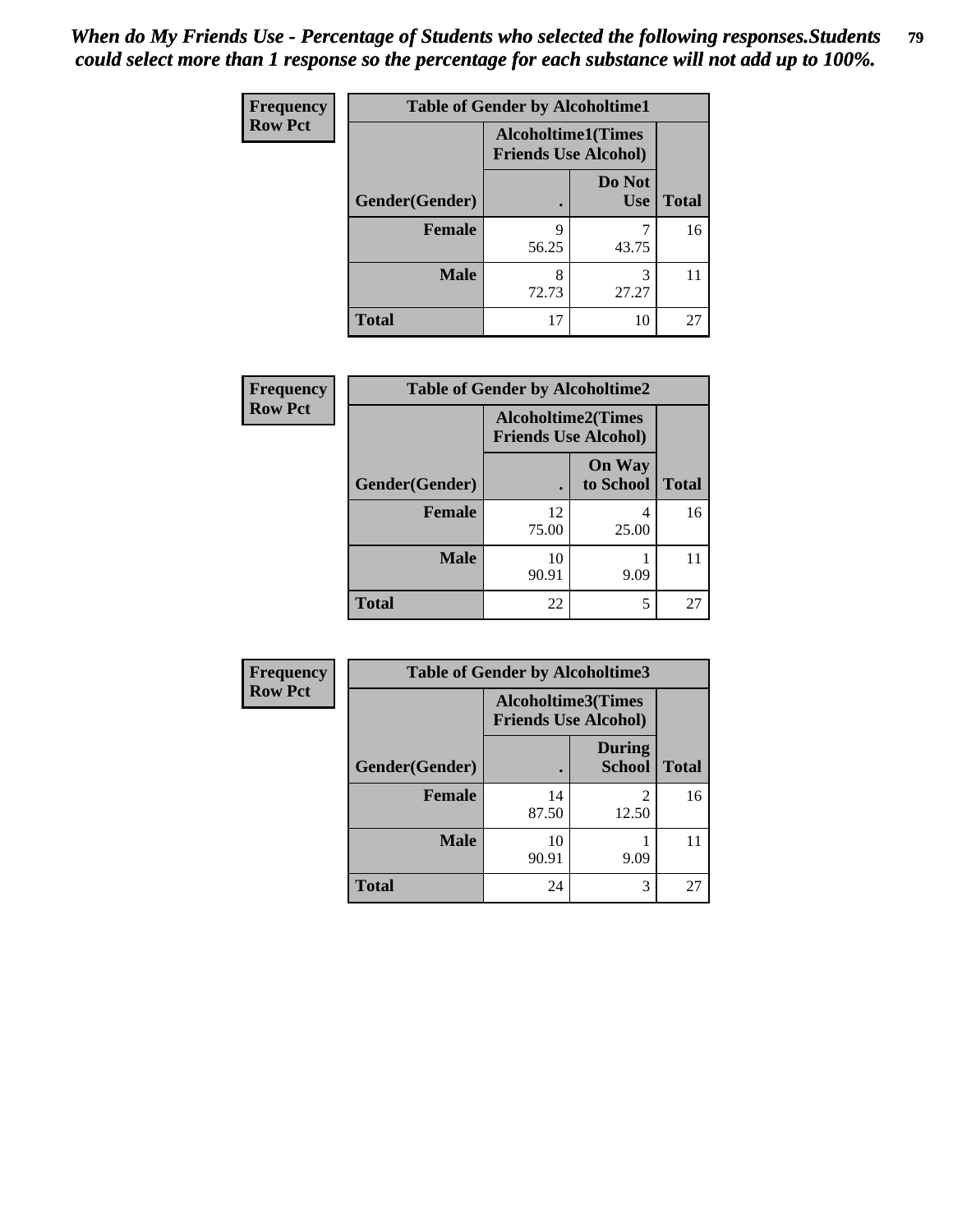*When do My Friends Use - Percentage of Students who selected the following responses.Students could select more than 1 response so the percentage for each substance will not add up to 100%.* **80**

| <b>Frequency</b> | <b>Table of Gender by Alcoholtime4</b> |                                                          |                                         |              |
|------------------|----------------------------------------|----------------------------------------------------------|-----------------------------------------|--------------|
| <b>Row Pct</b>   |                                        | <b>Alcoholtime4(Times</b><br><b>Friends Use Alcohol)</b> |                                         |              |
|                  | Gender(Gender)                         |                                                          | <b>On Way</b><br>Home<br>From<br>School | <b>Total</b> |
|                  | <b>Female</b>                          | 14<br>87.50                                              | 2<br>12.50                              | 16           |
|                  | <b>Male</b>                            | 9<br>81.82                                               | 2<br>18.18                              | 11           |
|                  | <b>Total</b>                           | 23                                                       | 4                                       | 27           |

| <b>Frequency</b> | <b>Table of Gender by Alcoholtime5</b> |                                                   |                   |              |
|------------------|----------------------------------------|---------------------------------------------------|-------------------|--------------|
| <b>Row Pct</b>   |                                        | Alcoholtime5(Times<br><b>Friends Use Alcohol)</b> |                   |              |
|                  | Gender(Gender)                         |                                                   | <b>Weeknights</b> | <b>Total</b> |
|                  | <b>Female</b>                          | 8<br>50.00                                        | 8<br>50.00        | 16           |
|                  | <b>Male</b>                            | 6<br>54.55                                        | 5<br>45.45        | 11           |
|                  | <b>Total</b>                           | 14                                                | 13                | 27           |

| <b>Frequency</b> |                | <b>Table of Gender by Alcoholtime6</b> |                             |              |  |
|------------------|----------------|----------------------------------------|-----------------------------|--------------|--|
| <b>Row Pct</b>   |                | <b>Alcoholtime6(Times</b>              | <b>Friends Use Alcohol)</b> |              |  |
|                  | Gender(Gender) |                                        | <b>Weekends</b>             | <b>Total</b> |  |
|                  | Female         | 6<br>37.50                             | 10<br>62.50                 | 16           |  |
|                  | <b>Male</b>    | 3<br>27.27                             | 8<br>72.73                  | 11           |  |
|                  | <b>Total</b>   | 9                                      | 18                          | 27           |  |

| Frequency      | <b>Table of Gender by Tobaccotime1</b> |                                                          |                      |              |
|----------------|----------------------------------------|----------------------------------------------------------|----------------------|--------------|
| <b>Row Pct</b> |                                        | <b>Tobaccotime1(Times</b><br><b>Friends Use Tobacco)</b> |                      |              |
|                | Gender(Gender)                         |                                                          | Do Not<br><b>Use</b> | <b>Total</b> |
|                | <b>Female</b>                          | 43.75                                                    | 9<br>56.25           | 16           |
|                | <b>Male</b>                            | 6<br>54.55                                               | 45.45                | 11           |
|                | <b>Total</b>                           | 13                                                       | 14                   | 27           |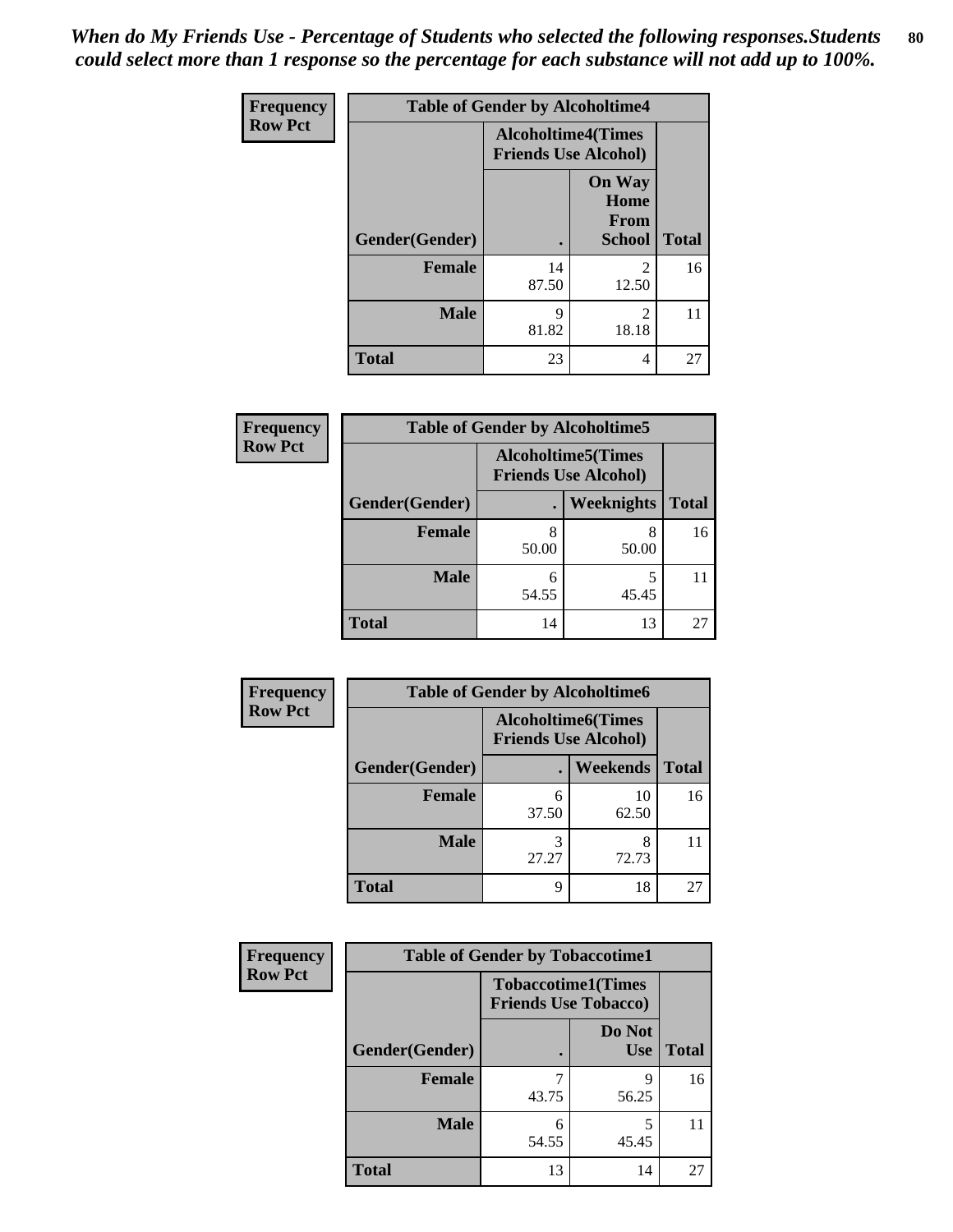*When do My Friends Use - Percentage of Students who selected the following responses.Students could select more than 1 response so the percentage for each substance will not add up to 100%.* **81**

| <b>Frequency</b> | <b>Table of Gender by Tobaccotime2</b> |                                                          |                            |              |
|------------------|----------------------------------------|----------------------------------------------------------|----------------------------|--------------|
| <b>Row Pct</b>   |                                        | <b>Tobaccotime2(Times</b><br><b>Friends Use Tobacco)</b> |                            |              |
|                  | Gender(Gender)                         | $\bullet$                                                | <b>On Way</b><br>to School | <b>Total</b> |
|                  | Female                                 | 9<br>56.25                                               | 43.75                      | 16           |
|                  | <b>Male</b>                            | 8<br>72.73                                               | 3<br>27.27                 | 11           |
|                  | <b>Total</b>                           | 17                                                       | 10                         | 27           |

| Frequency      | <b>Table of Gender by Tobaccotime3</b> |                                                          |                                |              |
|----------------|----------------------------------------|----------------------------------------------------------|--------------------------------|--------------|
| <b>Row Pct</b> |                                        | <b>Tobaccotime3(Times</b><br><b>Friends Use Tobacco)</b> |                                |              |
|                | Gender(Gender)                         |                                                          | <b>During</b><br><b>School</b> | <b>Total</b> |
|                | Female                                 | 13<br>81.25                                              | 3<br>18.75                     | 16           |
|                | <b>Male</b>                            | 8<br>72.73                                               | 3<br>27.27                     |              |
|                | <b>Total</b>                           | 21                                                       | 6                              | 27           |

| <b>Frequency</b> | <b>Table of Gender by Tobaccotime4</b> |                                                          |                                                |              |
|------------------|----------------------------------------|----------------------------------------------------------|------------------------------------------------|--------------|
| <b>Row Pct</b>   |                                        | <b>Tobaccotime4(Times</b><br><b>Friends Use Tobacco)</b> |                                                |              |
|                  | Gender(Gender)                         |                                                          | <b>On Way</b><br>Home<br>From<br><b>School</b> | <b>Total</b> |
|                  | <b>Female</b>                          | 14<br>87.50                                              | 2<br>12.50                                     | 16           |
|                  | <b>Male</b>                            | 9<br>81.82                                               | $\mathfrak{D}$<br>18.18                        | 11           |
|                  | <b>Total</b>                           | 23                                                       | 4                                              | 27           |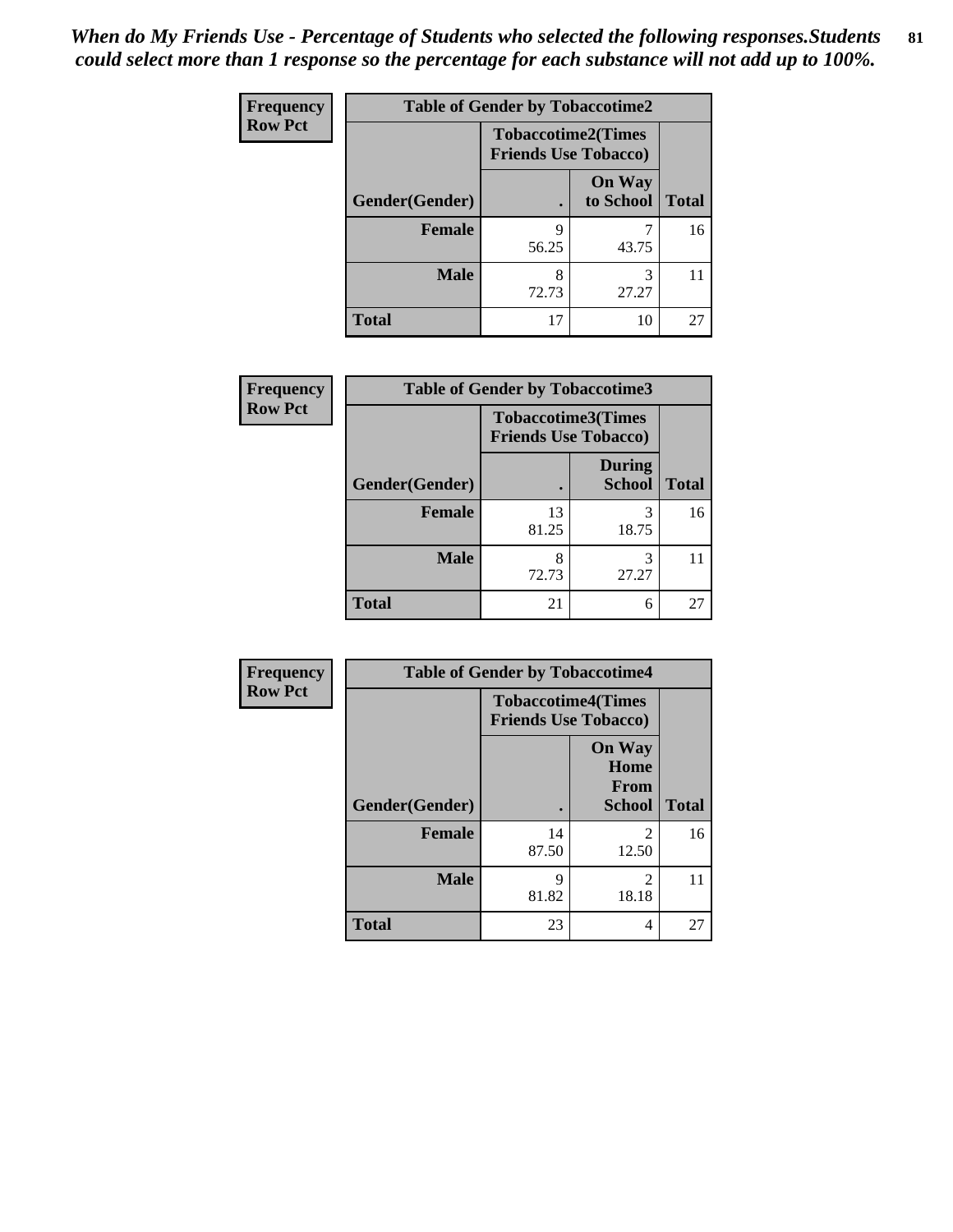| <b>Frequency</b> | <b>Table of Gender by Tobaccotime5</b> |             |                                                           |              |  |
|------------------|----------------------------------------|-------------|-----------------------------------------------------------|--------------|--|
| <b>Row Pct</b>   |                                        |             | <b>Tobaccotime5</b> (Times<br><b>Friends Use Tobacco)</b> |              |  |
|                  | Gender(Gender)                         |             | <b>Weeknights</b>                                         | <b>Total</b> |  |
|                  | <b>Female</b>                          | 10<br>62.50 | 6<br>37.50                                                | 16           |  |
|                  | <b>Male</b>                            | 63.64       | 4<br>36.36                                                | 11           |  |
|                  | <b>Total</b>                           | 17          | 10                                                        | 27           |  |

| <b>Frequency</b> | <b>Table of Gender by Tobaccotime6</b> |                             |                           |              |
|------------------|----------------------------------------|-----------------------------|---------------------------|--------------|
| <b>Row Pct</b>   |                                        | <b>Friends Use Tobacco)</b> | <b>Tobaccotime6(Times</b> |              |
|                  | Gender(Gender)                         |                             | Weekends                  | <b>Total</b> |
|                  | Female                                 | 8<br>50.00                  | 8<br>50.00                | 16           |
|                  | <b>Male</b>                            | 6<br>54.55                  | 45.45                     | 11           |
|                  | <b>Total</b>                           | 14                          | 13                        | 27           |

| <b>Frequency</b> | <b>Table of Gender by Marijuanatime1</b> |                                |                             |              |
|------------------|------------------------------------------|--------------------------------|-----------------------------|--------------|
| <b>Row Pct</b>   |                                          | <b>Friends Use Marijuana</b> ) | <b>Marijuanatime1(Times</b> |              |
|                  | Gender(Gender)                           |                                | Do Not Use                  | <b>Total</b> |
|                  | <b>Female</b>                            | 50.00                          | 8<br>50.00                  | 16           |
|                  | <b>Male</b>                              | 6<br>54.55                     | 5<br>45.45                  | 11           |
|                  | <b>Total</b>                             | 14                             | 13                          | 27           |

| <b>Frequency</b> | <b>Table of Gender by Marijuanatime2</b> |                                                               |                            |              |
|------------------|------------------------------------------|---------------------------------------------------------------|----------------------------|--------------|
| <b>Row Pct</b>   |                                          | <b>Marijuanatime2(Times</b><br><b>Friends Use Marijuana</b> ) |                            |              |
|                  | Gender(Gender)                           |                                                               | On Way to<br><b>School</b> | <b>Total</b> |
|                  | <b>Female</b>                            | 10<br>62.50                                                   | 6<br>37.50                 | 16           |
|                  | <b>Male</b>                              | 8<br>72.73                                                    | 3<br>27.27                 | 11           |
|                  | <b>Total</b>                             | 18                                                            | 9                          | 27           |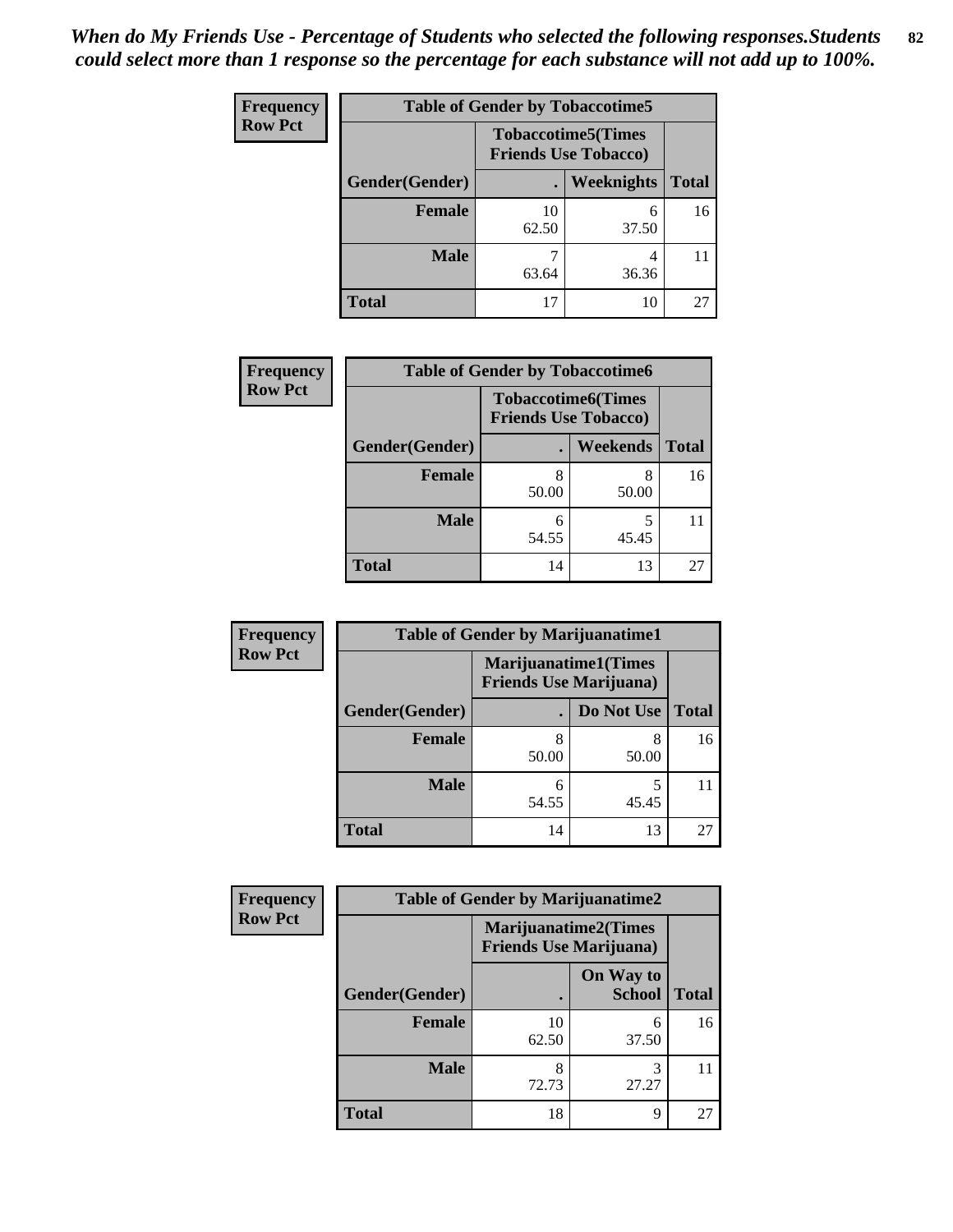| Frequency      | <b>Table of Gender by Marijuanatime3</b> |                                                        |                                |              |
|----------------|------------------------------------------|--------------------------------------------------------|--------------------------------|--------------|
| <b>Row Pct</b> |                                          | Marijuanatime3(Times<br><b>Friends Use Marijuana</b> ) |                                |              |
|                | Gender(Gender)                           |                                                        | <b>During</b><br><b>School</b> | <b>Total</b> |
|                | <b>Female</b>                            | 13<br>81.25                                            | 18.75                          | 16           |
|                | <b>Male</b>                              | q<br>81.82                                             | $\mathfrak{D}$<br>18.18        |              |
|                | <b>Total</b>                             | 22                                                     | 5                              | 27           |

| Frequency      | <b>Table of Gender by Marijuanatime4</b> |                                                               |                                                |              |
|----------------|------------------------------------------|---------------------------------------------------------------|------------------------------------------------|--------------|
| <b>Row Pct</b> |                                          | <b>Marijuanatime4(Times</b><br><b>Friends Use Marijuana</b> ) |                                                |              |
|                | Gender(Gender)                           |                                                               | <b>On Way</b><br>Home<br>From<br><b>School</b> | <b>Total</b> |
|                | <b>Female</b>                            | 11<br>68.75                                                   | 5<br>31.25                                     | 16           |
|                | <b>Male</b>                              | 9<br>81.82                                                    | $\mathfrak{D}$<br>18.18                        | 11           |
|                | <b>Total</b>                             | 20                                                            | 7                                              | 27           |

| <b>Frequency</b> | <b>Table of Gender by Marijuanatime5</b> |                                                                |            |              |  |
|------------------|------------------------------------------|----------------------------------------------------------------|------------|--------------|--|
| <b>Row Pct</b>   |                                          | <b>Marijuanatime5</b> (Times<br><b>Friends Use Marijuana</b> ) |            |              |  |
| Gender(Gender)   |                                          |                                                                | Weeknights | <b>Total</b> |  |
|                  | <b>Female</b>                            | q<br>56.25                                                     | 43.75      | 16           |  |
|                  | <b>Male</b>                              | 63.64                                                          | 4<br>36.36 | 11           |  |
|                  | <b>Total</b>                             | 16                                                             | 11         | 27           |  |

| Frequency      | <b>Table of Gender by Marijuanatime6</b> |                                                               |                 |              |  |  |
|----------------|------------------------------------------|---------------------------------------------------------------|-----------------|--------------|--|--|
| <b>Row Pct</b> |                                          | <b>Marijuanatime6(Times</b><br><b>Friends Use Marijuana</b> ) |                 |              |  |  |
|                | Gender(Gender)                           |                                                               | <b>Weekends</b> | <b>Total</b> |  |  |
|                | Female                                   | 43.75                                                         | q<br>56.25      | 16           |  |  |
|                | <b>Male</b>                              | 45.45                                                         | 6<br>54.55      |              |  |  |
|                | <b>Total</b>                             | 12                                                            | 15              | 27           |  |  |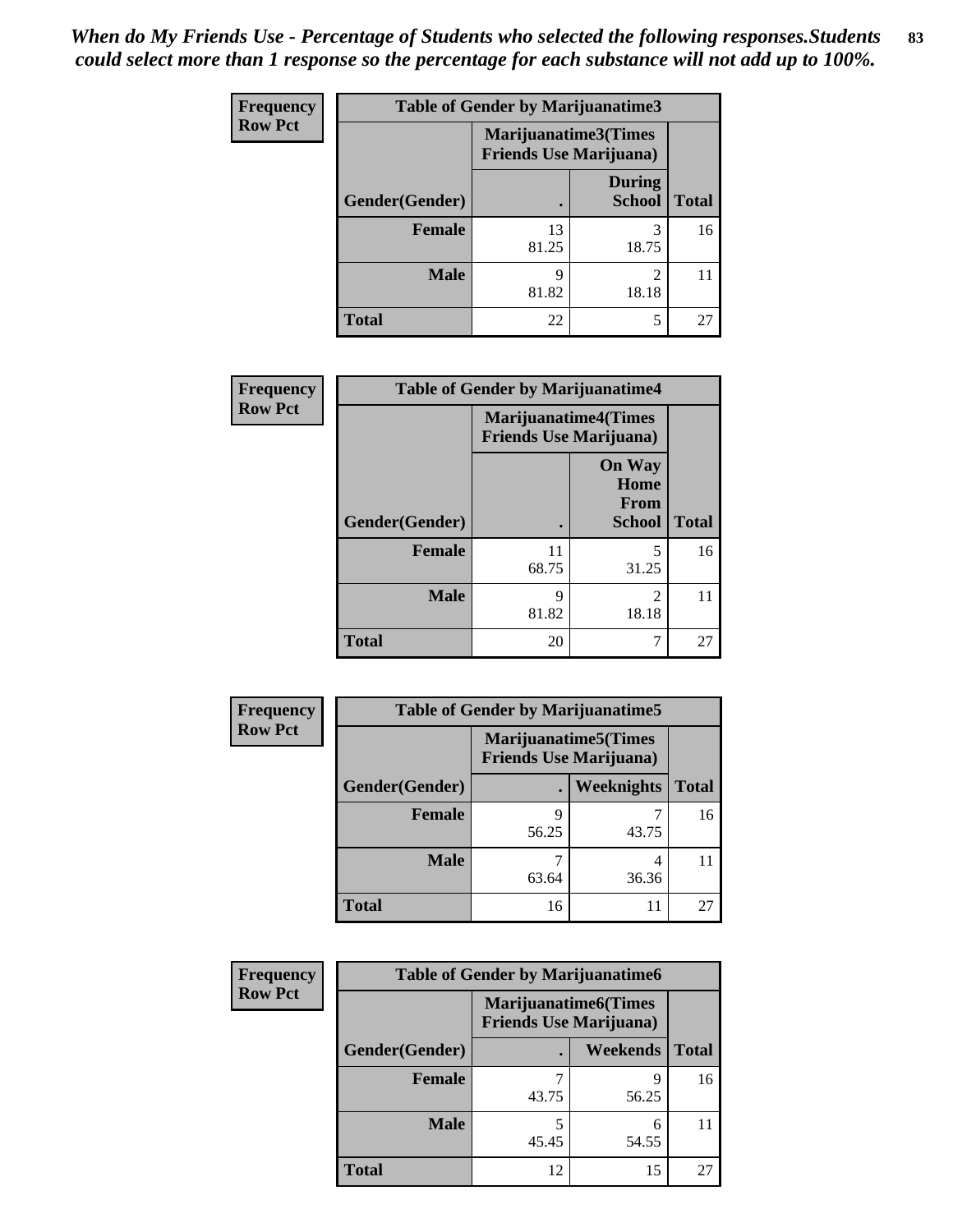| <b>Frequency</b> | <b>Table of Gender by Otherdrugtime1</b> |                                                                                   |                    |    |  |
|------------------|------------------------------------------|-----------------------------------------------------------------------------------|--------------------|----|--|
| <b>Row Pct</b>   |                                          | <b>Otherdrugtime1(Times</b><br><b>Friends Use Other</b><br><b>Illegal Drugs</b> ) |                    |    |  |
|                  | Gender(Gender)                           |                                                                                   | Do Not Use   Total |    |  |
|                  | <b>Female</b>                            | 7<br>43.75                                                                        | q<br>56.25         | 16 |  |
|                  |                                          |                                                                                   |                    |    |  |
|                  | <b>Male</b>                              | 4<br>36.36                                                                        | 63.64              |    |  |
|                  | <b>Total</b>                             | 11                                                                                | 16                 | 27 |  |

| Frequency      | <b>Table of Gender by Otherdrugtime2</b> |                                                                                   |                            |              |  |
|----------------|------------------------------------------|-----------------------------------------------------------------------------------|----------------------------|--------------|--|
| <b>Row Pct</b> |                                          | <b>Otherdrugtime2(Times</b><br><b>Friends Use Other</b><br><b>Illegal Drugs</b> ) |                            |              |  |
|                | Gender(Gender)                           |                                                                                   | On Way to<br><b>School</b> | <b>Total</b> |  |
|                | <b>Female</b>                            | 12<br>75.00                                                                       | 4<br>25.00                 | 16           |  |
|                | <b>Male</b>                              | 10<br>90.91                                                                       | 9.09                       |              |  |
|                | <b>Total</b>                             | 22                                                                                | 5                          | 27           |  |

| Frequency      | <b>Table of Gender by Otherdrugtime3</b> |                        |                                                  |              |  |
|----------------|------------------------------------------|------------------------|--------------------------------------------------|--------------|--|
| <b>Row Pct</b> |                                          | <b>Illegal Drugs</b> ) | Otherdrugtime3(Times<br><b>Friends Use Other</b> |              |  |
|                | Gender(Gender)                           |                        | <b>During</b><br><b>School</b>                   | <b>Total</b> |  |
|                | <b>Female</b>                            | 14<br>87.50            | $\mathfrak{D}$<br>12.50                          | 16           |  |
|                | <b>Male</b>                              | 81.82                  | $\mathfrak{D}$<br>18.18                          | 11           |  |
|                | <b>Total</b>                             | 23                     | 4                                                | 27           |  |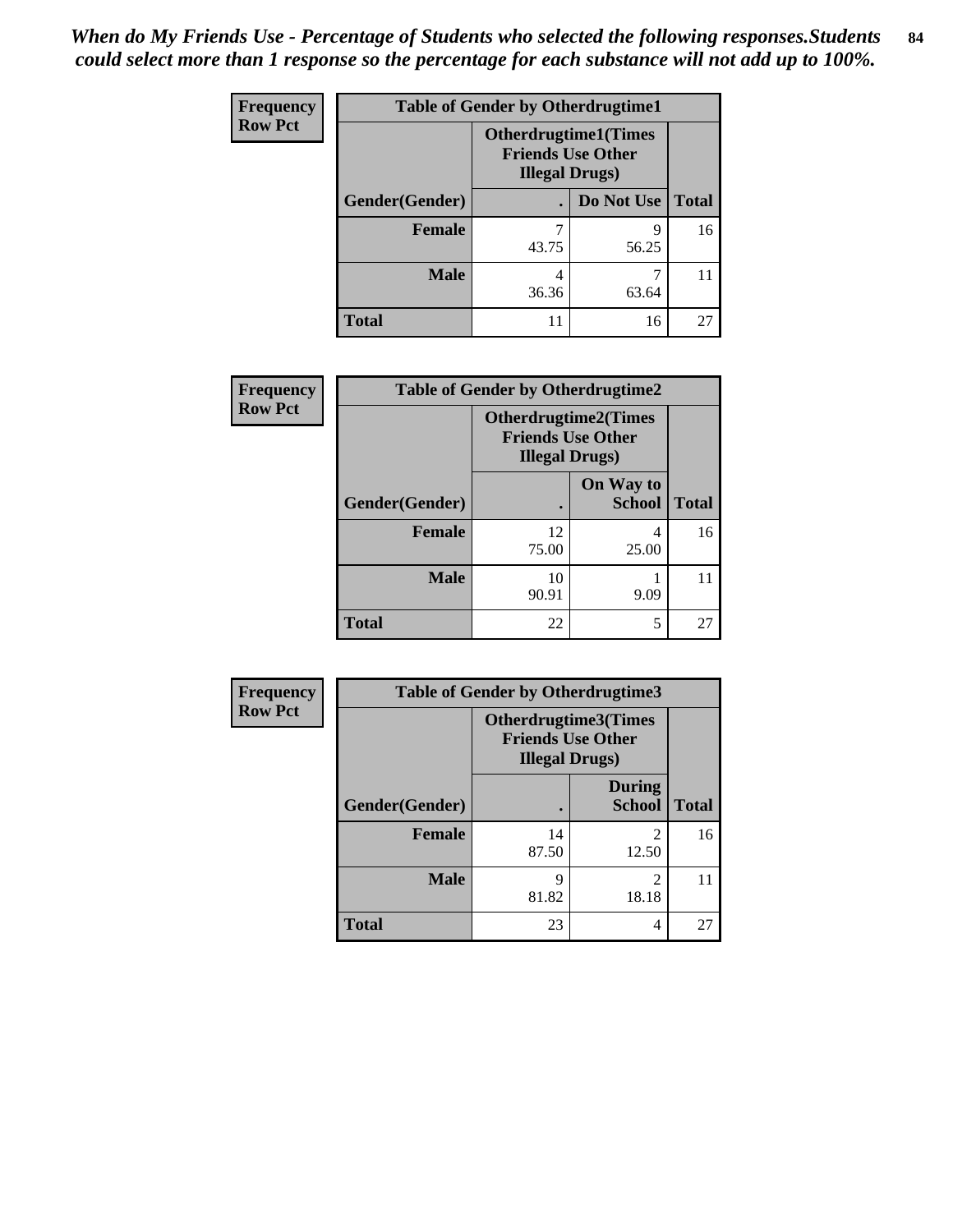*When do My Friends Use - Percentage of Students who selected the following responses.Students could select more than 1 response so the percentage for each substance will not add up to 100%.* **85**

| Frequency      | <b>Table of Gender by Otherdrugtime4</b> |                                                                                   |                                                       |              |
|----------------|------------------------------------------|-----------------------------------------------------------------------------------|-------------------------------------------------------|--------------|
| <b>Row Pct</b> |                                          | <b>Otherdrugtime4(Times</b><br><b>Friends Use Other</b><br><b>Illegal Drugs</b> ) |                                                       |              |
|                | Gender(Gender)                           |                                                                                   | <b>On Way</b><br>Home<br><b>From</b><br><b>School</b> | <b>Total</b> |
|                | <b>Female</b>                            | 12<br>75.00                                                                       | 4<br>25.00                                            | 16           |
|                | <b>Male</b>                              | 10<br>90.91                                                                       | 9.09                                                  | 11           |
|                | <b>Total</b>                             | 22                                                                                | 5                                                     | 27           |

| <b>Frequency</b> | <b>Table of Gender by Otherdrugtime5</b> |                                                                                    |            |              |  |
|------------------|------------------------------------------|------------------------------------------------------------------------------------|------------|--------------|--|
| <b>Row Pct</b>   |                                          | <b>Otherdrugtime5</b> (Times<br><b>Friends Use Other</b><br><b>Illegal Drugs</b> ) |            |              |  |
|                  | Gender(Gender)                           | $\bullet$                                                                          | Weeknights | <b>Total</b> |  |
|                  | <b>Female</b>                            | 12<br>75.00                                                                        | 25.00      | 16           |  |
|                  | <b>Male</b>                              | 9<br>81.82                                                                         | 18.18      | 11           |  |
|                  | <b>Total</b>                             | 21                                                                                 | 6          | 27           |  |

| <b>Frequency</b> | <b>Table of Gender by Otherdrugtime6</b>                                          |       |            |              |  |
|------------------|-----------------------------------------------------------------------------------|-------|------------|--------------|--|
| <b>Row Pct</b>   | <b>Otherdrugtime6(Times</b><br><b>Friends Use Other</b><br><b>Illegal Drugs</b> ) |       |            |              |  |
|                  | Gender(Gender)                                                                    |       | Weekends   | <b>Total</b> |  |
|                  | <b>Female</b>                                                                     | 43.75 | 9<br>56.25 | 16           |  |
|                  | <b>Male</b>                                                                       | 63.64 | 4<br>36.36 | 11           |  |
|                  | <b>Total</b>                                                                      | 14    | 13         | 27           |  |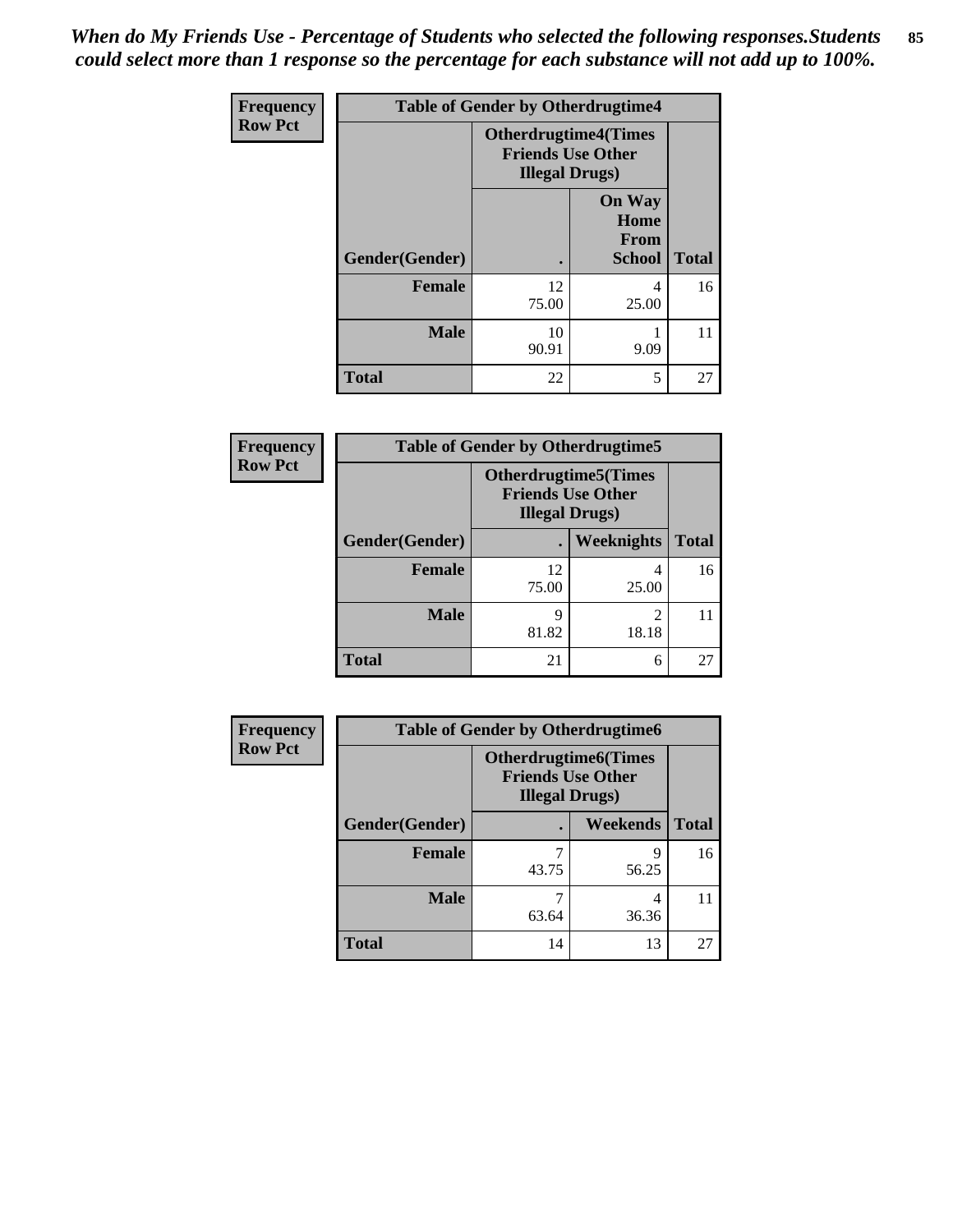# *Other Questions* **86**

| Frequency      |                | <b>Table of Gender by Educationalcohol</b>                                                                                            |                |              |  |
|----------------|----------------|---------------------------------------------------------------------------------------------------------------------------------------|----------------|--------------|--|
| <b>Row Pct</b> |                | <b>Educationalcohol</b> (I<br>have been taught<br>about alcohol,<br>tobacco,<br>and other drugs<br>within the last year<br>at school) |                |              |  |
|                | Gender(Gender) | Yes                                                                                                                                   | N <sub>0</sub> | <b>Total</b> |  |
|                | <b>Female</b>  | 14<br>87.50                                                                                                                           | 2<br>12.50     | 16           |  |
|                | <b>Male</b>    | 11<br>100.00                                                                                                                          | 0<br>0.00      | 11           |  |
|                | <b>Total</b>   | 25                                                                                                                                    | 2              | 27           |  |

| Frequency      | <b>Table of Gender by Rodedrinking</b> |                                                                                                                     |                |              |  |
|----------------|----------------------------------------|---------------------------------------------------------------------------------------------------------------------|----------------|--------------|--|
| <b>Row Pct</b> |                                        | Rodedrinking(In<br>the past 30 days I<br>have ridden in a<br>car with a driver<br>who had been<br>drinking alcohol) |                |              |  |
|                | Gender(Gender)                         | Yes                                                                                                                 | N <sub>0</sub> | <b>Total</b> |  |
|                | <b>Female</b>                          | $\mathcal{D}_{\mathcal{L}}$<br>12.50                                                                                | 14<br>87.50    | 16           |  |
|                | <b>Male</b>                            | 2<br>18.18                                                                                                          | 9<br>81.82     | 11           |  |
|                | <b>Total</b>                           | 4                                                                                                                   | 23             | 27           |  |

| Frequency      | <b>Table of Gender by Drugsschool</b> |                                                                                                                                     |                |              |
|----------------|---------------------------------------|-------------------------------------------------------------------------------------------------------------------------------------|----------------|--------------|
| <b>Row Pct</b> |                                       | <b>Drugsschool</b> (During<br>the past 12 months,<br>I have been offered,<br>sold,<br>or given illegal drugs<br>on school property) |                |              |
|                | Gender(Gender)                        | Yes                                                                                                                                 | N <sub>0</sub> | <b>Total</b> |
|                | <b>Female</b>                         | 6<br>37.50                                                                                                                          | 10<br>62.50    | 16           |
|                | <b>Male</b>                           | 5<br>45.45                                                                                                                          | 6<br>54.55     | 11           |
|                | <b>Total</b>                          | 11                                                                                                                                  | 16             | 27           |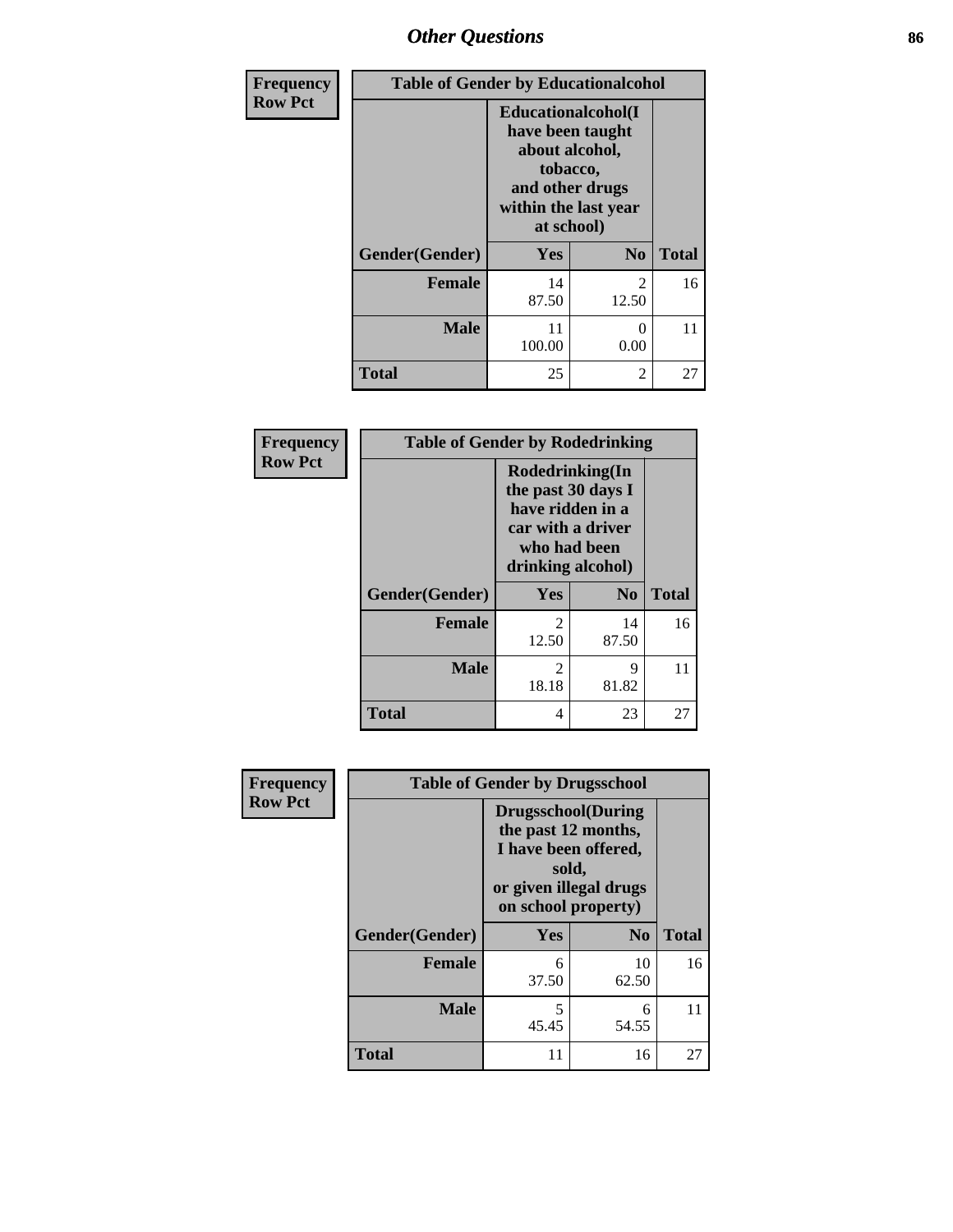*Other Questions* **87**

| Frequency      | <b>Table of Gender by Bingedrinking</b> |                                                                                                                       |              |              |                   |              |
|----------------|-----------------------------------------|-----------------------------------------------------------------------------------------------------------------------|--------------|--------------|-------------------|--------------|
| <b>Row Pct</b> |                                         | <b>Bingedrinking</b> (I have<br>drunk five or more<br>drinks of alcohol at one<br>sitting during the last<br>30 days) |              |              |                   |              |
|                | Gender(Gender)                          | $\mathbf{0}$<br><b>Days</b>                                                                                           | 1 or<br>days | 3 to<br>days | All<br>30<br>days | <b>Total</b> |
|                | <b>Female</b>                           | 14<br>87.50                                                                                                           | 0<br>0.00    | 6.25         | 6.25              | 16           |
|                | <b>Male</b>                             | 9<br>81.82                                                                                                            | 9.09         | 9.09         | $\Omega$<br>0.00  | 11           |
|                | <b>Total</b>                            | 23                                                                                                                    | 1            | 2            | 1                 | 27           |

| Frequency      | <b>Table of Gender by Educationaids</b> |                                                                                                           |              |
|----------------|-----------------------------------------|-----------------------------------------------------------------------------------------------------------|--------------|
| <b>Row Pct</b> |                                         | <b>Educationaids</b> (I<br>have been<br>taught about<br><b>HIV/AIDS</b> at<br>school in the<br>past year) |              |
|                | Gender(Gender)                          | Yes                                                                                                       | <b>Total</b> |
|                | <b>Female</b>                           | 16<br>100.00                                                                                              | 16           |
|                | <b>Male</b>                             | 11<br>100.00                                                                                              | 11           |
|                | <b>Total</b>                            | 27                                                                                                        | 27           |

| <b>Frequency</b> | <b>Table of Gender by Suicideconsider</b> |                        |                |              |
|------------------|-------------------------------------------|------------------------|----------------|--------------|
| <b>Row Pct</b>   |                                           | <b>Suicideconsider</b> |                |              |
|                  | Gender(Gender)                            | Yes                    | N <sub>0</sub> | <b>Total</b> |
|                  | <b>Female</b>                             | 6.25                   | 15<br>93.75    | 16           |
|                  | <b>Male</b>                               | 9.09                   | 10<br>90.91    |              |
|                  | <b>Total</b>                              |                        | 25             | 27           |